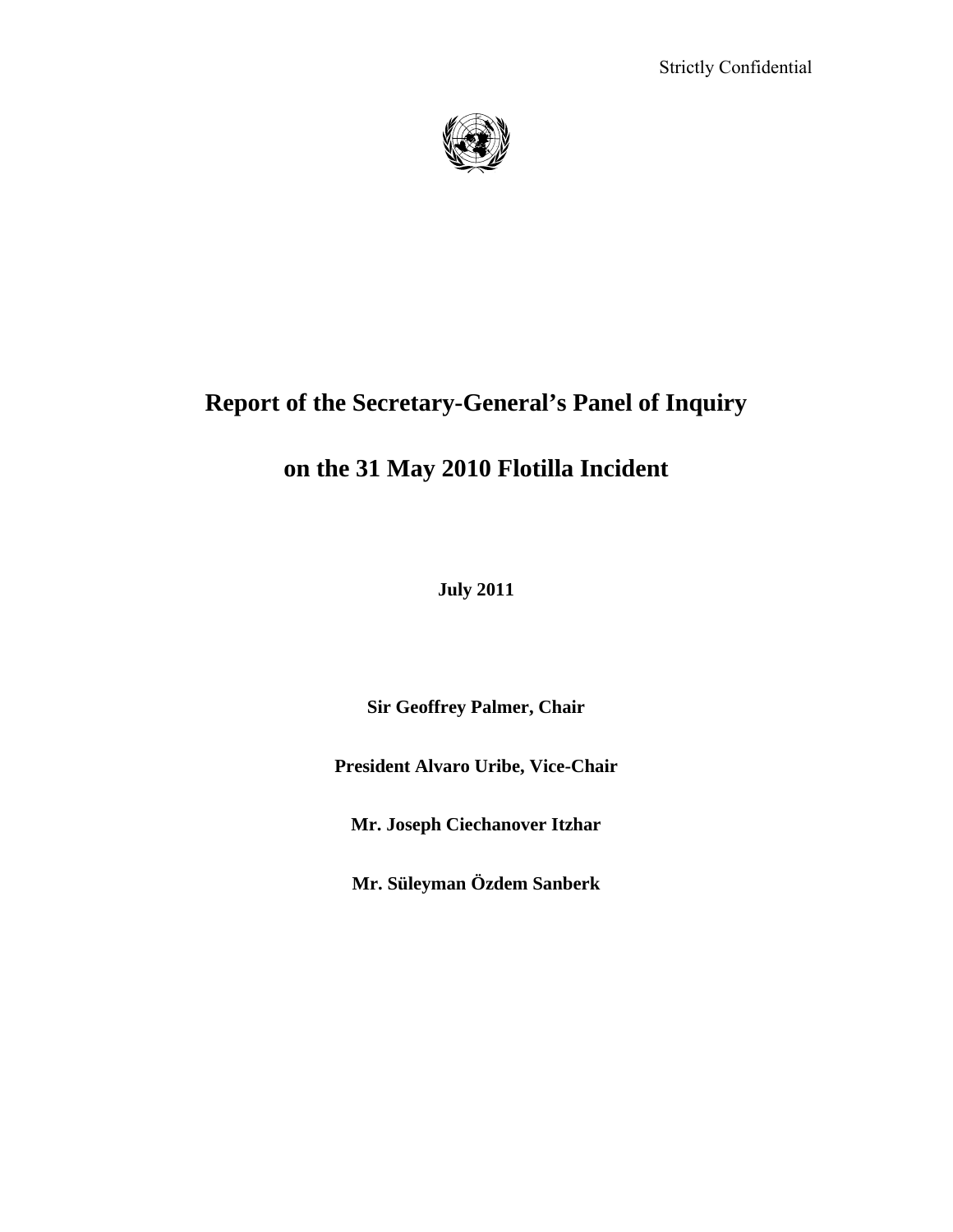# **Table of Contents**

| $\mathbf{1}$                                                              |                                                                                |
|---------------------------------------------------------------------------|--------------------------------------------------------------------------------|
|                                                                           |                                                                                |
|                                                                           |                                                                                |
| $\boldsymbol{2}$                                                          |                                                                                |
| 3                                                                         | Summary of the Interim and Final Reports of Turkey's National Investigation 14 |
|                                                                           |                                                                                |
|                                                                           |                                                                                |
|                                                                           |                                                                                |
|                                                                           |                                                                                |
| $\overline{\mathbf{4}}$                                                   |                                                                                |
|                                                                           |                                                                                |
|                                                                           |                                                                                |
|                                                                           |                                                                                |
|                                                                           |                                                                                |
| 5                                                                         |                                                                                |
|                                                                           |                                                                                |
|                                                                           |                                                                                |
|                                                                           |                                                                                |
|                                                                           |                                                                                |
|                                                                           |                                                                                |
|                                                                           |                                                                                |
|                                                                           |                                                                                |
| 6                                                                         |                                                                                |
|                                                                           |                                                                                |
|                                                                           |                                                                                |
|                                                                           |                                                                                |
|                                                                           |                                                                                |
|                                                                           |                                                                                |
| Appendix II: Separate Statements from Mr. Ciechanover and Mr. Sanberk 103 |                                                                                |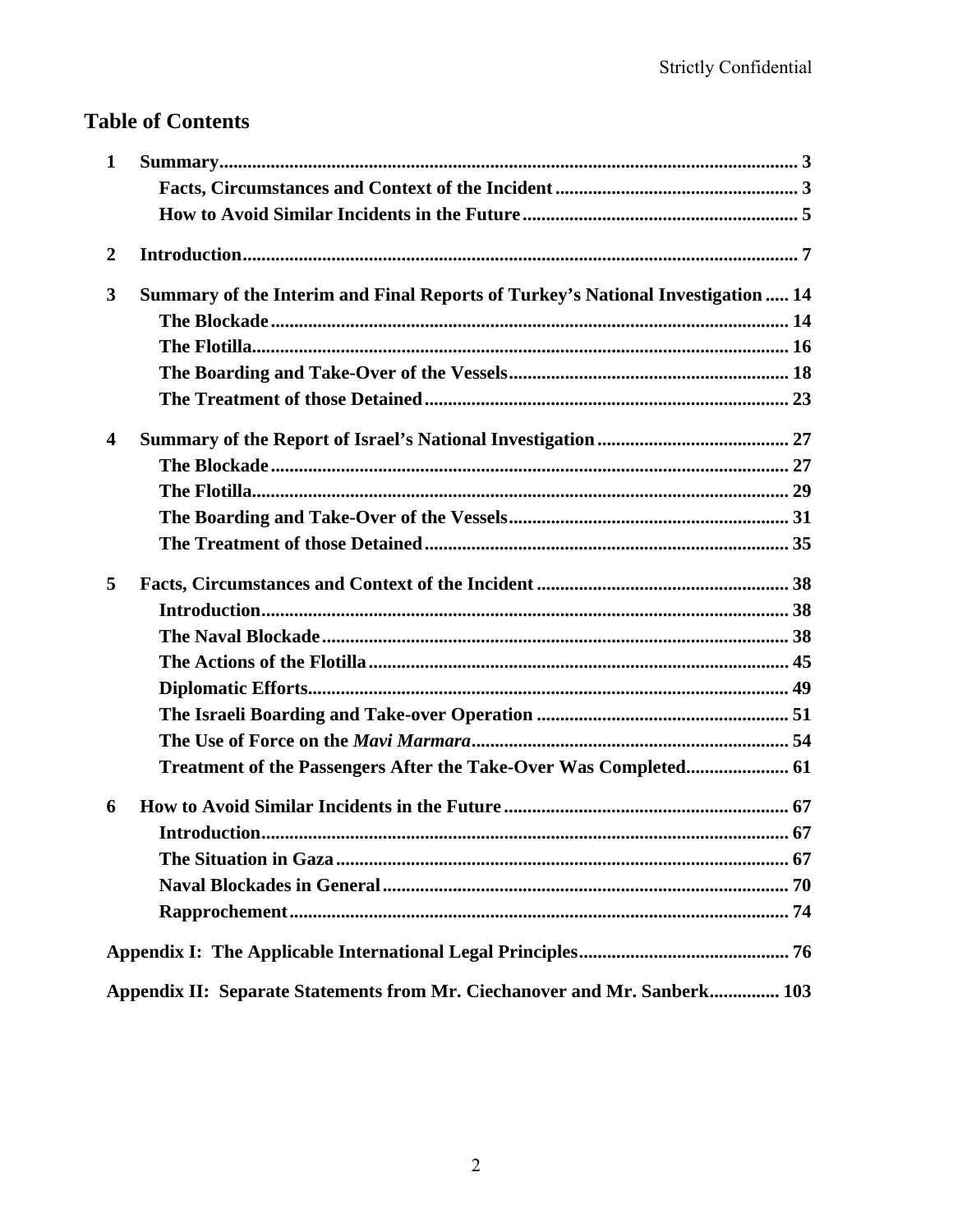## <span id="page-2-0"></span>**1 Summary**

On 31 May 2010 at 4.26 a.m. a flotilla of six vessels was boarded and taken over by Israeli Defense Forces 72 nautical miles from land. The vessels were carrying people and humanitarian supplies. The flotilla had been directed to change course by the Israeli forces who stated that the coast of Gaza was under a naval blockade. Nine passengers lost their lives and many others were wounded as a result of the use of force during the take-over operation by Israeli forces.

The Secretary-General established the Panel of Inquiry on the 31 May 2010 Flotilla Incident on 2 August 2010. The Panel received and reviewed reports of the detailed national investigations conducted by both Turkey and Israel. Turkey established a National Commission of Inquiry to examine the facts of the incident and its legal consequences, which provided an interim and final report to the Panel along with annexes and related material. Israel provided the report of the independent Public Commission that it had established to review whether the actions taken by the State of Israel had been compatible with international law.

The Panel reviewed these reports and further information and clarifications it received in written form and through direct meetings with Points of Contact appointed by each government. In light of the information so gathered, the Panel has examined and identified the facts, circumstances and context of the incident and considered and recommended ways of avoiding similar incidents in the future. In so doing it was not acting as a Court and was not asked to adjudicate on legal liability. Its findings and recommendations are therefore not intended to attribute any legal responsibilities. Nevertheless, the Panel hopes that its report may resolve the issues surrounding the incident and bring the matter to an end.

The Panel's Method of Work provided that the Panel was to operate by consensus, but where, despite best efforts, it was not possible to achieve consensus, the Chair and Vice-Chair could agree on any procedural issue, finding or recommendation. This report has been adopted on the agreement of the Chair and Vice-Chair under that procedure.

### <span id="page-2-1"></span>**Facts, Circumstances and Context of the Incident**

The Panel finds:

i. The events of 31 May 2010 should never have taken place as they did and strenuous efforts should be made to prevent the occurrence of such incidents in the future.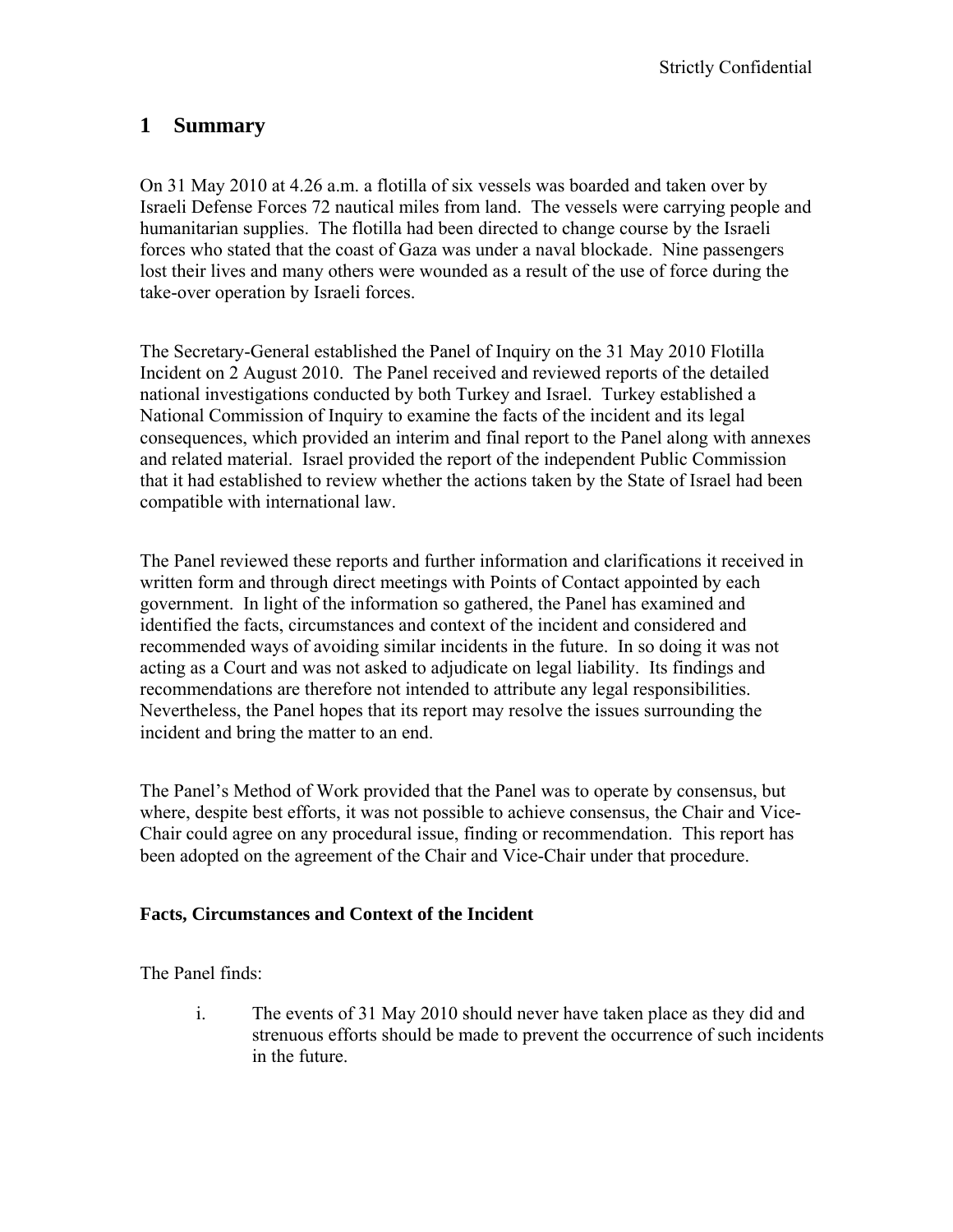- ii. The fundamental principle of the freedom of navigation on the high seas is subject to only certain limited exceptions under international law. Israel faces a real threat to its security from militant groups in Gaza. The naval blockade was imposed as a legitimate security measure in order to prevent weapons from entering Gaza by sea and its implementation complied with the requirements of international law.
- iii. The flotilla was a non-governmental endeavour, involving vessels and participants from a number of countries.
- iv. Although people are entitled to express their political views, the flotilla acted recklessly in attempting to breach the naval blockade. The majority of the flotilla participants had no violent intentions, but there exist serious questions about the conduct, true nature and objectives of the flotilla organizers, particularly IHH. The actions of the flotilla needlessly carried the potential for escalation.
- v. The incident and its outcomes were not intended by either Turkey or Israel. Both States took steps in an attempt to ensure that events did not occur in a manner that endangered individuals' lives and international peace and security. Turkish officials also approached the organizers of the flotilla with the intention of persuading them to change course if necessary and avoid an encounter with Israeli forces. But more could have been done to warn the flotilla participants of the potential risks involved and to dissuade them from their actions.
- vi. Israel's decision to board the vessels with such substantial force at a great distance from the blockade zone and with no final warning immediately prior to the boarding was excessive and unreasonable:
	- a. Non-violent options should have been used in the first instance. In particular, clear prior warning that the vessels were to be boarded and a demonstration of dissuading force should have been given to avoid the type of confrontation that occurred;
	- b. The operation should have reassessed its options when the resistance to the initial boarding attempt became apparent.
- vii. Israeli Defense Forces personnel faced significant, organized and violent resistance from a group of passengers when they boarded the *Mavi Marmara* requiring them to use force for their own protection. Three soldiers were captured, mistreated, and placed at risk by those passengers. Several others were wounded.
- viii. The loss of life and injuries resulting from the use of force by Israeli forces during the take-over of the *Mavi Marmara* was unacceptable*.* Nine passengers were killed and many others seriously wounded by Israeli forces. No satisfactory explanation has been provided to the Panel by Israel for any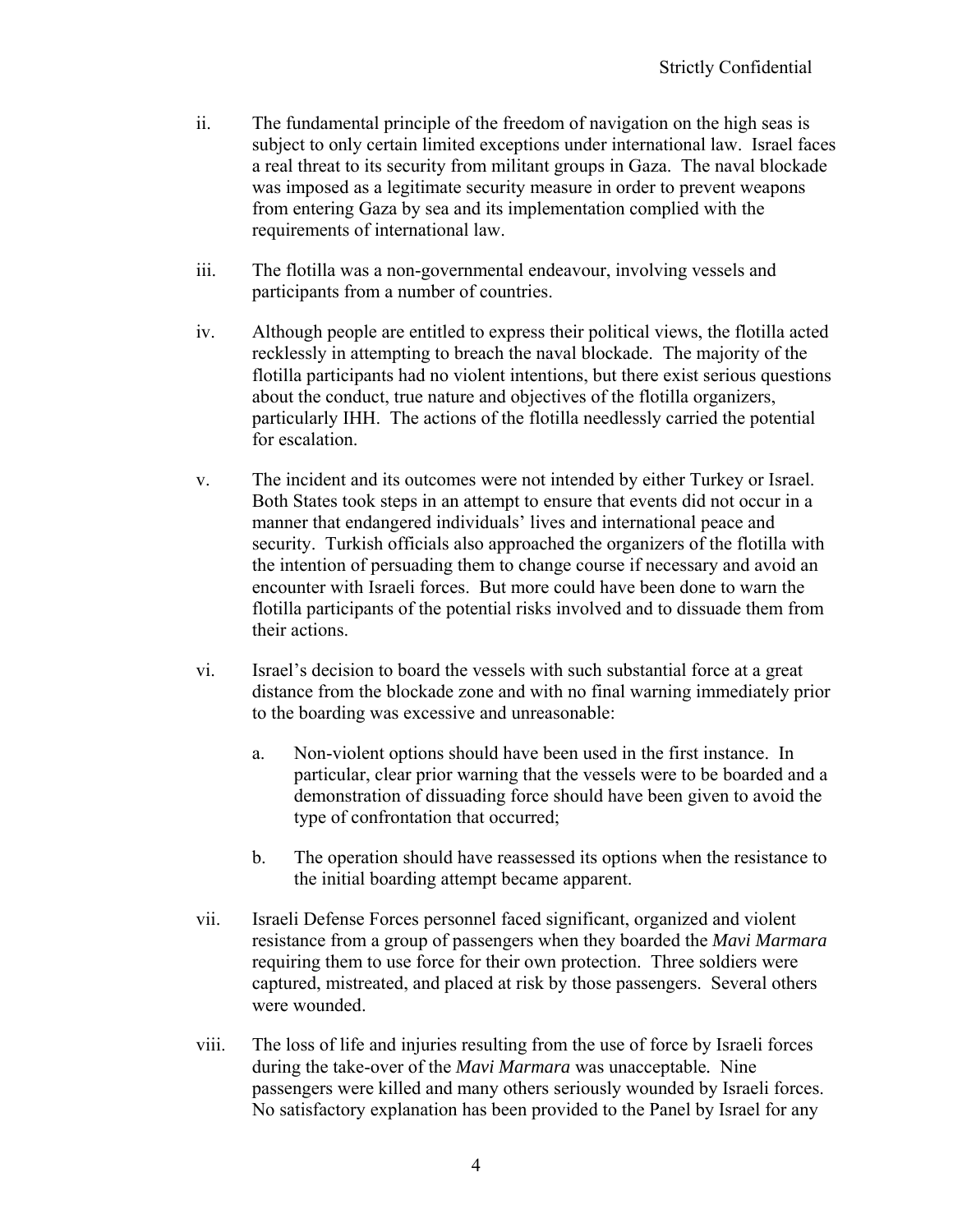of the nine deaths. Forensic evidence showing that most of the deceased were shot multiple times, including in the back, or at close range has not been adequately accounted for in the material presented by Israel.

ix. There was significant mistreatment of passengers by Israeli authorities after the take-over of the vessels had been completed through until their deportation. This included physical mistreatment, harassment and intimidation, unjustified confiscation of belongings and the denial of timely consular assistance.

### <span id="page-4-0"></span>**How to Avoid Similar Incidents in the Future**

The Panel recommends:

#### With respect to the situation in Gaza

- i. All relevant States should consult directly and make every effort to avoid a repetition of the incident.
- ii. Bearing in mind its consequences and the fundamental importance of the freedom of navigation on the high seas, Israel should keep the naval blockade under regular review, in order to assess whether it continues to be necessary.
- iii. Israel should continue with its efforts to ease its restrictions on movement of goods and persons to and from Gaza with a view to lifting its closure and to alleviate the unsustainable humanitarian and economic situation of the civilian population. These steps should be taken in accordance with Security Council resolution 1860, all aspects of which should be implemented.
- iv. All humanitarian missions wishing to assist the Gaza population should do so through established procedures and the designated land crossings in consultation with the Government of Israel and the Palestinian Authority.

### General

- v. All States should act with prudence and caution in relation to the imposition and enforcement of a naval blockade. The established norms of customary international law must be respected and complied with by all relevant parties. The San Remo Manual provides a useful reference in identifying those rules.
- vi. The imposition of a naval blockade as an action in self-defence should be reported to the Security Council under the procedures set out under Article 51 of the Charter. This will enable the Council to monitor any implications for international peace and security.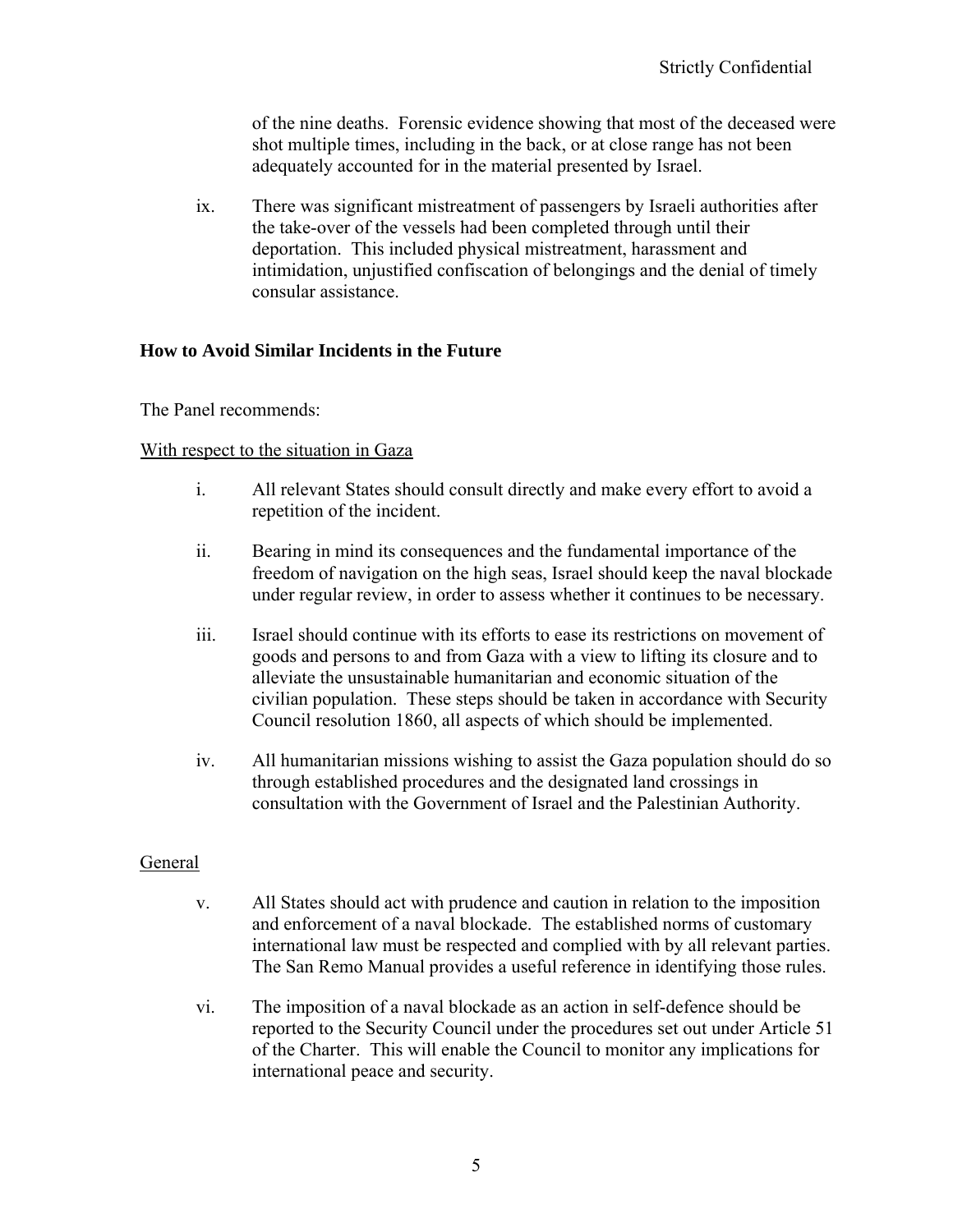- vii. States maintaining a naval blockade must abide by their obligations with respect to the provision of humanitarian assistance. Humanitarian missions must act in accordance with the principles of neutrality, impartiality and humanity and respect any security measures in place. Humanitarian vessels should allow inspection and stop or change course when requested.
- viii. Attempts to breach a lawfully imposed naval blockade place the vessel and those on board at risk. Where a State becomes aware that its citizens or flag vessels intend to breach a naval blockade, it has a responsibility to take proactive steps compatible with democratic rights and freedoms to warn them of the risks involved and to endeavour to dissuade them from doing so.
- ix. States enforcing a naval blockade against non-military vessels, especially where large numbers of civilian passengers are involved, should be cautious in the use of force. Efforts should first be made to stop the vessels by nonviolent means. In particular, they should not use force except when absolutely necessary and then should only use the minimum level of force necessary to achieve the lawful objective of maintaining the blockade. They must provide clear and express warnings so that the vessels are aware if force is to be used against them.

#### Rapprochement

- x. An appropriate statement of regret should be made by Israel in respect of the incident in light of its consequences.
- xi. Israel should offer payment for the benefit of the deceased and injured victims and their families, to be administered by the two governments through a joint trust fund of a sufficient amount to be decided by them.
- xii. Turkey and Israel should resume full diplomatic relations, repairing their relationship in the interests of stability in the Middle East and international peace and security. The establishment of a political roundtable as a forum for exchanging views could assist to this end.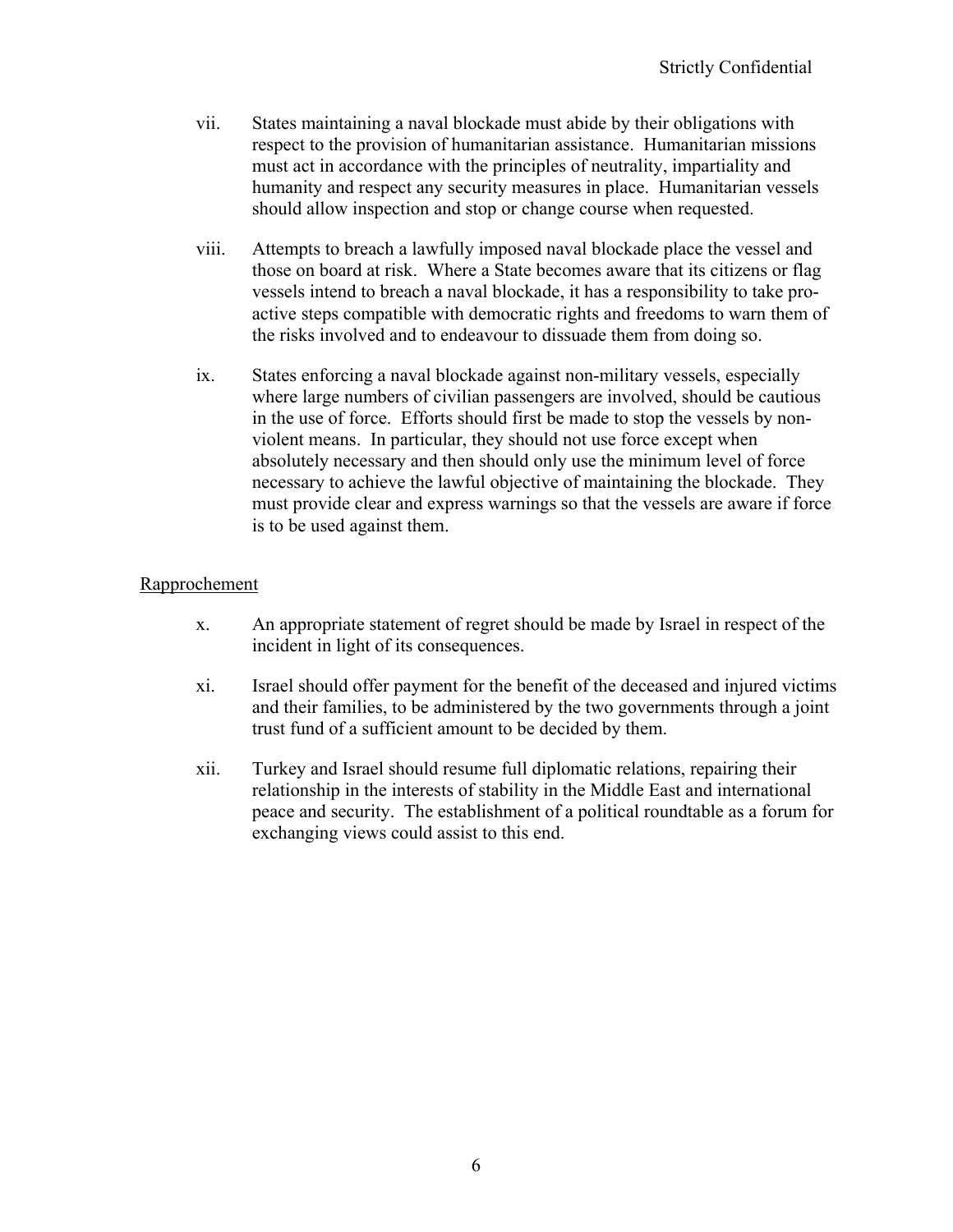# <span id="page-6-0"></span>**2 Introduction**

1. On 31 May 2010 at 4.26 a.m. a flotilla of six vessels was boarded and taken-over by Israeli Defense Forces 72 nautical miles from land. The vessels were carrying people and humanitarian supplies. The flotilla had been directed to change course by the Israeli forces on the grounds that the coast of Gaza was under a naval blockade. Nine passengers lost their lives and many others were wounded during the take-over operation.

2. The Secretary-General established the Panel of Inquiry on the 31 May 2010 Flotilla Incident on 2 August 2010. The Panel was formally convened in New York and received from the Secretary-General its Terms of Reference and Method of Work on 10 August 2010.

3. The tasks to be performed by the Panel were laid down by the Secretary-General in the Terms of Reference. They are:

- 2. The panel:
	- (a) will receive and review interim and final reports of national investigations into the incident;
	- (b) may request such clarifications and information as it may require from relevant national authorities.
- 3. In the light of the information so gathered the panel will:
	- (a) examine and identify the facts, circumstances and context of the incident; and
	- (b) consider and recommend ways of avoiding similar incidents in the future.

4. The panel will prepare a report including its findings and recommendations and submit it to the Secretary-General.

4. The manner in which the Panel was to carry out its task was set out in the Method of Work established by the Secretary-General. The Panel was to operate by consensus and the findings of the report and any recommendations it may contain were to be agreed by consensus. However, the Method of Work also provided that where, despite the best efforts of the Chair and Vice-Chair, it was not possible to achieve consensus among the members of the Panel, the Chair and Vice-Chair would agree. This report has been adopted on the agreement of the Chair and Vice-Chair under that procedure.

5. It needs to be understood from the outset that this Panel is unique. Its methods of inquiry are similarly unique. The Panel is not a court. It was not asked to make determinations of the legal issues or to adjudicate on liability.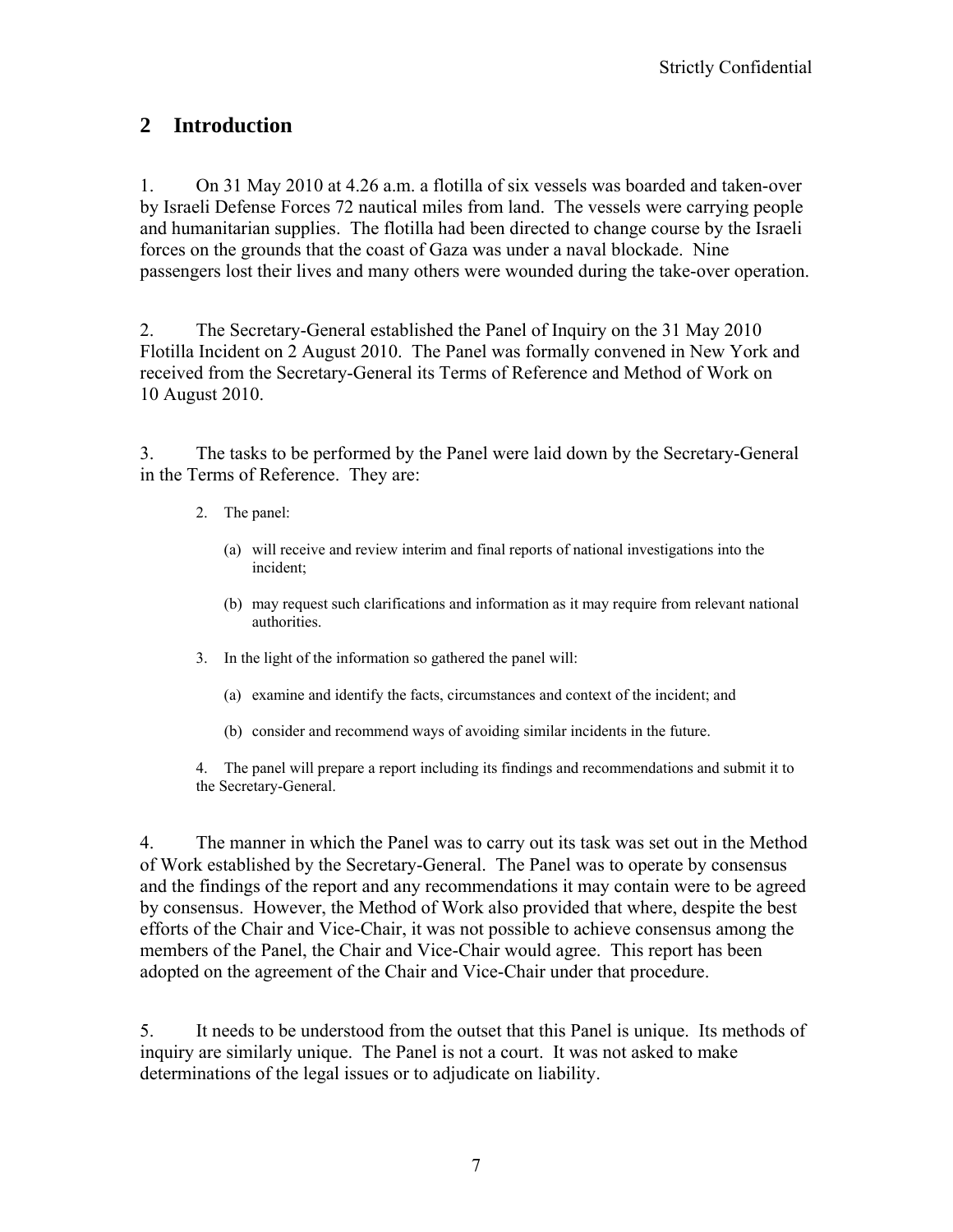6. In particular, the Panel's means of obtaining information were through diplomatic channels. The Panel enjoyed no coercive powers to compel witnesses to provide evidence. It could not conduct criminal investigations. The Panel was required to obtain its information from the two nations primarily involved in its inquiry, Turkey and Israel, and other affected States. The position is thoroughly understandable in the context of the Panel's inquiry but the limitation is important. It means that the Panel cannot make definitive findings either of fact or law. But it can give its view.

7. Nevertheless, the Panel had in front of it a range of material, including statements from 93 individuals that were appended to the Turkish report,<sup>[1](#page-7-0)</sup> and excerpts of statements by IDF personnel engaged in the incident that were included in the Israeli report. In this regard, we stress again that the Panel is not a court. We have not personally heard the witnesses whose statements we have read. Nor are we able to make definite findings on each statement's reliability and credibility. They are more plausible on some aspects than others. But in certain areas, when viewed as a whole, we regard them as useful material for the purposes of the Inquiry.

8. The first stage in the Panel's work was to receive and review interim and final reports of the national investigations into the incident. The Government of Turkey provided an *Interim Report on the Israeli Attack on the Humanitarian Aid Convoy to Gaza on 31 May [2](#page-7-1)010*<sup>2</sup> to the Panel on 1 September 2010 with annexes and related material. This was the work of the Turkish Commission of Inquiry. The Government of Israel provided its final report on 23 January 2011. This comprised part one of the report of the *Public Commission to Examine the Maritime Incident of 31 May 2010 – The Turkel Commission*. [3](#page-7-2) On 11 February 2011, the Government of Turkey submitted to the Panel the final report from its Commission of Inquiry, *Report of Turkish National Commission of Inquiry, February 2011*. [4](#page-7-3)

9. The information for the Panel's work came primarily through its interactions with the Points of Contact designated by Israel and Turkey. It had no mandate to summon individuals nor was it empowered to approach individuals or organizations directly. It could only do so through the Points of Contact. The Points of Contact designated by Israel and Turkey were:

For Israel: Ambassador Yossi Gal, Director-General of the Ministry of Foreign Affairs of the State of Israel (up to 2 January 2011)

Hereinafter "Israeli Commission Report"; available online at

<span id="page-7-3"></span><span id="page-7-2"></span>http://www.turkel-committee.gov.il/files/wordocs/8808report-eng.pdf.<br>
Hereing for "Turkigh Commission Benert": evoluable caline at

 Hereinafter "Turkish Commission Report"; available online at http://www.mfa.gov.tr/data/Turkish%20Report%20Final%20-%20UN%20Copy.pdf.

<span id="page-7-0"></span> $\frac{1}{1}$ <sup>1</sup> See Turkish Commission Report, Annex 5.

<span id="page-7-1"></span>Hereinafter "Turkish Commission Interim Report"; available online at http://www.mfa.gov.tr/data/Turkish%20Interim%20Report.pdf.<br><sup>3</sup> Hereinafter "Israeli Commission Report"; available online at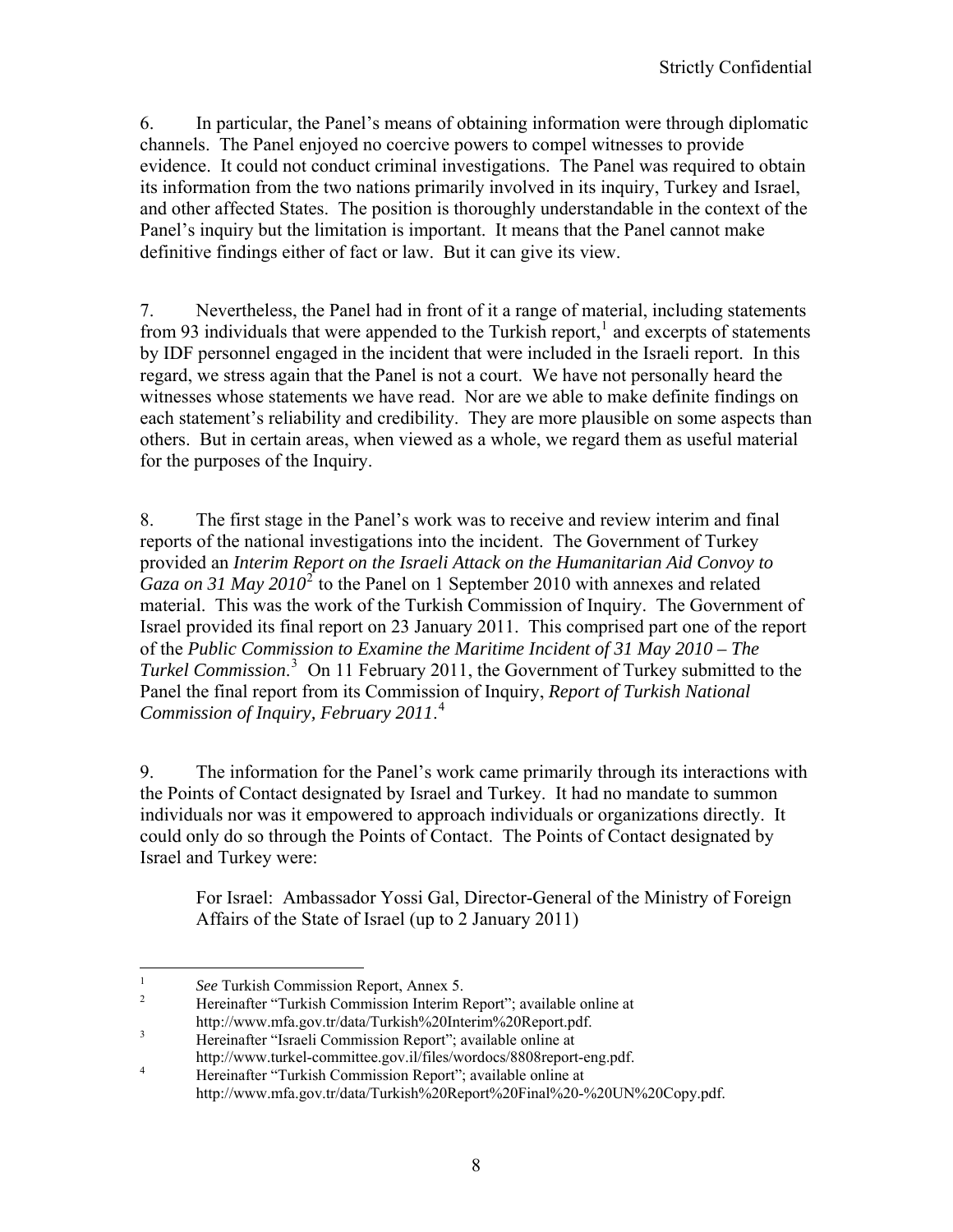Mr. Rafael Barak, Acting Director General, Ministry of Foreign Affairs of the State of Israel (as of 3 January 2011) Mr. Ehud Keinan, Legal Adviser, Ministry of Foreign Affairs of the State of Israel (as of 6 April 2011) Mr. Daniel Taub, Principal Deputy Legal Adviser, Ministry of Foreign Affairs of the State of Israel (as of 12 April 2011)

For Turkey: Ambassador Mithat Rende, Director General for Multilateral Economic Affairs at the Ministry of Foreign Affairs of Turkey

10. After reviewing the reports of both national investigations, the Panel addressed a series of questions to each Point of Contact identifying further information or clarifications that it required. The Panel received written responses and additional material on 11 April  $2011<sup>5</sup>$  $2011<sup>5</sup>$  $2011<sup>5</sup>$  and met with the Points of Contact for Turkey and Israel on 2[6](#page-8-1) and 27 April 2011 respectively.<sup>6</sup>

11. It will be clear from the above that the essential logic of the Panel's inquiry is that it is dependent upon the investigations conducted by Israel and Turkey. Those two countries have quite separate and distinct legal systems and different methods of conducting their domestic inquiries into the present subject matter. Turkey established a National Commission of Inquiry in accordance with its domestic procedures that operated within the Turkish governmental system with prosecutors, governmental officials, police and others bringing together the material that has been put in front of us. Israel established an independent Public Commission headed by a retired Supreme Court Judge, Justice Turkel, with three other members and two distinguished foreign observers. Both investigations sought advice from specialist legal consultants.

12. What the Panel has done is to review the two national reports and identify where the differences over what happened arise. Where possible, we have tried to set out what is accepted as established by both Israel and Turkey, and where the areas of dispute lie. We set out what the Panel considers happened as far as that can be done on the information with which the Panel has been provided.

13. In relation to the relevant legal principles of public international law the position is similar. The Chair and Vice-Chair in the Appendix to this report set out their own account of what they believe to be the state of public international law as it applies to the incident. Both national investigations did the same. They differ as widely on the applicable law as they do on what actually happened.

<span id="page-8-0"></span> $\frac{1}{5}$  Hereinafter "Turkish POC Response of 11 April 2011" and "Israeli POC Response of 11 April  $\frac{2011"}{\text{Herein}}$ 

<span id="page-8-1"></span>Hereinafter "Turkish POC Response of 26 April 2011" and "Israeli POC Response of 27 April 2011".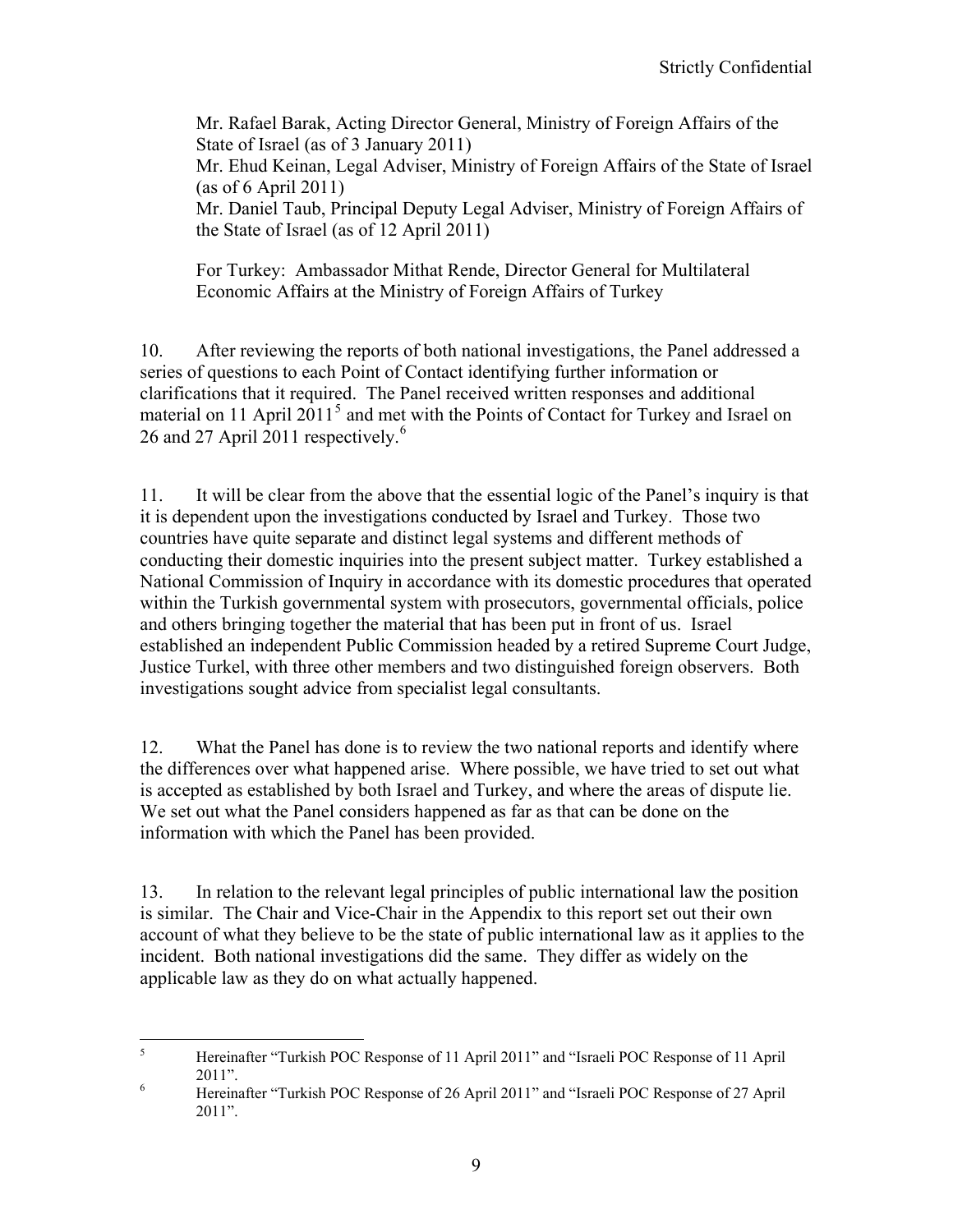14. We observe that the legal views of Israel and Turkey are no more authoritative or definitive than our own. A Commission of Inquiry is not a court any more than the Panel is. The findings of a Commission of Inquiry bind no one, unlike those of a court. So the legal issues at large in this matter have not been authoritatively determined by the two States involved and neither can they be by the Panel.

15. The Panel will not add value for the United Nations by attempting to determine contested facts or by arguing endlessly about the applicable law. Too much legal analysis threatens to produce political paralysis. Whether what occurred here was legally defensible is important but in diplomatic terms it is not dispositive of what has become an important irritant not only in the relationship between two important nations but also in the Middle East generally. The Panel has been entrusted with some policy responsibilities and that was not the case with the domestic investigations whose reports we have received.

16. We are asked to make recommendations on how to avoid such incidents in the future. It is for this reason we travel in some broader directions than the national investigations. Both were directed to a limited set of issues. Those issues in the reports submitted to the Panel revolve primarily around the legality of the conduct judged against the standards of public international law and what the facts were. But the legal issues, while a necessary element of the Panel's analysis, alone are not sufficient. We must probe more widely. Were the actions taken prudent? Were there practical alternatives? In the wider context of the situation in the Middle East, are there steps that could be taken to improve the situation that the blockade deals with so that the existence of the blockade is no longer necessary? These are issues of importance to the wider international community.

17. The Panel has searched for solutions that will allow Israel, Turkey and the international community to put the incident behind them. The situation within the Middle East has been dramatically transformed within the short life of this Inquiry. A new diplomatic paradigm must be developed in order to move on. The Panel is particularly conscious of what the Secretary-General told us at the outset of our task. He told us that he counted on our leadership and commitment to achieve a way forward. Such is the purpose of everything that follows.

18. Beyond the question of the incident itself lies the wider set of issues of how to bring a lasting solution to the situation in Gaza and to grant its people and those of Israel the promise of normal daily lives. That is the ultimate prize upon which a sustainable future must rest for international peace and security.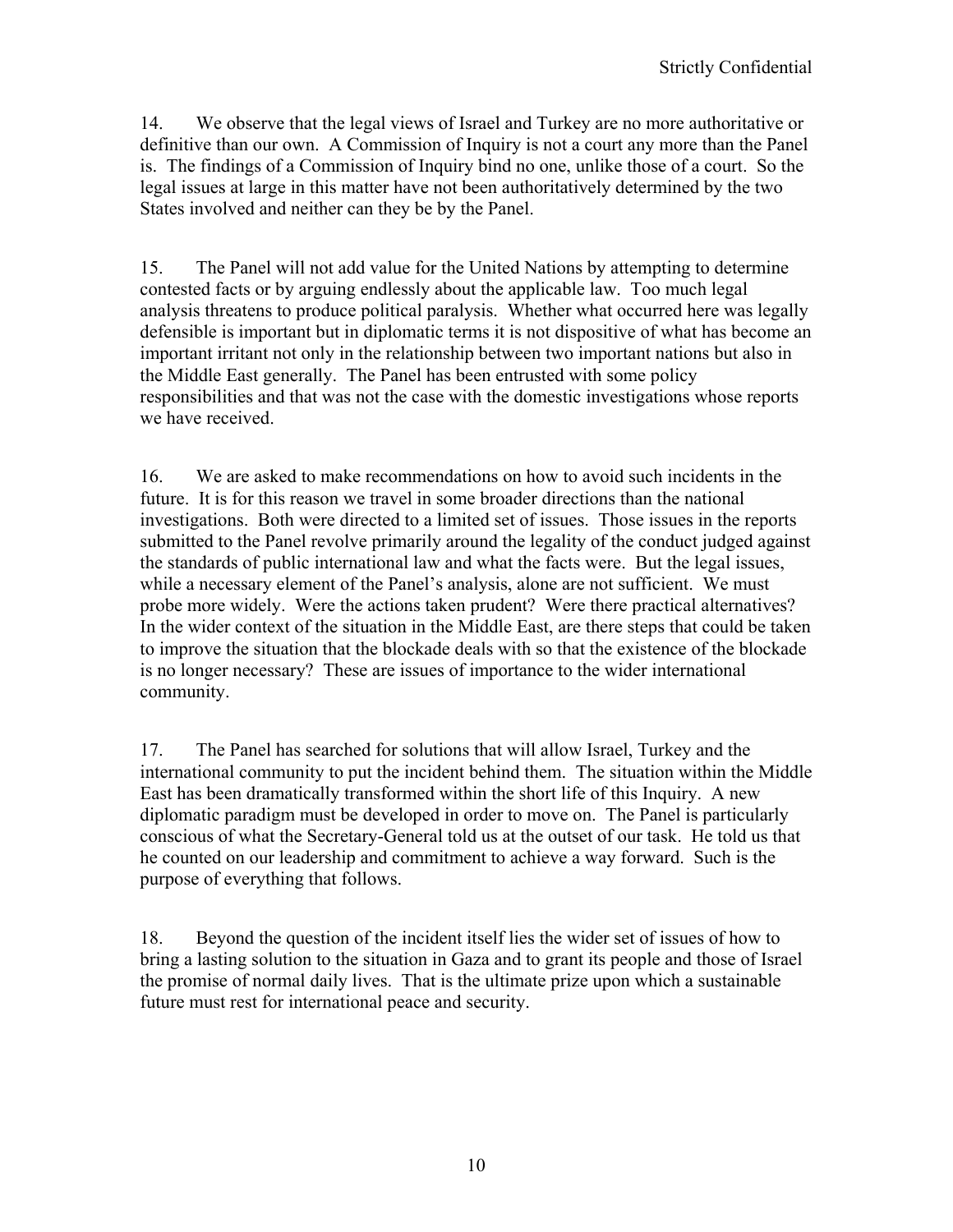#### **TERMS OF REFERENCE of the Secretary-General's Panel of Inquiry on the 31 May 2010 Flotilla Incident**

## **Establishment of panel**

1. In the light of the Statement of the President of the Security Council dated 1 June 2010 (S/PRST/2010/9), the Secretary-General has established a panel of inquiry on the incident that occurred on 31 May 2010.

## **Tasks**

- 2. The panel:
	- (a) will receive and review interim and final reports of national investigations into the incident;
	- (b) may request such clarifications and information as it may require from relevant national authorities.
- 3. In the light of the information so gathered, the panel will:
	- (a) examine and identify the facts, circumstances and context of the incident; and
	- (b) consider and recommend ways of avoiding similar incidents in the future.

4. The panel will prepare a report including its findings and recommendations and submit it to the Secretary-General.

### **Composition of the panel**

5. The panel, to be appointed by the Secretary-General, will be composed of a Chair, a Vice-Chair and one member each from Israel and Turkey, with recognized and relevant expertise.

## **Time Frame**

6. The panel will hold its first meeting on 10 August 2010 at United Nations Headquarters in New York. It will hold such further meetings at United Nations Headquarters in New York as required. The panel will strive to submit its final report to the Secretary-General within six months taking into account the progress of the national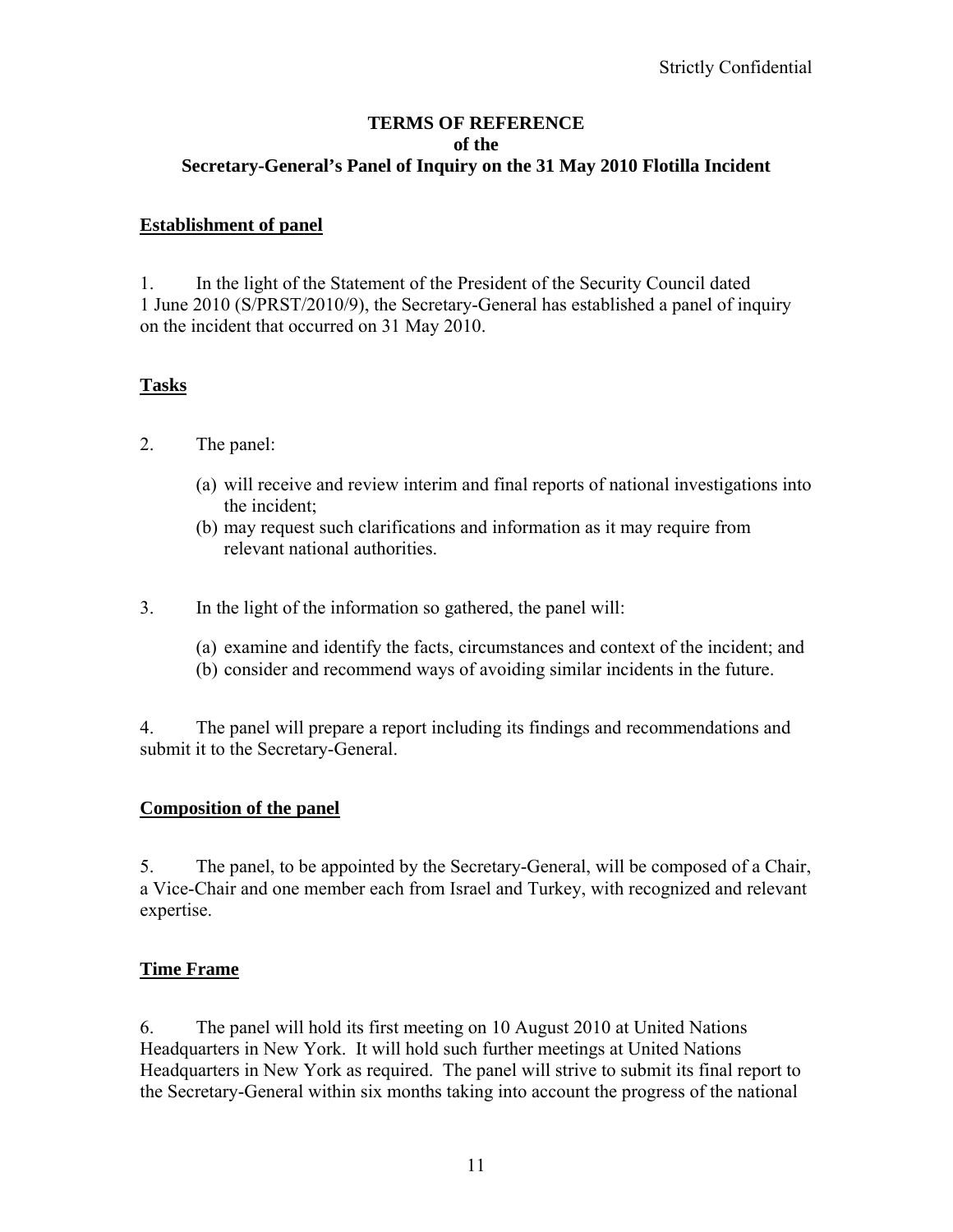investigations. This timeline may be adjusted by the Secretary-General depending on the progress of the panel's work.

## **Location**

7. The panel will be based at United Nations Headquarters in New York.

## **Secretariat**

8. The UN Secretariat will provide secretariat services for the panel.

Dated: 10 August 2010 Vijay Nambiar<br>Place: New York Chef de Cabinet Place: New York

 Executive Office of the Secretary-General United Nations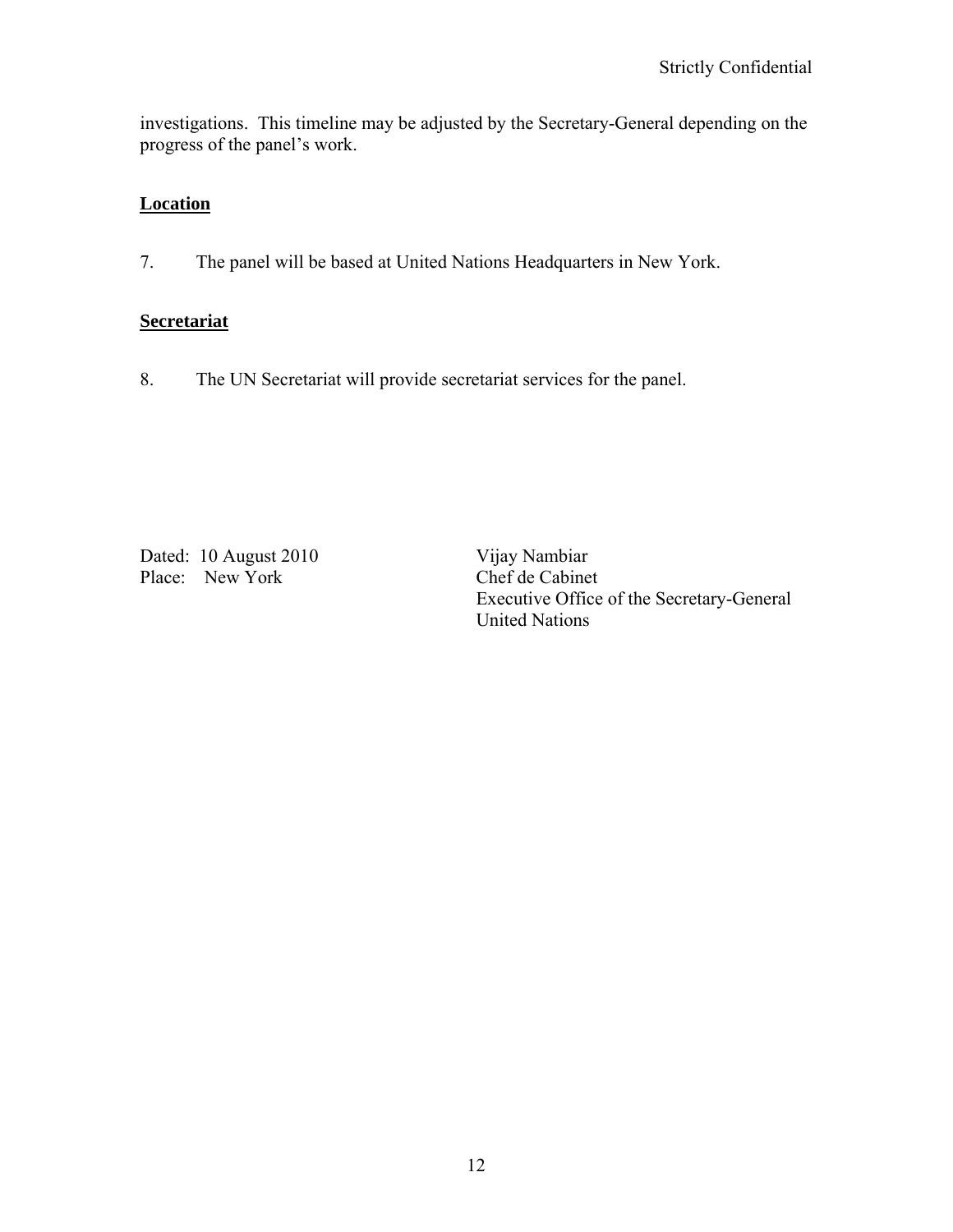#### **METHOD OF WORK of the Secretary-General's Panel of Inquiry on the 31 May 2010 Flotilla Incident**

1. The panel will receive and review copies of the national investigations into the incident from Israel and Turkey.

2. Where the panel considers that it requires further information, clarifications or meetings from Israel and/or Turkey, it will make such request to the points of contact designated by those States.

3. Where the panel considers it necessary to obtain information from other affected States, it may request such information through appropriate diplomatic channels.

4. The Panel will conduct its work in a prompt, impartial, credible and transparent manner, in conformity with international standards.

5. The panel is to operate by consensus and the findings of the report and any recommendations it may contain are to be agreed by consensus. Where the members of the panel are unable to reach agreement on a procedural issue or on any finding or recommendation, the Chair and Vice-Chair will use their best efforts to try to secure consensus among the members of the panel on the procedural issue, finding or recommendation. Where, despite the best efforts of the Chair and Vice-Chair, it is not possible to achieve consensus among the members of the panel on a particular procedural issue, finding or recommendation, the Chair and Vice-Chair will agree on that procedural issue, finding or recommendation.

6. The UN Secretariat will provide secretariat services to the panel and will arrange for the provision of necessary administrative, logistic and security support, including transportation and accommodation.

7. The Archives and Records Management Section will provide recordsmanagement support to the panel.

8. The report of the panel shall be designated unclassified. The panel may attach confidential annexes to its report.

9. The panel shall take the necessary steps to ensure that all documents and materials provided to it on the understanding of confidentiality are marked "third party confidential' and that all necessary measures are taken to safeguard their confidentiality.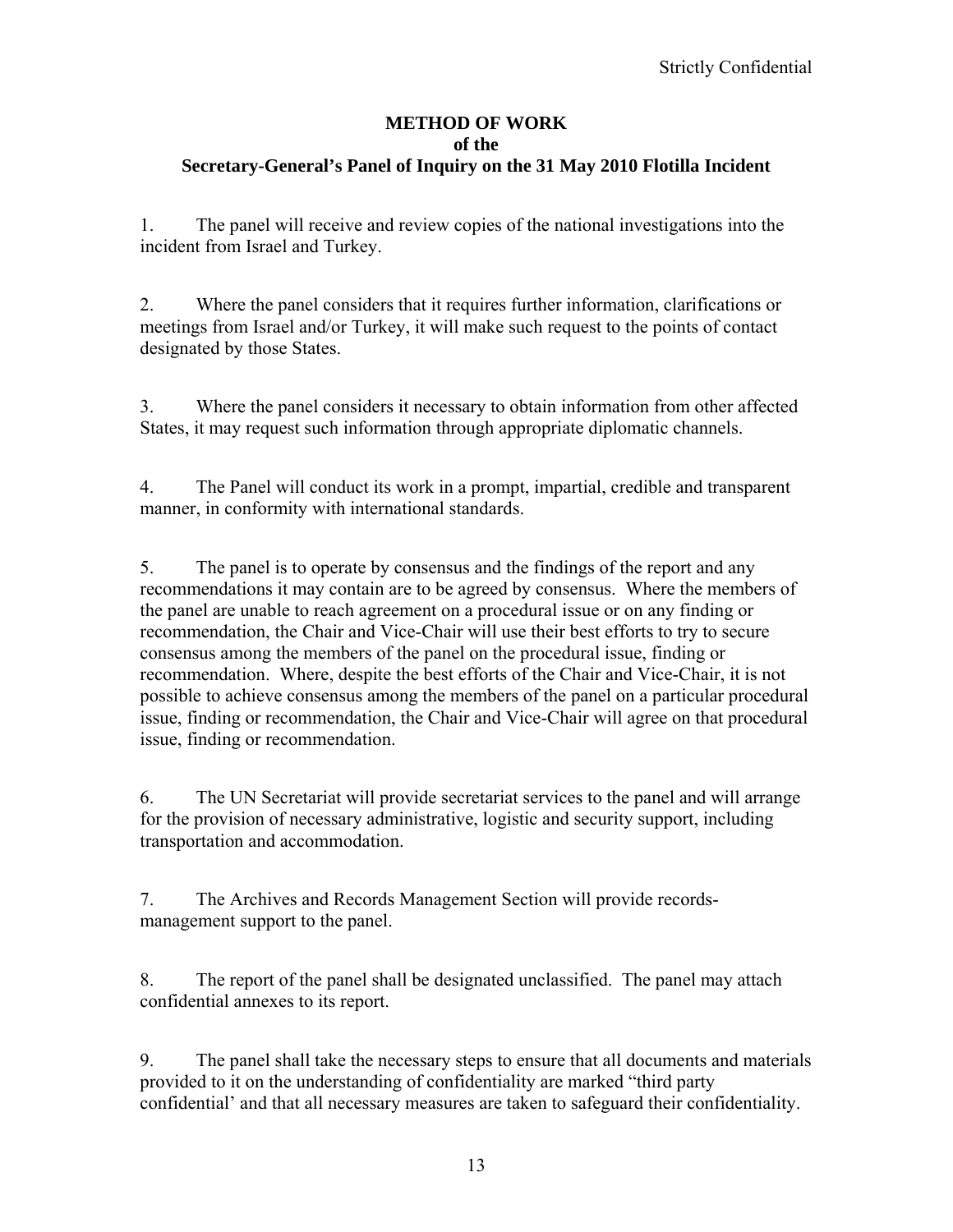# <span id="page-13-0"></span>**3 Summary of the Interim and Final Reports of Turkey's National Investigation**

19. This chapter summarizes the central conclusions reached in the interim and final reports of the Turkish National Commission of Inquiry ("Turkish Commission") and outlines the material provided to the Panel in support of those conclusions.<sup>[7](#page-13-2)</sup> The Turkish Commission included senior officials from the Office of the Prime Minister, the Ministries of Justice, Interior, Foreign Affairs, and the Under-Secretariat for Maritime Affairs. It reviewed verbal and written testimonies and other material including forensic evidence, carried out an on-site inspection of the vessels, and consulted with relevant authorities and international legal experts.<sup>[8](#page-13-3)</sup>

## <span id="page-13-1"></span>**The Blockade**

20. The Turkish Commission does not accept that Israel's naval blockade is lawful and puts the term in quotation marks throughout its reports. Its conclusions with respect to the issue of the blockade can be summarized as follows. The restrictions imposed by Israel on goods entering Gaza by land, and the naval blockade over the waters off Gaza constitute a single "blockade". $\frac{9}{2}$  $\frac{9}{2}$  $\frac{9}{2}$  The blockade has been continuously in force in fact at least since 2007, despite the changing descriptions given to it by Israel.<sup>[10](#page-13-5)</sup>

21. The blockade was intended as a form of economic and political warfare.<sup>[11](#page-13-6)</sup> It was not restricted to items that could be used against Israel, but also included ordinary consumer items with no security purpose. $12$  As such, it has a disproportionate and punitive impact on the civilian population and has aggravated the humanitarian crisis in  $\overline{G}$ aza<sup>[13](#page-13-8)</sup>

22. The blockade has not been applied with any transparency or consistency. There is no accessible list specifying those items that are prohibited and those that are permitted to enter Gaza.<sup>[14](#page-13-9)</sup> Apparently illogical distinctions have been drawn; for example, canned meat has been permitted, but canned fruit not.<sup>[15](#page-13-10)</sup> There has also been an erratic approach

<span id="page-13-2"></span> $\frac{1}{7}$  The full text of the Turkish Commission Report and the Turkish Commission Interim Report are available online. *See supra* notes 2, 4.<br><sup>8</sup> Turkish Commission Bonort, et 10.

<span id="page-13-3"></span>Turkish Commission Report, at 10.

<span id="page-13-4"></span> $\overline{9}$ Turkish Commission Interim Report, at 39 and 68; Turkish Commission Report, at 64, 76-77.

<sup>&</sup>lt;sup>10</sup> Turkish Commission Interim Report, at 40 and 67; Turkish Commission Report, at 75-77.<br><sup>11</sup> Turkish Commission Interim Report, at  $37$ ; Turkish Commission Report, at 66, 67, 74.

<span id="page-13-6"></span><span id="page-13-5"></span><sup>&</sup>lt;sup>11</sup> Turkish Commission Interim Report, at 37; Turkish Commission Report, at 66-67, 74.<br><sup>12</sup> Turkish Commission Interim Report, at 26; Turkish Commission Report, at 72.72

<span id="page-13-7"></span><sup>&</sup>lt;sup>12</sup> Turkish Commission Interim Report, at 36; Turkish Commission Report, at 72-73.<br>Turkish Commission Interim Report, at 27, 28; Turkish Commission Report, at 68.

<span id="page-13-8"></span><sup>&</sup>lt;sup>13</sup> Turkish Commission Interim Report, at  $37-38$ ; Turkish Commission Report, at  $68, 70-74$ .<br><sup>14</sup> Turkish Commission Interim Report, at  $34, 35$ ; Turkish Commission Report, at  $65, 66$ 

<span id="page-13-9"></span><sup>&</sup>lt;sup>14</sup> Turkish Commission Interim Report, at 34-35; Turkish Commission Report, at 65-66.<br>Turkish Commission Interim Report, at 36. Turkish Commission Report, at 72.73.

<span id="page-13-10"></span>Turkish Commission Interim Report, at 36, Turkish Commission Report, at 72-73.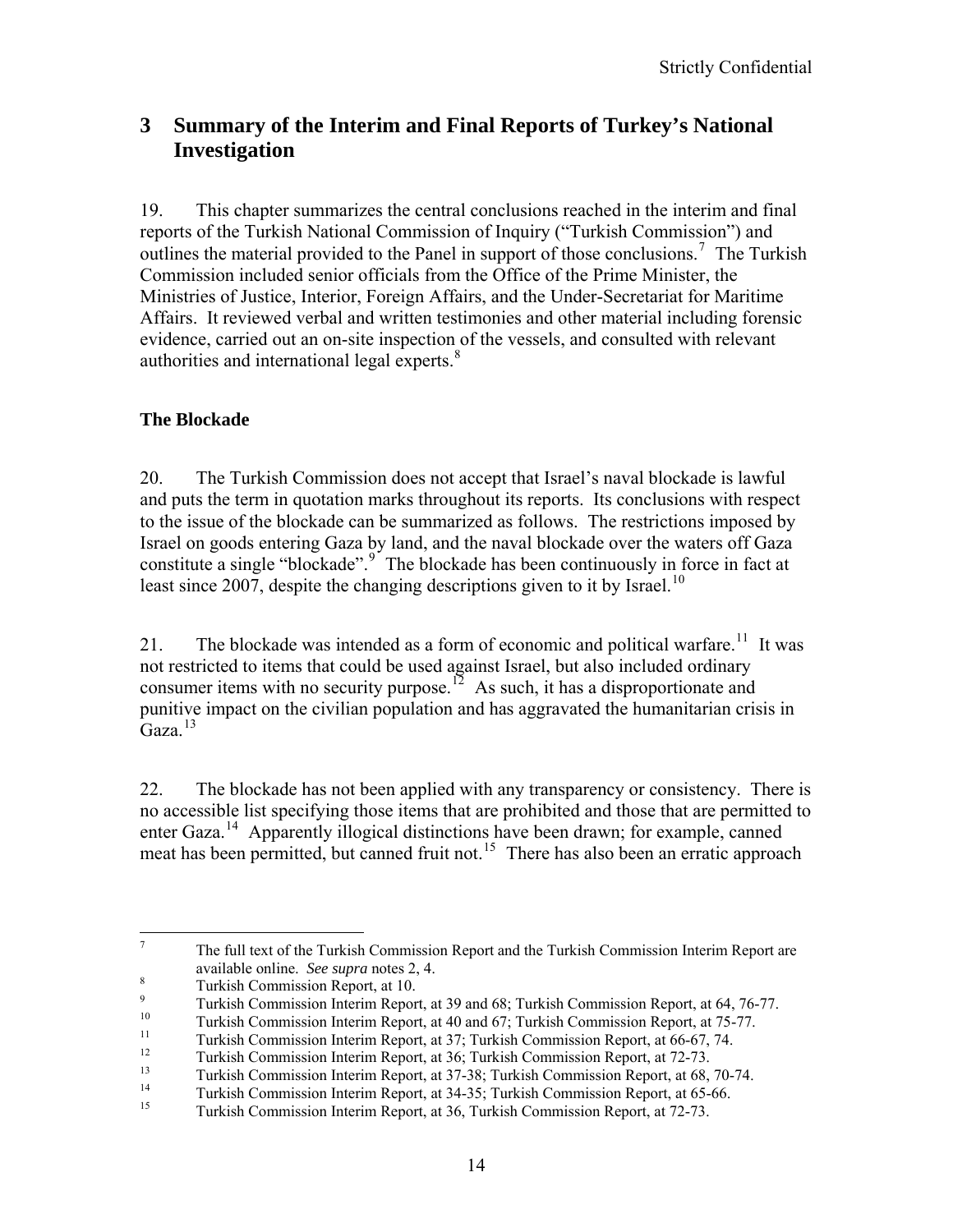to the interception of vessels, particularly prior to 2009, with at least six vessels entering Gaza without interception.<sup>16</sup>

23. On that basis, the Turkish Commission concludes that Israel's blockade is illegal, on the grounds that: $17$ 

- (a) A blockade may only be imposed in a situation of international armed conflict and the State of Israel has never recognized Palestine as a State or its armed conflict with Hamas as an international one.<sup>[18](#page-14-1)</sup>
- (b) It did not comply with customary international law requirements regarding notification and enforcement set out in the San Remo Manual on International Law Applicable to Armed Conflicts at Sea<sup>[19](#page-14-2)</sup> ("San Remo Manual"), because:
	- i. Israel did not adequately notify the "duration and extent" of the blockade. No list of the goods that were prohibited has been made publicly available and no end date has been specified; $^{20}$  $^{20}$  $^{20}$  and
	- ii. The blockade was not consistently enforced. $^{21}$  $^{21}$  $^{21}$
- (c) It was not reasonable, proportional or necessary, in breach of principles of international humanitarian law.[22](#page-14-5) In this respect, the Turkish Commission relies on the rules set out in the San Remo Manual<sup>[23](#page-14-6)</sup> and subsequent academic writings,  $^{24}$  $^{24}$  $^{24}$  as well as data relating to the humanitarian situation in Gaza.<sup>[25](#page-14-8)</sup>
- (d) It amounts to the collective punishment of civilians in Gaza, in breach of Article 33 of the Fourth Geneva Convention.<sup>[26](#page-14-9)</sup> In support of this conclusion, The Turkish Commission relies on statements by the United Nations High

 $16\,$ <sup>16</sup> Turkish Commission Interim Report, at  $38-39$ ; Turkish Commission Report, at  $75$ .<br><sup>17</sup> Turkish Commission Interim Report, at  $33-43-63$ , Turkish Commission Report.

<span id="page-14-0"></span><sup>&</sup>lt;sup>17</sup> Turkish Commission Interim Report, at 33-43, 67-68; Turkish Commission Report, at 60-81, 116.

<span id="page-14-1"></span><sup>&</sup>lt;sup>18</sup> Turkish Commission Report, at 61-63.<br><sup>19</sup> SAN REMO MANUAL ON INTERNATIONAL LAW APPLICABLE TO ARMED CONFLICTS AT SEA (Louise

<span id="page-14-3"></span><span id="page-14-2"></span><sup>20</sup> Doswald-Beck ed., 1995).<br>
<sup>20</sup> Turkish Commission Interim Report, at 33-35, 67; Turkish Commission Report, at 63-65.<br>
<sup>21</sup> Turkish Commission Interim Report, at <sup>38</sup>, 41; Turkish Commission Report, at 74, 78

<span id="page-14-4"></span><sup>&</sup>lt;sup>21</sup> Turkish Commission Interim Report, at 38-41; Turkish Commission Report, at 74-78.<br><sup>22</sup> Turkish Commission Interim Report, at 25, 28, 51, 52, 68; Turkish Commission Report

<span id="page-14-6"></span><span id="page-14-5"></span><sup>&</sup>lt;sup>22</sup> Turkish Commission Interim Report, at 35-38, 51-53, 68; Turkish Commission Report, at 66-74.

<span id="page-14-7"></span><sup>23</sup>*E.g,* Turkish Commission Report, at 68-69. 24 The Turkish Commission cites to the following articles: Michael G. Fraunces, *The International Law of Blockade: New Guiding Principles in Contemporary State Practice*, 101 YALE L.J. 893 (1992); Stephen C. Neff, *Towards a Law of Unarmed Conflict: A Proposal for a New International Law of Hostility*, 28 CORNELL INT'L L.J. 1 (1995); Matthew L. Tucker, *Mitigating Collateral Damage to the Natural Environment in Naval Warfare: An Examination of the Israeli Naval Blockade of 2006, 57 NAVAL L. REV. 161.*<br><sup>25</sup> Turkish Commission Report, at 74.<br><sup>26</sup> Turkish Commission Interim Report at 41.42: Tu

<span id="page-14-8"></span>

<span id="page-14-9"></span><sup>26</sup> Turkish Commission Interim Report, at 41-42; Turkish Commission Report, at 78-81.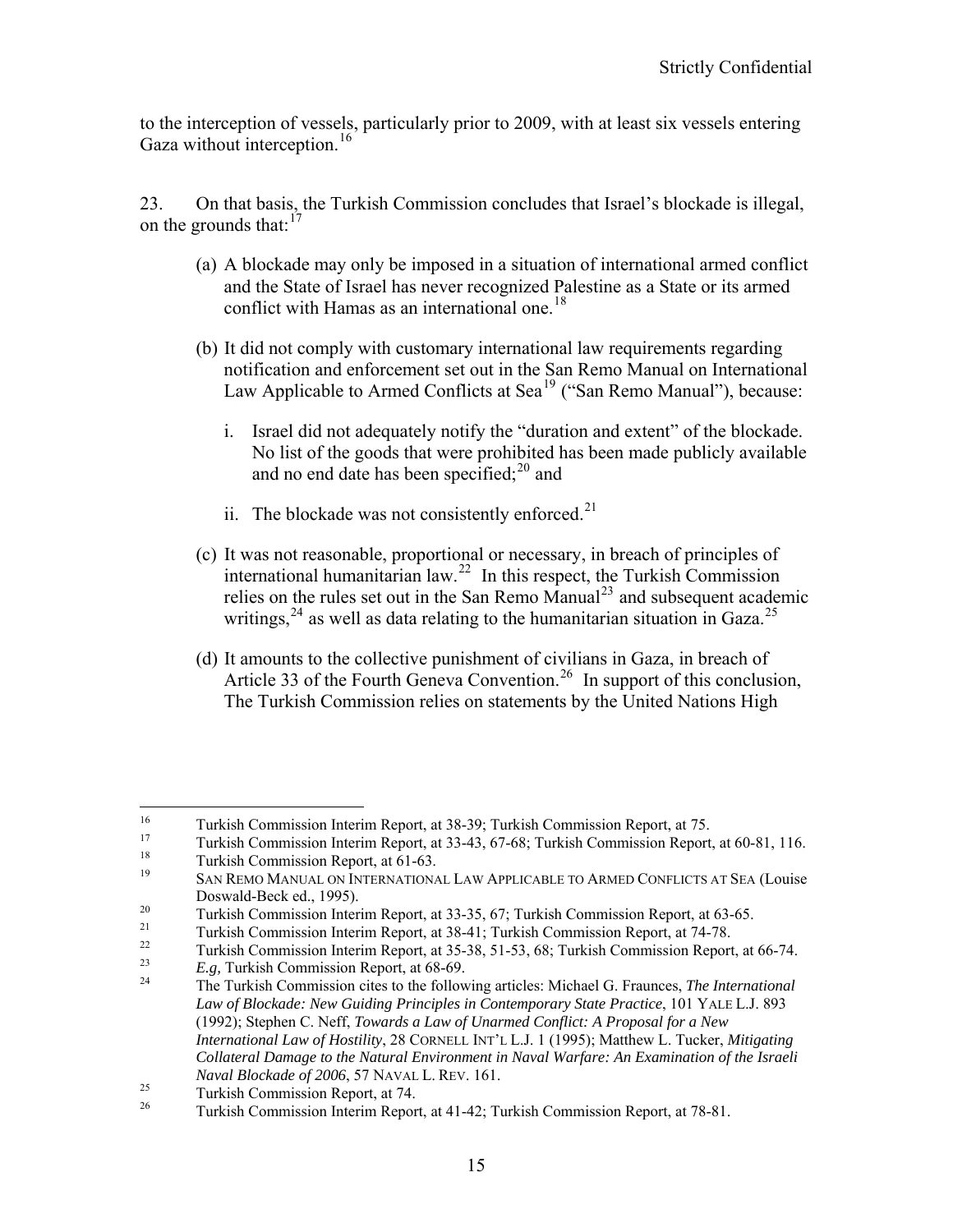Commissioner for Human Rights, the United Nations Human Rights Council, and the International Committee of the Red Cross.<sup>[27](#page-15-1)</sup>

(e) Israel is the Occupying Power in Gaza, and cannot blockade the borders of territory it occupies. $28^\circ$  $28^\circ$  The Turkish Commission supports its conclusion that Israel remains the Occupying Power in Gaza by reference to various United Nations resolutions and documents,  $^{29}$  $^{29}$  $^{29}$  decisions of Israel's Supreme Court<sup>[30](#page-15-4)</sup> and academic opinion. $31$ 

## <span id="page-15-0"></span>**The Flotilla**

24. The Turkish Commission's account of the organization and purpose of the flotilla, which the Turkish Commission refers to as a "convoy", can be summarized as follows. The convoy had a purely humanitarian purpose and represented no security threat to Israel.[32](#page-15-6) Its intention was to deliver humanitarian aid to the people of Gaza, responding to the call made by the United Nations Security Council in its resolution 1860 (2009) and a statement by a senior UNRWA official.[33](#page-15-7) The convoy consisted of six vessels: *Mavi Marmara* (Comoros); *Sfendoni* (Togo); *Challenger I* (USA); *Gazze I* (Turkey); *Eleftheri Mesogeio* (Greece); *Defne-Y* (Kiribati).<sup>[34](#page-15-8)</sup> Three of the vessels departed from Turkish ports: the *Mavi Marmara* left the Port of Istanbul on 22 May 2010, docked at the Port of Antalya on 25 May 2010, and departed on 28 May 2010 with a crew of 29 and 546 passengers; the *Gazze I* departed the Port of Iskenderun on 22 May 2010 with a crew of 13 and five passengers; and the *Defne-Y* departed the Port of Zeytinburnu, Istanbul, on 24 May 2010 with a crew of 13 and seven passengers.  $35$ 

25. Those on board the vessels were civilians, including politicians, academics, journalists and religious leaders.<sup>[36](#page-15-10)</sup> The vessels were carrying in excess of  $10,000$  tonnes of humanitarian supplies.<sup>[37](#page-15-11)</sup> There were no guns or other weapons on board.<sup>[38](#page-15-12)</sup> All passengers and baggage were thoroughly screened prior to boarding, and the ports that

<span id="page-15-1"></span> $27$ 27 *See* Turkish Commission Interim Report, at 41-42, nn.187-190; Turkish Commission Report, at

<sup>78-81,</sup> nn.287-298.<br>
<sup>28</sup> Turkish Commission Interim Report, at 42-43; Turkish Commission Report, at 81-83.<br>
<sup>29</sup> Turkish Commission Report, at 81-82.<br>
<sup>30</sup> Turkish Commission Interim Report, at 42.43, nn.101.102; Turkish C

<span id="page-15-3"></span><span id="page-15-2"></span>

<span id="page-15-4"></span><sup>30</sup> Turkish Commission Interim Report, at 42-43, nn.191-192; Turkish Commission Report, at 82, n.300. 31 The Turkish Commission cites to the following article: Mustafa Mari, *The Israeli Disengagement* 

<span id="page-15-5"></span>from the Gaza Strip: An End of the Occupation?, 8 Y.B. INT'L HUMANITARIAN L. 356 (2005).<br>
Turkish Commission Report, at 113.<br>
Turkish Commission Interim Report, at 9; Turkish Commission Report, at 14.<br>
Turkish Commission I

<span id="page-15-6"></span>

<span id="page-15-7"></span>

<span id="page-15-8"></span>

<span id="page-15-9"></span><sup>&</sup>lt;sup>35</sup><br>Turkish Commission Interim Report, at 10; Turkish Commission Report, at 15-16.<br>Turkish Commission Report, at 0; Turkish Commission Report, at 15

<span id="page-15-10"></span><sup>&</sup>lt;sup>36</sup> Turkish Commission Interim Report, at 9; Turkish Commission Report, at 15.<br><sup>37</sup> Turkish Commission Interim Report, at 9; Turkish Commission Report, at 15.

<span id="page-15-12"></span><span id="page-15-11"></span><sup>&</sup>lt;sup>37</sup> Turkish Commission Interim Report, at 9; Turkish Commission Report, at 15.<br><sup>38</sup> Turkish Commission Interim Report, at 4: Turkish Commission Report, at 4, 1

Turkish Commission Interim Report, at 4; Turkish Commission Report, at 4, 113.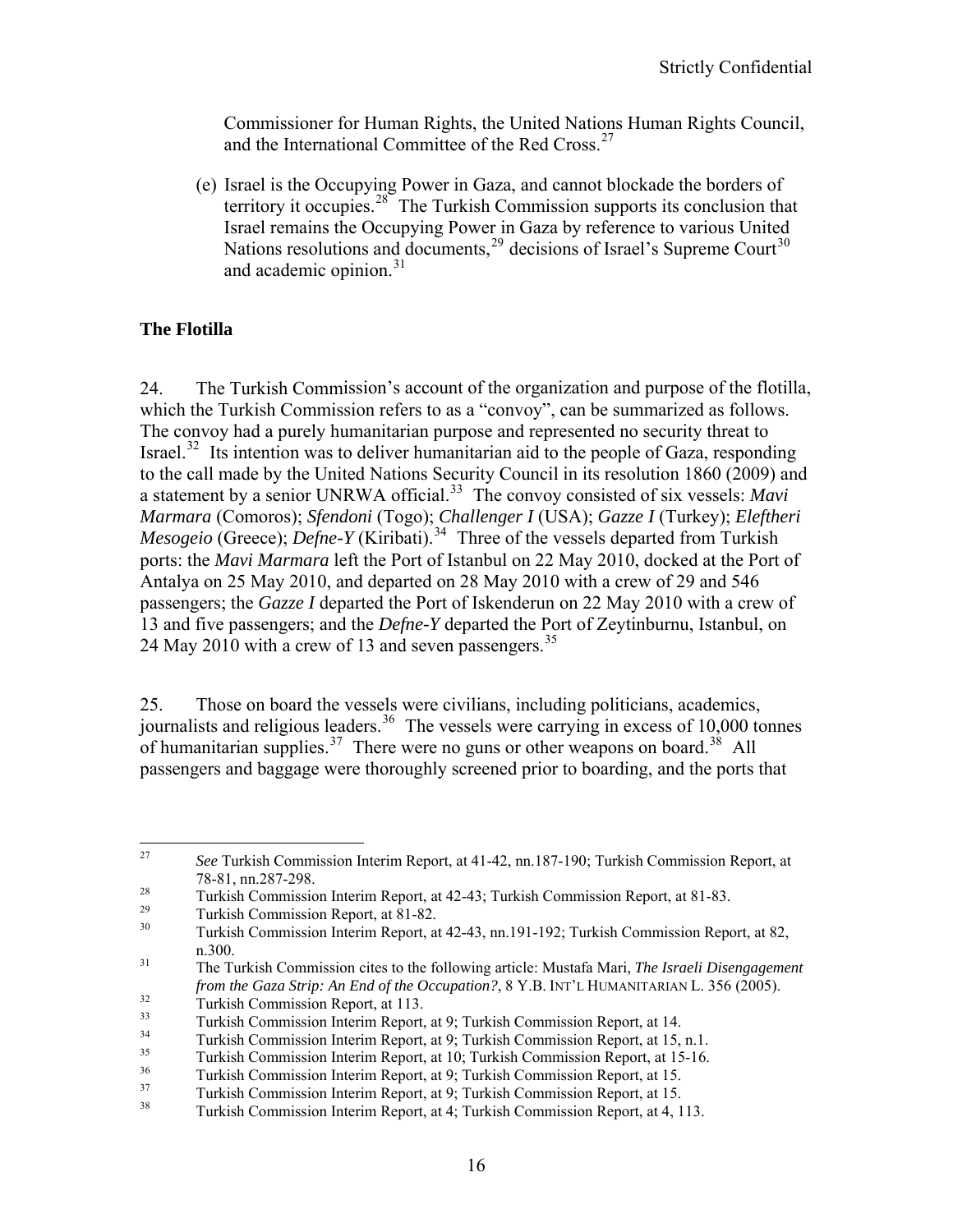the vessels departed from were certified under the IMO International Ship and Port Facility Security Code.<sup>39</sup>

- 26. In support, Turkey has provided the Panel with:
	- Cargo manifests for the *Mavi Marmara, Gazze I* and *Defne-Y*. [40](#page-16-0)
	- Passenger lists for the *Mavi Marmara, Gazze I* and *Defne-Y*. [41](#page-16-1)
	- Letters from the Governorships of Antalya and Istanbul Provincial Directorates for Security attesting to the screening procedures deployed at Turkish departure ports.<sup>[42](#page-16-2)</sup>
	- $\bullet$  ISPS Code compliance certificates for the Turkish departure ports.<sup>[43](#page-16-3)</sup>
	- Written testimonies of 93 passengers and crew. $44$

27. In the Turkish Commission's account, there was a diplomatic understanding reached between Turkey and Israel that the vessels in the convoy would not force a breach of the blockade and would change their destination to the port of Al-Arish if necessary, and that Israel would refrain from using force against the vessels.<sup>[45](#page-16-5)</sup> The Turkish Commission describes the exchange as follows:

A number of diplomatic representations were carried out by Israeli authorities in Tel Aviv, Jerusalem and Ankara, demanding that Turkish authorities deny the convoy departure from Turkish ports, also insisting that, should the convoy sail on as planned, the aid be routed to Israel for inspection and subsequent delivery to its destination.

In reply, the Turkish authorities stressed the difficulties, in an open and democratic society, in preventing an NGO endeavor from lawfully departing Turkish ports. Nonetheless, the Turkish authorities pledged to inform the convoy's Turkish participants about the messages conveyed by Israel and to try to convince them to take the aid to Ashdod in Israel or to Al-Arish in Egypt. All these steps were taken prior to the departure of the convoy. The Turkish authorities also urged Israel repeatedly to act with maximum restraint and to avoid using force to intercept the vessels.

On 28 May 2010, the Undersecretary of the Turkish Ministry of Foreign Affairs told the US Ambassador in Ankara that contacts with the convoy's Turkish participants were starting to bear fruit, and that the IHH representatives agreed to eventually dock at Al-Arish. But the convoy would first try to approach the Gaza Strip and, if necessary, alter its course to Al-Arish. The Undersecretary also cautioned that Israel should act with maximum restraint and avoid using force by all means. He asked the US Ambassador to pass this message on to Israel. A few hours later,

<sup>39</sup> <sup>39</sup> Turkish Commission Interim Report, at 4, 10; Turkish Commission Report, at 4, 15, 113.

<span id="page-16-0"></span><sup>&</sup>lt;sup>40</sup> Turkish Commission Report, Annexes  $3/1-3/4$ .<br><sup>41</sup> Turkish Commission Report, Annexes  $3/8$ .

<span id="page-16-1"></span><sup>&</sup>lt;sup>41</sup> Turkish Commission Report, Annexes  $3/8$ , 4.

<span id="page-16-2"></span> $\frac{42}{43}$  Turkish Commission Report, Annex 3/10.

<span id="page-16-3"></span> $\frac{43}{44}$  Turkish Commission Report, Annex 3/6.

<span id="page-16-5"></span><span id="page-16-4"></span><sup>&</sup>lt;sup>44</sup> Turkish Commission Report, Annexes  $5/1$ ,  $5/3-5/5$ .<br><sup>45</sup> Turkish Commission Interim Report, at 10, 11; Turki

Turkish Commission Interim Report, at 10-11; Turkish Commission Report, at 16-17.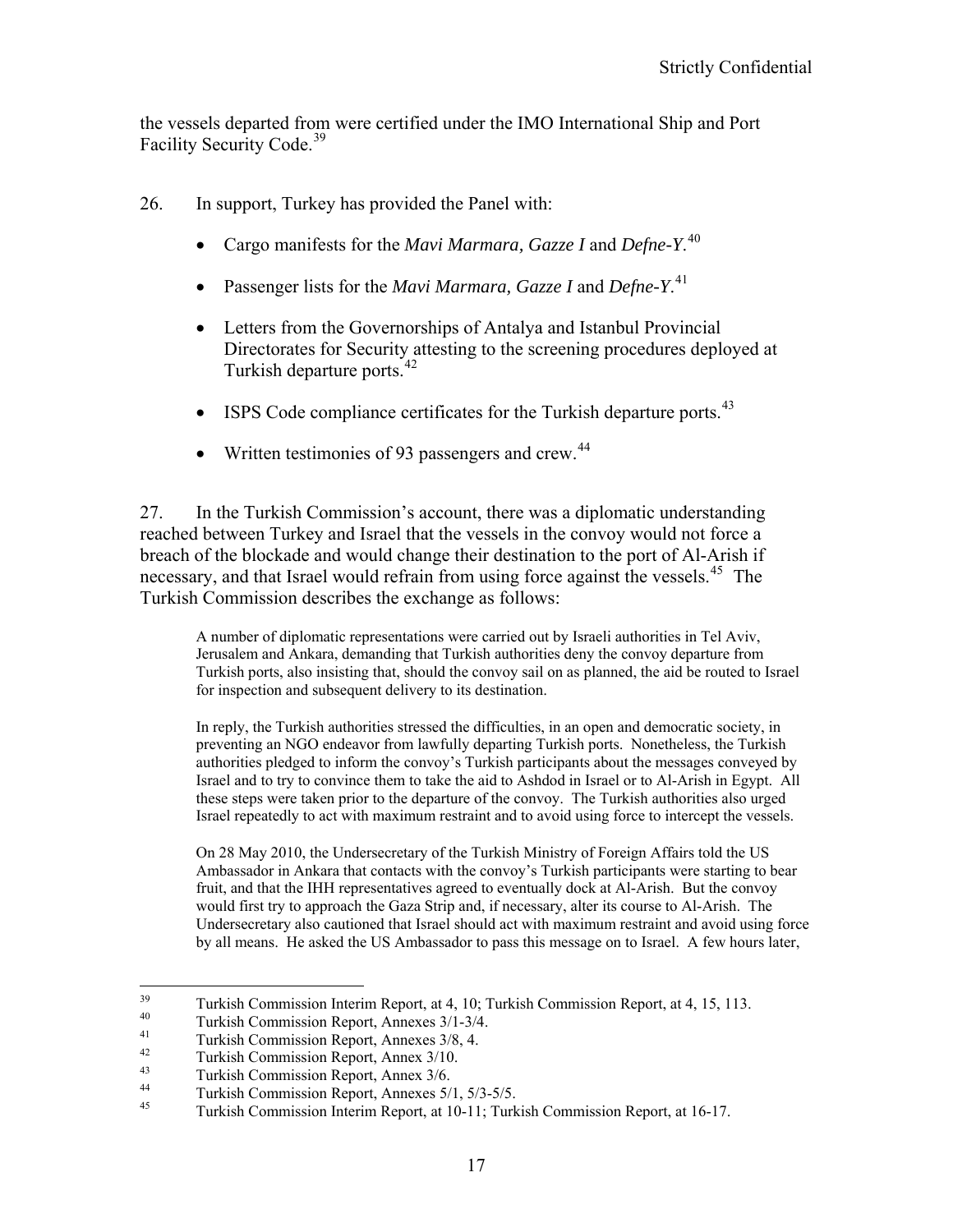the Director General of the Israeli Ministry of Foreign Affairs called the Undersecretary to express their accord to the above.<sup>[46](#page-17-1)</sup>

28. The Turkish Commission concludes that the vessels in the flotilla were "humanitarian vessels" and so protected from attack under international humanitarian law.<sup>[47](#page-17-2)</sup> On this point, the Turkish Commission relies primarily on the rules set out in the San Remo Manual<sup>[48](#page-17-3)</sup>

## <span id="page-17-0"></span>**The Boarding and Take-Over of the Vessels**

29. The Turkish Commission's account of the interception of the vessels, which it describes as an "attack", is as follows. In support of this account, Turkey has provided the Panel with:

- Written testimonies of 93 passengers and crew;  $49$
- Autopsy reports of those killed;  $50$
- $\bullet$  Medical reports of 24 persons injured;<sup>[51](#page-17-6)</sup>
- Report of forensic inspection of the *Mavi Marmara, Gazze I* and *Defne-Y*;<sup>[52](#page-17-7)</sup>
- Unattributed video footage recorded by persons on board the vessels.<sup>[53](#page-17-8)</sup>

30. The vessels were in international waters, 72 nautical miles from the coast and 64 nautical miles (approximately 5 hours sailing) from the blockade zone at the time of the attack.[54](#page-17-9) The *Mavi Marmara* and other vessels received the first communication from the Israeli navy at approximately 10.30 p.m. on 30 May 2010 asking the vesse ls to identify themselves and their destination. The vessels responded by confirming the identity of the vessels and that their destination was Gaza. The vessels advised the number of passengers on board, and explained that they were unarmed civilians carrying only humanitarian aid not constituting any threat to Israel. Israeli naval forces then

<span id="page-17-1"></span><sup>46</sup>  $^{46}$  Turkish Commission Report, at 16-17.

<span id="page-17-2"></span><sup>&</sup>lt;sup>47</sup> Turkish Commission Interim Report, at 43-44, 53, 68; Turkish Commission Report, at 83-84, 100.

<span id="page-17-4"></span><span id="page-17-3"></span><sup>48&</sup>lt;br> *Id.* Turkish Commission Report, Annexes 5/1, 5/3-5/5.<br>
<sup>50</sup>

<span id="page-17-5"></span> $^{50}$  Turkish Commission Report, Annex 1.

<span id="page-17-6"></span> $51$  Turkish Commission Report, Annex 2.<br>Turkish Commission Report, Annexes

<span id="page-17-7"></span><sup>52</sup> Turkish Commission Report, Annexes 6, 10. However, the report notes that the *Mavi Marmara*, when returned after being held in Ashdod for 66 days, had been scrubbed down thoroughly, blood stains completely washed off, bullet holes painted over, ship records, Captain's log, computer hardware, ship documents seized, CCTV cameras smashed and all photographic footage withheld,

*see* Turkish Commission Report, at 6.<br>Turkish Commission Interim Report, Annexes 7, 11.<br>Turkish Commission Interim Report, at 11: Turkish 6

<span id="page-17-9"></span><span id="page-17-8"></span><sup>54</sup> Turkish Commission Interim Report, at 11; Turkish Commission Report, at 17, 113; Written testimony (Annexes 5/1/i, 5/3/xv); Positions on ship's chart (Annex 3/7).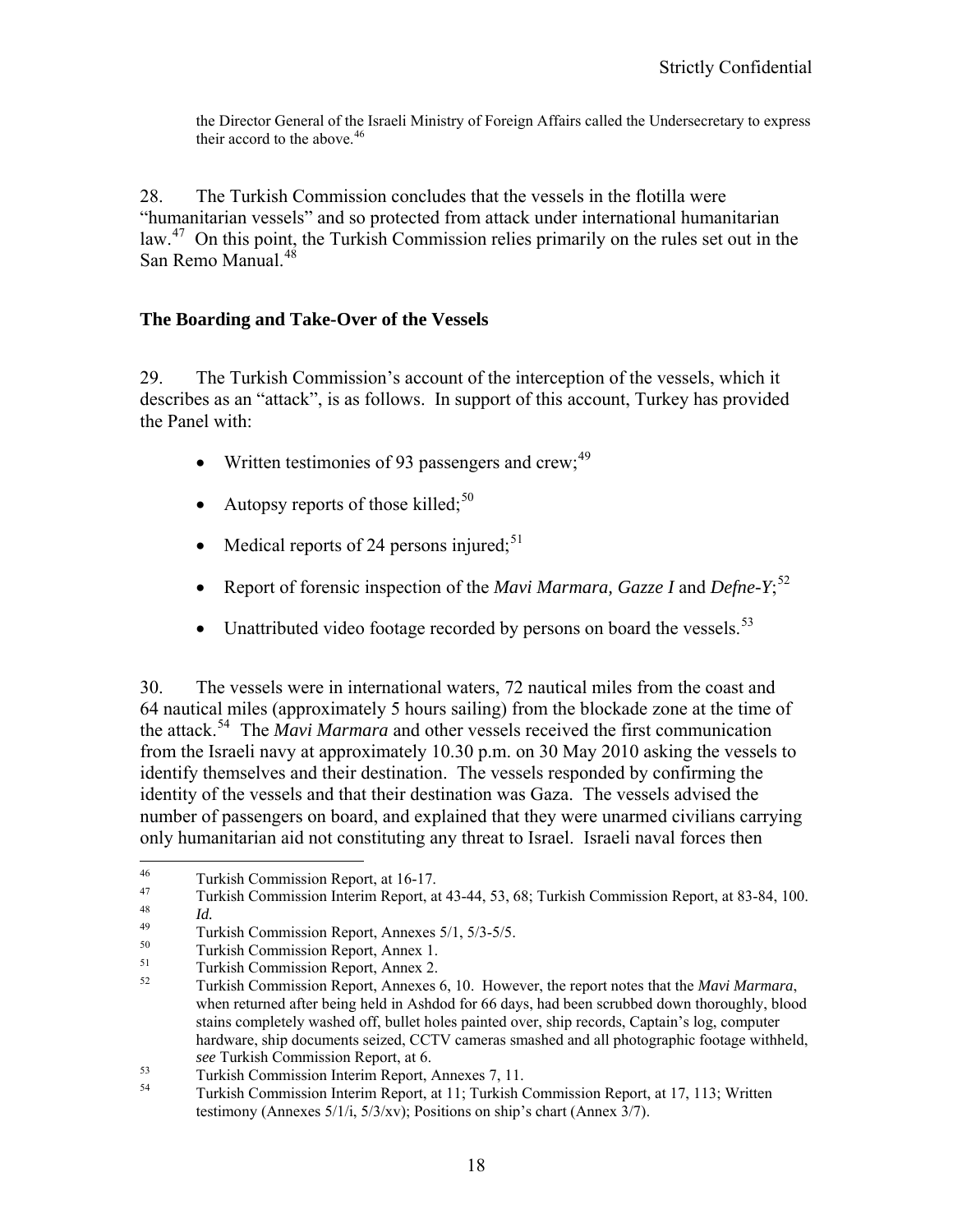cautioned the Captain and other vessels that the coast of Gaza was under a blockade zone, and directed them to change course.<sup>55</sup> The vessels responded that the convoy was in international waters and could not be directed to change course.<sup>56</sup>

31. At approximately 11.30 p.m., however, the Mavi Marmara did change course to a bearing of 185° directed towards the coast of Egypt.<sup>[57](#page-18-0)</sup> The Mavi Marmara and other vessels continued to receive warnings from the Israeli navy but no demand was made to "stop, search and visit" the vessels.<sup>[58](#page-18-1)</sup> From approximately 2.00 a.m. on 31 May 2010, Israeli naval vessels began to shadow the convoy.[59](#page-18-2) Communications from Israeli authorities ceased from this point.<sup>[60](#page-18-3)</sup> From approximately 4.00 a.m. satellite communications to and from the convoy vessels were blocked by Israeli authorities.<sup>[61](#page-18-4)</sup> The report describes the passengers as subject to an ever-growing anxiety and fear during this period. $62$ 

32. At 4.32 a.m., Israeli forces launched the attack without prior warning when several speedboats drew alongside the *Mavi Marmara* and IDF personnel commenced an attempt to board the vessel.<sup>[63](#page-18-6)</sup> The speedboats were shortly followed by combat helicopters. IDF personnel began firing on the *Mavi Marmara* from both the speedboats and helicopters before boarding had commenced. $64$  This included the use of live fire (including automatic and semi-automatic weapon fire) as well as stun and smoke grenades, paintball guns and rubber bullets.<sup>[65](#page-18-8)</sup> Two passengers were killed by shots from

<sup>55</sup> 55 Turkish Commission Interim Report, at 12; Turkish Commission Report, at 18-19; Written testimony (Annexes 5/1/i, 5/3/xv, 5/4/v, 5/4/xxii, 5/5/iv, 5/5/v, 5/5/vi, 5/5/x, 5/5/xi).<br>Turkish Commission Interim Report, at 12; Turkish Commission Report, at 19; Written testimony

<span id="page-18-0"></span><sup>(</sup>Annexes 5/1/i, 5/3/xv, 5/4/v, 5/4/xxii, 5/5/iv, 5/5/v, 5/5/vi, 5/5/x, 5/5/xi).<br>
57 Turkish Commission Interim Report, at 12; Turkish Commission Report, at 19; Written testimony

<span id="page-18-1"></span><sup>(</sup>Annexes 5/1/i, 5/3/xv, 5/4/v, 5/4/xliii, 5/4/xlv); Positions on ship's chart (Annex 3/7).<br>
<sup>58</sup> Turkish Commission Interim Report, at 12; Turkish Commission Report, at 19 and 113.<br>
<sup>59</sup> Turkish Commission Interim Report,

<span id="page-18-2"></span>Turkish Commission Interim Report, at 12-13; Turkish Commission Report, at 20; Written testimony (Annexes 5/1/i, 5/3/xv, 5/4/v, 5/4/viii, 5/4/xviii, 5/4/x, 5/4/xii, 5/4/xiii, 5/4/xiv, 5/4/xl, 5/4/xli, 5/4/xlii, 5/4/x/xliii, 5/4/xliv, 5/4/xlv, 5/4/xvi, 5/4/xvii, 5/4/xx, 5/4/xxii, 5/4/xxiii, 5/4/xxix,

<span id="page-18-3"></span><sup>5/4/</sup>xxv, 5/4/xxviii, 5/4/xxxii, 5/4/xxxv, 5/4/xxxvi).<br>
Turkish Commission Interim Report, at 13; Turkish Commission Report, at 20; Written testimony

<span id="page-18-4"></span><sup>(</sup>Annexes  $5/1/i$ ,  $5/3/xv$ ,  $5/4/xxviii$ ,  $5/5/x$ ).<br><sup>61</sup> Turkish Commission Interim Report, at 13; Turkish Commission Report, at 20 and 113; Written testimony (Annexes 5/1/vi, 5/4/viii, 5/4/xix, 5/4/xxxii).<br>Turkish Commission Report, at 19.<br> $\frac{63}{2}$  Turkish Commission Interim Report, at 12: Turkish Co.

<span id="page-18-5"></span>

<span id="page-18-6"></span>Turkish Commission Interim Report, at 13; Turkish Commission Report, at 20; Written testimonies (Annexes 5/1/i, 5/1/vi, 5/1/viii, 5/3/xv, 5/4/vi, 5/4/xxviii, 5/4/xxxv, 5/4/xl, 5/5/ix);

<span id="page-18-7"></span>Video footage of zodiacs approaching the *Mavi Marmara* (Annex 7/1).<br><sup>64</sup> Turkish Commission Interim Report, at 13-15; Turkish Commission Report, at 20-23; Written testimonies (Annexes 5/1/i, 5/1/ii, 5/1/iv, 5/1/v, 5/1/vi, 5/1/viii, 5/1/xii, 5/3/i, 5/3/ii, 5/3/iii, 5/3/iv, 5/3/v, 5/3/vii, 5/3/viii, 5/3/x, 5/3/xv, 5/3/xvi, 5/3/xviii, 5/3/xxiii, 5/4/vii, 5/4/ix, 5/4/x, 5/4/xii, 5/4/xv, 5/4/xviii, 5/4/xxvi, 5/4/xxix, 5/4/xxxi, 5/4/xxxiii, 5/4/xxxv, 5/4/xxxvi, 5/4/xxxvii, 5/4/xxxix, 5/4/xl, 5/4/xli, 5/4/xlv, 5/5/xv, 5/5/xvi, 5/5/xvii); Video footage (Annexes 7/1, 7/3, 7/6-

<span id="page-18-8"></span><sup>&</sup>lt;sup>65</sup> Turkish Commission Interim Report, pages 13-15; Turkish Commission Report, at 20-23; Written testimonies (Annexes 5/1/i, 5/1/ii, 5/1/iv, 5/1/v, 5/1/vi, 5/1/xii, 5/1/viii, 5/3/i, 5/3/ii, 5/3/iii, 5/3/iv, 5/3/v, 5/3/vii, 5/3/viii, 5/3/x, 5/3/xv, 5/3/xvi, 5/3/xviii, 5/3/xxiii, 5/4/vii, 5/4/ix, 5/4/x, 5/4/xii,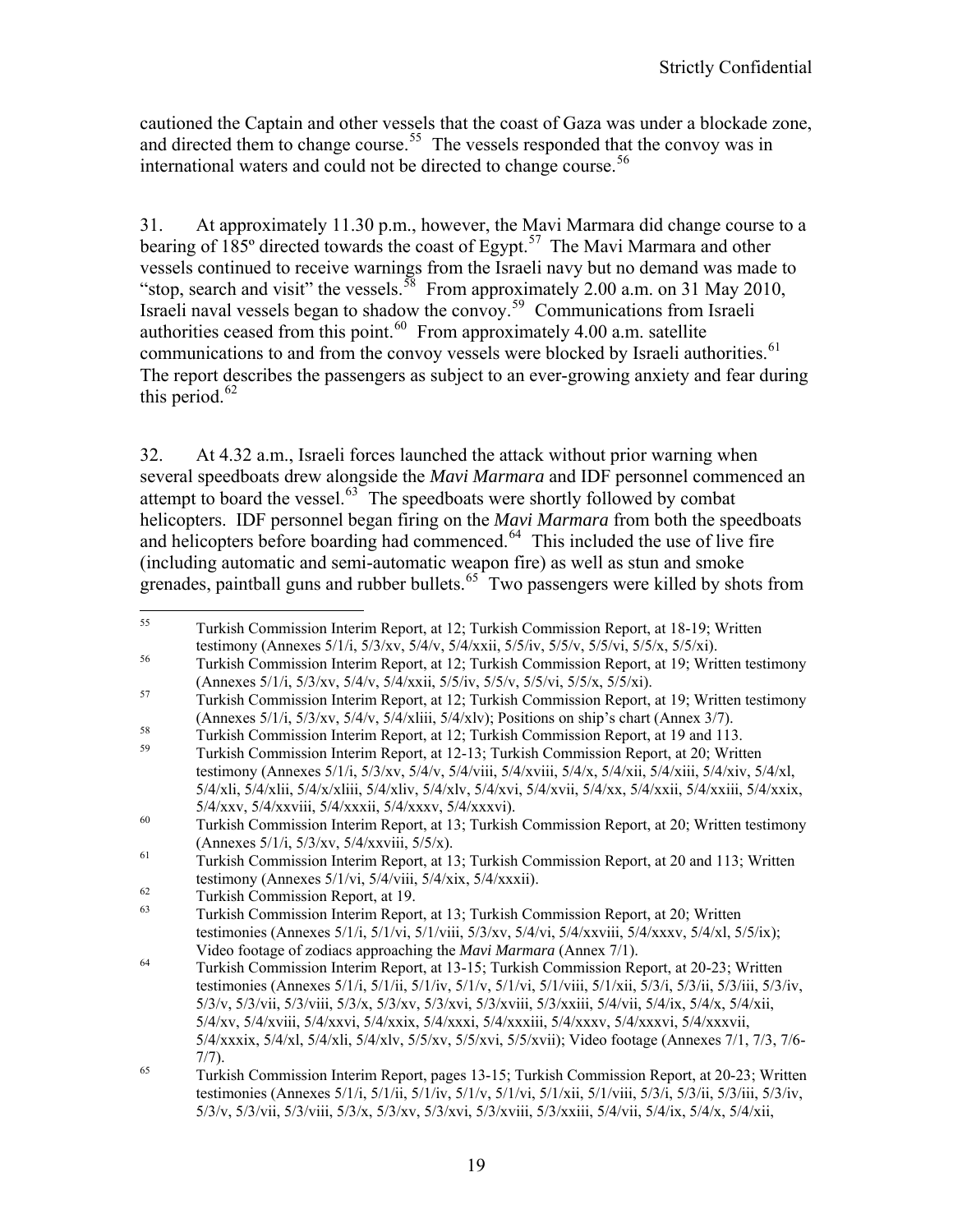the helicopters before the first soldiers had boarded the vessel.<sup>66</sup> The Captain immediately changed the vessel's course to the open sea on a bearing of 270º, but Israeli naval frigates approached the vessel from the starboard bow and forced the convoy to turn back towards Israeli waters.67 Passengers on board the *Mavi Marmara* panicked and acted in self-defence to prevent the IDF personnel from boarding the vessel. Passengers threw plastic bottles, waste bins and chairs at IDF personnel attempting to board from the speedboats, and physically overpowered the first three soldiers to rappel onto the vessel from the helicopters but no guns or other weapons were used.<sup>68</sup>

33. The Turkish Commission concludes that IDF personnel used excessive force both before and after boarding.<sup>[69](#page-19-0)</sup> There was indiscriminate shooting, including from the helicopters. There were also targeted attacks on individuals who did not represent a threat to IDF personnel, including injured. The attacks continued even after attempts were made to surrender and a multilingual surrender announcement was made over the ship's public address system.<sup>[70](#page-19-1)</sup> Disproportionate weaponry was used, including widespread use of paintball guns and live fire from automatic and semi-automatic weapons. $71$ 

 <sup>5/4/</sup>xv, 5/4/xviii, 5/4/xxvi, 5/4/xxix, 5/4/xxxi, 5/4/xxxiii, 5/4/xxxv, 5/4/xxxvi, 5/4/xxxvii, 5/4/xxxix, 5/4/xl, 5/4/xli, 5/4/xlv, 5/5/xv, 5/5/xvi, 5/5/xvii); Video footage (Annexes 7/1, 7/3, 7/6- <sup>66</sup> Turkish Commission Interim Report, at 14, 64; Turkish Commission Report, at 23; Written

testimonies (Annexes 5/1/iv, 5/3/iii, 5/5/xiii, 5/5/xvi, 5/5/xvii).<br>Turkish Commission Interim Report, at 13; Turkish Commission Report, at 21; Written testimony (Annexes 5/1/i, 5/3/xv).<br><sup>68</sup> Turkish Commission Interim Report, at 14: Turkish Commission Report, at 22; Written

testimonies (Annexes 5/1/i, 5/1/ii, 5/1/iv, 5/1/vi, 5/1/viii, 5/3/i, 5/3/ii, 5/3/iii, 5/3/x, 5/3/xi, 5/3/xvi,

<span id="page-19-0"></span><sup>5/3/</sup>xxii, 5/4/vii, 5/4/x, 5/4/xxvii, 5/4/xxviii, 5/5/xii, 5/5/xvi, 5/5/xvii).<br>
<sup>69</sup> Turkish Commission Interim Report, at 13, 64; Turkish Commission Report, at 21-26.<br>
<sup>70</sup> Turkish Commission Interim Report, at 13, 64; Tu

<span id="page-19-1"></span>Turkish Commission Interim Report, at 13-16, 64; Turkish Commission Report, at 25-26, 28; Written testimonies (Annexes 5/1/i, 5/3/iii, 5/1/iv, 5/1/v, 5/1/vi, 5/1/x, 5/1/xi, 5/3/i, 5/3/ii, 5/3/iv, 5/3/v, 5/3/vi, 5/3/vii, 5/3/viii, 5/3/ix, 5/3/x, 5/3/xiii, 5/3/xxi, 5/4/vi, 5/4/vii, 5/4/viii, 5/4/x, 5/4/xv, 5/4/xvii, 5/4/xviii, 5/4/xix, 5/4/xxvi, 5/4/xxix, 5/4/xxxi, 5/4/xxxiv, 5/4/xxxv, 5/4/xxxvi, 5/4/xxxvii,  $5/4$ /xli,  $5/4$ /xlii,  $5/4$ /xliii,  $5/5$ /xv,  $5/5/$ xvii); Unattributed video interviews (Annex 7/26-7/27); Video footage (Annex 7/4); Report of physical inspection of *Mavi Marmara*, *Gazze I* and *Defne-Y*

<span id="page-19-2"></span><sup>(</sup>Annexes 5/2, 6). (*Annexes 5/2, 6*). *Turkish Commission Report, at 21-26*; Written Turkish Commission Report, at 21-26; Written testimonies (Annexes 5/1/i, 5/1/iv, 5/1/v, 5/1/vi, 5/1/x, 5/1/xi, 5/3/i, 5/3/ii, 5/3/iii, 5/3/iv, 5/3/vi, 5/3/vii, 5/3/viii, 5/3/ix, 5/3/x, 5/3/xiii, 5/3/xxi, 5/4/ii, 5/4/iv, 5/4/v, 5/4/vi, 5/4/vii, 5/4/viii, 5/4/ix, 5/4/x, 5/4/xi, 5/4/xii, 5/4/xv, 5/4/xvii, 5/4/xviii, 5/4/xix, 5/4/xxiv, 5/4/xxv, 5/4/xxvi, 5/4/xxvii, 5/4/xxix, 5/4/xxxi, 5/4/xxxii, 5/4/xxxiii, 5/4/xxxv, 5/4/xxxvi, 5/4/xxxvii, 5/4/xxxix, 5/4/xl, 5/4/xli,  $5/4/x$ lii,  $5/4/x$ ly,  $5/5/iii$ ,  $5/5/xv$ ,  $5/5/xv$ ii); Unattributed video interviews (Annexes  $7/26-7/27$ ); Video footage (Annex 7/4); Report of physical inspection of *Mavi Marmara*, *Gazze I* and *Defne-Y* (Annexes 5/2, 6).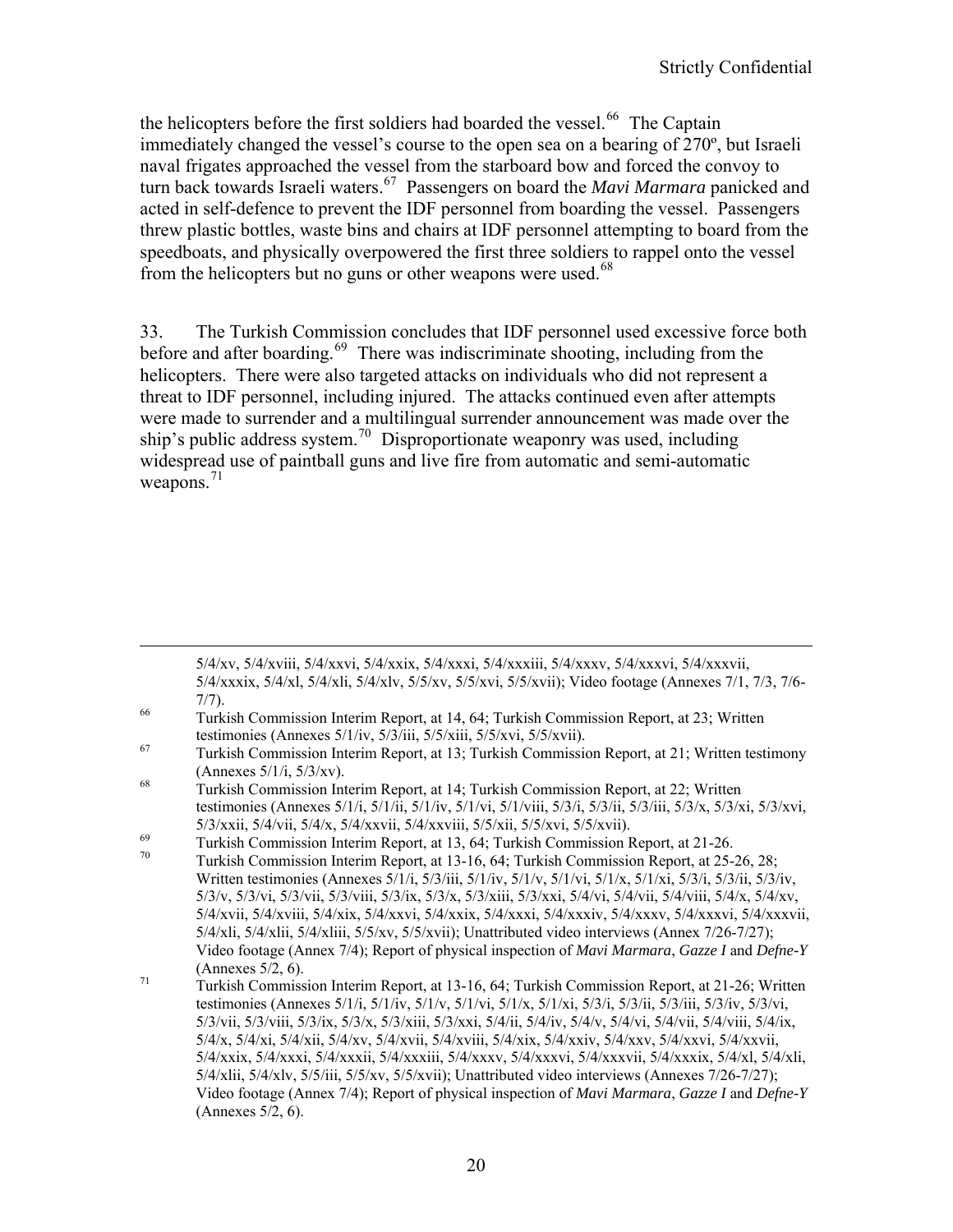34. As a consequence nine passengers were killed. Turkish autopsy reports concluded that five of the deceased were shot in the head at close range.<sup>[72](#page-20-0)</sup> The Turkish Commission describes those killed as follows:

- Furkan Doğan received five gunshot wounds in the back of his head, nose, left leg, left ankle and in the back, all from close range. A citizen of the United States, Mr. Doğan was a 19 year-old high school student with ambitions of becoming a medical doctor. Mr. Doğan's motionless, wounded body was kicked and shot upon, execution-style by two Israeli soldiers.
- ‐ Cengiz Akyüz received four gunshot wounds, in the back of his head, right side of his face, the back and the left leg. Mr. Akyüz was married and a 41-year-old father of three.
- ‐ Ali Haydar Bengi received a total of six gunshot wounds, in the left side of his chest, belly, right arm, right leg and twice in the left hand. Mr. Bengi was married, a 39-year-old father of four.
- ‐ İbrahim Bilgen received four gunshot wounds, in the right temple, right chest, right hip and back. Mr. Bilgen was married, 61-year-old father of six, who worked as an electrical engineer.
- ‐ Cevdet Kılıçlar, a photographer, was killed by a single distant shot to the middle of the forehead. He was shot most probably with a laser-pointer rifle. Mr. Kılıçlar was married, 38 year-old father of two.
- ‐ Cengiz Songür was killed by a single gunshot wound in the front of the neck. He was a 47 year-old textile worker, married and the father of seven.
- ‐ Necdet Yıldırim received two gunshot wounds in the right shoulder and left back. He was 32 years-old, married, father of one.
- ‐ Çetin Topçuoğlu was killed by three gunshot wounds in the back of the head, the hip and the belly. He was 54-years old, married and a father of one.
- ‐ Fahri Yaldız was killed by four gunshot wounds: left chest, left leg and twice in the right leg. He was 43 years-old, married and father of four, and worked as a fire-fighter.<sup>[73](#page-20-1)</sup>

35. In addition, there were widespread injuries to other passengers from different nationalities, many serious, including broken bones, and internal injuries requiring surgery.<sup>[74](#page-20-2)</sup> One passenger remains in a coma.<sup>[75](#page-20-3)</sup> IDF personnel deliberately prevented passengers from providing first aid to the injured despite repeated requests, resulting in additional casualties.[76](#page-20-4)

<span id="page-20-0"></span> $72$ 72 Turkish Commission Interim Report, at 16; Turkish Commission Report at 26-28, 114 and

<span id="page-20-1"></span>Autopsy reports (Annex 1).<br>
Turkish Commission Report, at 27-28.<br>
Turkish Commission Interim Report.

<span id="page-20-2"></span>Turkish Commission Interim Report, at 17-18; Turkish Commission Report, at 29-31; Medical reports of injured passengers on return to Turkey (Annex 2).<br>
Turkish Commission Report, at 29.<br>
Turkish Commission Interim Report, at 18: Turkish Commis

<span id="page-20-3"></span>

<span id="page-20-4"></span>Turkish Commission Interim Report, at 18; Turkish Commission Report, at 30; Written testimonies (Annexes 5/1/i, 5/1/iii, 5/1/vi, 5/1/x;, 5/1/xi, 5/3/iv, 5/3/vi, 5/3/xiii, 5/3/xv, 5/3/xxii,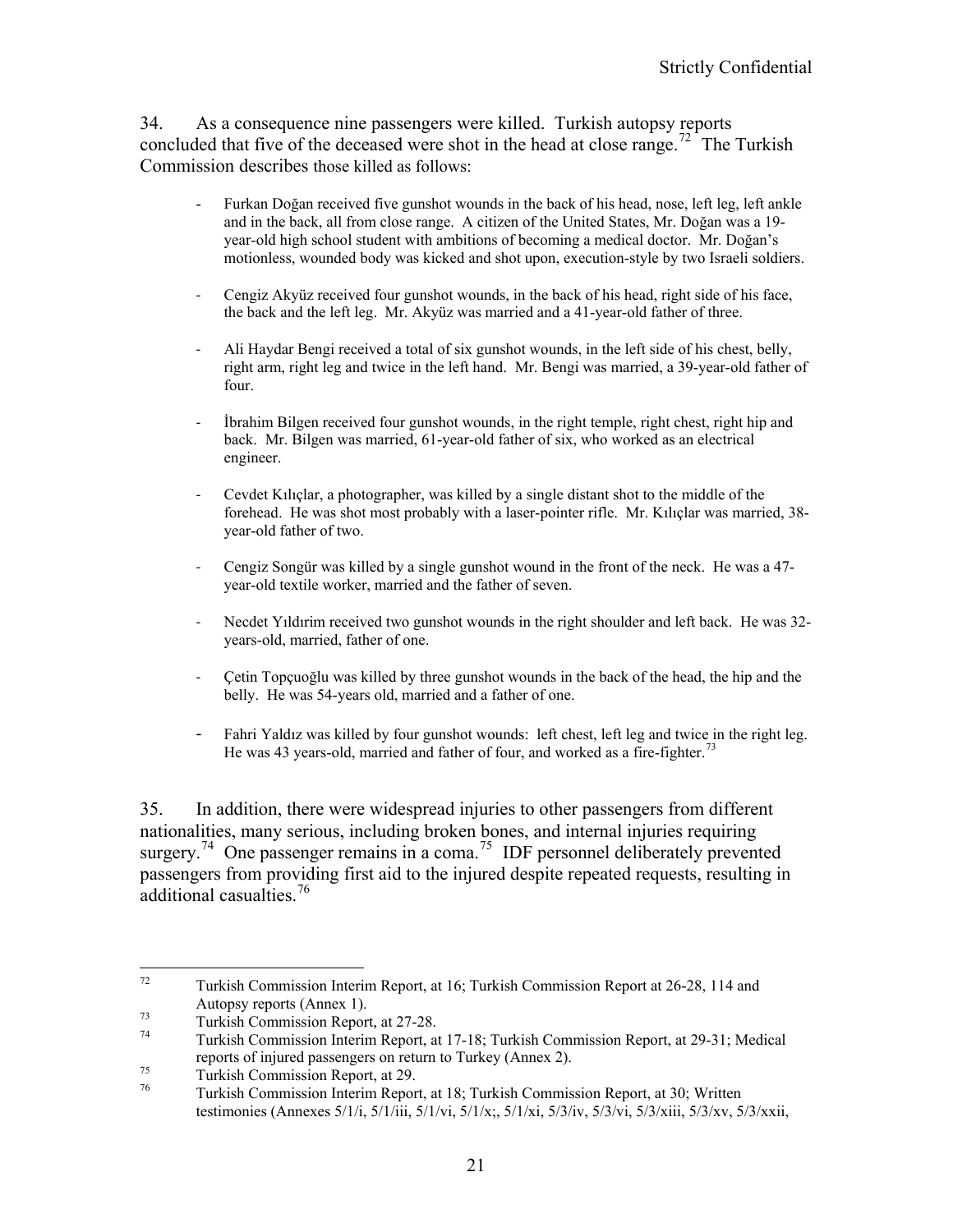36. Although the Turkish Interim Report focuses primarily on the boarding of the *Mavi Marmara*, it also briefly addresses the take-over of the other vessels in the convoy. In the Turkish Commission's account, there was also disproportionate force used in boarding those vessels, particularly the *Sfendoni* and *Challenger-I*, also resulting in injuries. $77$ 

37. The Turkish Commission concludes that Israel's actions in boarding the vessels were illegal under international law<sup>[78](#page-21-1)</sup> on the grounds that:

- (a) They breached the principle of the freedom of the high seas and its component that a foreign flagged vessel may not be boarded on the high seas without the consent of the flag State.<sup>[79](#page-21-2)</sup> In this respect, the Turkish Commission relies on rules of customary international law reflected in the 1958 High Seas Convention and the 1982 UN Convention on the Law of the Sea.
- (b) They breached the fundamental prohibition on the use of force by States, which the Turkish Commission asserts does not permit the interdiction of vessels on the high seas unless a State is under imminent threat or actual armed attack. $80$  In this respect, the Turkish Commission relies on Article 51 of the United Nations Charter, the decision of the International Court of Justice in the *Nicaragua* case,<sup>[81](#page-21-4)</sup> and customary international law.
- (c) Israel's blockade was illegal under the rules of international humanitarian law and therefore did not provide a legal basis for Israel to board the vessels.<sup>[82](#page-21-5)</sup>
- (d) The vessels in the convoy were "humanitarian vessels" and so protected from attack under international humanitarian law. $83$  On this point, the Turkish Commission relies on the rules set out in the San Remo Manual.<sup>[84](#page-21-7)</sup>
- (e) The force used to take over the vessels was unnecessary, disproportionate and failed to take account of the fact that those on board the vessels were civilians.[85](#page-21-8) IDF personnel did not attempt to stop the vessels by non-lethal

<span id="page-21-2"></span><span id="page-21-1"></span><span id="page-21-0"></span> 5/3/xxiv, 5/4/ii, 5/4/vi, 5/4/xxiii, 5/4/xxv, 5/4/xxvi, 5/4/xxvii, 5/4/xxxi, 5/4/xxxiii, 5/4/xxxvii, 5/4/xxxix, 5/4/xlii, 5/5/xii, 5/5/xiv, 5/5/xvii); Unattributed video interview (Annex 7/26).<br>Turkish Commission Interim Report, at 18-21; Turkish Commission Report, at 31-35; Written testimonies (Annexes 5/4/iii, 5/4/xiii, 5/4/xiv, 5/4/xvi, 5/4/xxii, 5/5/i, 5/5/ii, 5/5/iv, 5/5/v, 5/5/vi, 5/5/vii, 5/5/viii, 5/5/ix, 5/5/x, 5/5/xi and Annex 5/5/xviii).<br>
Turkish Commission Interim Report, at 66-68; Turkish Commission Report, at 117.<br>
<sup>79</sup> <sup>79</sup> Turkish Commission Interim Report, at  $26-31$ ,  $66-67$ ; Turkish Commission Report, at  $51-57$ . <sup>80</sup> Turkish Commission Interim Report, at 31-33, 67; Turkish Commission Report, at 58-60.<br><sup>81</sup> Turkish Commission Interim Report, at  $22 \times 120$ ; Turkish Commission Report, at 50, p. 2<sup>2</sup> <sup>81</sup> Turkish Commission Interim Report, at 32, n.139; Turkish Commission Report, at 59, n.227. 82 Turkish Commission Interim Report, at 33-43, 67-68; Turkish Commission Report, at 60-83; *see also supra* at ¶ 23.<br><sup>83</sup> Turkish Commission Interim Report, at 43-44, 53; Turkish Commission Report, at 83-84, 98.

<span id="page-21-8"></span><span id="page-21-7"></span><span id="page-21-6"></span><span id="page-21-5"></span><span id="page-21-4"></span><span id="page-21-3"></span><sup>&</sup>lt;sup>84</sup><br><sup>85</sup> Turkish Commission Interim Report, at 44-57, 63-64; Turkish Commission Report, at 86-87, 99-104.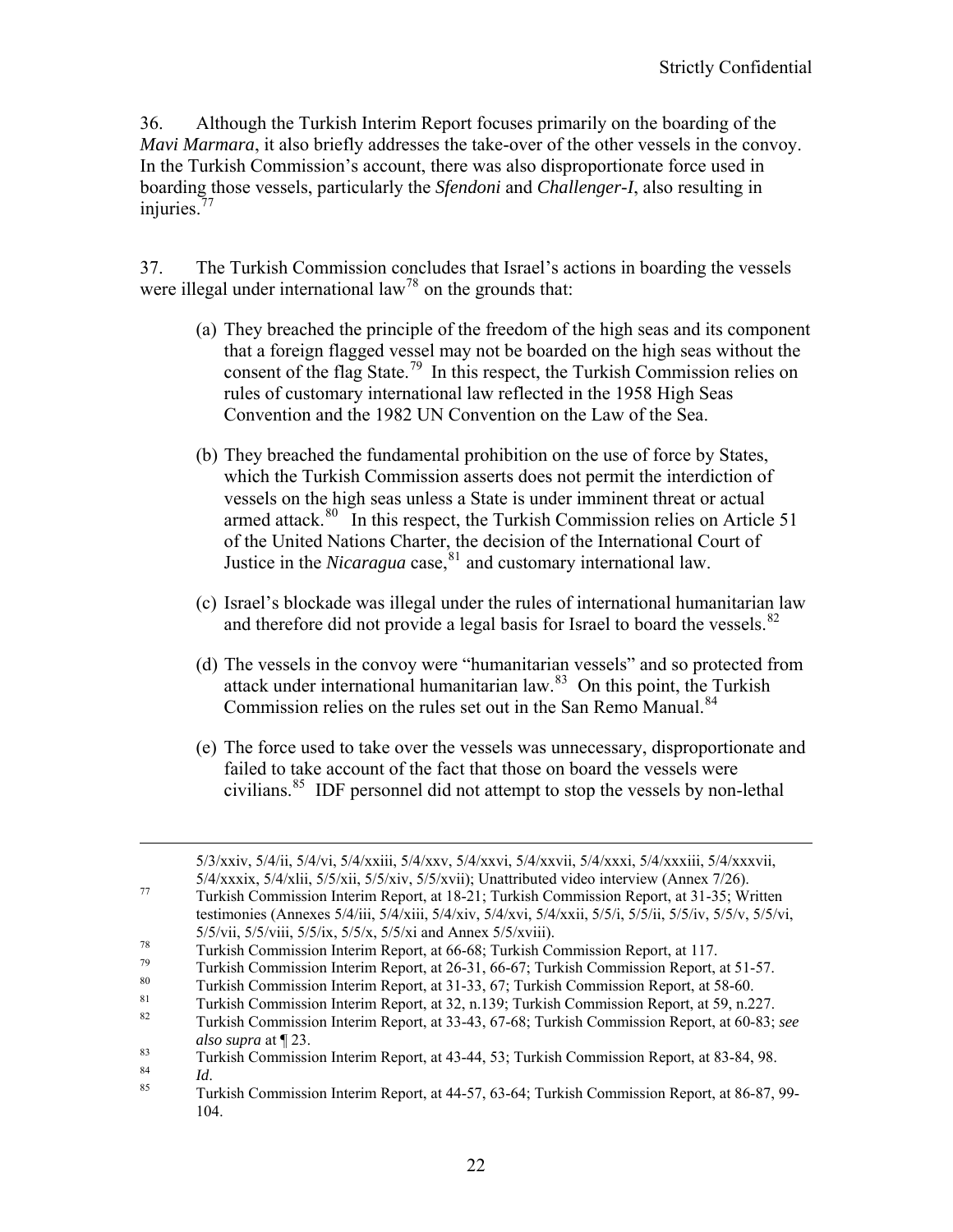means.[86](#page-22-1) Once the risk to civilians on board the vessels became clear, IDF personnel were under an obligation to abort the boarding attempt and to consider alternative options. $87$  In this respect, the Turkish Commission relies upon principles of international humanitarian law,<sup>[88](#page-22-3)</sup> the decision of the International Tribunal for the Law of the Sea in the *M/V Saiga* case,<sup>[89](#page-22-4)</sup> the San Remo Manual,  $90$  State practice in relation to the enforcement of blockades,  $91$ and academic opinion. $92$ 

38. On the grounds that the boarding of the vessels was illegal, the Turkish Commission also concludes that "as a general principle of law" any physical resistance shown by passengers on the *Mavi Marmara* was in the legitimate exercise of the legal right of self-defence.  $93$ 

## <span id="page-22-0"></span>**The Treatment of those Detained**

39. The Turkish Commission's account of the incident after IDF personnel had seized control of the vessels in the convoy can be summarized as follows. In support of this account, Turkey has provided the Panel with the written testimonies of 93 passengers and crew as well as unattributed video footage.<sup>[94](#page-22-9)</sup>

40. There was significant mistreatment of those on board the vessels in the aftermath of the take-over.<sup>[95](#page-22-10)</sup> Passengers were detained on board the vessels and subjected to physical mistreatment and psychological abuse, including:<sup>[96](#page-22-11)</sup>

<span id="page-22-1"></span><sup>86</sup> <sup>86</sup><br>Turkish Commission Interim Report, at 46-49, 68-69; Turkish Commission Report, at 90-95.<br>Turkish Commission Report at 88.

<span id="page-22-2"></span><sup>&</sup>lt;sup>87</sup> Turkish Commission Interim Report, at  $44-46$  and  $56-57$ ; Turkish Commission Report, at  $88-90$ .

<span id="page-22-3"></span><sup>&</sup>lt;sup>88</sup> In particular the prohibition against the targeting of civilians. <sup>89</sup> Turkish Commission Interim Report, at 44, n.197; Turkish Commission Report, at 87, n.307.<br><sup>90</sup> Turkish Commission Interim Report, at 44, 45; Turkish Commission Report, at 88, 80.

<span id="page-22-5"></span><span id="page-22-4"></span><sup>&</sup>lt;sup>90</sup> Turkish Commission Interim Report, at  $44-45$ ; Turkish Commission Report, at  $88-89$ .<br><sup>91</sup> Turkish Commission Interim Report, at  $49-53$ ; Turkish Commission Report, at  $95-99$ 

<span id="page-22-6"></span>Turkish Commission Interim Report, at  $49-53$ ; Turkish Commission Report, at  $95-99$ .<br><sup>92</sup> The Turkish Commission gites the following book: DOUCLAS GUILEOVLE, SUIDENIC IN

<span id="page-22-7"></span><sup>92</sup> The Turkish Commission cites the following book: DOUGLAS GUILFOYLE, SHIPPING INTERDICTION

<span id="page-22-8"></span>AND THE LAW OF THE SEA (2009).<br><sup>93</sup> Turkish Commission Interim Report, at 55-56; Turkish Commission Report, at 84-86.

<span id="page-22-10"></span><span id="page-22-9"></span><sup>&</sup>lt;sup>94</sup> Turkish Commission Report, Annexes 5/1, 5/3-5/5, 7, 11.

<sup>95</sup> Turkish Commission Interim Report, at 21-25, 57-60, 64-66; Turkish Commission Report, at 35-

<span id="page-22-11"></span><sup>50, 115.&</sup>lt;br>Turkish Commission Interim Report, at 57-60, 64-65; Turkish Commission Report, at 35-39, 109, 115; Written testimonies (Annexes 5/1/i, 5/1/ii, 5/1/iii, 5/1/iv, 5/1/vi, 5/1/vii, 5/1/viii, 5/1/ix, 5/1/x, 5/1/xi, 5/1/xii, 5/3/ii, 5/3/iii, 5/3/v, 5/3/vi, 5/3/vii, 5/3/viii, 5/3/ix, 5/3/x, 5/3/xi, 5/3/xii, 5/3/xiv, 5/3/xvi, 5/3/xvii, 5/3/xviii, 5/3/xx, 5/3/xxi, 5/3/xxii, 5/3/xxiii, 5/3/xxiv, 5/4/ii, 5/4/iv, 5/4/v, 5/4/vi, 5/4/vii, 5/4/viii, 5/4/ix, 5/4/x, 5/4/xi, 5/4/xii, 5/4/xiii, 5/4/xv, 5/4/xvii, 5/4/xviii, 5/4/xix, 5/4/xx, 5/4/xxi, 5/4/xxii, 5/4/xxiii, 5/4/xxiv, 5/4/xxv, 5/4/xxvi, 5/4/xxvii, 5/4/xxviii, 5/4/xxix, 5/4/xxx, 5/4/xxxi, 5/4/xxxii, 5/4/xxxiii, 5/4/xxxv, 5/4/xxxvi, 5/4/xxxvii, 5/4/xxxix, 5/4/xl, 5/4/xli, 5/4/xlii, 5/4/xliii, 5/4/xliv, 5/4/xlv, 5/5/i, 5/5/ii, 5/5/ix, 5/5/x, 5/5/xi, 5/5/xxii, 5/5/xiv, 5/5/xv, 5/5/xvi, 5/5/xvii, 5/5/xviii); Video footage showing handcuffed passengers, including injured passenger on stretcher (Annexes 7/20, 7/22).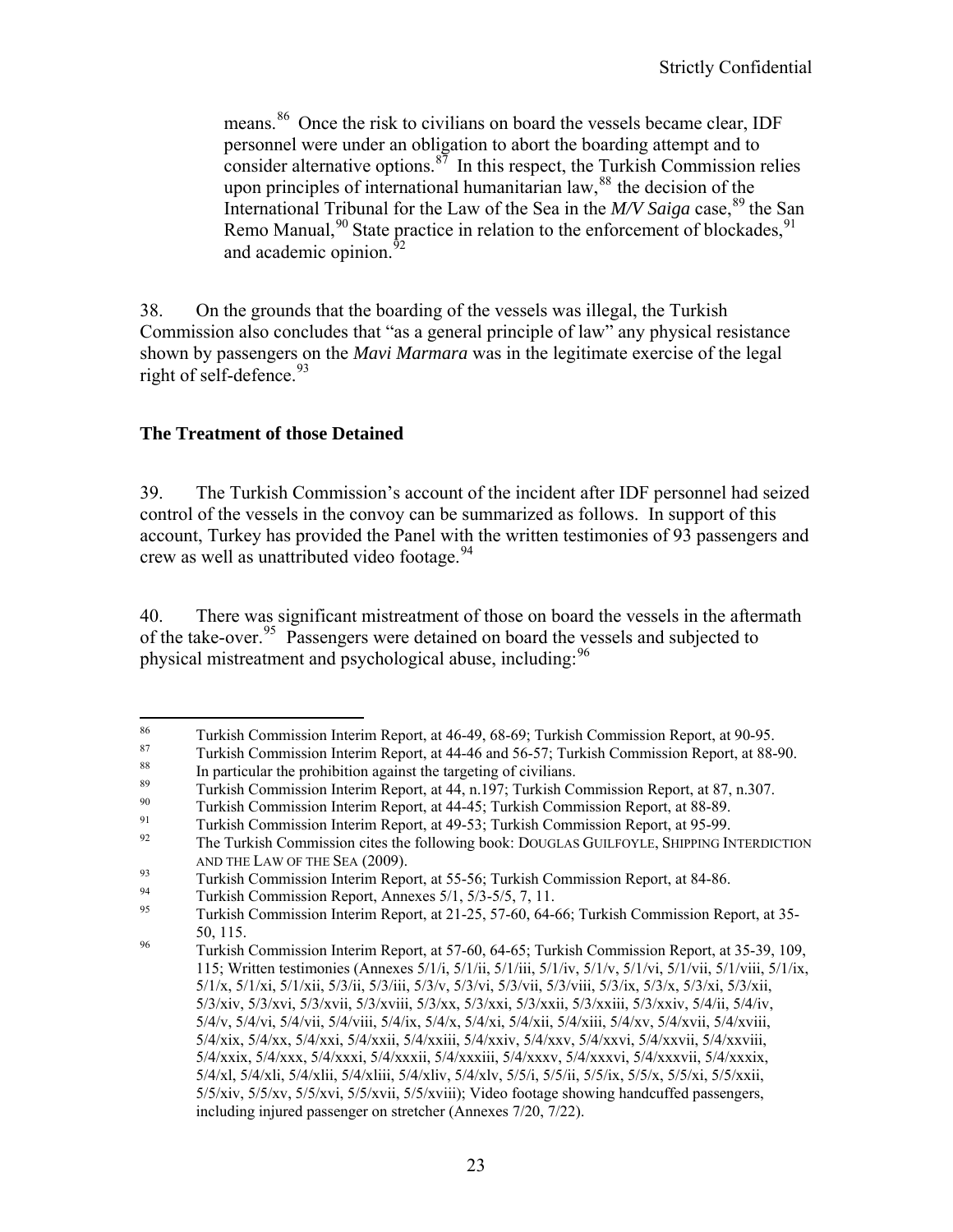- Indiscriminate and overly-tight handcuffing of passengers, including the injured.
- Pushing, shoving, kicking and beating;
- Denial of bathroom access, including to sick and elderly;
- Verbal harassment and intimidation;
- Prolonged and unnecessary exposure to elements on deck of *Mavi Marmara*.

41. The mistreatment continued once the vessels had docked at the Israeli port of Ashdod and passengers had been disembarked. Passengers were taken to a specially prepared detention area for processing, with some also transferred to prison facilities prior to deportation. During this period up until their deportation, in the Turkish Commission's account, passengers were:  $97$ 

- Pushed, shoved, kicked and beaten, with numerous cases of severe beatings at Ben Gurion airport;
- Subjected to verbal and physical harassment, intimidation and humiliation;
- Interrogated, with interrogations secretly filmed without consent. Edited video footage was released, providing a distorted picture of what was said;
- Forced to sign incriminating statements to the effect that they had illegally entered Israel, such statements often provided only in Hebrew without translation;
- Strip-searched or inappropriately frisked, including strip-searching of women in front of male personnel;
- Exposed to crowded and very hot or very cold conditions when transported to/from prison detention;
- Provided with limited food and water and subjected to sleep deprivation when in prison detention;

<span id="page-23-0"></span><sup>97</sup> 97 Turkish Commission Interim Report, at 21-25, 45-48, 60, 64-66; Turkish Commission Report, at 39-50, 115; Written testimonies (Annexes 5/1/i, 5/1/ii, 5/1/iii, 5/1/iv, 5/1/v, 5/1/vi, 5/1/vii, 5/1/viii, 5/1/ix, 5/1/x, 5/1/xi, 5/1/xii, 5/1/xiii, 5/3/ii, 5/3/iii, 5/3/iv, 5/3/v, 5/3/vi, 5/3/vii, 5/3/viii, 5/3/ix, 5/3/x, 5/3/xi, 5/3/xii, 5/3/xiv, 5/3/xvi, 5/3/xvii, 5/3/xviii, 5/3/xx, 5/3/xxi, 5/3/xxii, 5/3/xxiii, 5/3/xxiv, 5/4/ii, 5/4/iii, 5/4/iv, 5/4/v, 5/4/vi, 5/4/vii, 5/4/ix, 5/4/xi, 5/4/xii, 5/4/xiii, 5/4/xiv, 5/4/xv, 5/4/xvi, 5/4/xvii, 5/4/xviii, 5/4/xix, 5/4/xx, 5/4/xxi, 5/4/xxii, 5/4/xxiii, 5/4/xxiv, 5/4/xxv, 5/4/xxvi, 5/4/xxvii, 5/4/xxviii, 5/4/xxix, 5/4/xxx, 5/4/xxxi, 5/4/xxxii, 5/4/xxxiii, 5/4/xxxv, 5/4/xxxvi, 5/4/xxxvii, 5/4/xxxix, 5/4/xl, 5/4/xli, 5/4/xlii, 5/4/xliii, 5/4/xliv, 5/4/xlv, 5/5/i, 5/5/ii, 5/5/iii, 5/5/iv, 5/5/v, 5/5/vi, 5/5/vii, 5/5/viii, 5/5/ix, 5/5/x, 5/5/xi, 5/5/xii, 5/5/xiv, 5/5/xv, 5/5/xvi, 5/5/xvii,  $5/5/xviii$ ).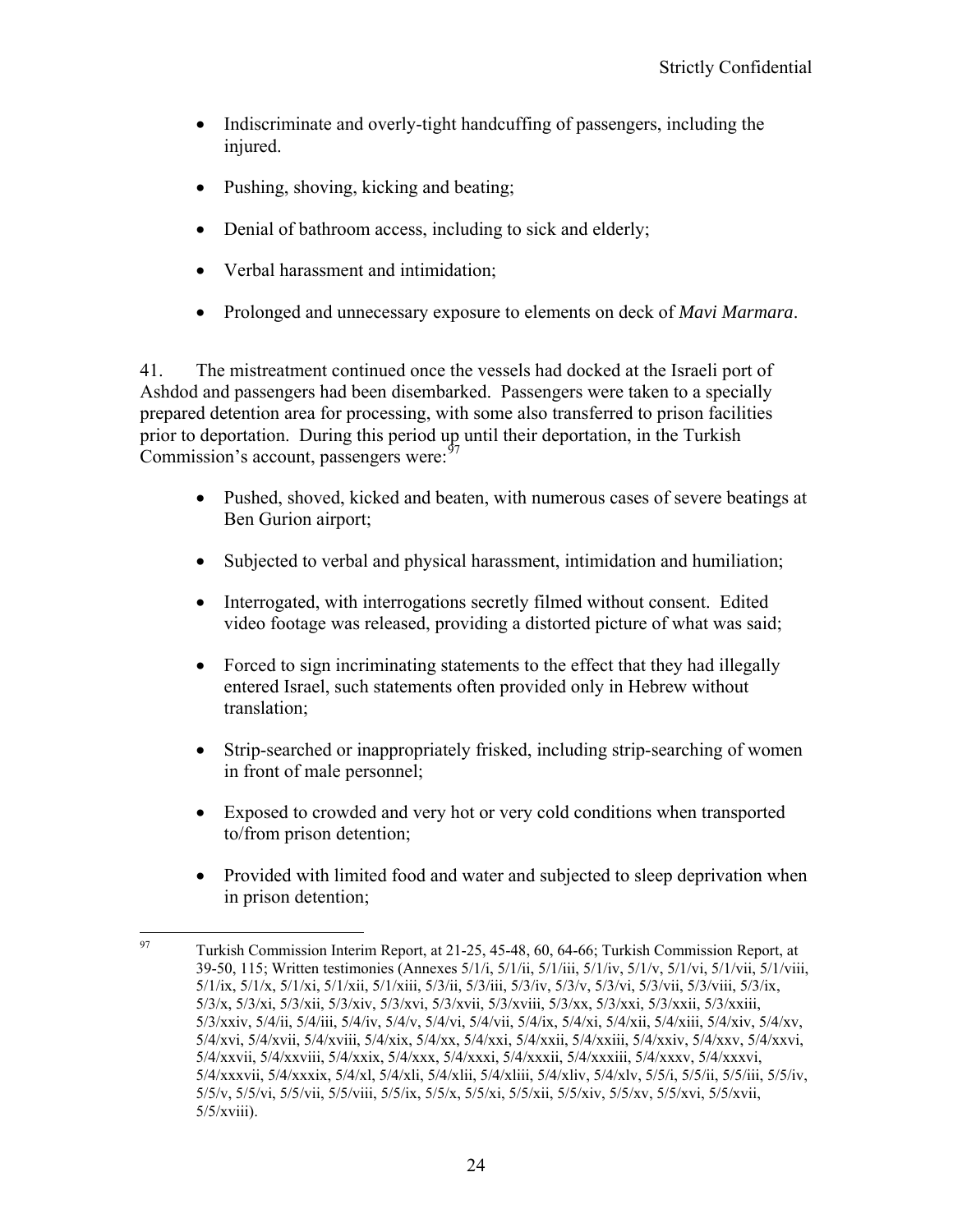- Placed in dirty and overcrowded detention facilities, with some also placed in isolation;
- Denied access to consular or legal representatives;
- With discriminatory treatment shown towards Muslim and Arab passengers.

42. Passengers' belongings were searched and personal property was seized, particularly cameras, video-cameras, cell-phones, laptops, MP3 players and other recording devices,  $98$  in a deliberate attempt to destroy evidence.  $99$  Some passengers also reported seizure of cash, watches, jewelry and clothing.<sup>[100](#page-24-2)</sup> Only some of the goods seized have been returned, and much of that which has been returned was damaged or incomplete.<sup>[101](#page-24-3)</sup>

43. The Turkish Commission concludes that there were a series of human rights violations on the part of Israeli authorities, including:  $102$ 

- (a) Right to liberty and security and freedom from arbitrary arrest or detention as set out in Article 9 of the International Covenant on Civil Political Rights ("ICCPR") and Article 5 of the European Convention on Human Rights  $("ECHR");$
- (b) Torture or cruel, inhuman or degrading treatment as prohibited by Article 7 of the ICCPR, the Convention Against Torture, and Article 3 of the ECHR;
- (c) Right to property as set out in Article 17 of the Universal Declaration of Human Rights and Article 1 of the ECHR First Protocol;
- (d) Due process, including access to legal and consular assistance and the right not to be compelled to confess guilt as set out in Article 14 of the ICCPR;
- (e) Discrimination on the grounds of race, religion, or national origin as prohibited by Article 2 of the ICCPR and Article 14 of the ECHR.

<span id="page-24-0"></span><sup>98</sup> 98 Turkish Commission Interim Report, at 25; Turkish Commission Report, at 49; Written testimonies (Annexes 5/1/i, 5/1/ii, 5/1/iv, 5/1/v, 5/1/vi, 5/1/vii, 5/1/viii, 5/1/ix, 5/1/x, 5/1/xi, 5/3/ii, 5/3/iii, 5/3/iv, 5/3/v, 5/3/vi, 5/3/vii, 5/3/ix, 5/3/x, 5/3/xi, 5/3/xii, 5/3/xiv, 5/3/xv, 5/3/xvi, 5/3/xvii, 5/3/xviii, 5/3/xix, 5/3/xx, 5/3/xxi, 5/3/xxii, 5/3/xxiii, 5/4/iii, 5/4/iv, 5/4/vi, 5/4/vii, 5/4/viii, 5/4/ix, 5/4/xi, 5/4/xii, 5/4/xiii, 5/4/xiv, 5/4/xvi, 5/4/xvii, 5/4/xviii, 5/4/xx, 5/4/xxi, 5/4/xxii, 5/4/xxiv, 5/4/xxv, 5/4/xxvi, 5/4/xxvii, 5/4/xxviii, 5/4/xxix, 5/4/xxx, 5/4/xxxi, 5/4/xxxii, 5/4/xxxiii, 5/4/xxxv, 5/4/xxxvi, 5/4/xxxvii, 5/4/xxxix, 5/4/xl, 5/4/xlii, 5/4/xliii, 5/4/xliv, 5/4/xlv, 5/5/i, 5/5/v, 5/5/x,

<sup>5/5/</sup>xi, 5/5/xii, 5/5/xv, 5/5/xvii, 5/5/xviii).<br><sup>99</sup> Turkish Commission Interim Report, at 5, 65; Turkish Commission Report, at 5.<br><sup>100</sup> Turkish Commission Interim Report, at 25; Turkish Commission Report, at 40; a

<span id="page-24-2"></span><span id="page-24-1"></span><sup>100</sup> Turkish Commission Interim Report, at 25; Turkish Commission Report, at 49; *see also supra*  note 98. 101 Turkish Commission Interim Report, at 25; Turkish Commission Report, at 49-50; *see also supra* 

<span id="page-24-3"></span>

<span id="page-24-4"></span>note 98.<br>
102 Turkish Commission Interim Report, at 57-60, 65-66; Turkish Commission Report, at 105-109.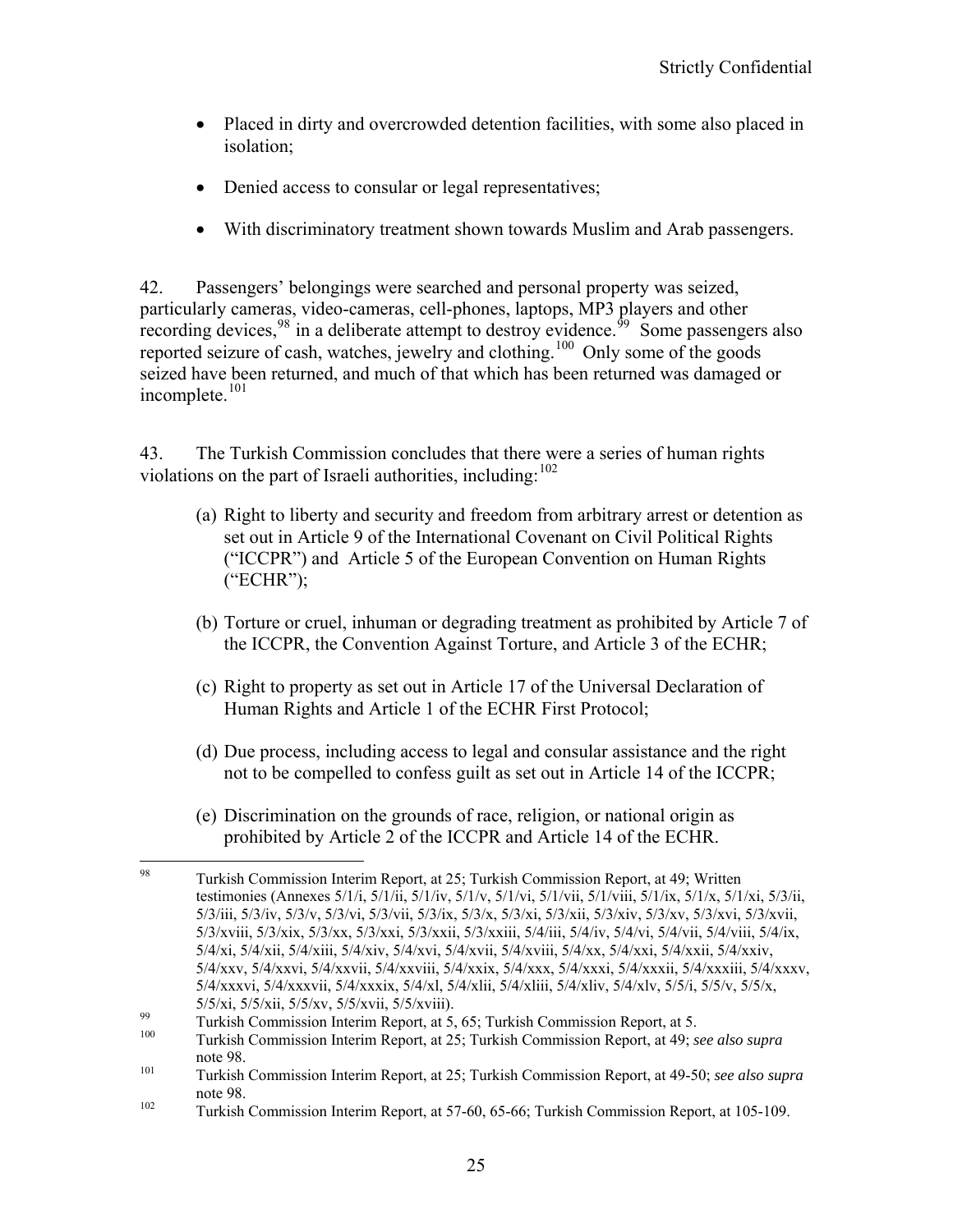44. Finally, the Turkish Commission concludes that as a consequence of these, and the other alleged violations of international law, Israel has a duty to make reparations for the wrongs committed, including through the provision of compensation to the families of the victims.[103](#page-25-0) In support, the Turkish Commission relies on the work of the International Law Commission<sup>[104](#page-25-1)</sup> and decisions of the Permanent Court of International Justice,  $105$  the International Court of Justice,  $106$  and the International Tribunal for the Law of the Sea<sup>[107](#page-25-4)</sup> and other international tribunals.<sup>[108](#page-25-5)</sup>

<span id="page-25-1"></span><span id="page-25-0"></span><sup>103</sup> Turkish Commission Interim Report, at 60-62; Turkish Commission Report, at 109-112.<br>
Turkish Commission Interim Report, at 60, n.266; Turkish Commission Report, at 109, n.368.<br>
Turkish Commission Interim Report, at 61, n.

<span id="page-25-3"></span><span id="page-25-2"></span>

<span id="page-25-4"></span>n.370.<br>
107 Turkish Commission Interim Report, at 61, n.269; Turkish Commission Report, at 110, n.371.<br>
108 Turkish Commission Interim Report, at 62, n.273; Turkish Commission Report, at 111, n.374.

<span id="page-25-5"></span>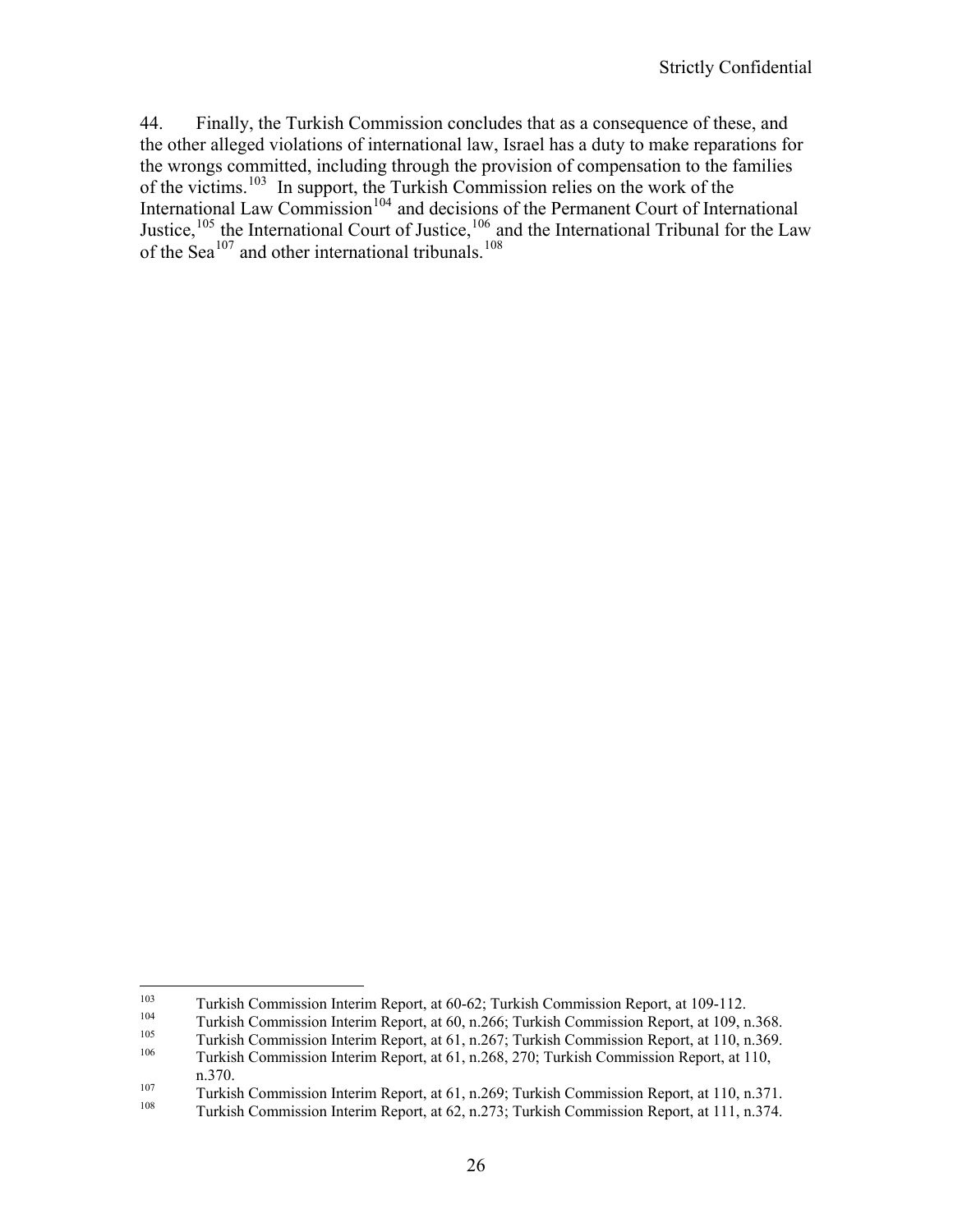## <span id="page-26-0"></span>**4 Summary of the Report of Israel's National Investigation**

45. This chapter summarizes the central conclusions reached in the report of the independent Public Commission to Examine the Maritime Incident of 31 May 2010 appointed by the Israeli Government ("Israeli Commission").<sup>[109](#page-26-2)</sup> The Israeli Commission was headed by a former Supreme Court Justice, with three other members and two international observers, and received advice from several experienced legal consultants. It was granted powers pursuant to Israel's Commissions of Inquiry Law.<sup>[110](#page-26-3)</sup> These included the authority to summon witnesses and compel their testimony, as well as the provision of documents. It issued a public invitation to receive any relevant information or documents and invited foreign nationals to provide testimony, although this was not taken up.<sup>[111](#page-26-4)</sup> The Israeli Commission received direct oral testimonies (some in public and some *in camera*) from senior political and military officials, as well as a number of Israeli human rights organizations and Israeli participants in the flotilla. It also received written testimonies from IDF personnel, video and audio recordings, and other various documents provided by Israeli government agencies and others.<sup>[112](#page-26-5)</sup> Transcripts of the testimonies that were heard in public were uploaded to the Israeli Commission's website.<sup>[113](#page-26-6)</sup> The original material considered by the Israeli Commission was not annexed to the report or provided to the Panel.

## <span id="page-26-1"></span>**The Blockade**

46. The Israeli Commission's conclusions on Israel's naval blockade can be summarized as follows. Since the beginning of 2001, thousands of rockets and mortars have been fired into Israel in ever growing numbers from the Gaza Strip.<sup>[114](#page-26-7)</sup> Against this background, Israel declared that an armed conflict was taking place between it and Palestinian terrorist organizations, and that the normative framework to be applied to the activities of the IDF were the principles and rules of the law of armed conflict.<sup>[115](#page-26-8)</sup> In this context, the Government of Israel imposed a naval blockade on the coast of the Gaza Strip on 3 January  $2009^{116}$  $2009^{116}$  $2009^{116}$  in order to prevent weapons, terrorists and money from entering or exiting the Gaza Strip by sea.<sup>[117](#page-26-10)</sup> Notification of the blockade was published on the websites of relevant Israeli agencies, issued through a formal Notice to Mariners and broadcast on maritime radio, and conveyed to relevant flag States directly.<sup>[118](#page-26-11)</sup> The naval blockade was imposed only after other options were considered and it was

<span id="page-26-2"></span><sup>109</sup> The full text of the Israeli Commission Report is available online. *See supra* note 7.<br>
110<br>
111 Israeli Commission Report, at 16-17.<br>
112 Israeli Commission Report, at 22.<br>
113 Israeli Commission Report, at 20.<br>
114 Isra

<span id="page-26-3"></span>

<span id="page-26-4"></span>

<span id="page-26-6"></span><span id="page-26-5"></span>

<span id="page-26-7"></span>

<span id="page-26-8"></span>

<span id="page-26-9"></span>

<span id="page-26-10"></span>

<span id="page-26-11"></span>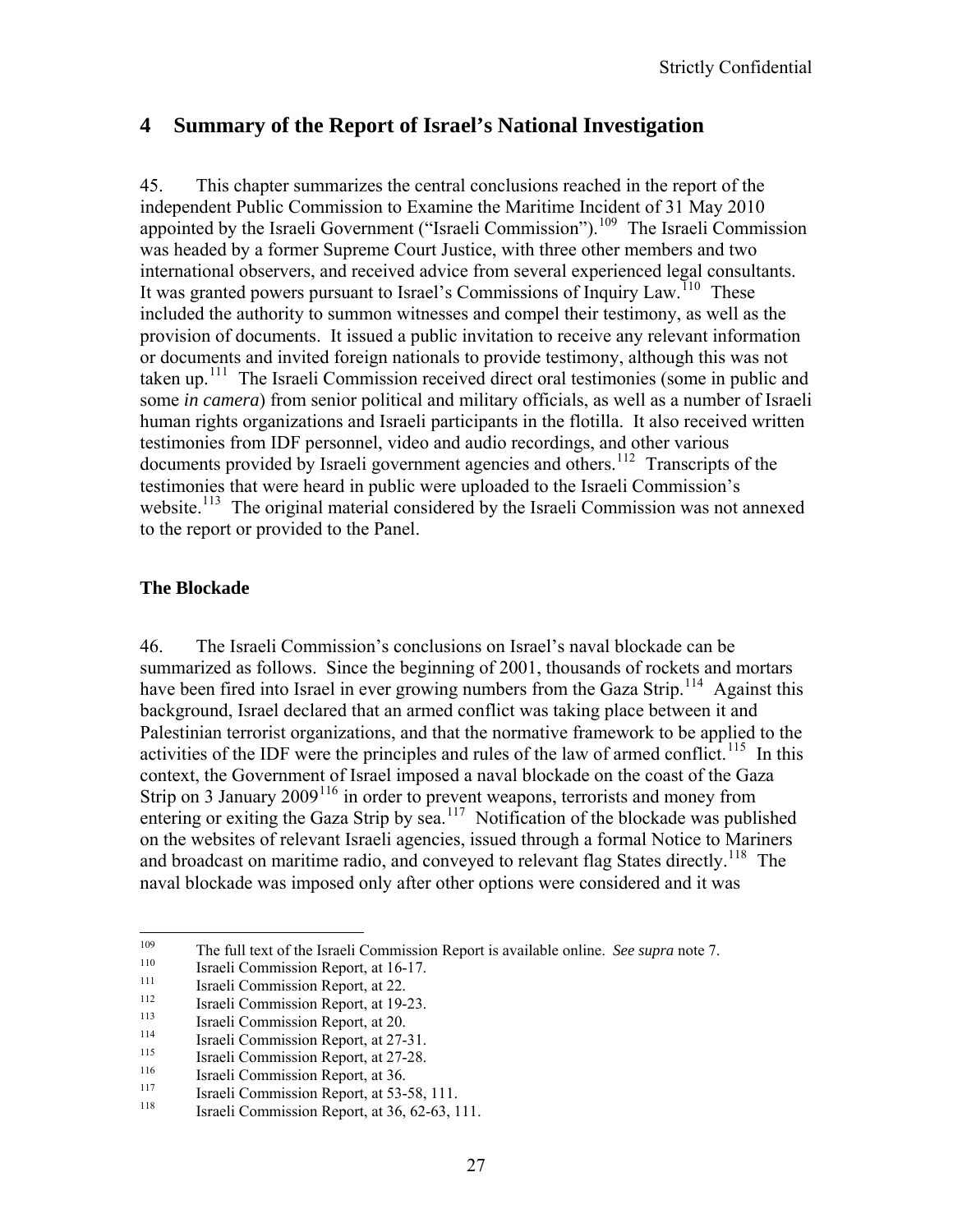determined that a naval blockade provided the most efficient and comprehensive legal tool to confront the prevailing security threat.<sup>119</sup>

47. The Israeli Commission concluded that the imposition of the naval blockade was lawful and complied with the conditions of international law, in view of the security circumstances and Israel's efforts to fulfil its humanitarian obligations.<sup>[120](#page-27-0)</sup> That conclusion was based on the following:

- (a) The conflict between Israel and the Gaza Strip is an "international armed conflict" for the purposes of international law.<sup>[121](#page-27-1)</sup> In this respect, the Commission relies upon decisions of the Supreme Court of Israel<sup>[122](#page-27-2)</sup> and statements by various United Nations organizations and humanitarian and human rights organizations. $123$
- (b) Israel's effective control of the Gaza Strip ended when disengagement was completed in 2005.<sup>[124](#page-27-4)</sup> In this respect, the Commission relies upon a decision of the Supreme Court of Israel<sup>[125](#page-27-5)</sup> and an analysis that Israel does not exercise "effective control" within its meaning at international law.[126](#page-27-6)
- (c) The blockade satisfied the customary international law requirements for the imposition of a blockade, including the requirements of notification, effectiveness and enforcement.<sup>[127](#page-27-7)</sup> In this respect, the Commission relies upon the 1909 London Declaration, the San Remo Manual, military manuals<sup>[128](#page-27-8)</sup> and other commentaries.<sup>[129](#page-27-9)</sup>
- (d) Israel is complying with its humanitarian obligations, including the prohibition on starving the civilian population or preventing the supply of objects essential for the survival of the civilian population and medical supplies, and the requirement that the damage to the civilian population is not excessive in relation to the concrete and direct military advantage anticipated from the blockade.<sup>[130](#page-27-10)</sup> In making this assessment the Commission also examined the humanitarian impact of Israel's land crossing policy.<sup>[131](#page-27-11)</sup> It found no evidence to the effect that Israel is trying to deprive the population of the Gaza Strip of food or to weaken it by starvation<sup>[132](#page-27-12)</sup> and concluded that Israel

<span id="page-27-0"></span><sup>119</sup> 

<span id="page-27-3"></span><span id="page-27-2"></span><span id="page-27-1"></span>

<span id="page-27-5"></span><span id="page-27-4"></span>

<sup>&</sup>lt;sup>119</sup><br>
Israeli Commission Report, at 58-61.<br>
<sup>120</sup><br>
Israeli Commission Report, at 41-50, 111.<br>
<sup>122</sup><br>
<sup>122</sup><br>
<sup>122</sup><br>
Israeli Commission Report, at 47, nn.138-140.<br>
Israeli Commission Report, at 48, n.143.<br>
Israeli Commissi

<span id="page-27-7"></span><span id="page-27-6"></span>

<span id="page-27-8"></span>

<span id="page-27-9"></span>

<span id="page-27-10"></span>

<span id="page-27-11"></span>

<span id="page-27-12"></span>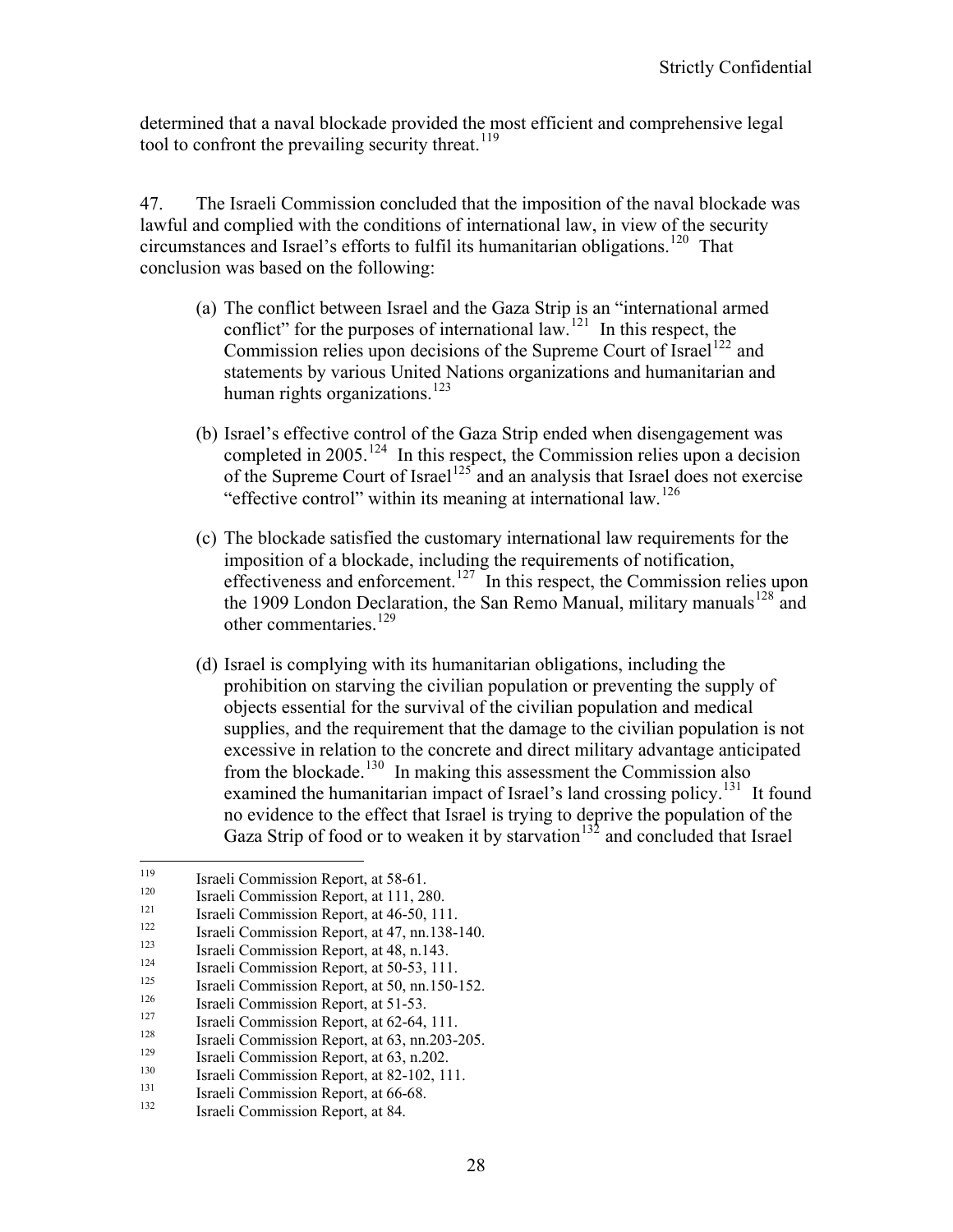allows the passage of objects essential for the survival of the civilian population and provides humanitarian aid in those areas that human rights organizations identify as a source of concern.<sup>133</sup> In this respect, the Commission relies upon paragraphs 102-104 of the San Remo Manual, the Fourth Geneva Convention, Protocol I to the Geneva Conventions, military manuals, and commentaries.<sup>134</sup>

- (e) The blockade did not constitute collective punishment of the civilian population of the Gaza Strip; there is no evidence that Israel deliberately imposed restrictions on bringing goods into Gaza with the sole or main purpose of denying them to the civilian population.<sup>[135](#page-28-1)</sup> In this respect, the Commission relies upon the Fourth Geneva Convention, Protocol I to the Geneva Conventions and international jurisprudence<sup>[136](#page-28-2)</sup> and commentaries.<sup>[137](#page-28-3)</sup>
- (f) The imposition of the naval blockade was governed by the *lex specialis* of international humanitarian law. Issues regarding the human rights implications of the naval blockade were addressed under those rules. In making this assessment the Israeli Commission considered that nothing in the evidence suggested that concerns raised regarding the realization of human rights norms were sufficient to render the naval blockade and accompanying land closure disproportionate and contrary to international law.<sup>[138](#page-28-4)</sup>

### <span id="page-28-0"></span>**The Flotilla**

48. The Israeli Commission's views with respect to the flotilla can be summarized as follows. In May 2010 a flotilla of six ships whose stated destination was the Gaza Strip left ports in Ireland, Turkey and Greece and joined together at a meeting point approximately 30 miles south of Cyprus.<sup>[139](#page-28-5)</sup> The main goal of the flotilla participants was to bring publicity to the humanitarian situation in Gaza by attempting to breach the blockade.<sup>[140](#page-28-6)</sup> The flotilla was organized by a coalition of a number of organizations, of which the leading organization was the IHH.<sup>[141](#page-28-7)</sup> The Commission describes the IHH as a "humanitarian organization with a radical-Islamic orientation"[142](#page-28-8) which provides support

<sup>133</sup> 

<sup>&</sup>lt;sup>133</sup><br>
Israeli Commission Report, at 86.<br> *E.g.*, Israeli Commission Report, at 82-83, nn.280, 282, 285.<br>
Israeli Commission Report, at 104-109, 111.<br>
Israeli Commission Report, at 108, n.386.<br>
Israeli Commission Report,

<span id="page-28-1"></span>

<span id="page-28-2"></span>

<span id="page-28-3"></span>

<span id="page-28-4"></span>

<span id="page-28-5"></span>

<span id="page-28-6"></span>

<span id="page-28-8"></span><span id="page-28-7"></span>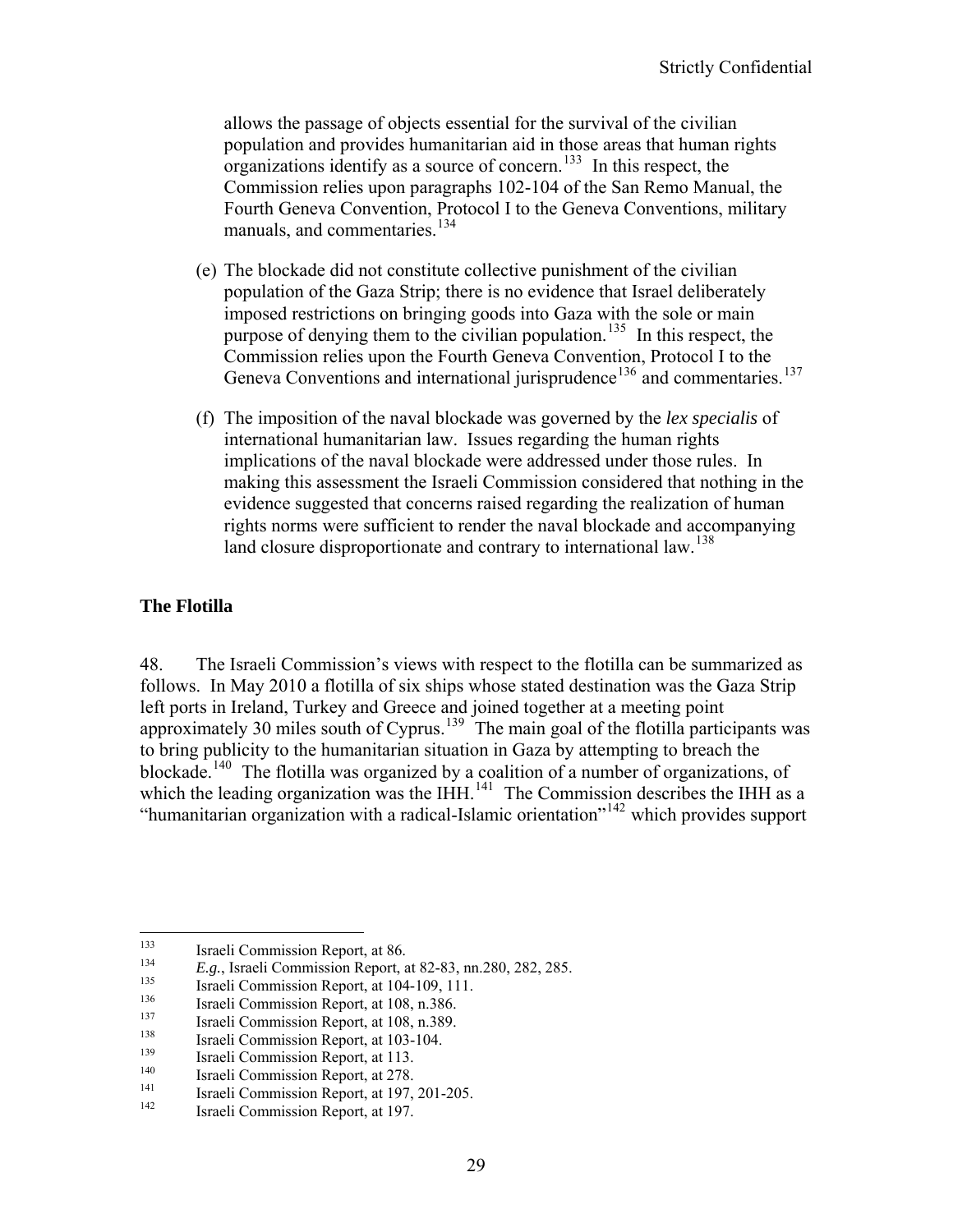to radical-Islamic and anti-Western terrorist organizations, including Hamas,<sup>143</sup> and has been declared an "impermissible association" in Israel.<sup>144</sup>

49. There were approximately 700 passengers from 40 countries on board the vessels.[145](#page-29-0) These comprised IHH and other NGO activists as well as other volunteers (including journalists and members of Parliament).<sup>[146](#page-29-1)</sup> The largest vessel in the flotilla, the *Mavi Marmara*, was carrying approximately 590 passengers and crew, primarily of Turkish nationality but including passengers from 34 countries.<sup>[147](#page-29-2)</sup> The majority on board were "peace activists" but a "hardcore group" of about 40 IHH activists boarded the *Mavi Marmara* separately without any security checks in the port of Istanbul.<sup>[148](#page-29-3)</sup> These passengers marked themselves out throughout the voyage as a separate group, and made preparations to resist any boarding of the vessel by the IDF.<sup>[149](#page-29-4)</sup>

50. There were humanitarian supplies and construction materials on board three of the vessels in the flotilla (the *Defne Y*, <sup>[150](#page-29-5)</sup> Sofia<sup>[151](#page-29-6)</sup> and the *Gazze I*).<sup>[152](#page-29-7)</sup> No humanitarian supplies were found on the remaining vessels.<sup>[153](#page-29-8)</sup> Weapons and combat equipment were found on board the *Mavi Marmara*, including flares, rods, axes, knives, tear gas, gas masks, protective vests and night-vision goggles.[154](#page-29-9) No firearms were found on the *Mavi*  Marmara,<sup>[155](#page-29-10)</sup> although the Israeli Commission was not convinced that pre-boarding security measures ensured that firearms were not brought on board.<sup>[156](#page-29-11)</sup>

51. Significant diplomatic efforts were made by Israel at various levels and to various countries to prevent the departure of the flotilla.<sup>[157](#page-29-12)</sup> Efforts to intervene with the countries from which the flotilla ships departed were not fruitful, except with respect to Cyprus which did not permit the flotilla's vessels to anchor in its ports.<sup>[158](#page-29-13)</sup> Several proposals were made to Turkey but these were not accepted:  $159$ 

We tried every possible channel to prevent the flotilla from departing . . . . In each of the very many conversations, the Minister of Defense and the Turkish Foreign Minister, from me to my Turkish counterpart, the embassies in Washington and Ankara, and all of the other contacts, there

<sup>143</sup> 

<span id="page-29-0"></span>

<span id="page-29-1"></span>

<span id="page-29-2"></span>

<span id="page-29-3"></span>

<span id="page-29-4"></span>

<span id="page-29-5"></span>

<span id="page-29-6"></span>

<span id="page-29-7"></span>

<span id="page-29-9"></span><span id="page-29-8"></span>

<sup>&</sup>lt;sup>143</sup><br>
Israeli Commission Report, at 198.<br>
<sup>144</sup><br>
Israeli Commission Report, at 200.<br>
Israeli Commission Report, at 205.<br>
Israeli Commission Report, at 206.<br>
Israeli Commission Report, at 120, 206-208.<br>
Israeli Commission

<span id="page-29-10"></span>

<span id="page-29-11"></span>

<span id="page-29-12"></span>

<span id="page-29-13"></span>

<span id="page-29-14"></span>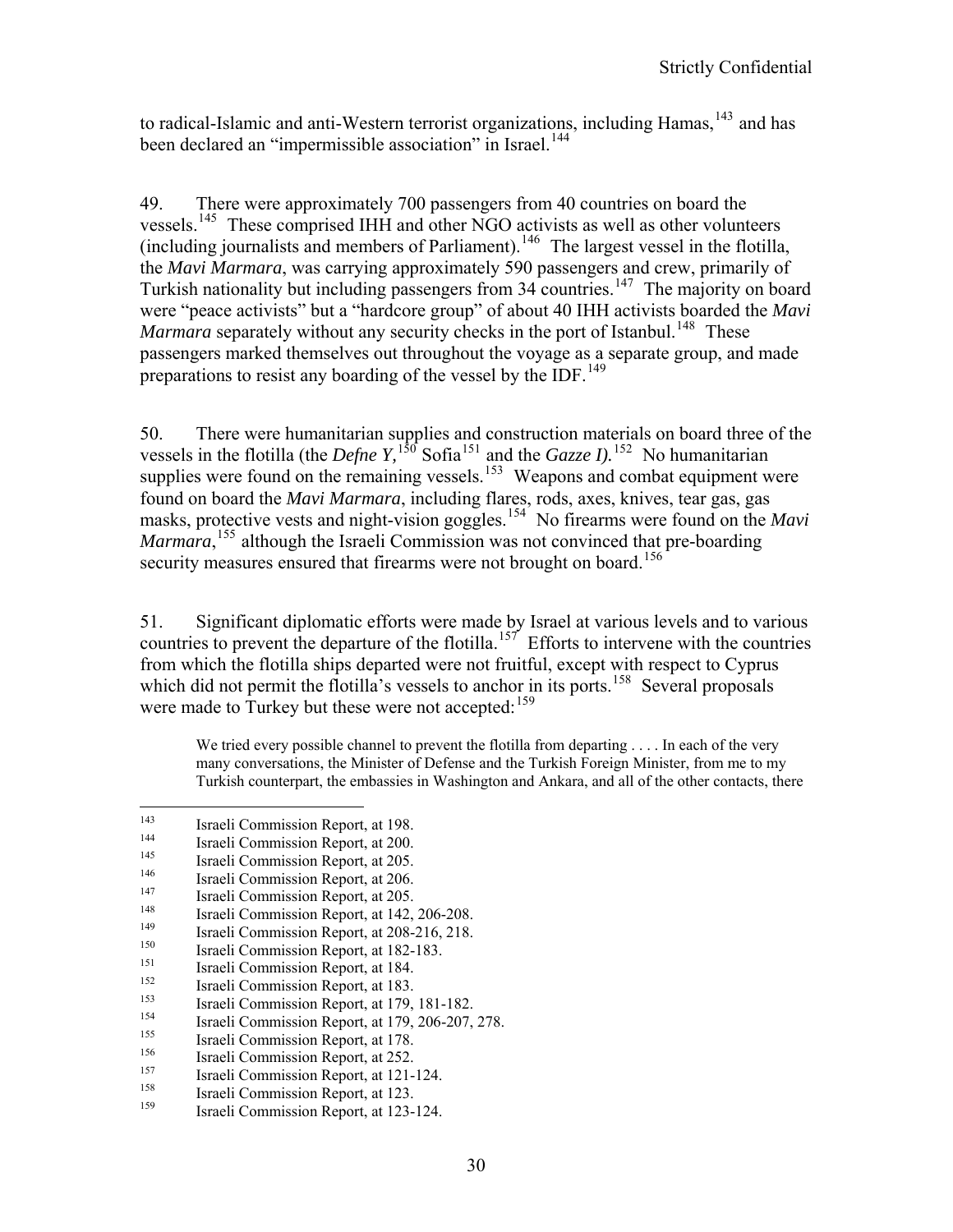was a clear attempt to propose a solution for the ships, to propose a solution for the equipment on the ships, and at no stage was a positive response received.<sup>[160](#page-30-1)</sup>

52. The Israeli Commission concludes that the flotilla participants did not have the right under international law to ignore the blockade, even if they did not consider it to be  $lawful<sup>161</sup>$  $lawful<sup>161</sup>$  $lawful<sup>161</sup>$ 

## <span id="page-30-0"></span>**The Boarding and Take-Over of the Vessels**

53. The Israeli Commission's conclusions with respect to the boarding of the vessels in the flotilla can be summarized as follows. Preparations were made at the intelligence, political and military levels for the operation.<sup>[162](#page-30-3)</sup> Military preparations were integrated with legal advice and included the development of detailed operation orders and rules of engagement.<sup>[163](#page-30-4)</sup> The planning and organization of the mission did not include anticipation that there would be significant violent opposition to the boarding, which had direct impact on the operational tactics, rules of engagement, and training carried out before the operation.<sup>164</sup>

54. Between 10.40 p.m. on 30 May and 12.41 a.m. on 31 May a series of warnings were communicated to the vessels in the flotilla.<sup>[165](#page-30-5)</sup> These stated that the vessels were approaching an area under naval blockade and requested them to turn back.<sup>[166](#page-30-6)</sup> Subsequent warnings stated that if the vessels did not comply, the Israeli navy would "adopt all of the measures at its disposal in order to enforce the blockade."<sup>[167](#page-30-7)</sup> The Captain of the *Mavi Marmara* responded that he would not stop because the flotilla had a humanitarian purpose and Israel did not have authority to direct the vessel outside of its territorial waters.<sup>[168](#page-30-8)</sup> The vessels in the flotilla did not change course.<sup>[169](#page-30-9)</sup> No warnings were given after 12.41 a.m. on 31 May because of operational needs for a covert take-over of the vessels.<sup>[170](#page-30-10)</sup>

55. At 4.26 a.m. a military operation was started to take control of the vessels when the vessels had reached a distance of approximately 70 nautical miles from the Israeli

<span id="page-30-1"></span><sup>160</sup> 160 Closed Door Testimony of the Director General of the Ministry of Foreign Affairs, *cited in* Israeli

<span id="page-30-2"></span>Commission Report, at 124.<br>
<sup>161</sup><br>
<sup>162</sup><br>
<sup>162</sup><br>
Israeli Commission Report, at 109-111.<br>
<sup>163</sup><br>
Israeli Commission Report, at 124-138.<br>
<sup>164</sup><br>
Israeli Commission Report, at 270-274, 279.<br>
<sup>165</sup><br>
<sup>165</sup><br>
Israeli Commission R

<span id="page-30-4"></span><span id="page-30-3"></span>

<span id="page-30-5"></span>

<span id="page-30-6"></span>

<span id="page-30-8"></span><span id="page-30-7"></span>

<span id="page-30-10"></span><span id="page-30-9"></span>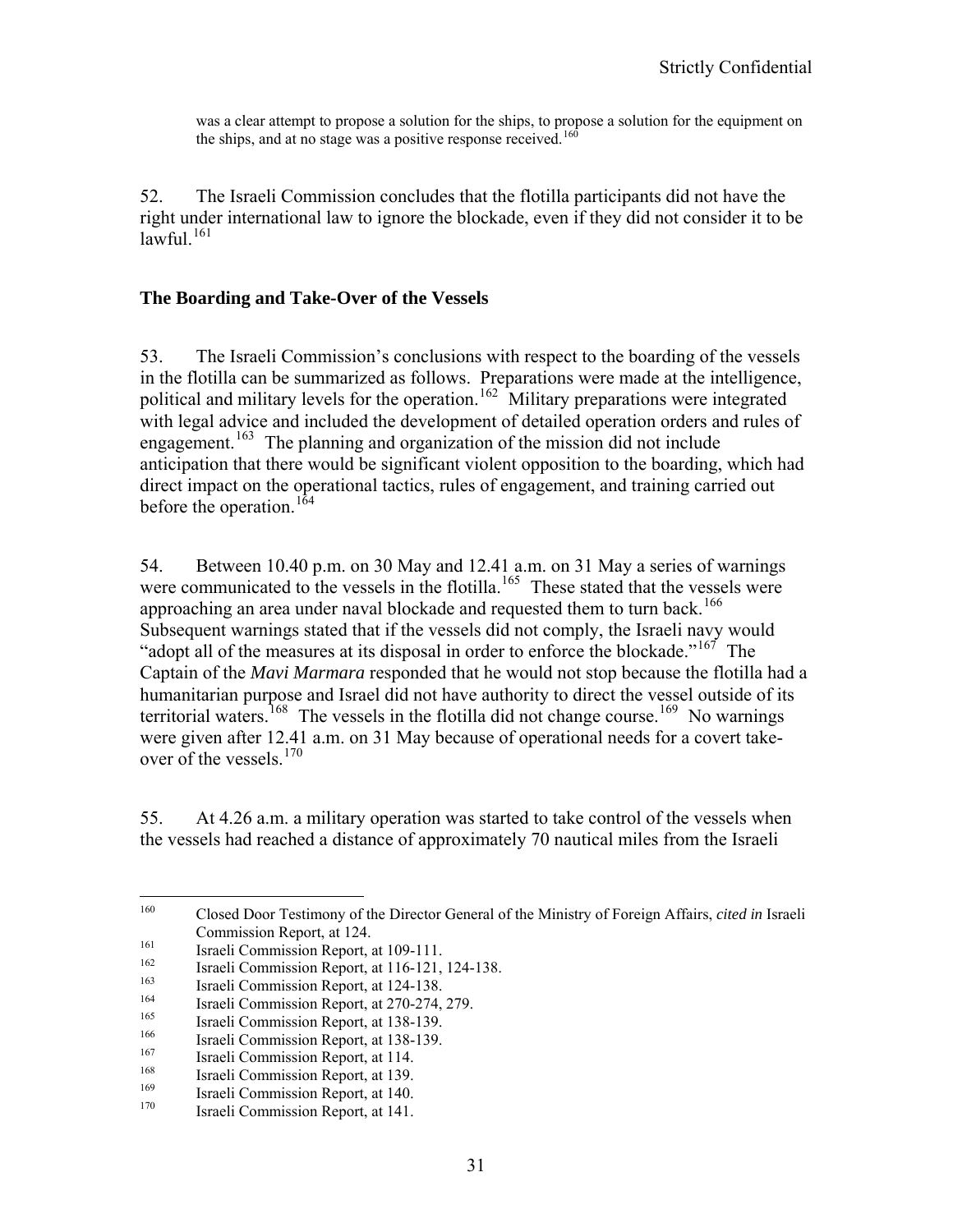coast.171 The take-over of the *Mavi Marmara* began at 4.26 a.m. with an attempt to board from two speedboats.<sup>172</sup> This failed because of violent resistance on the part of some of the flotilla participants.<sup>173</sup> At 4.29 a.m. soldiers descended onto the roof of the vessel from a helicopter.<sup>174</sup> Three "flash bang" stun grenades were thrown from the a.m. from a third helicopter.<sup>181</sup> They partially secured the roof and lower decks, 5.07 a.m. further soldiers boarded the vessel from the speedboats.<sup>183</sup> helicopter before and during the descent,  $175$  but no shots were fired.<sup>176</sup> The soldiers from the first helicopter were met with an extreme level of violence from a group of passengers on the vessel. They were shot at  $177$  and attacked with clubs, iron rods, slingshots and knives.<sup>178</sup> Three soldiers were wounded and taken to the hold of the ship.<sup>179</sup> At 4.36 a.m. soldiers began to descend from a second helicopter, <sup>180</sup> and at 4.46 restrained and handcuffed the passengers, and completed a take-over of the bridge.<sup>182</sup> At

Turkish Islamic organizations."<sup>[191](#page-31-7)</sup> The findings of external examinations carried out on 56. The violence against the soldiers was carried out in an organized manner by a group of passengers armed with weapons, including firearms.<sup>[184](#page-31-0)</sup> Suggestions that the passengers were acting in legitimate self-defence were not supported by the evidence.<sup>[185](#page-31-1)</sup> In response to the violent resistance faced, the soldiers resorted to shooting with less-lethal and lethal weapons.<sup>[186](#page-31-2)</sup> Nine soldiers were wounded in the course of the operation,<sup>[187](#page-31-3)</sup> including two who received bullet wounds.<sup>[188](#page-31-4)</sup> Nine passengers were killed,<sup>[189](#page-31-5)</sup> and approximately 55 were wounded.<sup>[190](#page-31-6)</sup> The Israeli Commission describes four of the deceased as "IHH activists or volunteers," and four as "activists in other the bodies of the deceased were summarized as follows:<sup>192</sup>

Body no. 1: Bullet wounds: two in the abdomen-chest on the left side, one tangential wound on the left side of the abdomen, on the back from the right, on the right elbow, in

<sup>171</sup> 

<sup>&</sup>lt;sup>171</sup><br>
Israeli Commission Report, at 141.<br>
172<br>
Israeli Commission Report, at 141-142.<br>
173<br>
174<br>
Israeli Commission Report, at 142-146.<br>
174<br>
Israeli Commission Report, at 147-148.<br>
Israeli Commission Report, at 147-148.

<span id="page-31-0"></span>

<span id="page-31-1"></span>

<span id="page-31-2"></span>

<span id="page-31-3"></span>

<span id="page-31-4"></span>

<span id="page-31-5"></span>

<span id="page-31-6"></span>

<span id="page-31-7"></span>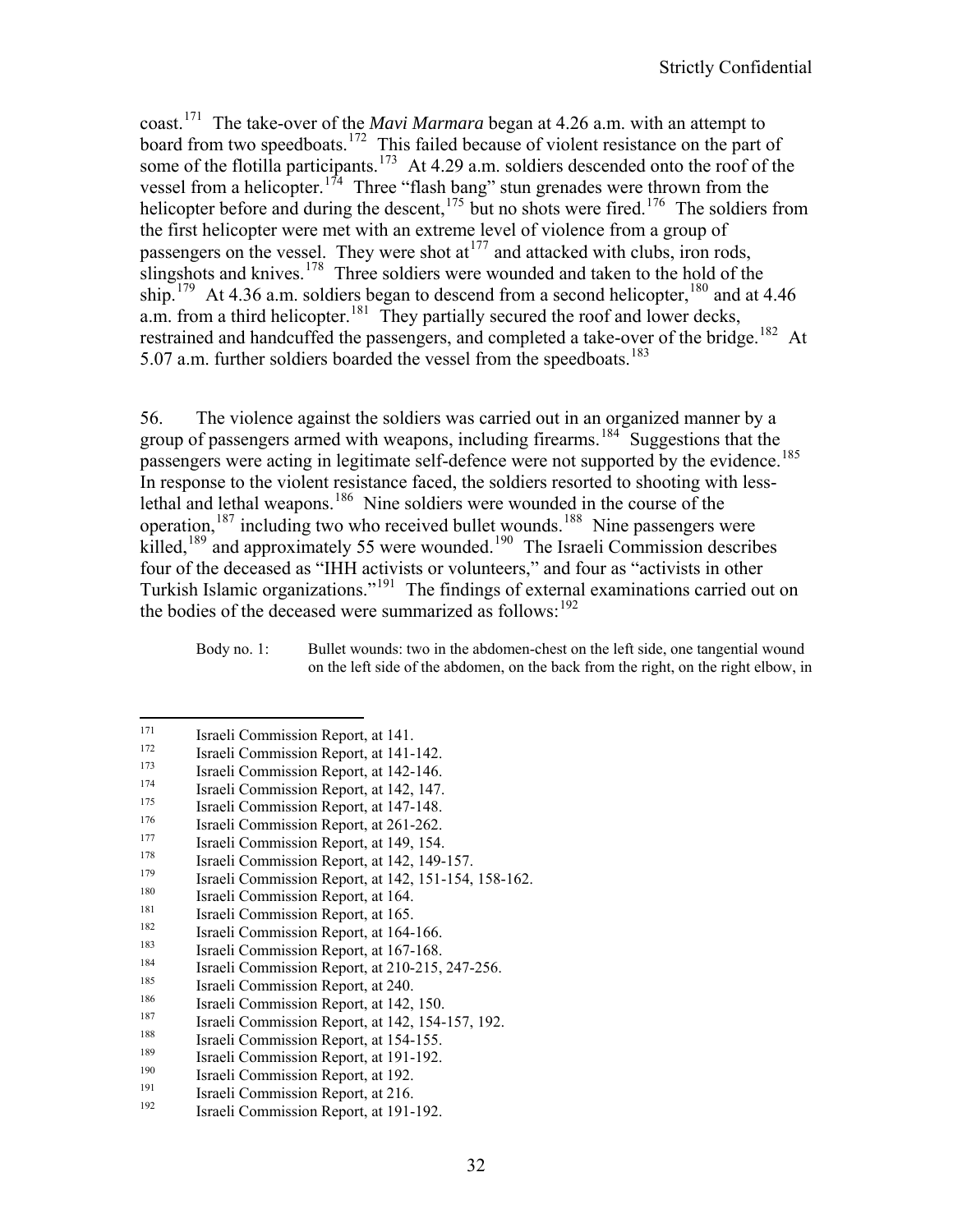the right arm, on the left hand, two on the left thigh. Superficial lacerations on the face, abrasions and scratches.

- Body no. 2: Bullet wounds: on the right side of the head, on the right side of the back of the neck, on the right cheek, underneath the chin, on the right side of the back, on the left thigh. A bullet was palpated on the left side of the chest. Abrasion on the right arm.
- Body no. 3: Bullet wound on the right side of the back of the neck, two bullet wounds on the right side of the back of the neck, a bullet wound on the right side of the abdomen, a bullet wound on the right side of the lower back, a bullet wound on the left back-buttock.
- Body no. 4: Bullet wounds: on the left breast, the left buttock, the right shoulder, the right thigh, the right calf, two in the left thigh. Subcutaneous bleeding on the right side of the forehead. Lacerations on the forehead. Various additional abrasions.
- Body no. 5: Two bullet wounds in the left shoulder, bullet wound in the right side of the chest, bullet wound in the right shoulder, bullet wound in the right thigh.
- Body no. 6: Bullet wounds in the forehead and the back of the neck. Abrasion wounds on the right side of the forehead, the nose, the right knee.
- Body no. 7: Bullet wounds on the left side of the chest, subcutaneous bleeding on the back, the left calf, and right elbow joint.
- Body no. 8: Bullet wounds on the front of the right ear, bullet palpated under the skin of the torso on the left side, two bullet wounds on the right side of the back, bullet wound on the right buttock, various abrasions.
- Body no. 9: Bullet wounds in the area of the right temple/back of neck, bullet wound in the left nipple, bullet wound in the area of the scalp-forehead on the left side, bullet wound on the face (nose), bullet wound on the left torso, bullet wound on the right side of the back, two bullet wounds in the left thigh, two bullet wounds as a result of the bullet passing through toes four and five on the left foot.

57. After the take-over of the vessel was completed at around 5.17 a.m., evacuation of the wounded was commenced.<sup>[193](#page-32-0)</sup> Medical attention was prioritized on the basis of objective medical criteria.<sup>[194](#page-32-1)</sup> Some of the wounded passengers resisted receiving medical attention.<sup>195</sup>

58. IDF forces also took control of the other vessels in the flotilla.<sup>[196](#page-32-2)</sup> In the take-over of some of these vessels soldiers were required to make use of force, although at a

<span id="page-32-0"></span><sup>193</sup> 

<span id="page-32-1"></span><sup>193</sup> Israeli Commission Report, at 172-175.<br>
195 Israeli Commission Report, at 172.<br>
196 Israeli Commission Report, at 180-184.

<span id="page-32-2"></span>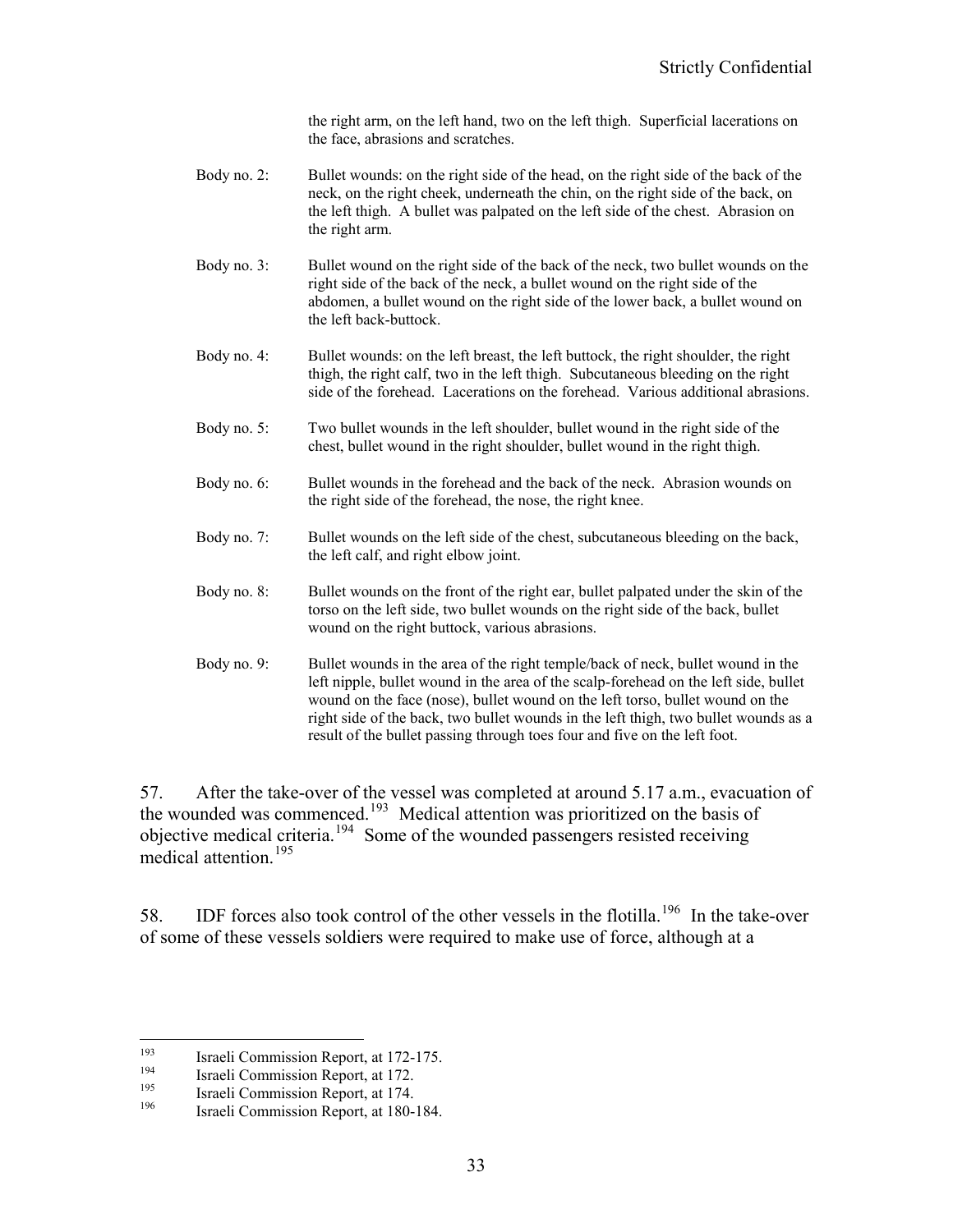significantly lower level than the force used on the *Mavi Marmara*. 197 No significant injury or loss of life occurred on these vessels.<sup>198</sup>

- 59. The Israeli Commission's report concluded:
	- (a) The vessels participating in the flotilla attempted to breach the blockade and IDF forces were therefore justified to capture them in order to enforce the blockade.<sup>[199](#page-33-0)</sup> In reaching this conclusion the Israeli Commission relies upon the San Remo Manual and other commentaries.<sup>[200](#page-33-1)</sup>
	- (b) The take-over of the vessels in international waters was lawful given their location and announced destination, the public pronouncements of the flotilla organizers and participants regarding their intention to breach the blockade, and the refusal of the vessels to change course.<sup>[201](#page-33-2)</sup> In this respect, the Israeli Commission relies upon the San Remo Manual, the 1909 London Declaration, and military manuals.<sup>[202](#page-33-3)</sup>
	- (c) The means chosen for the take-over were fully consistent with established international naval practice $^{203}$  $^{203}$  $^{203}$  and other methods would have been dangerous and likely unsuccessful.<sup>[204](#page-33-5)</sup> In this respect, the Israeli Commission relies upon various academic writings.<sup>[205](#page-33-6)</sup> The Israeli Commission also concluded that the planning and organization of the operation did not anticipate that there would be significant violent opposition to the boarding, which had a direct impact on the operational tactics, rules of engagement and training but did not lead to a breach of international law.[206](#page-33-7)
	- (d) The participants in the flotilla were predominantly civilians, although both the Captain of the *Mavi Marmara* and the group who participated in the violence were civilians taking a direct part in hostilities.<sup>[207](#page-33-8)</sup> The use of force against

<sup>197</sup> 

<span id="page-33-1"></span><span id="page-33-0"></span>

<sup>197&</sup>lt;br>
198 Israeli Commission Report, at 180.<br>
199 Israeli Commission Report, at 219, 221-223, 278.<br>
200 The Israeli Commission cites to the following article: Wolf Heintschel van Heinegg, *Blockade*, MAX PLANCK ENCYCLOPEDIA OF PUBLIC INTERNATIONAL LAW (Rüdiger Wolfrum, ed., 2010).<br>
Israeli Commission Report, at 220-223, 278.<br> *E.g.*, Israeli Commission Report, at 220, n.752.<br>
Israeli Commission Report, at 223-228, 278.

<span id="page-33-2"></span>

<span id="page-33-3"></span>

<span id="page-33-4"></span>

<span id="page-33-6"></span><span id="page-33-5"></span>

*Maritime Operations in Support of WMD Counter-Proliferation Initiatives, in INTERNATIONAL* LAW CHALLENGES: HOMELAND SECURITY AND COMBATING TERRORISM 77 (Thomas McK. Sparks & Glenn M. Sulmasy eds., 2006) (81 U.S. NAVAL WAR C. INT'L L. STUD.); D.P. O'CONNELL, THE INFLUENCE OF LAW ON SEA POWER (1975); Wolff Heintschel von Heinegg, *Maritime Interception/Interdiction Operations, in* THE HANDBOOK OF THE INTERNATIONAL LAW OF MILITARY OPERATIONS 375 (2010); INTERNATIONAL INSTITUTE FOR HUMANITARIAN LAW, RULES

<span id="page-33-7"></span>OF ENGAGEMENT HANDBOOK (2009).<br><sup>206</sup> Israeli Commission Report, at 270-274, 279.<br><sup>207</sup> Israeli Commission Report, at 233-242, 278.

<span id="page-33-8"></span>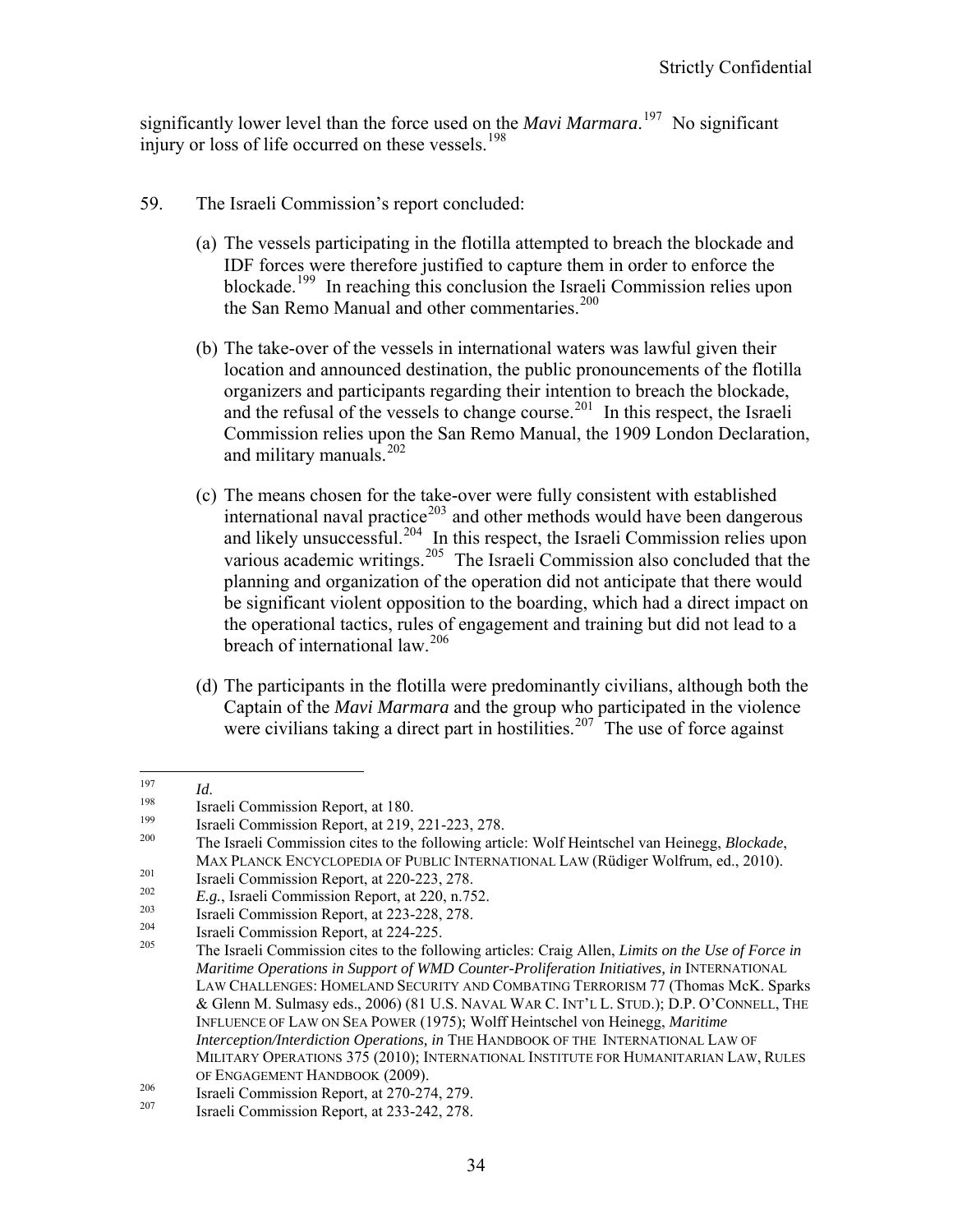civilians was governed by the principles of necessity and use of proportional force associated with the use of self-defence in law enforcement operations.<sup>208</sup> The use of force against civilians taking a direct part in hostilities was governed by the applicable rules of international humanitarian law.<sup>209</sup> In reaching these conclusions the Commission relies upon a decision of the Israeli Supreme Court<sup>210</sup> as well as the Third Geneva Convention, Protocol I to the Geneva Conventions and commentaries.<sup>211</sup> In practice, the Commission examined all instances of use of force by IDF soldiers un der both the applicable rules of international humanitarian law and the principl es governing the use of force in self-defence in law enforcement operations. 212

(e) The actions of Israeli forces during the take-over were governed by international humanitarian law rather than the norms of human rights law.<sup>[213](#page-34-1)</sup> Human rights jurisdiction applies on the high seas only where a State has "full and exclusive control" of the vessel, and Israeli forces did not have such control until after the bridge had been secured. In any event, the *lex specialis* of international humanitarian law would apply to the enforcement of a naval blockade.

60. On that basis, the Israeli Commission examined 133 incidents in which force was used during the take-over of the vessels and concluded that 127 were in conformity with international law.[214](#page-34-2) In six cases, the Israeli Commission had insufficient information to be able to make a determination.<sup>[215](#page-34-3)</sup> Three of those cases involved the use of live fire, and three involved physical force. $216$ 

### <span id="page-34-0"></span>**The Treatment of those Detained**

61. The Israeli Commission Report summarizes the events following the take-over of the *Mavi Marmara* and other vessels as follows. Once the take-over had been completed and wounded had been evacuated, passengers were ordered to leave the halls and were searched.<sup>[217](#page-34-5)</sup> Those passengers that represented a potential security threat were

<sup>208</sup> 

<sup>&</sup>lt;sup>208</sup><br>
Israeli Commission Report, at 232-233, 278.<br>
Israeli Commission Report, at 228-233, 278.<br>
Israeli Commission Report, at 236.<br>
The Israeli Commission cites *inter alia* to the following writings: NILS MELZER, INTERNA COMMITTEE OF THE RED CROSS, INTERPRETIVE GUIDANCE ON THE NOTION OF DIRECT PARTICIPATION IN HOSTILITIES UNDER INTERNATIONAL HUMANITARIAN LAW (2009); COMMENTARY ON THE ADDITIONAL PROTOCOLS OF 8 JUNE 1977 TO THE GENEVA CONVENTION OF 12 AUGUST 1949 (Yves Sandoz et al. eds., 1987); Kenneth Watkin, *Controlling the Use of Force:*  A Role for Human Rights Norms in Contemporary Armed Conflicts, 98 AM. J. INT'L L. 1 (2004).<br>
1212 Israeli Commission Report, at 263-264.<br>
1313 Israeli Commission Report, at 230.<br>
1314 Israeli Commission Report, at 247-269.

<span id="page-34-1"></span>

<span id="page-34-2"></span>

<span id="page-34-5"></span><span id="page-34-4"></span><span id="page-34-3"></span>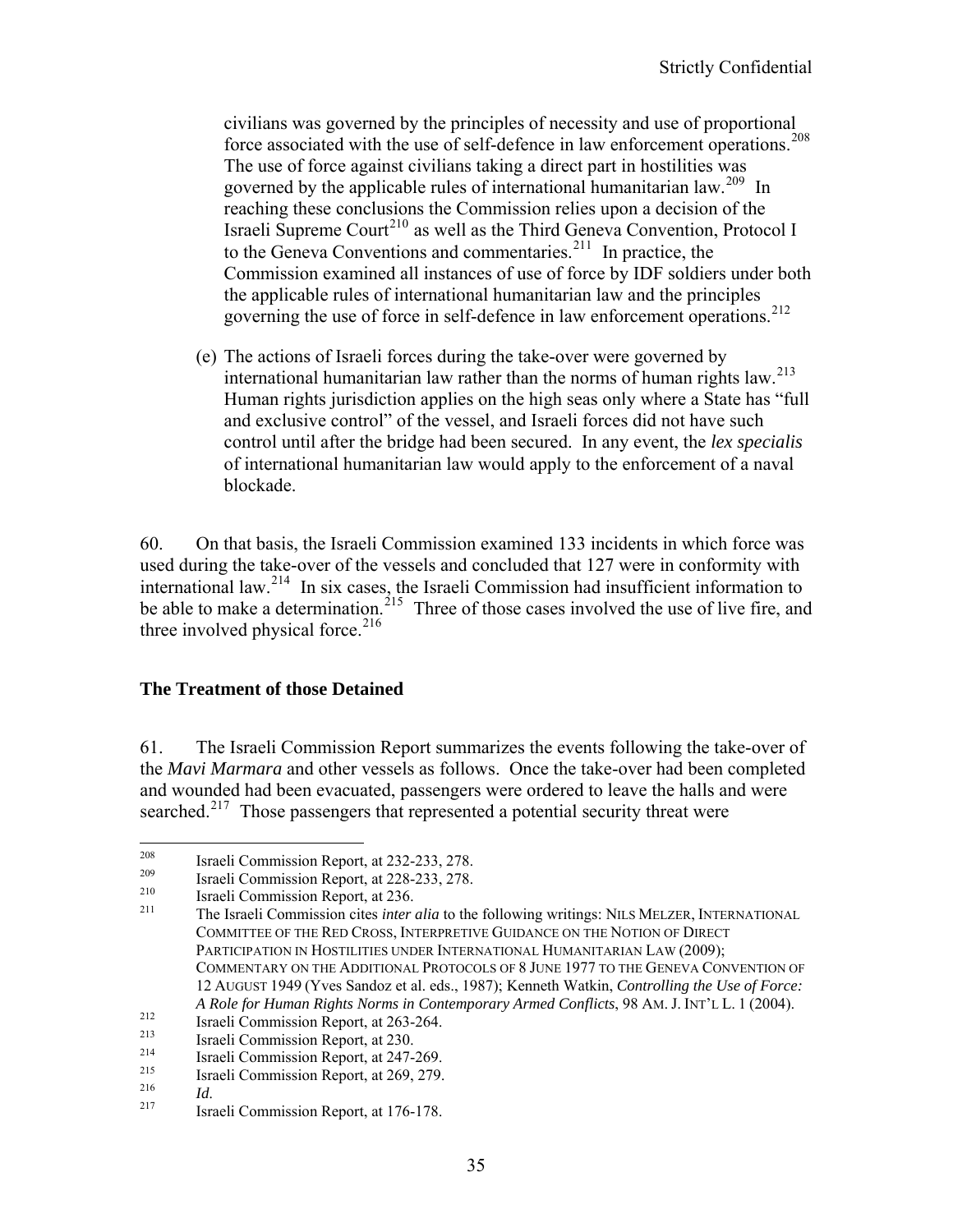handcuffed.<sup>218</sup> After the searches had been completed, the passengers were returned to the halls where they remained until the vessel arrived in the port of Ashdod.<sup>219</sup> Passengers were provided with food and water and escorted to the bathroom on request.<sup>220</sup> Some of those passengers who had been handcuffed had their restraints loosened or removed during this time.<sup>221</sup>

62. The vessels arrived in Ashdod from 11 a.m. on 31 May.<sup>[222](#page-35-0)</sup> Passengers were disembarked and underwent security screening, issuance of a detention order, medical examination and taking of fingerprints and a photograph.<sup>[223](#page-35-1)</sup> In general physical searches were not conducted; where they were, they were carried out by male or female personnel as appropriate.<sup>[224](#page-35-2)</sup> Some of the passengers refused to cooperate and had to be physically dragged through the screening process by security staff.<sup>[225](#page-35-3)</sup>

63. After screening had been completed, passengers were transferred to prison facilities, where they were kept in open cells, given food and personal effects and permitted to meet with legal counsel and consular officials.[226](#page-35-4) Passengers were not handcuffed during transfer<sup>[227](#page-35-5)</sup> and reasonable force was only used on one occasion in order to control a passenger who had confronted security staff.<sup>[228](#page-35-6)</sup>

64. Following a decision not to proceed with any criminal investigations with respect to the incident, passengers were transferred to Ben Gurion airport and repatriated on 1 June.<sup>[229](#page-35-7)</sup> Reasonable force was used to control a clash between a group of passengers and police officers at the airport, as a result of which six passengers required medical treatment.<sup>[230](#page-35-8)</sup> The bodies of the deceased were repatriated to Turkey after an external examination had been completed.<sup>[231](#page-35-9)</sup> No autopsies were performed in light of a request by the Turkish Government.<sup>[232](#page-35-10)</sup>

65. Passengers were instructed to leave their personal belongings on board the vessels on arrival in Ashdod.[233](#page-35-11) These were examined, sealed, documented and later returned to

- 218
- 
- 
- <span id="page-35-0"></span>
- 
- <span id="page-35-1"></span>
- <span id="page-35-2"></span>
- <span id="page-35-4"></span><span id="page-35-3"></span>
- 218 Israeli Commission Report, at 177-178. 219 Israeli Commission Report, at 179. 220 *Id*. 221 *Id*. 222 Israeli Commission Report, at 184. 223 Israeli Commission Report, at 185-187. 224 Israeli Commission Report, at 185. 225 Israeli Commission Report, at 187. 226 Israeli Commission Report, at 188-189. 227 Israeli Commission Report, at 188. 228 Israeli Commission Report, at 189. 229 Israeli Commission Report, at 189-190. 230 Israeli Commission Report, at 190. 231 Israeli Commission Report, at 190-191. 232 Israeli Commission Report, at 191. 233 Israeli Commission Report, at 184, 194.
- <span id="page-35-5"></span>
- <span id="page-35-6"></span>
- <span id="page-35-7"></span>
- <span id="page-35-8"></span>
- <span id="page-35-9"></span>
- <span id="page-35-10"></span>
- <span id="page-35-11"></span>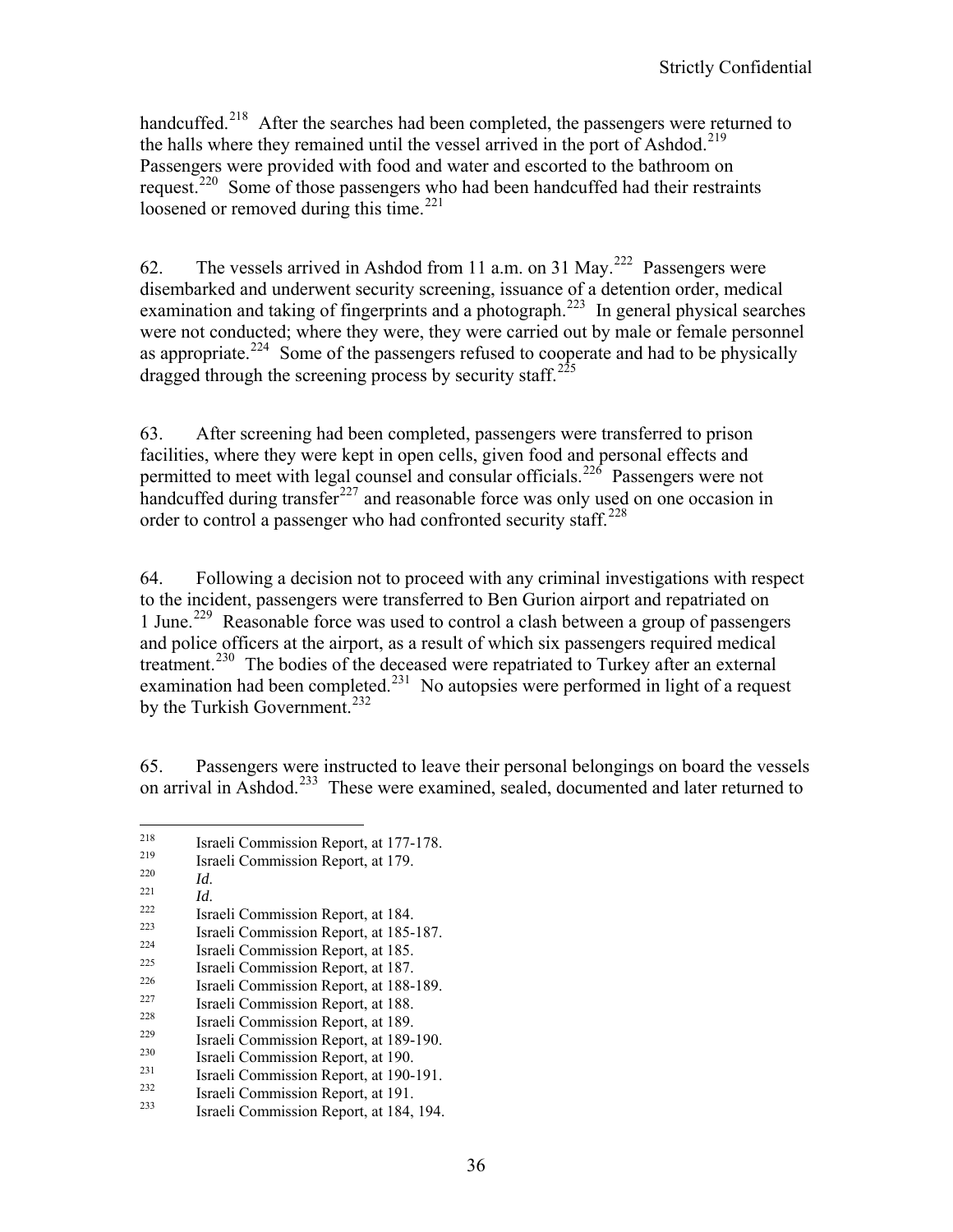Turkey.234 Photographic equipment was later returned to a representative of the journalists, but other magnetic media was retained in Israel for further investigation.<sup>235</sup> IDF Military Police later initiated seven criminal investigations for various incidents of theft of property by IDF soldiers. $^{236}$ 

66. On this basis, the Israeli Commission did not find any wrong-doing on the part of Israeli authorities with respect to the treatment of the flotilla passengers during this period. It generally concluded that the actions carried out by Israel to enforce the naval blockade were legal pursuant to the rules of international law.[237](#page-36-0)

<sup>234</sup> 

<sup>&</sup>lt;sup>234</sup> *Id.* Israeli Commission Report, at 194.<br><sup>236</sup> Israeli Commission Report, at 195-197.<br><sup>237</sup> Israeli Commission Report, at 280.

<span id="page-36-0"></span>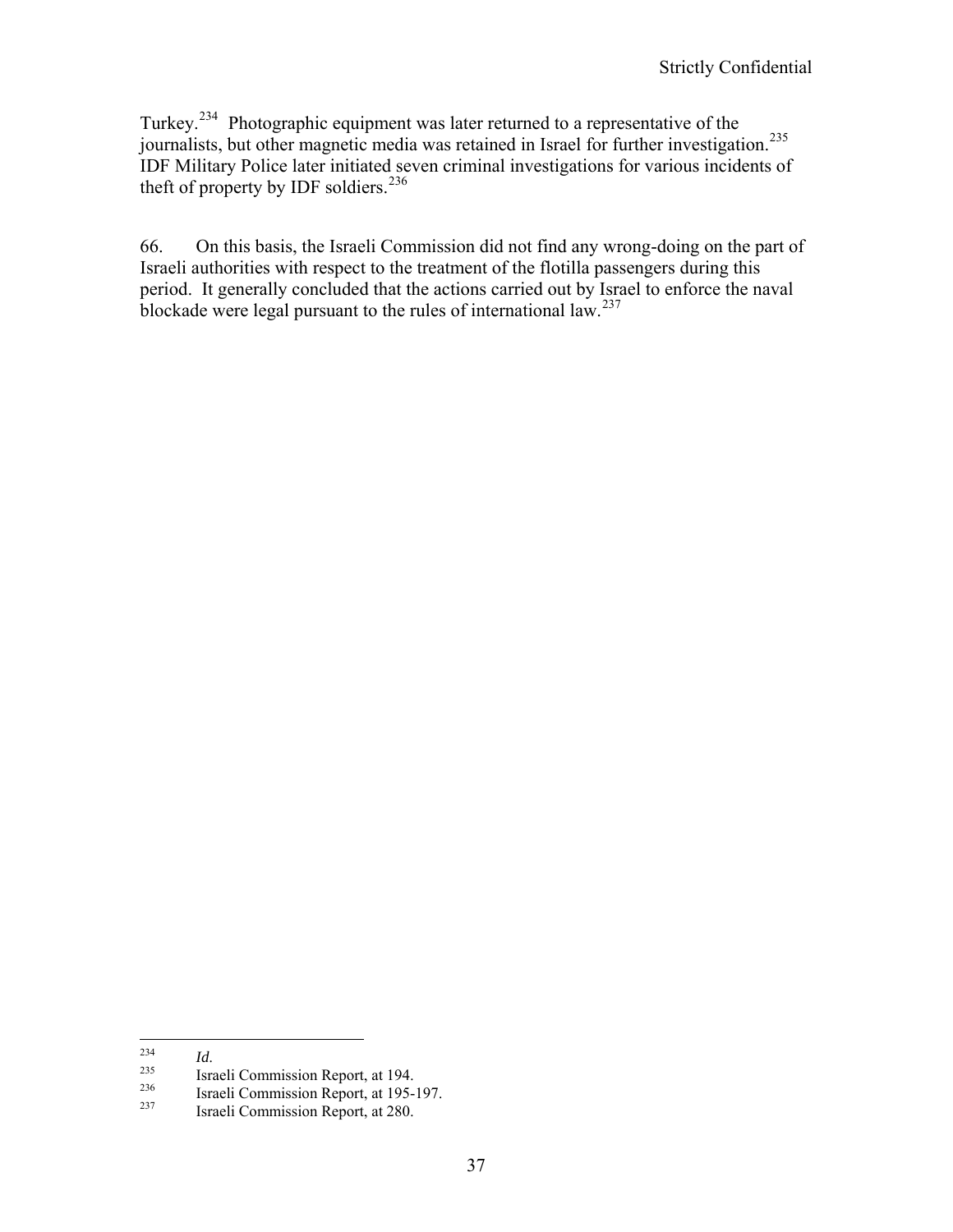# **5 Facts, Circumstances and Context of the Incident**

## **Introduction**

67. This part of our report presents our conclusions on the facts, circumstances and context of the incident under review by the Panel. These conclusions have been reached against the backdrop of the exposition of the principles of public international law set out in the Appendix prepared by the Chair and Vice-Chair. Yet we must stress we are not asked to determine the legality or otherwise of the events. The Panel is not a court; its report is not an adjudication. What we express are our views on what took place. We have attempted to keep them and our reasoning succinct.

- 68. We address the incident by considering the following matters:
	- i. The validity of the naval blockade imposed by Israel;
	- ii. The actions of the flotilla and its organizers;
	- iii. The diplomatic efforts prior to the flotilla's departure;
	- iv. The Israeli boarding and take-over operation;
	- v. The use of force on the *Mavi Marmara;*
	- vi. The treatment of the passengers after the take-over of the vessels had been completed.

## **The Naval Blockade**

69. The first issue we consider is the legality of the naval blockade imposed by Israel. Both Turkey and Israel in their reports to us stress the prime importance of this issue and devote extensive attention to it.<sup>[238](#page-37-0)</sup> Turkey considers that the naval blockade was illegal and that the interception of the flotilla vessels on the high seas was therefore in breach of the international legal principle of the freedom of navigation. Israel, on the other hand, asserts that the naval blockade and its enforcement against the flotilla complied with all relevant rules of international law. As such, a consideration of the issue necessarily forms part of the Panel's task of reviewing the reports it has received. Further, it forms an intrinsic element of the context of the incident, as well as the backdrop against which the Panel must carry out its task of identifying ways to avoid similar incidents in the future.

<span id="page-37-0"></span><sup>238</sup> 

<sup>238</sup> *See* Israeli Commission Report, at 25-111; Turkish Commission Report, at 60-83.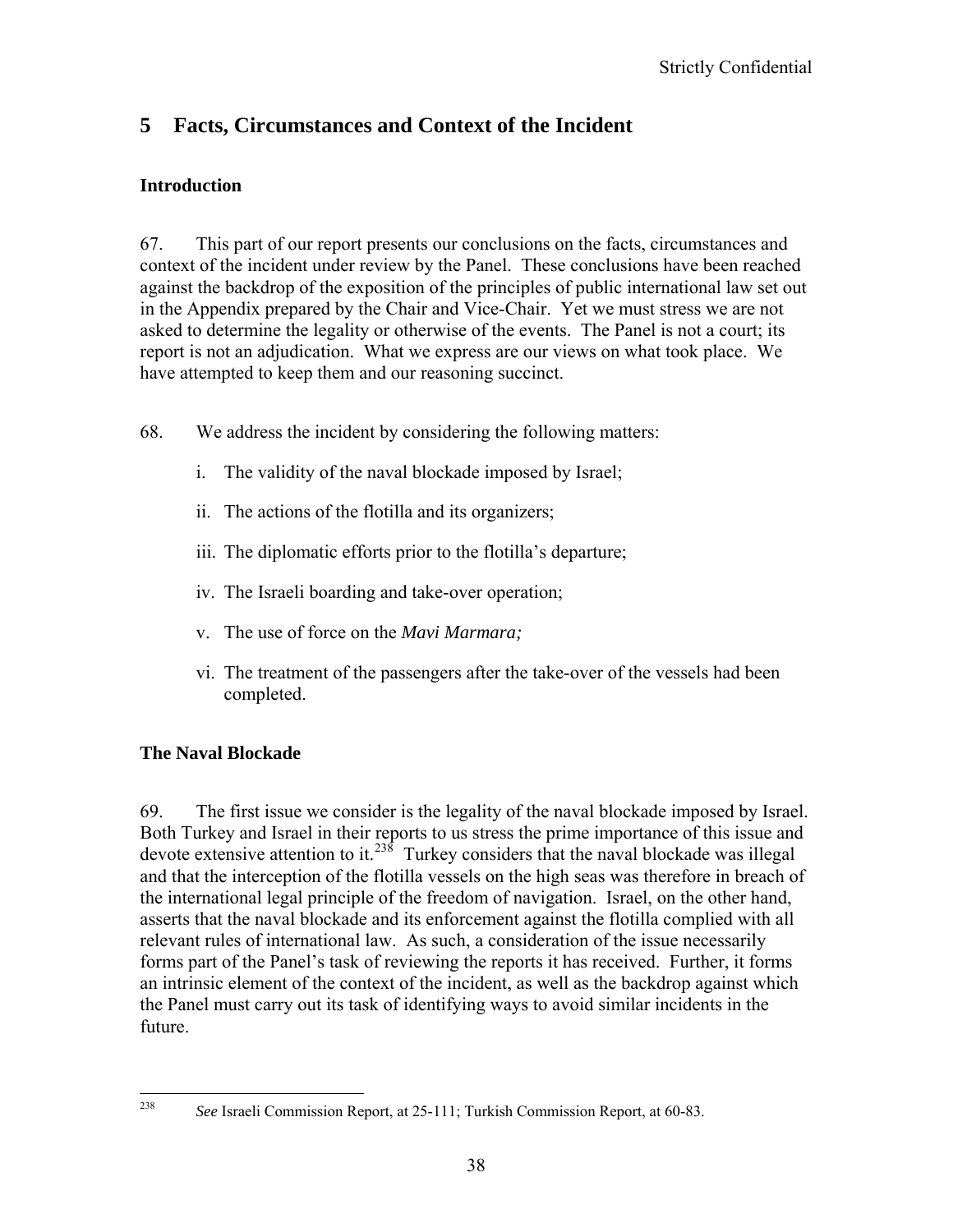70. At this juncture, a word of clarification is necessary. The naval blockade is often discussed in tandem with the Israeli restrictions on the land crossings to Gaza. However, in the Panel's view, these are in fact two distinct concepts which require different treatment and analysis. First, we note that the land crossings policy has been in place since long before the naval blockade was instituted.<sup>[239](#page-38-0)</sup> In particular, the tightening of border controls between Gaza and Israel came about after the take-over of Hamas in Gaza in June  $2007<sup>240</sup>$  $2007<sup>240</sup>$  $2007<sup>240</sup>$  On the other hand, the naval blockade was imposed more than a year later, in January 2009.<sup>[241](#page-38-2)</sup> Second, Israel has always kept its policies on the land crossings separate from the naval blockade. The land restrictions have fluctuated in intensity over  $time<sup>242</sup>$  $time<sup>242</sup>$  $time<sup>242</sup>$  but the naval blockade has not been altered since its imposition. Third, the naval blockade as a distinct legal measure was imposed primarily to enable a legally sound basis for Israel to exert control over ships attempting to reach Gaza with weapons and related goods.<sup>[243](#page-38-4)</sup> This was in reaction to certain incidents when vessels had reached Gaza via sea.<sup>[244](#page-38-5)</sup> We therefore treat the naval blockade as separate and distinct from the controls at the land crossings. This is not to overlook that there may be potential overlaps in the *effects* of the naval blockade and the land crossings policy.<sup>[245](#page-38-6)'</sup> They will be addressed when appropriate. Likewise, the restrictions on the land crossings to Gaza are part of the context of our investigation, and our recommendations in Chapter 6 address the situation there.<sup>[246](#page-38-7)</sup> But the legal elements of the naval blockade are analyzed on their own.

71. The United Nations Charter, Article 2 (4) prohibits the use of force generally, subject to an exception under Article 51 of the Charter for the right of a nation to engage in self-defence. Israel has faced and continues to face a real threat to its security from militant groups in Gaza. Rockets, missiles and mortar bombs have been launched from Gaza towards Israel since  $2001$ .<sup>[247](#page-38-8)</sup> More than 5,000 were fired between 2005 and January 2009, when the naval blockade was imposed.<sup>[248](#page-38-9)</sup> Hundreds of thousands of Israeli civilians live in the range of these attacks.<sup>[249](#page-38-10)</sup> As their effectiveness has increased,

<sup>239</sup> 

<span id="page-38-2"></span><span id="page-38-1"></span>

<span id="page-38-3"></span>

<span id="page-38-4"></span>

<span id="page-38-5"></span>

<span id="page-38-6"></span>

<span id="page-38-8"></span><span id="page-38-7"></span>

<span id="page-38-0"></span><sup>&</sup>lt;sup>239</sup> See Israeli Commission Report, at 30.<br>
<sup>240</sup> Id.<br>
<sup>241</sup> Israeli Commission Report, at 36.<br>
<sup>242</sup> See Israeli Commission Report, at 30-31.<br>
<sup>243</sup> See Israeli Commission Report, at 54-55.<br> *See* Israeli Commission Rep 11 April 2011, at 52; HUMAN RIGHTS WATCH, ROCKETS FROM GAZA: HARM TO CIVILIANS FROM PALESTINIAN ARMED GROUPS ROCKET ATTACKS ["HRW REPORT"] 10 (2009).<br><sup>248</sup> For a (not wholly complete) month-by-month account, *see* Briefings by the Secretary-General or

<span id="page-38-9"></span>his representatives to the Security Council between 31 January 2005 and 6 January 2009, available at http://www.un.org/Depts/dhl/resguide/scact.htm (The situation in the Middle East, including the

<span id="page-38-10"></span>Palestinian question); *see also* Israeli Commission Report, at 92.<br><sup>249</sup> *See Briefing by Mr. Ban Ki-Moon, Secretary-General of the United Nations, to the Security* Council on the situation in the Middle East, including the Palestinian question, U.N. SCOR, 63th Sess., 6060th mtg. at 3, U.N. Doc. S/PV.6060 (Dec. 31, 2008); *see* Israeli POC Response of 11 April 2011, at 55 (providing a figure of more than 950,000 potentially affected civilians); *see*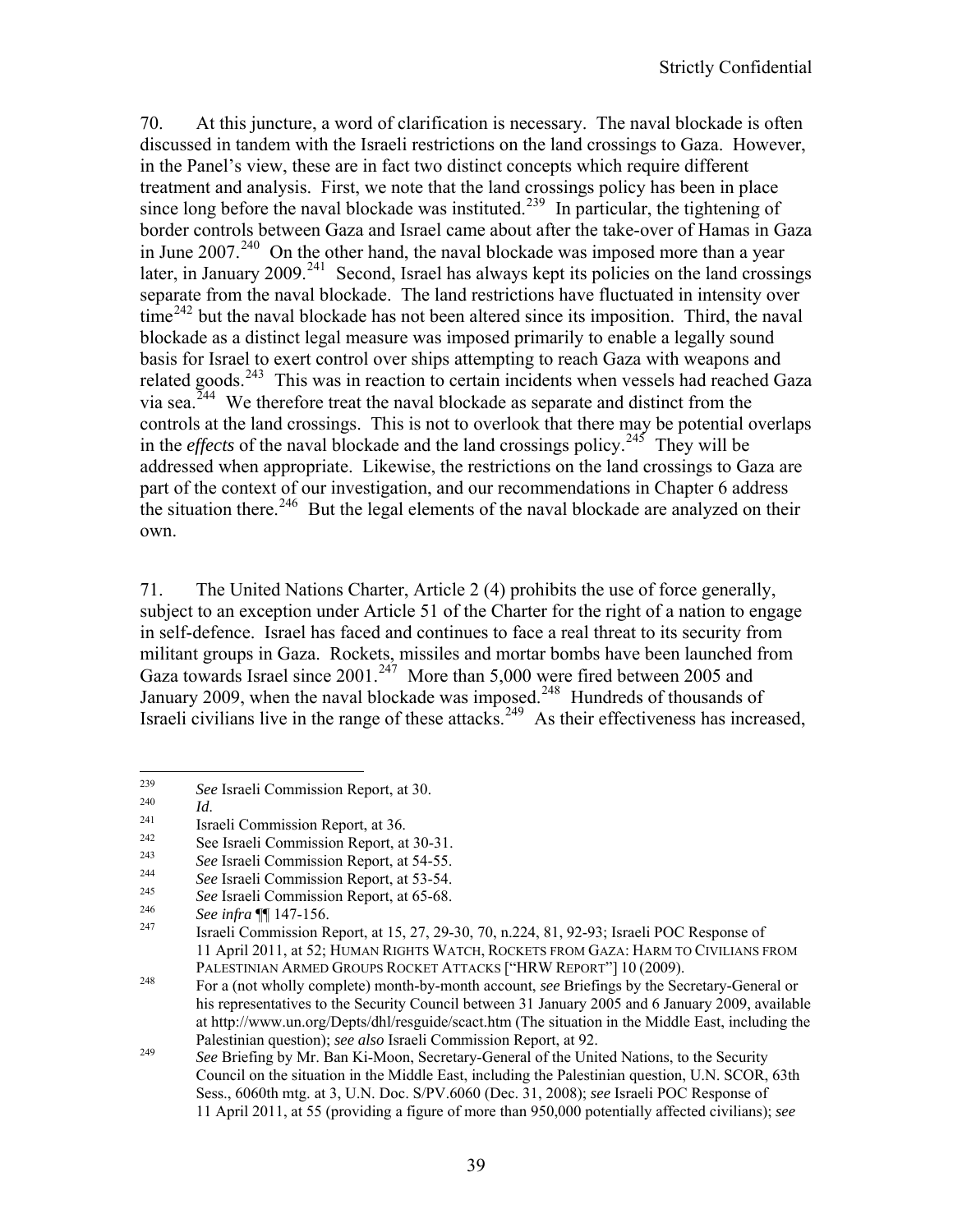some rockets are now capable of reaching Tel Aviv.<sup>250</sup> Since 2001 such attacks have caused more than 25 deaths and hundreds of injuries.<sup>251</sup> The enormity of the psychological toll on the affected population cannot be underestimated.<sup>252</sup> In addition, there have been substantial material losses.<sup>253</sup> The purpose of these acts of violence, which have been repeatedly condemned by the international community,  $^{254}$  has been to do damage to the population of Israel. It seems obvious enough that stopping these violent acts was a necessary step for Israel to take in order to protect its people and to defend itself. Actions taken by Israel in turn have had severe impacts on the civilian population in Gaza, which we discuss further in Chapter 6.

72. The Panel notes in this regard that the uncertain legal status of Gaza under international law cannot mean that Israel has no right to self-defence against armed attacks directed toward its territory.[255](#page-39-0) The Israeli report to the Panel makes it clear that the naval blockade as a measure of the use of force was adopted for the purpose of defending its territory and population,<sup>[256](#page-39-1)</sup> and the Panel accepts that was the case. It was designed as one way to prevent weapons reaching Gaza by sea and to prevent such attacks to be launched from the sea.<sup> $257$ </sup> Indeed there have been various incidents in which ships carrying weapons were intercepted by the Israeli authorities on their way to Gaza.<sup>[258](#page-39-3)</sup> While the attacks have not completely ceased since the time of the imposition

*also* HRW REPORT, *supra* note 247, at 20, n.52 (estimating a figure of 800,000 potentially affected civilians.) 250 Briefing by Mr. Haile Menkerios, Assistant Secretary-General for Political Affairs, to the Security

- Council on the situation in the Middle East, including the Palestinian question, U.N. SCOR, 64th Sess., 6223th mtg. at 4, U.N. Doc. S/PV.6223 (Nov. 24, 2009). 251 *See* Israeli POC Response of 11 April 2011, at 54; Briefings to the Security Council, *supra* note
- 
- 248; see also HRW REPORT, supra note 247, at 11-12, 17.<br>
See Israeli POC Response of 11 April 2011, at 54-56; HRW REPORT, supra note 247, at 17.<br>
See Israeli POC Response of 11 April 2011, at 54-55; HRW REPORT, supra note
- *Secretary-General*, ¶ 21, U.N. Doc. A/63/368-S/2008/612 (Sept. 22, 2008): "I condemn the indiscriminate rocket and mortar firing from the Gaza Strip towards Israeli civilian population centres and against crossing points, which is totally unacceptable and has detrimental effects on humanitarian conditions."; *see also* Press Release, United Nations, Office for the Coordination of Humanitarian Affairs, UN Humanitarian Chief: Only a just and lasting peace can end human suffering in Israel and Palestine (Feb. 17, 2008): "'The people of Sderot and the surrounding area have had to live with these unacceptable and indiscriminate rocket attacks for seven years now. There is no doubt about the physical and psychological suffering these attacks are causing. I condemn them utterly and call on those responsible to stop them now without conditions,' said
- <span id="page-39-0"></span>Mr. Holmes."<br><sup>255</sup> *See* Legal Consequences of the Construction of a Wall in the Occupied Palestinian Territories, 2004 I.C.J. 136, 207 ¶ 33 (July 9) (Separate Opinion of Judge Higgins); *see also id.* at 240, ¶¶ 5-6 (Declaration of Judge Buergenthal); *see also* U.N. Secretary-General, *Peaceful Settlement of the question of Palestine: Rep. of the Secretary-General*, ¶ 11, U.N. Doc. A/62/344-S/2007/553 (Sept.

1

<span id="page-39-1"></span>

<span id="page-39-3"></span><span id="page-39-2"></span>

<sup>2, 2007), &</sup>quot;fully acknowledging the right to self-defence of Israel."<br>
See Israeli Commission Report, at 91-93.<br>
See Israeli Commission Report, at 53-54.<br>
See Israeli Commission Report, at 33. Most recently, Israel intercep way from Syria to Egypt, which carried 25 tonnes of weapons and ammunition suspected to be destined for Gaza, *see* Briefing by Mr. Oscar Fernandez-Taranco, Assistant Secretary-General for Political Affairs, to the Security Council on the situation in the Middle East, including the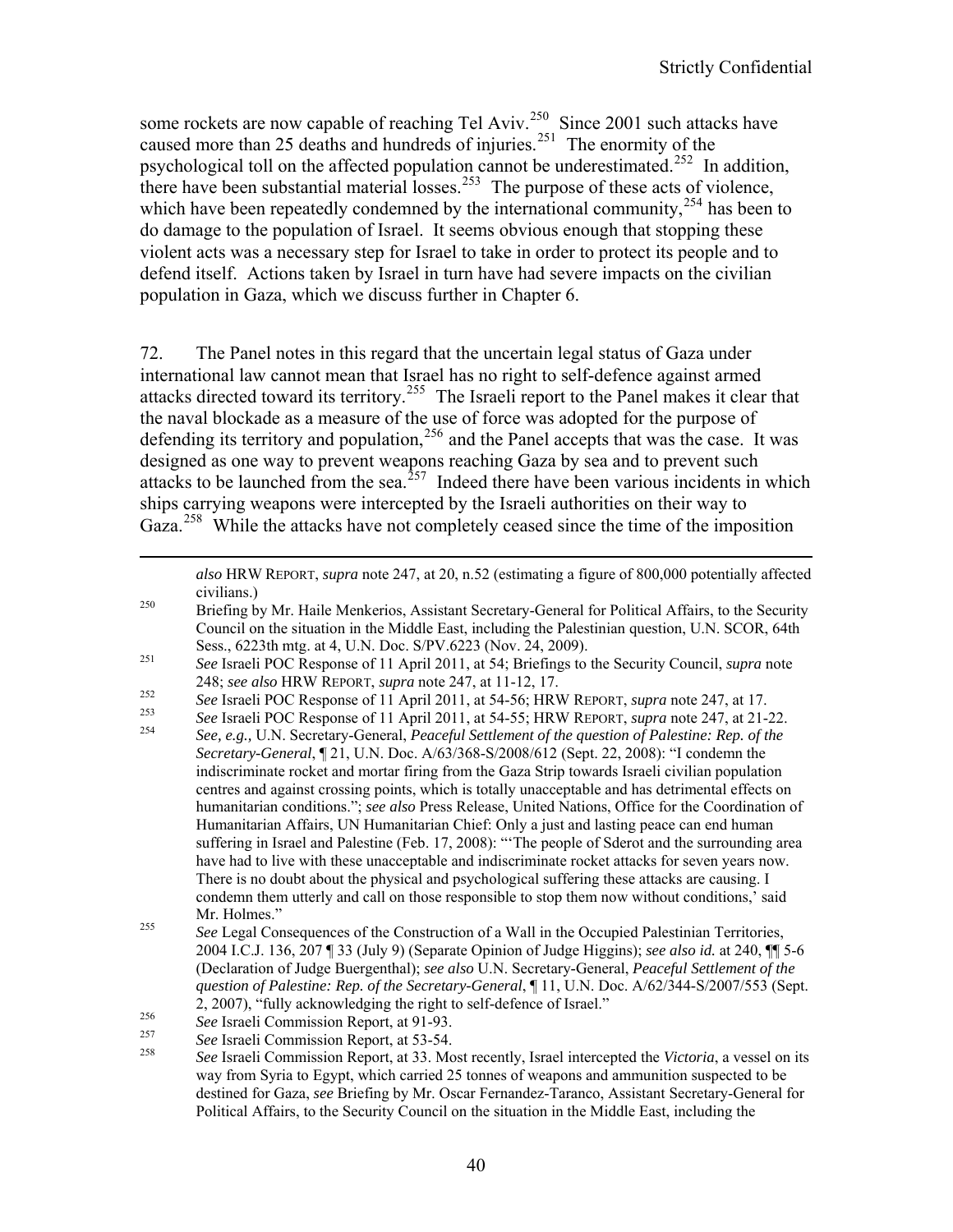of the naval blockade,<sup>259</sup> their scale and intensity has much decreased over time.<sup>260</sup> While this decrease might also be due to other factors,  $261$  a blockade in those circumstances is a legitimate exercise of the right of self-defence. Although a block ade by definition imposes a restriction on all maritime traffic, given the relatively sma ll size of the blockade zone and the practical difficulties associated with other methods of monitoring vessels (such as by search and visit),  $^{262}$  the Panel is not persuaded that the threat it faced. naval blockade was a disproportionate measure for Israel to have taken in response to the

While it is uncontested that there has been protracted violence taking the form of an characterization of this conflict as international is disputed.<sup>[263](#page-40-0)</sup> The conclusion of the they likely to be. Gaza and Israel are both distinct territorial and political areas. Hamas control over events on the ground there.<sup>[264](#page-40-1)</sup> It is Hamas that is firing the projectiles into Israel or is permitting others to do so.<sup>[265](#page-40-2)</sup> The Panel considers the conflict should be foremost into account Israel's right to self-defence against armed attacks from outside its , Israel, should not obscure the realities. The law does not operate in a political vacuum and it is implausible to deny that the nature of the armed violence between Israel and Panel to carry out its mandate. What other implications may or may not flow from it are not before us, even though the Panel is mindful that under the law of armed conflict a State can hardly rely on some of its provisions but not pay heed to others. 73. The Panel now turns to consider whether the other components of a lawful blockade under international law are met. Traditionally, naval blockades have most commonly been imposed in situations where there is an international armed conflict. armed conflict between Israel and armed groups in Hamas-controlled Gaza, the Panel in this regard rests upon the facts as they exist on the ground. The specific circumstances of Gaza are unique and are not replicated anywhere in the world. Nor are is the de facto political and administrative authority in Gaza and to a large extent has treated as an international one for the purposes of the law of blockade. This takes territory. In this context, the debate on Gaza's status, in particular its relationship to Hamas goes beyond purely domestic matters. In fact, it has all the trappings of an international armed conflict. This conclusion goes no further than is necessary for the

 $\overline{a}$ 

- <span id="page-40-0"></span>
- <span id="page-40-2"></span><span id="page-40-1"></span>

Palestinian question, U.N. SCOR, 66th Sess., 6501st mtg. at 4, U.N. Doc. S/PV.6501 (Mar. 22,

<sup>2011).&</sup>lt;br><sup>259</sup> See U.N. Secretary-General, *Peaceful Settlement of the question of Palestine: Rep. of the* 

Secretary-General, ¶ 38, U.N. Doc. A/65/380-S/2010/484 (Sept. 17, 2010).<br>
<sup>260</sup> See Israeli Commission Report, at 92.<br>
<sup>261</sup> See Israeli Commission Report, at 93.<br>
<sup>262</sup> See Israeli POC Response of 11 April 2011, Annexes L mortar attacks on Israeli towns increased dramatically."; *see also* Briefing by Mr. Michael C. Williams, Special Coordinator for the Middle East Peace Process and Personal Representative of the Secretary-General to the Palestine Liberation Organization and the Palestinian Authority, to the Security Council on the situation in the Middle East, including the Palestinian question, U.N. SCOR, 62nd Sess., 5723th mtg. at 3, U.N. Doc. S/PV.5723 (July 25, 2007).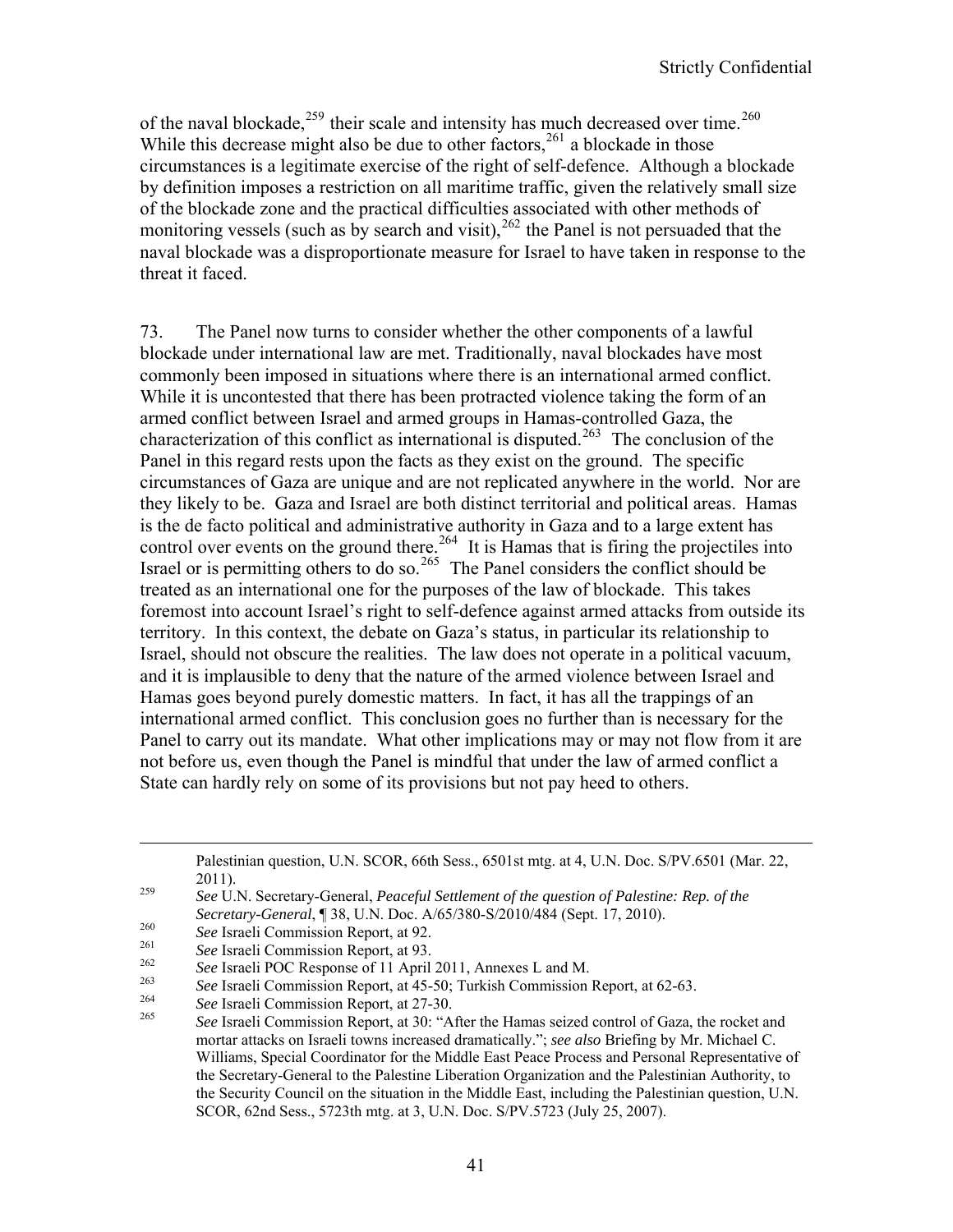74. Israel was entitled to take reasonable steps to prevent the influx of weapons into Gaza. With that objective, Israel established a series of restrictions on vessels entering the waters of Gaza. These measures culminated in the declaration of the naval blockade on 3 January 2009. There were a number of reasons why the previous restrictions were inadequate, primary among them being the need for the measures to be legally watertight.<sup>[266](#page-41-0)</sup>

75. As required, the naval blockade was declared and notified. The Israeli authorities issued a "Notice to Mariners" through the appropriate channels, setting out the imposition of the blockade and the coordinates of the blockaded area. In addition, the notice was broadcast twice a day on an emergency radio channel for maritime communications.<sup>[267](#page-41-1)</sup> There is no contest about this.<sup>[268](#page-41-2)</sup> The suggestion that because the blockade was stated to be imposed "until further notice" means that the notification's content is insufficient and the blockade thus invalid<sup>[269](#page-41-3)</sup> does not seem to us to be persuasive. The notice does specify a duration. Given the uncertainties of a continuing conflict, nothing more was required. Likewise, a limitation to certain groups of prohibited items<sup>[270](#page-41-4)</sup> in the blockade's notification was not necessary. It lies in the nature of a blockade that it affects all maritime traffic, given that its aim is to prevent any access to and from a blockaded area.

76. There is nothing before the Panel that would suggest that Israel did not maintain an effective and impartial blockade. Ever since its imposition on 3 January 2009, Israeli authorities have stopped any vessel attempting to enter the blockaded area.<sup>[271](#page-41-5)</sup> At the same time, there is no suggestion that Israel has hindered free access to the coasts and ports of other countries neutral to the conflict.

77. Important humanitarian considerations constrain the imposition of a naval blockade. For one, it would be illegal if its imposition was intended to starve or to collectively punish the civilian population. However, there is no material before the Panel that would permit a finding confirming the allegations<sup>[272](#page-41-6)</sup> that Israel had either of those intentions or that the naval blockade was imposed in retaliation for the take-over of Hamas in Gaza or otherwise. On the contrary, it is evident that Israel had a military objective. The stated primary objective of the naval blockade was for security. It was to prevent weapons, ammunition, military supplies and people from entering Gaza and to stop Hamas operatives sailing away from Gaza with vessels filled with explosives.<sup>[273](#page-41-7)</sup> This is regardless of what considerations might have motivated Israel in restricting the

<sup>266</sup> 

<span id="page-41-1"></span>

<span id="page-41-3"></span><span id="page-41-2"></span>

<span id="page-41-5"></span><span id="page-41-4"></span>

<span id="page-41-0"></span><sup>&</sup>lt;sup>266</sup> See Israeli Commission Report, at 54-56.<br>
<sup>267</sup> Israeli Commission Report, at 36, 62-63<br>
<sup>268</sup> See Turkish Commission Report, at 64.<br>
<sup>269</sup> See Turkish Commission Report, at 64-65.<br>
<sup>270</sup> See Israeli Commission Repo

<span id="page-41-6"></span>

<span id="page-41-7"></span>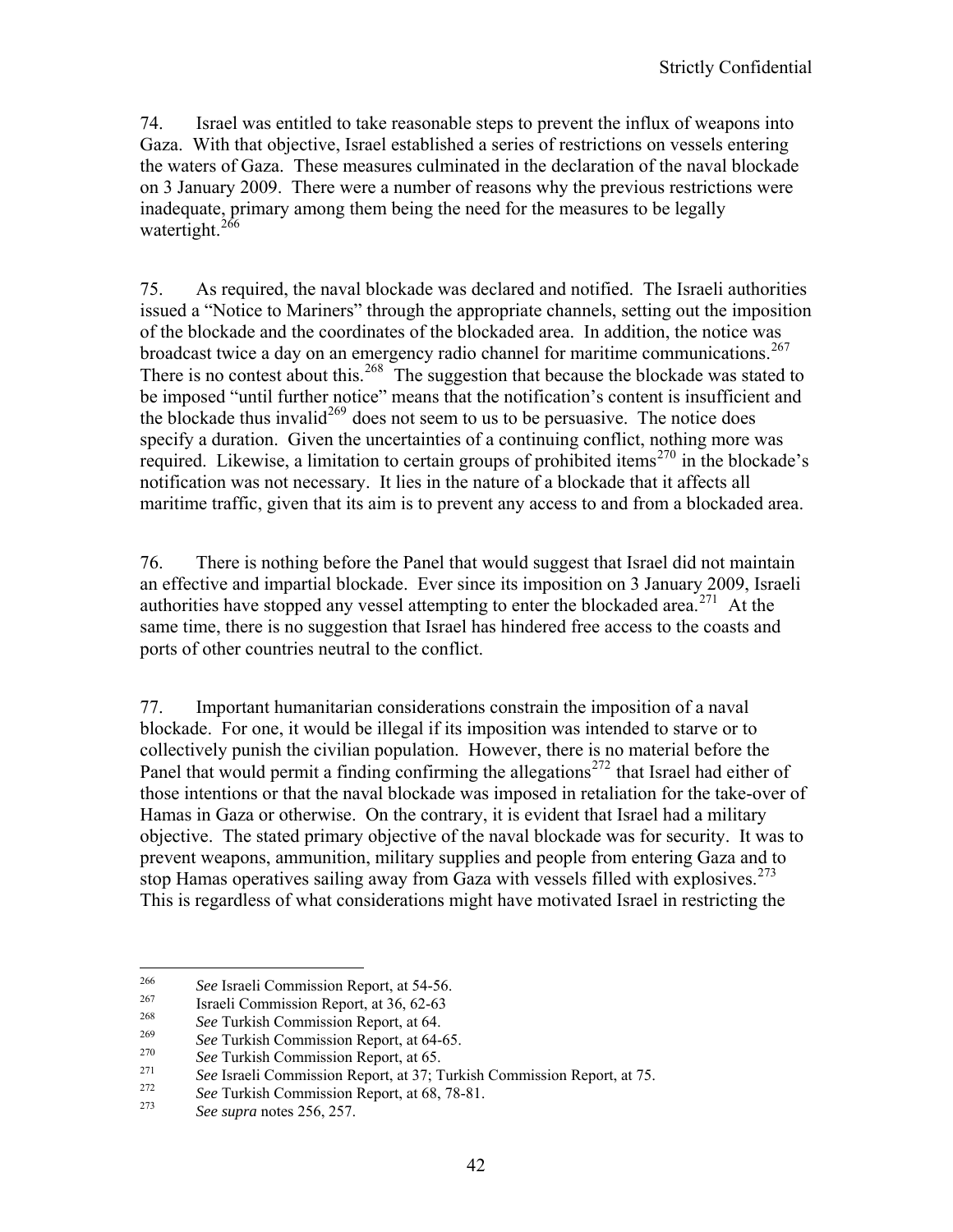entry of goods to Gaza via the land crossings,<sup>274</sup> an issue which as we have described above is not directly related to the naval blockade.<sup>275</sup> It is also noteworthy that the earliest maritime interception operations to prevent weapons smuggling to Gaza predated the 2007 take-over of Hamas in Gaza.<sup>276</sup> The actual naval blockade was imposed more than one year after that event.<sup>277</sup> These factors alone indicate it was not imposed to punish its citizens for the election of Hamas.

78. Perhaps a more difficult question is whether the naval blockade was proportional. This means to inquire whether any damage to the civilian population in Gaza caused by the naval blockade was excessive when weighed against the concrete and direct military advantage brought by its imposition. As this report has already indicated, we are satisfied that the naval blockade was based on the need to preserve Israel's security. Stopping the importation of rockets and other weapons to Gaza by sea helps alleviate Israel's situation as it finds itself the target of countless attacks, which at the time of writing have once again become more extensive and intensive. On the other hand, the specific impact of the naval blockade on the civilian population in Gaza is difficult to gauge because it is the land crossings policy that primarily determines the amount of goods permitted to reach Gaza. One important consideration is the absence of significant port facilities in Gaza.<sup>[278](#page-42-0)</sup> The only vessels that can be handled in Gaza appear to be small fishing vessels.<sup>[279](#page-42-1)</sup> This means that the prospect of delivering significant supplies to Gaza by sea is very low. Indeed, such supplies were not entering by sea prior to the blockade.<sup>[280](#page-42-2)</sup> So it seems unrealistic to hold the naval blockade disproportionate as its own consequences—either alone or by compounding the restrictions imposed by Israel on the entry of goods to Gaza via its border crossings—are slight in the overall humanitarian situation. Smuggling weapons by sea is one thing; delivering bulky food and other goods to supply a population of approximately 1.5 million people is another. Such facts militate against a finding that the naval blockade itself has a significant humanitarian impact. On the contrary, it is wrong to impugn the blockade's legality based on another, separate policy.

79. This is not to deny or ignore the consequences of the land crossings policy and the state of the humanitarian situation in Gaza. We have reached the view that the naval blockade was proportionate in the circumstances. While we are unable to conclude that the *combined* effects of the naval blockade and the crossings policy rendered the naval blockade disproportionate, we can make the policy judgment that the procedures applied

<sup>274</sup> 274 Several international organizations and institutions, including the U.N. High Commissioner for Human Rights and the ICRC, have declared that the land restrictions constitute collective

<span id="page-42-0"></span>

punishments, *see* Turkish Commission Report, at 79-81.<br> *See supra* ¶ 70.<br> *See Israeli Commission Report, at 33.*<br> *See supra* ¶ 70.<br> *See supra* ¶ 70.<br> *See Israeli Commission Report, at 32-33, 54; <i>see also* Human Righ international fact-finding mission to investigate violations of international law, including international humanitarian and human rights law, resulting from the Israeli attacks on the flotilla of ships carrying humanitarian assistance, ¶ 80, U.N. Doc. A/HRC/15/21 (Sep. 27, 2010).<br> *See* Israeli Commission Report, at 32.<br> *See* Israeli Commission Report, at 54.

<span id="page-42-1"></span>

<span id="page-42-2"></span>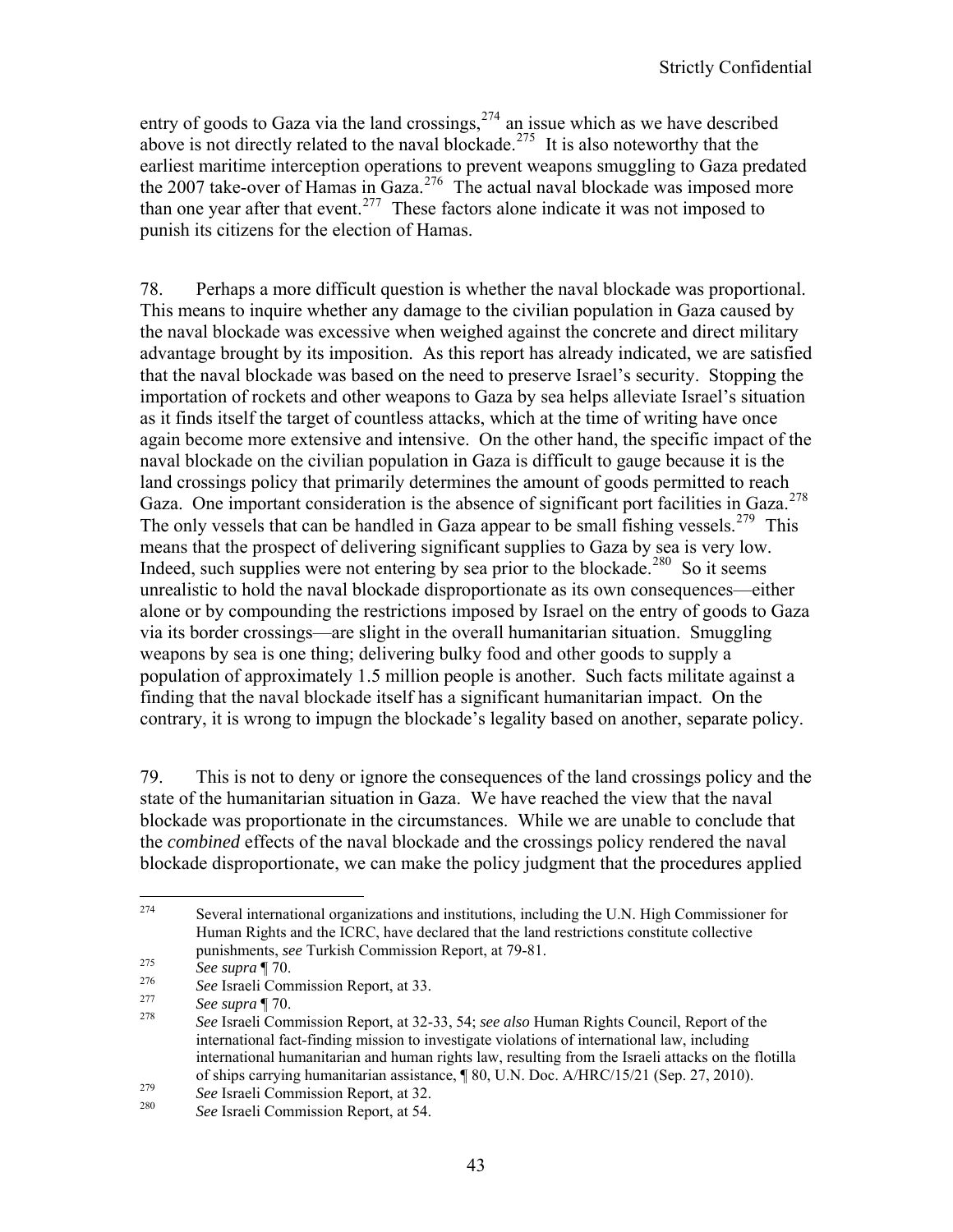by Israel in relation to land access to Gaza are unsustainable and need to be changed. This we will discuss in Chapter 6.

80. As a final point, the Panel emphasizes that if necessary, the civilian population in Gaza must be allowed to receive food and other objects essential to its survival. However, it does not follow from this obligation that the naval blockade is per se unlawful or that Israel as the blockading power is required to simply let vessels carrying aid through the blockade. On the contrary, humanitarian missions must respect the security arrangements put in place by Israel. They must seek prior approval from Israel and make the necessary arrangements with it. This includes meeting certain conditions such as permitting Israel to search the humanitarian vessels in question. The Panel notes provision was made for any essential humanitarian supplies on board the vessels to enter Gaza via the adjacent Israeli port of Ashdod, $^{281}$  $^{281}$  $^{281}$  and such an offer was expressly made in relation to the goods carried on the flotilla.<sup>[282](#page-43-1)</sup>

81. The Panel therefore concludes that Israel's naval blockade was legal. In this regard, the Panel reaches a different conclusion to that of the Turkish investigation into the incident. The legal arguments in the Turkish report were also clearly and extensively put to the Panel by the Turkish Point of Contact,<sup>[283](#page-43-2)</sup> and were supported by the Turkish member of the Panel. Those arguments differed from the conclusions of the Panel on several key matters of interpretation on the facts, most significantly: whether there can be considered to be an international armed conflict between Israel and Hamas; whether the extent and duration of the naval blockade were adequately notified; whether the naval blockade was a proportionate military measure, and in particular whether it had a disproportionate impact on civilians in Gaza; and whether it amounted to collective punishment. On these two latter points, the conclusions reached in the Turkish report mirror those of the fact-finding mission established by the Human Rights Council.<sup>[284](#page-43-3)</sup> The Panel notes, however, that the reasoning of both reports rested on an analysis that the naval blockade formed an indivisible part of Israel's land restrictions policy, a factual conclusion that the Panel does not share for the reasons described above. In addition, the Panel notes that the Human Rights Council fact-finding mission did not receive any information from Israel and did not have the opportunity to consider the Israeli report or the additional material that has been made available to the Panel. In reaching its conclusion, the Panel emphasizes, however, the fundamental importance of the principle of the freedom of navigation, particularly in areas such as the eastern Mediterranean, and

<span id="page-43-0"></span><sup>281</sup> See Israeli Commission Report, at 36-37, 67, n.216, 113, n.400. We accept that this approach would have made some of the cargo liable to be stopped from proceeding to Gaza on account of its potential usefulness for the attacks against Israel, *see* Israeli Commission Report, at 68.<br> *See* Israeli Commission Report, at 110, 121, 139.<br> *See* Turkish POC Response of 26 April 2011.<br> *See* Human Rights Council, Re

<span id="page-43-3"></span><span id="page-43-2"></span><span id="page-43-1"></span>

violations of international law, including international humanitarian and human rights law, resulting from the Israeli attacks on the flotilla of ships carrying humanitarian assistance, ¶¶ 51-54, U.N. Doc, A/HRC/15/21 (Sept. 27, 2010).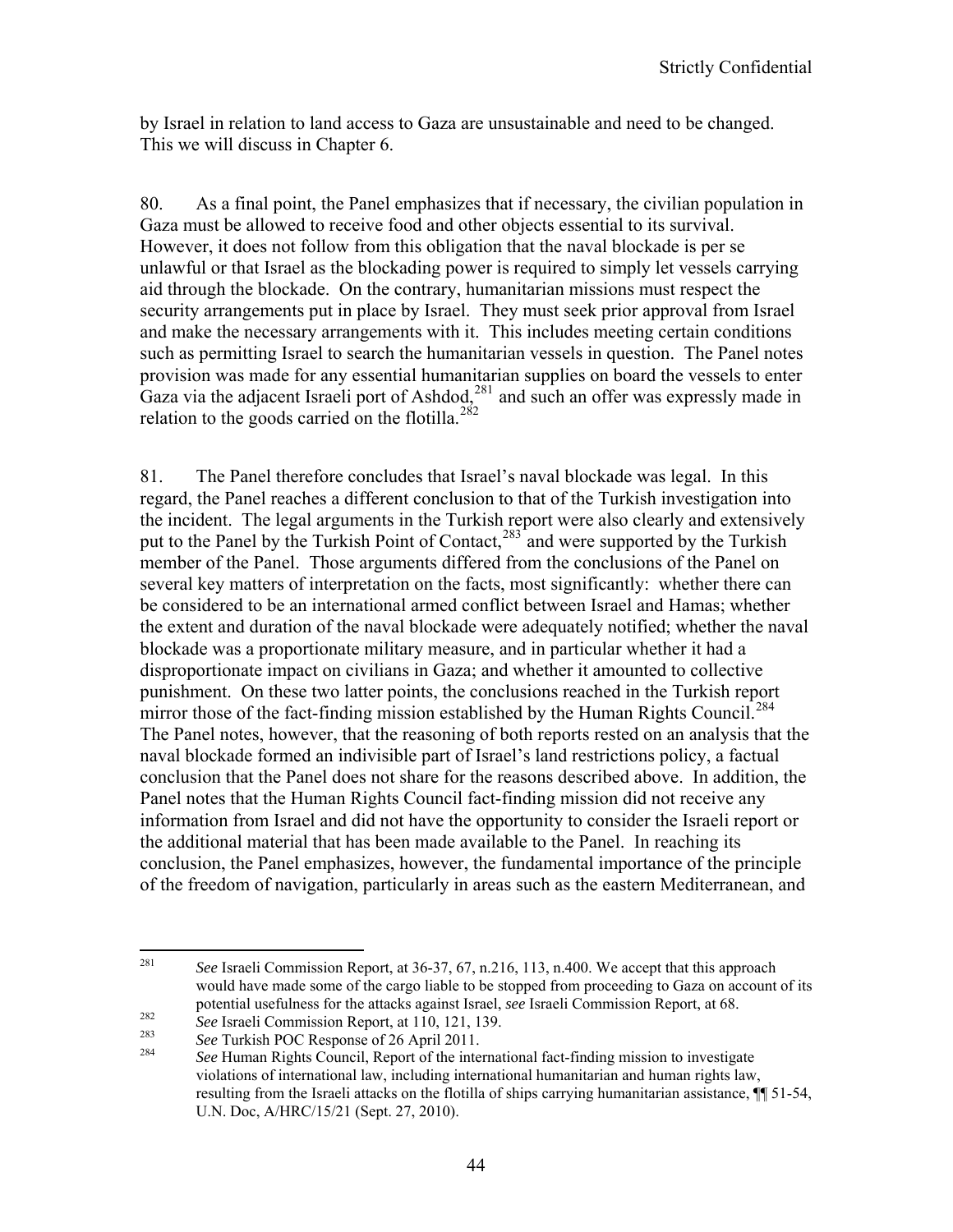recommends that this be borne in mind by Israel with respect to the ongoing application and enforcement of its naval blockade.

**82. The fundamental principle of the freedom of navigation on the high seas is subject to only certain limited exceptions under international law. Israel faces a real threat to its security from militant groups in Gaza. The naval blockade was imposed as a legitimate security measure in order to prevent weapons from entering Gaza by sea and its implementation complied with the requirements of international law.** 

#### **The Actions of the Flotilla**

83. The flotilla consisted of six vessels: *Mavi Marmara* (Comoros); *Sfendoni* (Togo); *Challenger I* (USA); *Gazze I* (Turkey); *Eleftheri Mesogeio* (Greece); *Defne-Y*  (Kiribati).[285](#page-44-0) Three of the vessels departed from Turkish ports: the *Mavi Marmara* left the Port of Zeytinburnu (Istanbul) on 22 May 2010, docked at the Port of Antalya on 25 May 2010, and departed on 28 May 2010; the *Gazze I* departed the Port of Iskenderun on 22 May 2010; and the *Defne-Y* departed the Port of Zeytinburnu (Istanbul) on 24 May 2010.[286](#page-44-1) They met with the remaining vessels at a meeting point south of Cyprus, and set sail late in the afternoon of 30 May 2010.<sup>[287](#page-44-2)</sup> A seventh vessel, the *Challenger II*, was prevented from sailing by mechanical problems and its passengers were transferred to the *Mavi Marmara* while the vessels were at the meeting point.<sup>[288](#page-44-3)</sup>

84. Although there had been previous attempts to deliver aid to Gaza by sea,  $^{289}$  $^{289}$  $^{289}$  none were on this scale. The vessels of the flotilla carried 10,000 tonnes of supplies<sup>[290](#page-44-5)</sup> and approximately 700 passengers.[291](#page-44-6) The *Mavi Marmara* alone had 546 passengers on board.<sup>[292](#page-44-7)</sup> The flotilla passengers carried the passports of 40 different countries, with the majority being from Turkey.<sup>[293](#page-44-8)</sup>

85. It is common ground and the Panel accepts that the majority of the flotilla participants were motivated purely by a genuine concern for the people in Gaza.<sup>[294](#page-44-9)</sup> They

<sup>285</sup> 

<span id="page-44-2"></span>

<span id="page-44-3"></span>

<span id="page-44-4"></span>

<span id="page-44-5"></span>

<span id="page-44-6"></span>

<span id="page-44-8"></span><span id="page-44-7"></span>

<span id="page-44-1"></span><span id="page-44-0"></span>Turkish Commission Report, at 15.<br>
Turkish Commission Report, at 15-16.<br>
Turkish Commission Report, at 16.<br>
Turkish Commission Report, at 16.<br>
See Turkish Commission Report, at 14, 75.<br>
Turkish Commission Report, at 15, n.

<span id="page-44-9"></span>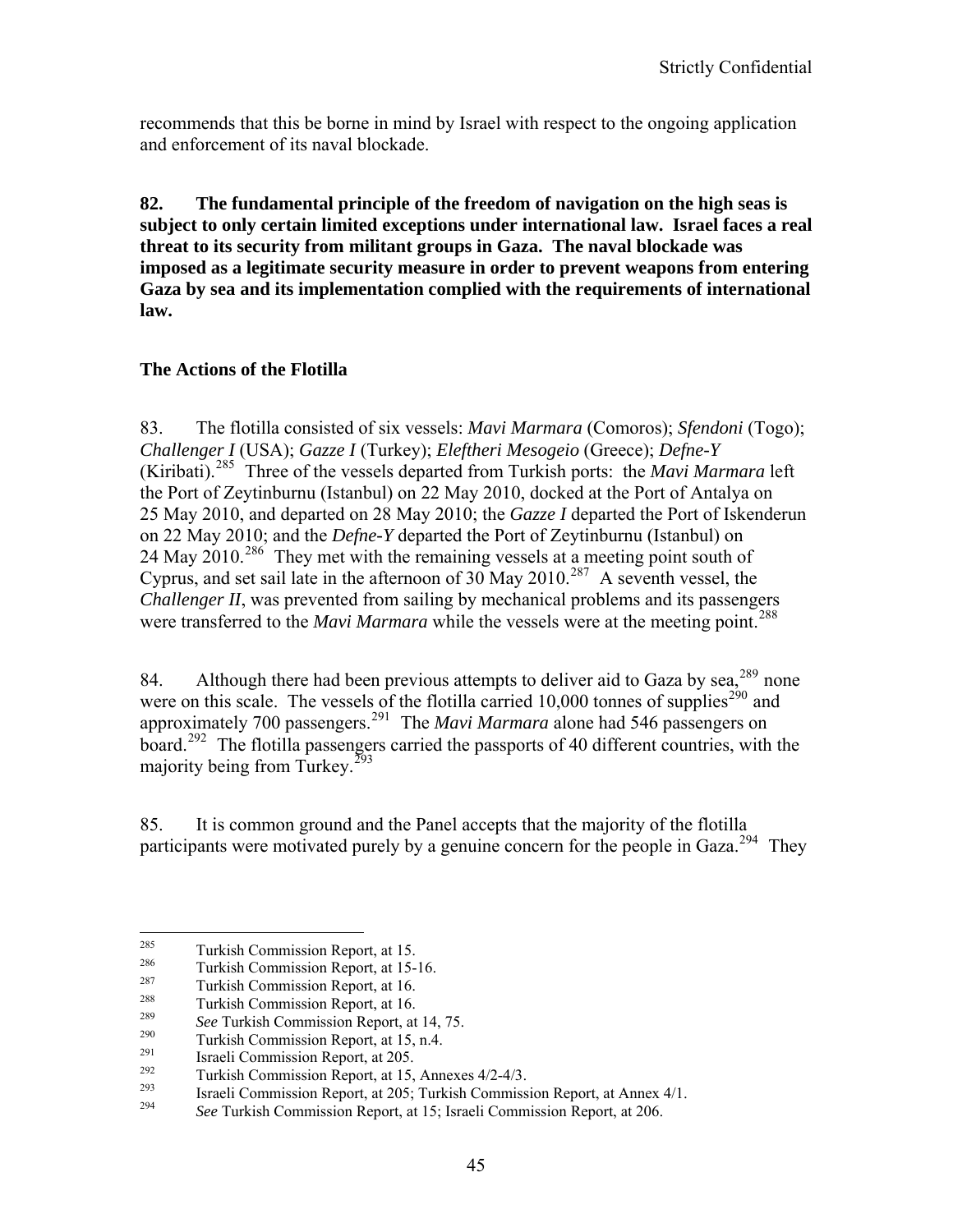came from a range of backgrounds, including members of non-governmental organizations, academics, journalists, religious leaders and Members of Parliament.<sup>295</sup>

86. However, the Panel seriously questions the true nature and objectives of the flotilla organizers, a coalition of non-governmental organizations.<sup>[296](#page-45-0)</sup> The leading group involved in the planning of the flotilla was the Turkish NGO "İnsan Hak ve Hürriyetleri Vakfi" (IHH), a humanitarian organization.<sup>[297](#page-45-1)</sup> It owned two of the ships; the *Mavi* Marmara and the *Gazze I*.<sup>[298](#page-45-2)</sup> There is some suggestion that it has provided support to Hamas,<sup>[299](#page-45-3)</sup> although the Panel does not have sufficient information to assess that allegation. IHH has special consultative status with  $ECOSOC$ ,  $300$  a status which in the Panel's view raises a certain expectation with respect to the way in which it should conduct its activities.

87. On the basis of public statements by the flotilla organizers<sup>[301](#page-45-5)</sup> and their own internal documentation, the Panel is satisfied that as much as their expressed purpose of providing humanitarian aid, one of the primary objectives of the flotilla organizers was to generate publicity about the situation in Gaza by attempting to breach Israel's naval blockade. The purposes of the flotilla were clearly expressed in a document prepared by IHH and signed by all flotilla participants as follows:

Purpose: Purposes of this journey are to create an awareness amongst world public and international organizations on the inhumane and unjust embargo on Palestine and to contribute to end this embargo which clearly violates human rights and delivering humanitarian relief to the Palestinians.<sup>[302](#page-45-6)</sup>

88. In that regard, flotilla passengers committed that they would "not obey by the decisions, warnings or demands of the governments of countries in the region regarding this ship."<sup>[303](#page-45-7)</sup> Further, the organizers recognized that the flotilla's actions could have

<sup>295</sup> 

<span id="page-45-1"></span>

<span id="page-45-3"></span><span id="page-45-2"></span>

<span id="page-45-0"></span>Turkish Commission Report, at 15; Israeli Commission Report, at 206.<br>
Turkish Commission Report, at 14; Israeli Commission Report, at 197.<br>
Turkish Commission Report, at 14; Israeli Commission Report, at 197, 201-203.<br>
Isr

<span id="page-45-4"></span>status with the Economic and Social Council as of 1 September 2010, U.N. Doc. E/2010/INF/4 (Sep. 1, 2010). 301 *See* Israeli Commission Report, at 117, 209; *see also, e.g.*, Turkish Commission Report, Annex

<span id="page-45-5"></span><sup>5/1/</sup>iv, at 1 ("Every year, ship voyages are organized to Gaza by certain European nongovernmental organizations (NGOs) to penetrate the Gaza embargo and draw the attention of world public opinion towards lifting this unfair embargo."); Annex 5/1/viii, at 5 ("If Israel prevented the delivery of this aid, we would then attract attention to this illegal blockade and make live broadcasting for a while through media correspondents aboard and then we would return

<span id="page-45-6"></span>back.").<br><sup>302</sup> Turkish POC Response of 11 April 2011, Appendix 1, Palestine Our Route, Humanitarian Aid

<span id="page-45-7"></span>Our Load: Gaza Flotilla Individual Participation Form, Principles ["Principles"], ¶ 1.<br>
Turkish POC Response of 11 April 2011, Appendix 1, Palestine Our Route, Humanitarian Aid Our Load: Gaza Flotilla Individual Participation Form, Guarantee ["Guarantee"], ¶ 12.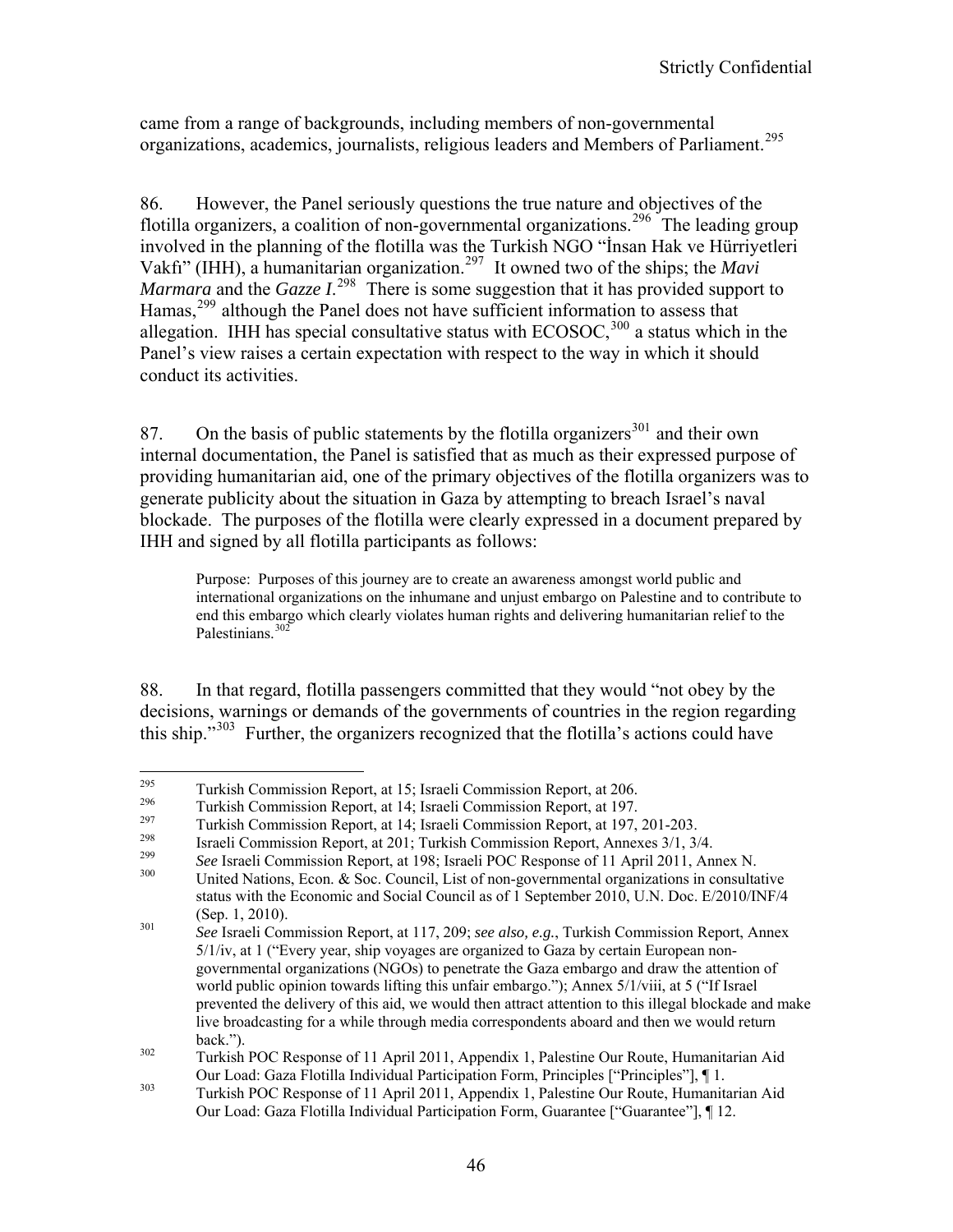"legal and punitive consequences," and all flotilla participants were required to accept individual responsibility for those potential outcomes.<sup>304</sup> However, there was no warning of the physical risk entailed.

89. Other elements also raise questions concerning the objectives of the flotilla organizers. If the flotilla had been a purely humanitarian mission it is hard to see why so many passengers were embarked and with what purpose. Furthermore, the quality and value of many of the humanitarian goods on board the vessels is questionable. There were large quantities of humanitarian and construction supplies on board the *Gazze 1*, *Eleftheri Mesogeio* and *Defne-Y*. [305](#page-46-0) There were some foodstuffs and medical goods on board the *Mavi Marmara*,<sup>[306](#page-46-1)</sup> although it seems that these were intended for the voyage itself.<sup>[307](#page-46-2)</sup> Any "humanitarian supplies" were limited to foodstuffs and toys carried in passengers' personal baggage.<sup>[308](#page-46-3)</sup> The same situation appears to be the case for two other of the vessels: the *Sfendoni*, [309](#page-46-4) and the *Challenger I*. [310](#page-46-5) There was little need to organize a flotilla of six ships to deliver humanitarian assistance if only three were required to carry the available humanitarian supplies. The number of journalists embarked on the ships gives further power to the conclusion that the flotilla's primary purpose was to generate publicity.

90. There is a further issue. No adequate port facilities exist in Gaza capable of receiving vessels of the size of the *Mavi Marmara*.<sup>[311](#page-46-6)</sup> It appears that arrangements had been made to offload the cargo onto smaller vessels at sea,  $3^{312}$  $3^{312}$  $3^{312}$  which no doubt would be awkward and inefficient. Yet the flotilla rejected offers to unload any essential humanitarian supplies at other ports and have them delivered to Gaza by land.<sup>[313](#page-46-8)</sup> These offers were made even during the voyage.<sup>[314](#page-46-9)</sup> The conclusion that the primary objective of the flotilla organizers was to generate publicity by attempting to breach the blockade is further reinforced by material before the Panel that suggests that a reception for the flotilla had been arranged by Hamas.<sup>[315](#page-46-10)</sup>

91. It should be noted that flotilla passengers specifically committed not to bring weapons on the journey.<sup>[316](#page-46-11)</sup> Neverthless, it is alleged that the IHH participants on board the *Mavi Marmara* included a "hardcore group" of approximately 40 activists, who had

<span id="page-46-0"></span><sup>304</sup> 

Principles, *supra* note 302,  $\P$  9; Guarantee, *supra* note 303,  $\P$  7, 12.<br>
Israeli Commission Report, at 182-183; Turkish Commission Report, Annexes 3/3-3/4.<br>
Turkish Commission Report, Annex 3/1; *see also* Israeli Co

<span id="page-46-2"></span><span id="page-46-1"></span>

<span id="page-46-4"></span><span id="page-46-3"></span>

<span id="page-46-5"></span>

<span id="page-46-7"></span><span id="page-46-6"></span>

<span id="page-46-9"></span><span id="page-46-8"></span>

<span id="page-46-10"></span>

<span id="page-46-11"></span>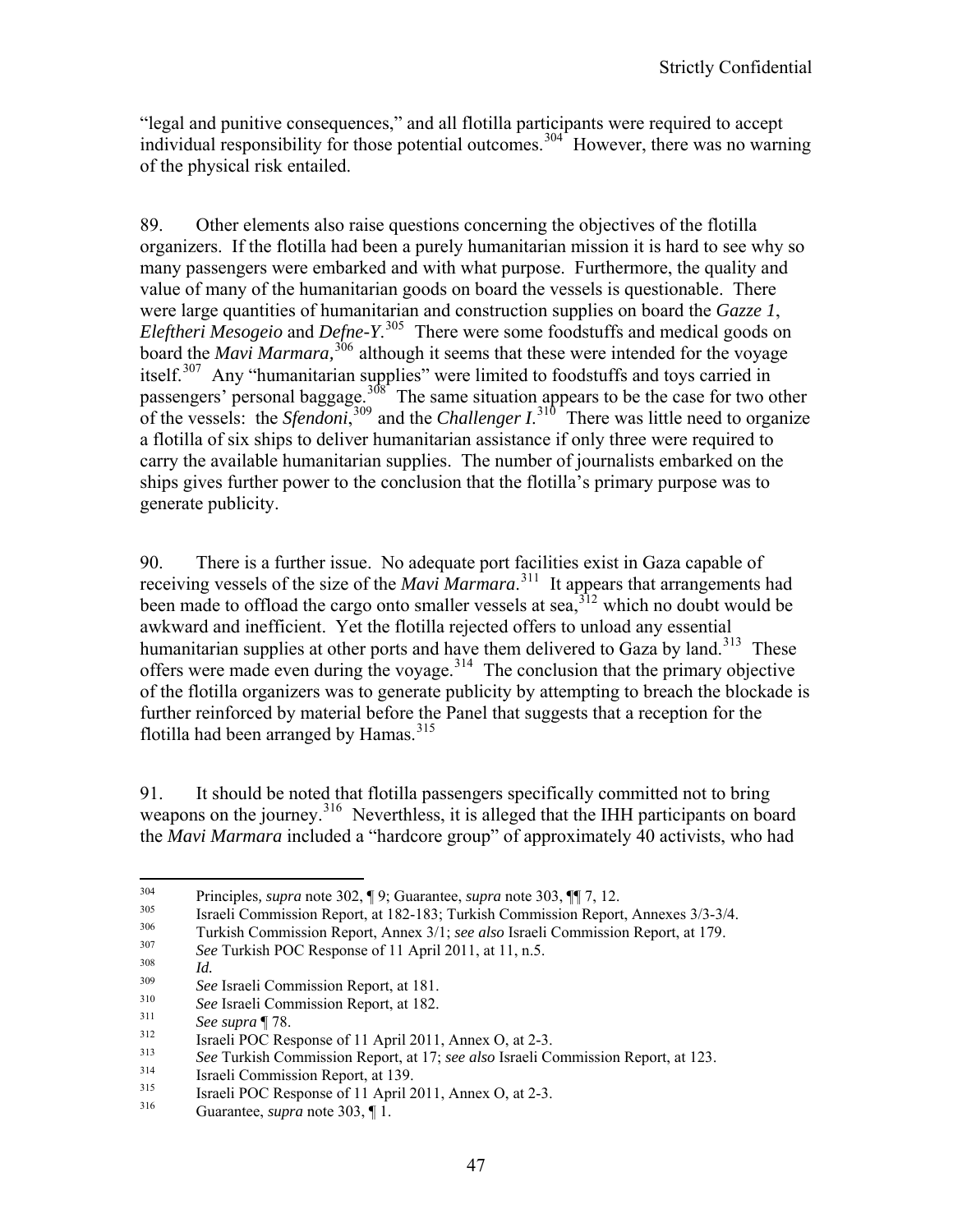effective control over the vessel during the journey and were not subjected to security screening when they boarded the *Mavi Marmara* in Istanbul.<sup>317</sup> The Turkish report refers to 42 volunteers who acted as "cleaning and maintenance personnel" who boarded the *Mavi Marmara* in Istanbul and asserts that these individuals were subject to security screening.<sup>318</sup> The Panel notes in this regard that all participants agreed to follow the decisions of the IHH organizers during the voyage 319 and that at least one witness described himself as working for IHH "like a security guard."<sup>320</sup>

92. People may, of course, freely express their views by peaceful protest. But to deliberately seek to breach a blockade in a convoy with a large number of passengers is in the view of the Panel a dangerous and reckless act. It involves exposing a large number of individuals to the risk that force will be used to stop the blockade and people will be hurt.

93. It was foreseeable to the flotilla organizers as it was to the Turkish Government that there was a possibility of force being used against the ships to enforce the blockade. While the level of lethal force that was actually used may have been unforeseen, the organizers did anticipate that there would be an altercation with Israeli forces. The Panel is concerned that not enough was done to inform the participants in the flotilla (including the almost 600 passengers on the *Mavi Marmara*) of the risks of personal injury that the journey may have involved. While the document the passengers signed before embarking on the ship did indicate some of the risks involved, such as arrest, there was no indication that violence was a risk despite the fact that the possibility of it was reasonably foreseeable.<sup>[321](#page-47-0)</sup> From this experience lessons can be learned and we will expand on this point in the next chapter where we analyse how to avoid such occurrences in the future.

#### **94. The flotilla was a non-governmental endeavour, involving vessels and participants from a number of countries.**

**95. Although people are entitled to express their political views, the flotilla acted recklessly in attempting to breach the naval blockade. The majority of the flotilla participants had no violent intentions, but there exist serious questions about the conduct, true nature and objectives of the flotilla organizers, particularly IHH. The actions of the flotilla needlessly carried the potential for escalation.** 

<sup>317</sup> 317 Israeli Commission Report, at 206-208; Israeli POC Response of 11 April 2011, at 29-30,

Annex C.<br>
Turkish Commission Report, at 15, Annex 3/1; Turkish POC Response of 11 April 2011, at 13.<br>
Principles, *supra* note 302, ¶ 6.<br>
Turkish Commission Report, Annex 5/3/xvi, at 2 ("As part of the organization of the

<span id="page-47-0"></span>working like a security guard."). 321 *See* Guarantee, *supra* note 303, ¶ 12.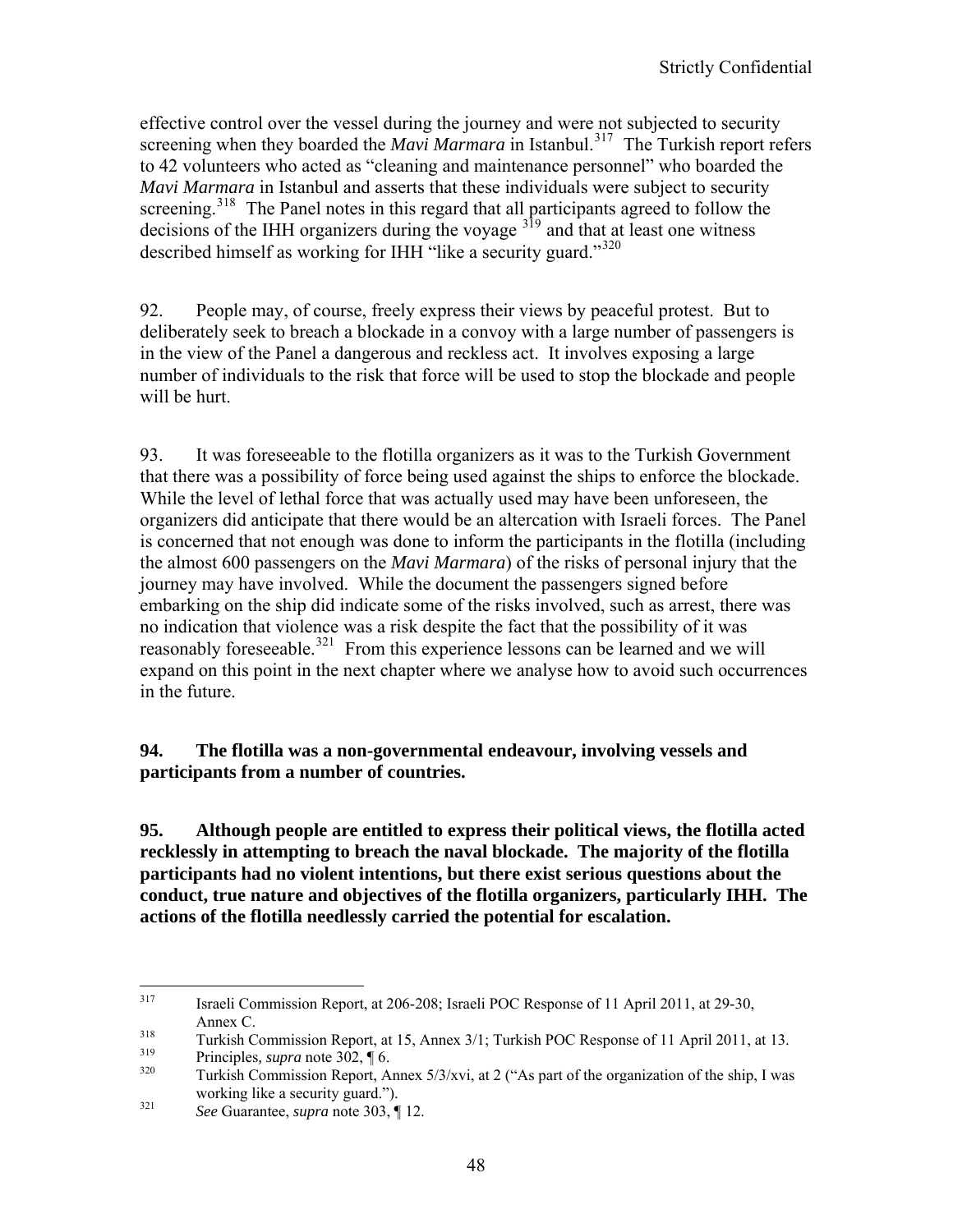## **Diplomatic Efforts**

96. It is clear from both national reports that both Israel and Turkey were aware of the departure of the flotilla well in advance.<sup>[322](#page-48-0)</sup> As noted above, if the flotilla attempted to run the blockade it was reasonably foreseeable that it could be stopped by force and that casualties could occur. There were clear risks if decisions were made by the flotilla organizers to run the blockade and it was necessary for the States concerned to do all they could to minimize or eliminate those risks.

97. There are well established principles of international law that can provide a framework for considering what the reciprocal obligations of nations are in such a circumstance. It is fundamental that States should co-operate with other States in the maintenance of international peace and security. Further, it is a clear and established premise of international law that "States shall settle their international disputes by peaceful means in such a manner that international peace and security, and justice, are not endangered."<sup>[323](#page-48-1)</sup> States also have a duty to promote universal respect for and observance of fundamental human rights and freedoms.<sup>[324](#page-48-2)</sup> These rights include the right to life to which the people on board the ships of the flotilla were entitled. These reciprocal obligations suggest that Turkey and Israel had a duty to co-operate over the flotilla to try to ensure that confrontation did not occur and that lives were not lost.

98. Thus, both Turkey and Israel attempted to resolve the problem posed by the flotilla by diplomatic means. $325$  This was both sensible and necessary. Extensive discussions were held before the departure of the flotilla beginning as early as March 2010.<sup>[326](#page-48-4)</sup> They were intensive, at the highest levels of government, and involved a number of nations.  $327$ 

99. Israel began its efforts to avert the flotilla on 16 March 2010 when a dialogue on the issue was opened with Greece. There were discussions with Cyprus in April 2010. During this period Israel also engaged in diplomatic efforts with Turkey, the United Kingdom, Ireland, Egypt and the United States.<sup>[328](#page-48-6)</sup>

<sup>322</sup> 

<span id="page-48-1"></span><span id="page-48-0"></span><sup>&</sup>lt;sup>322</sup> See Israeli Commission Report, at 116; Turkish Commission Report, at 16.<br><sup>323</sup> Article 2(3) of the United Nations Charter; *see also* Declaration on Principles of International Law concerning Friendly Relations and Co-operation among States in accordance with the Charter of the United Nations, G.A. Res. 2625 (XXV), U.N. Doc. A/8082 (Oct. 24, 1970).<br>324 Article 2(2) of the International Covenant on Civil and Political Rights, Dec. 16, 1966,

<span id="page-48-2"></span>

<span id="page-48-3"></span><sup>999</sup> U.N.T.S. 171; see also G.A. Res. 2625 (XXV), supra note 323.<br>See Israeli Commission Report, at 121-124; Turkish Commission Report, at 16-18.<br>See Israeli Commission Report, at 121-124; Israeli POC Response of 11 April 2

<span id="page-48-4"></span>Turkish Commission Report, at 16-18; Turkish POC Response of 11 April 2011, at 3. 327 *See* Israeli POC Response of 11 April 2011, at 10-11. 328 *See* Israeli POC Response of 11 April 2011, at 10-11.

<span id="page-48-5"></span>

<span id="page-48-6"></span>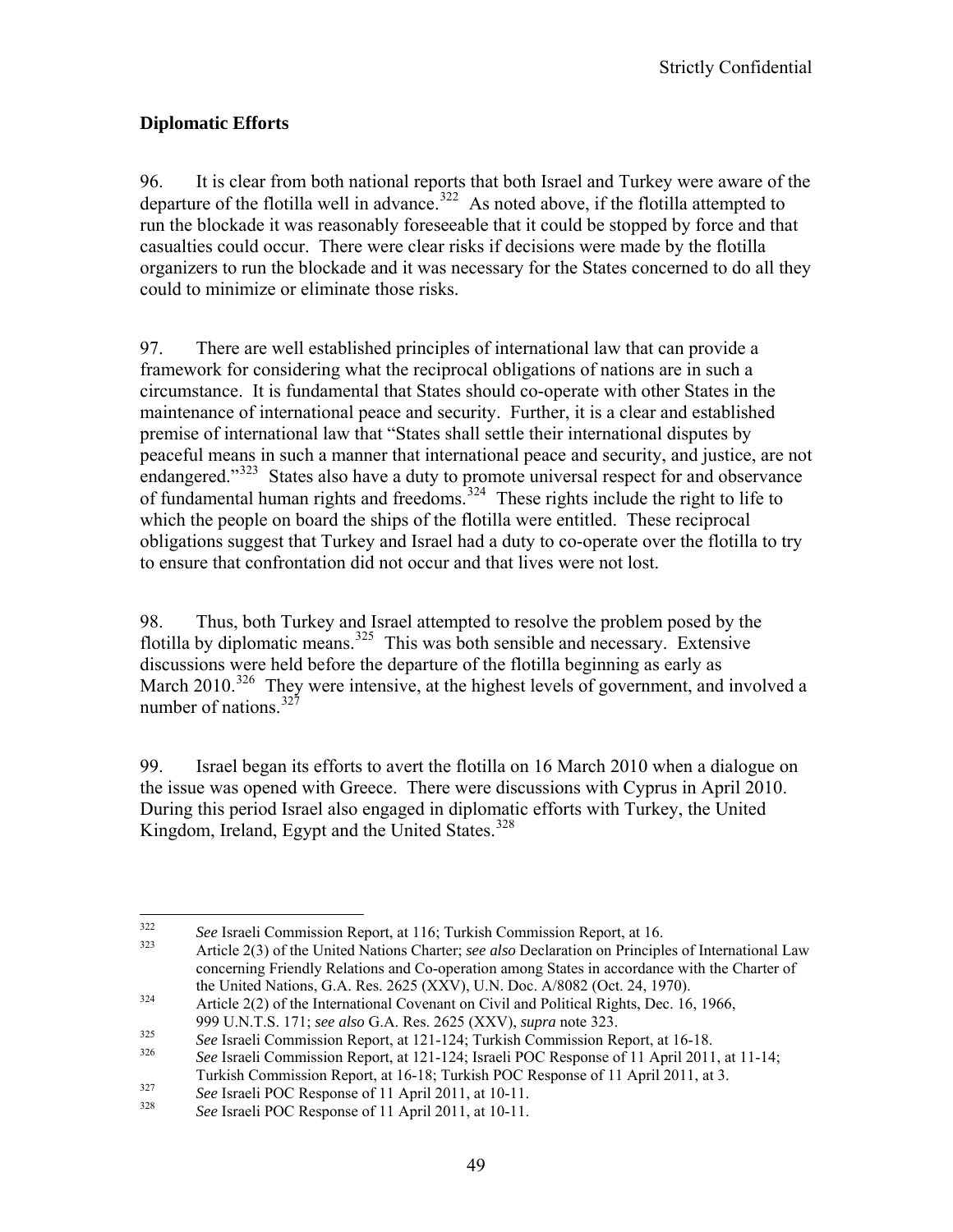100. The exchanges between Israel and Turkey were particularly intense. There were at least twelve diplomatic discussions, including at ministerial levels, that were aimed at reaching a solution.<sup>[329](#page-49-0)</sup> The Panel is satisfied that extensive and genuine efforts were made by Israel to facilitate the delivery of humanitarian supplies from the flotilla to Gaza thus obviating the need to challenge the blockade and thereby avoiding the prospect of violence.

101. In the course of the diplomatic dialogue Turkey made two points repeatedly. First, that force must not be used against the flotilla. Second, in view of democratic rights and freedoms, Turkey could not ban people from legally leaving the country.<sup>[330](#page-49-1)</sup> The Panel accepts that was the case. It seems, however, that Turkish officials passed on the nature of Israel's concern to the Turkish organizers of the flotilla.<sup>[331](#page-49-2)</sup> Turkey also made it clear that this was an international effort by a number of NGOs, many of which were not based in Turkey.<sup>[332](#page-49-3)</sup>

102. Despite the exhaustive diplomatic discussions there remains a fundamental disagreement between Turkey and Israel as to the outcome. It is a disagreement that the Panel feels unable to resolve on the evidence in front of it. Turkey's position is that it conducted discussions with the Turkish organizers of the flotilla and tried to convince them to take the aid to Ashdod in Israel or Al-Arish in Egypt, and that they eventually agreed they would divert their course to Al-Arish if necessary.<sup>[333](#page-49-4)</sup> Israel on the other hand denies that any diplomatic agreement was reached because Turkish officials had made it clear to Israel that the organizers of the flotilla in Turkey would not agree to the diversion. [334](#page-49-5) The Panel is surprised that after such an extensive diplomatic dialogue there is such a basic difference on what the result was but such is clearly the case.

**103. The incident and its outcomes were not intended by either Turkey or Israel. Both States took steps in an attempt to ensure that events did not occur in a manner that endangered individuals' lives and international peace and security. Turkish officials also approached the organizers of the flotilla with the intention of persuading them to change course if necessary and avoid an encounter with Israeli forces. But more could have been done to warn the flotilla participants of the potential risks involved and to dissuade them from their actions.** 

<sup>329</sup> 

<span id="page-49-1"></span><span id="page-49-0"></span><sup>329</sup>*See* Israeli POC Response of 11 April 2011, at 11-15. 330 *See* Turkish Commission Report, at 1; Turkish POC Response of 11 April 2011, at 5; Israeli POC

<span id="page-49-3"></span><span id="page-49-2"></span>

Response of 11 April 2011, at 12-14.<br>
See Turkish POC Response of 11 April 2011, at 4-5.<br>
See Turkish POC Response of 11 April 2011, at 6; Israeli POC Response of 11 April 2011, at 13.<br>
See Turkish Commission Report, at 17

<span id="page-49-4"></span>

<span id="page-49-5"></span>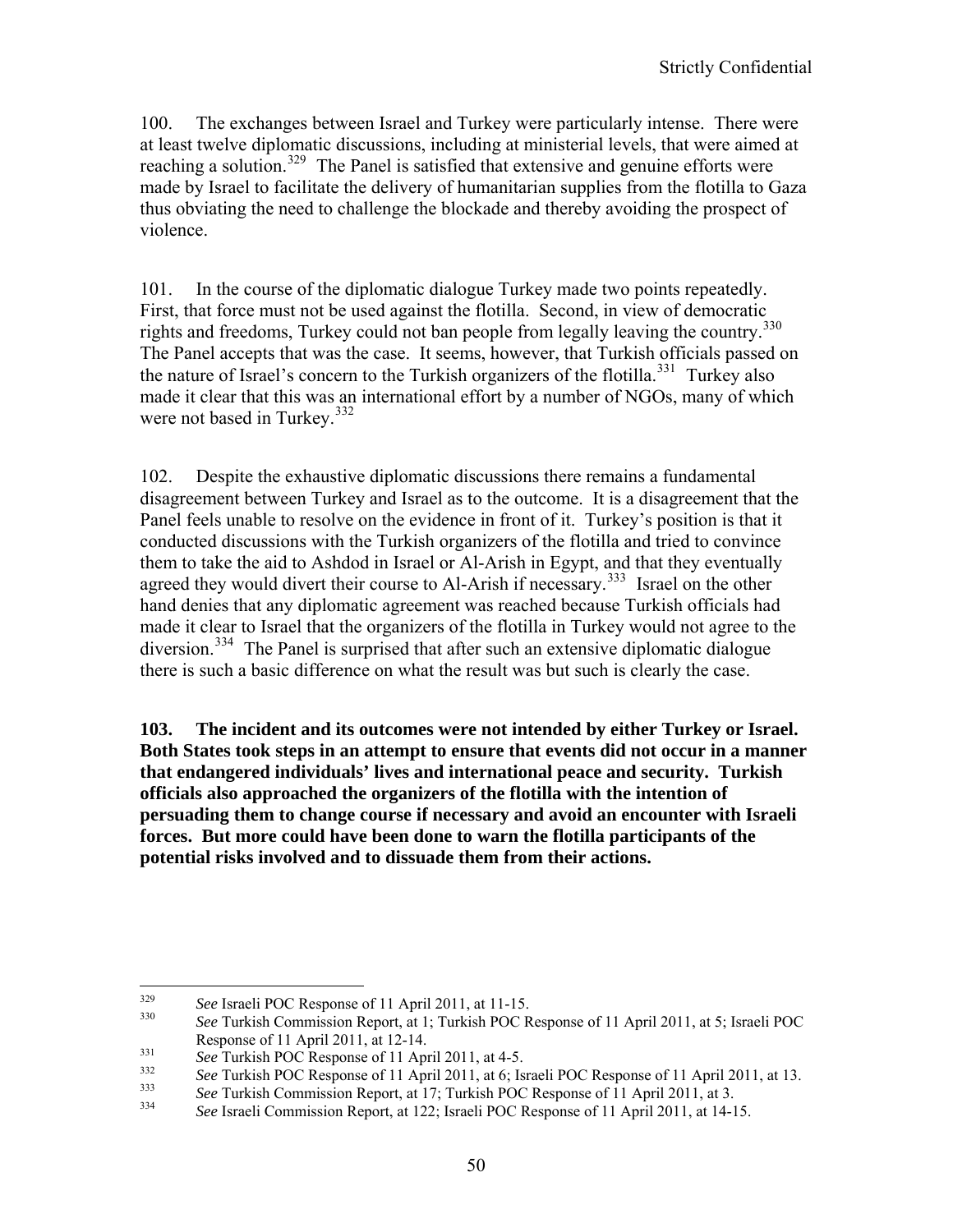#### **The Israeli Boarding and Take-over Operation**

104. We have made it clear that we consider that Israel was entitled to impose the naval blockade. It follows that Israel was also entitled to enforce it. The manner of its enforcement, however, raises serious issues of concern.

105. Although it has been suggested that an understanding was reached through diplomatic channels that the flotilla would, if necessary, divert to the Egyptian port of Al-Arish<sup>[335](#page-50-0)</sup> any such understanding was not reflected in the port records or the responses the Israeli Navy received from the ships of the flotilla when they were challenged. Port Authority Records supplied by Turkey state that the intended destination of the vessels was Gaza.<sup>[336](#page-50-1)</sup> Material in both national reports confirms that repeated messages were transmitted from the flotilla that they were sailing to Gaza and that the Israeli Navy had no power to stop or order them to change course while they were in international waters.<sup>[337](#page-50-2)</sup>

106. The first warning radioed by the Israeli Navy to the flotilla invited the vessels to head for Ashdod port where the humanitarian supplies could be delivered.<sup>[338](#page-50-3)</sup> The second warning requested them to change course and not enter the blockade area.<sup>[339](#page-50-4)</sup> Two subsequent warnings were delivered emphasizing that "all necessary measures" would be taken to enforce the blockade, including through the boarding of the vessels.<sup>[340](#page-50-5)</sup>

107. Material before the Panel indicates that between 10.58 p.m. and 11.58 p.m. on 30 May 2010 the *Mavi Marmara* changed course from a bearing of 222<sup>°</sup> to one of 185<sup>°</sup>.<sup>[341](#page-50-6)</sup> However, there is dispute about the significance of this. The Turkish report states that this course was directed towards a point between Al-Arish and the Suez Canal;<sup>[342](#page-50-7)</sup> while Israel maintains it in fact turned the vessels more directly towards Gaza.<sup>[343](#page-50-8)</sup> Given the distance of the vessels from shore, it is hard to draw a firm conclusion as to their intention from their course alone. Significantly, although the Israeli Navy continued to

<sup>335</sup> 

<span id="page-50-2"></span><span id="page-50-1"></span>

<span id="page-50-0"></span><sup>335</sup>*See* Turkish Commission Report, at 17. 336 Turkish Commission Report, Annexes 3/1-3/4. 337 *See* Israeli Commission Report, at 139; *see, e.g.*, Turkish Commission Report, Annex 5/1/i, at 1 ("I again told them that we were in international waters and our route was directed towards Israel and that they could not ask us to change our route."); Annex  $5/5/x$ , at 2 ("I proceeded to communicate to the Israeli Navy over the VHF radio on behalf of the Freedom Flotilla, stating ... that we were unarmed civilians aboard six vessels carrying only humanitarian aid headed for the

<span id="page-50-3"></span>

<span id="page-50-5"></span><span id="page-50-4"></span>

Gaza Strip.").<br>
Israeli Commission Report, at 130.<br>
Israeli Commission Report, at 131; Turkish Commission Report, at 19.<br>
Israeli Commission Report, at 131, 138; Israeli POC Response of 11 April 2011, Annex Y.<br>
Turkish Com

<span id="page-50-8"></span><span id="page-50-7"></span>

<span id="page-50-6"></span><sup>11.30</sup> p.m."); Israeli POC Response of 11 April 2011, at 23.<br>
Turkish Commission Report, at 19.<br>
Israeli POC Response of 11 April 2011, at 23.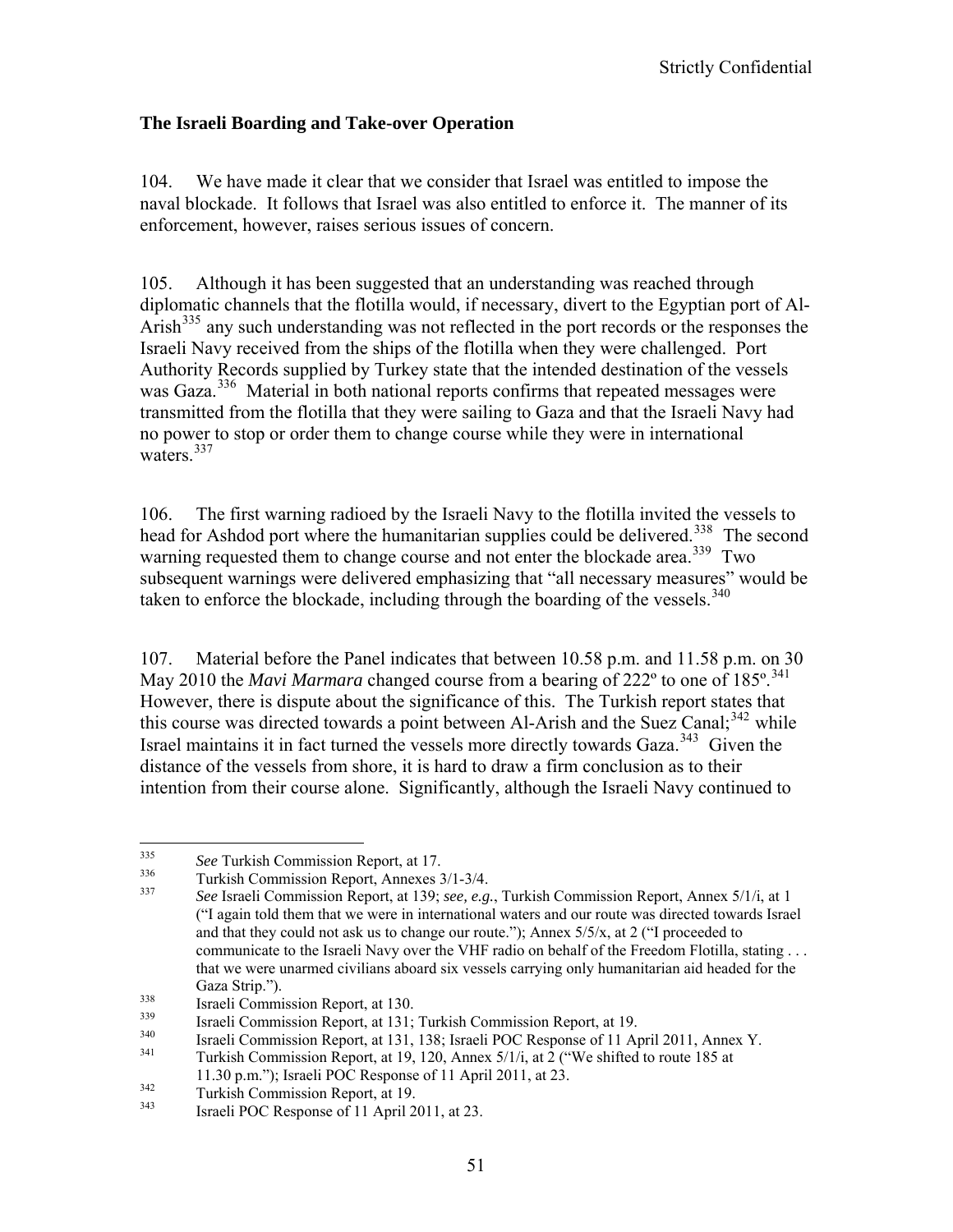issue warnings, no radio message was transmitted by the flotilla indicating that its course or intended destination had been changed.

108. On the best view we can form of the matter we believe it was reasonable in the circumstances for the Israeli Navy to conclude that the vessels of the flotilla intended to proceed to Gaza. That is what they repeatedly said. That intention was consistent with an intention to breach the blockade.

109. For Israel to maintain the blockade it had to be effective, so it must be enforced. That is a clear legal requirement for a blockade.<sup>[344](#page-51-0)</sup> Such enforcement may take place on the high seas and may be conducted by force if a vessel resists. To this point in the analysis no difficulty arises. But the subsequent steps taken raise serious questions as to whether the enforcement was executed appropriately in the circumstances.

110. The Panel questions whether it was reasonable for the Israeli Navy to board the vessels at the time and place that they did. There are several factors to be weighed in that equation. The boarding commenced at approximately 4.30 a.m., before dawn had broken.<sup>[345](#page-51-1)</sup> The distance from the blockade zone was substantial—64 nautical miles.<sup>[346](#page-51-2)</sup> There were several hours steaming before the blockade area would be reached. Then there is the fact that the boarding attempt was made by surprise, without any immediate prior warning.<sup>[347](#page-51-3)</sup> The last radio warning had been transmitted at some point between 12.41 a.m. and 2.00 a.m.—at least two and a half hours prior to the boarding commencing.<sup>[348](#page-51-4)</sup> The vessels were never asked to stop or to permit a boarding party to come on board. No efforts were made to fire warning shells or blanks in an effort to change the conduct of the captains. While it must have been clear to the flotilla captains that the Israeli Navy had been shadowing them for some time, nothing was communicated about the immediate intentions of the IDF to board the vessels by force.

111. The Israeli naval operation order set out a series of warnings and permitted the force commander to employ various measures to stop the vessels, including firing "skunk bombs" or water from water cannons, forcing the vessels to change their course or stop by means of missile ships, crossing bows, firing warning shots into the air and "white lighting"<sup>[349](#page-51-5)</sup> No use was made of these lesser measures but rather boarding without direct warning or consent was carried out while the ships were in motion. Although four warnings had been issued to the vessels, the fifth and final warning set out in the operation order stating that the navy "[was] obliged to take all necessary measures" was never issued. [350](#page-51-6) The Israeli Point of Contact emphasized the comments in the Israeli

<sup>344</sup> 

<span id="page-51-3"></span><span id="page-51-2"></span><span id="page-51-1"></span>

<span id="page-51-0"></span>See infra Appendix I,  $\P$  43-51.<br>
<sup>344</sup> See infra Appendix I,  $\P$  43-51.<br>
<sup>345</sup> Israeli Commission Report, at 141; Turkish Commission Report, at 20.<br>
Turkish Commission Report, at 4; *see also* Israeli Commission Report, a

<span id="page-51-5"></span><span id="page-51-4"></span>

<span id="page-51-6"></span>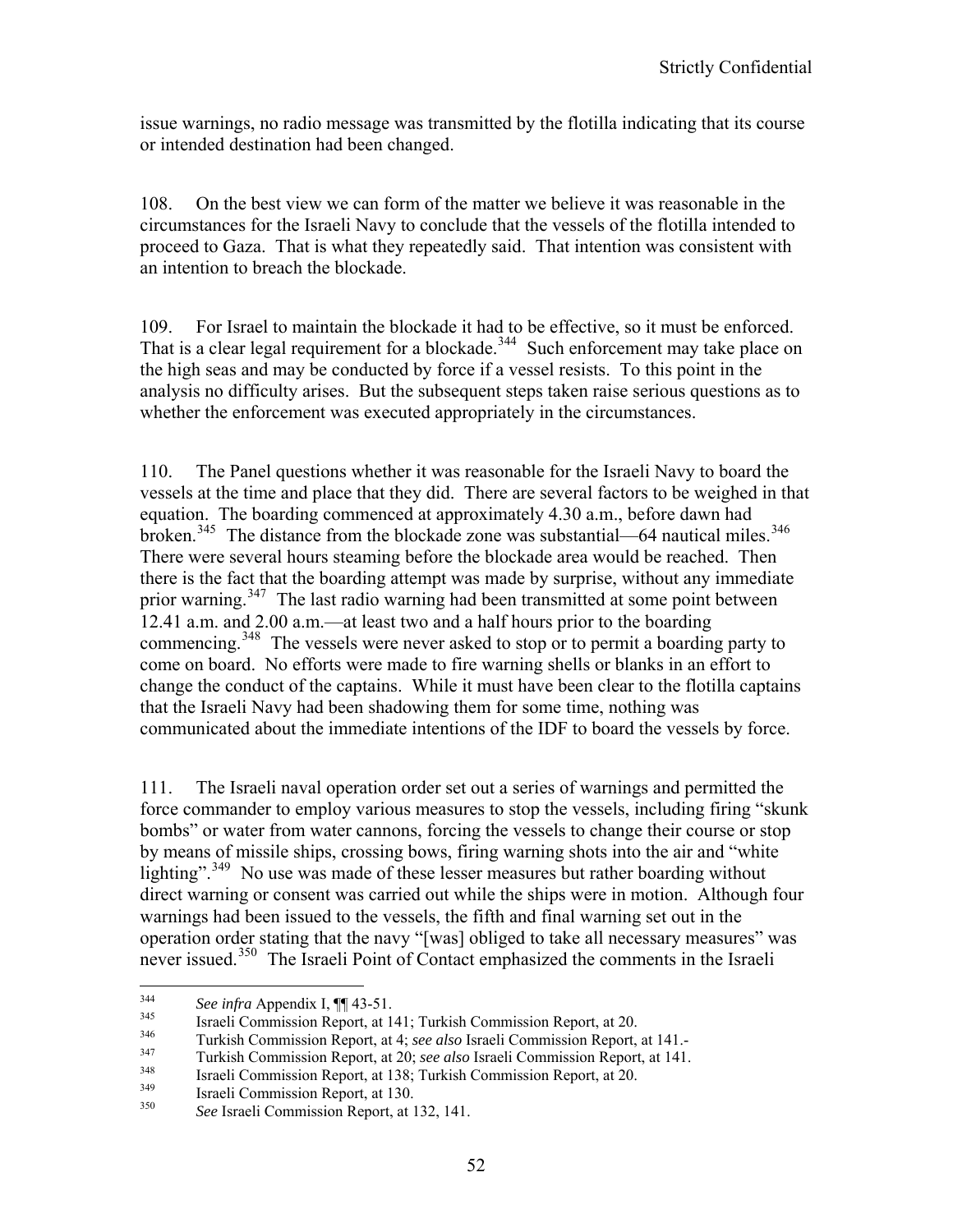report that "the possibilities for performing a 'cold stop' of the vessels had proven to be impractical" given the size of the *Mavi Marmara* and the number of passengers and vessels in the flotilla.<sup>351</sup> However, some of the measures outlined in the operational order have been used successfully by the Israeli Navy subsequent to the incident,  $352$  and the Panel remains unconvinced that it was necessary or appropriate to skip these step s.

112. It seems that the decision to commence the take-over operation by surprise just before dawn was motivated by the desire to avoid publicity<sup>[353](#page-52-0)</sup> as much as by operational considerations.[354](#page-52-1) This was reinforced by the communication blackout imposed against the *Mavi Marmara*. [355](#page-52-2)

113. The reports in front of the Panel from both Israel and Turkey are broadly consistent as to the general nature of the boarding operation. Boarding commenced with an attempt to board from speedboats, followed by the fast-roping of armed commandoes from helicopters, use of stun and smoke grenades, paintballs, bean-bag rounds and (in the case of the *Mavi Marmara*) live fire.<sup>[356](#page-52-3)</sup> In that sense, the overall nature of the enforcement operation is not in dispute. The key differences between the reports are as to when live fire was first employed and the nature of resistance encountered on the *Mavi Marmara*. We will return to these points later.

114. The resort to boarding without warning or consent and the use of such substantial force treated the flotilla as if it represented an immediate military threat to Israel. That was far from being the case and is inconsistent with the nature of the vessels and their passengers, and the finding contained in Israel's report that significant violent resistance to boarding was not anticipated.<sup>[357](#page-52-4)</sup> It seems to us to have been too heavy a response too quickly. It was an excessive reaction to the situation.

115. The decision made to board the vessels in the way that was done was a significant causative factor in the consequences that ensued. The Panel shares the view expressed in the Israeli report that "clear warnings and the controlled and isolated use of force may have helped avoid a wider and more violent confrontation such as the one that occurred."<sup>[358](#page-52-5)</sup> An explicit prior warning that force would be used to board the vessels if they did not stop immediately and a show of dissuading force—such as a shot across the

<span id="page-52-1"></span><span id="page-52-0"></span><sup>353</sup><br>
See Israeli Commission Report, at 120-121; Israeli POC Response of 11 April 2011, at 18.<br>
Israeli Commission Report, at 141; Israeli POC Response of 11 April 2011, at 17-18, 22.<br> *See* Israeli Commission Report, at

<sup>351</sup> 351 Israeli Commission Report, at 119; *See* Israeli POC Response of 11 April 2011, at 19-20; Israeli POC Response of 27 April 2011.<br>See "Israel Fires Warning Shots at Malaysian Aid Ship", 16 May 2011, at<br>http://news.yahoo.com/s/afp/20110516/wl afp/israelpalestiniansconflictgazamalaysia

<span id="page-52-2"></span>

<span id="page-52-3"></span>

<span id="page-52-4"></span>

<span id="page-52-5"></span>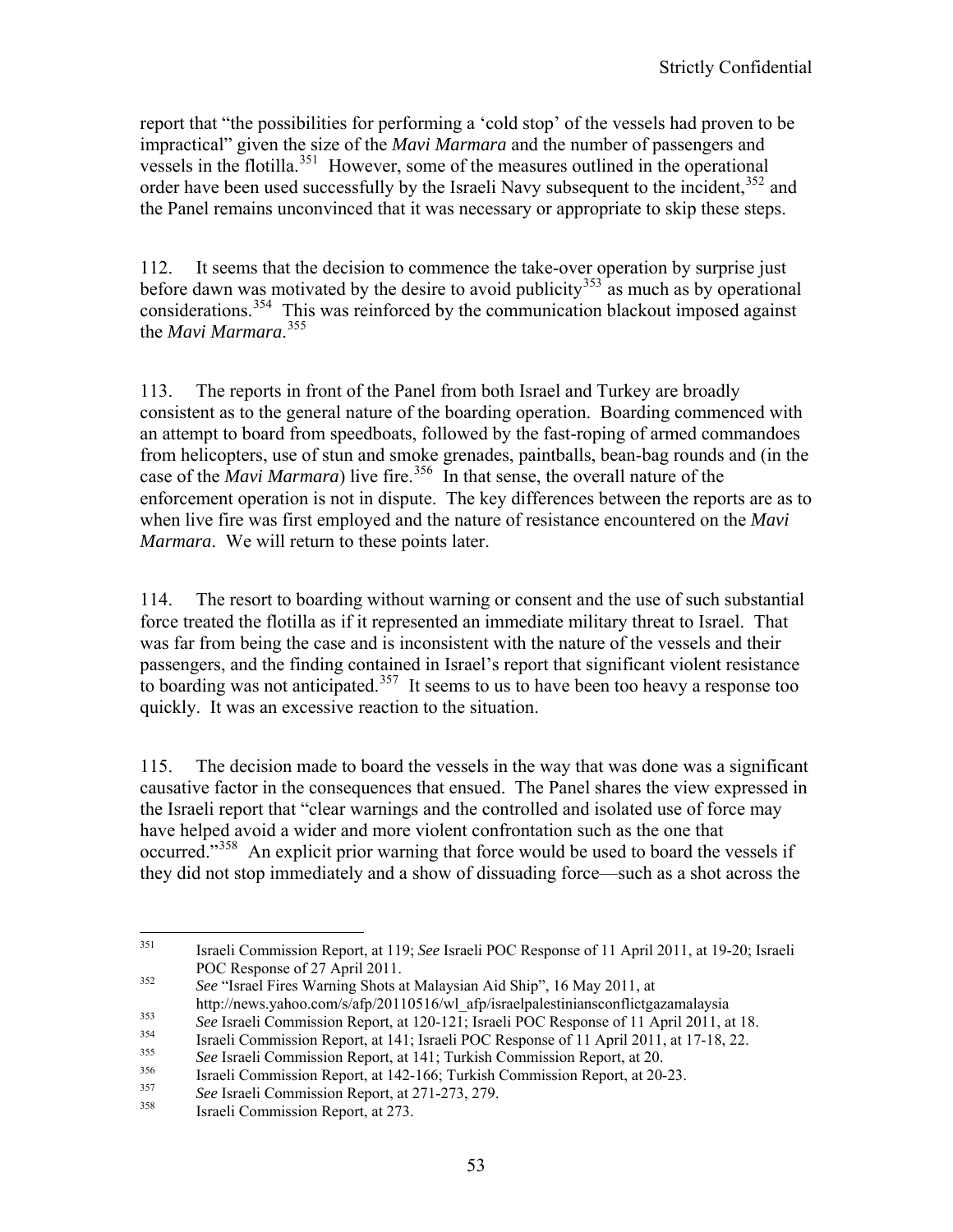bow—would have been prudent in light of the number of passengers on board the flotilla vessels, particularly the *Mavi Marmara*.

116. The Panel concludes that the operation should have been better planned and differently executed. It was foreseeable that boarding in the manner that was done could have provoked physical resistance from those on board the vessels. In such a case there was a real risk of casualties resulting, as turned out to be the case. Such a scenario should have been specifically addressed in the planning of the operation.<sup>[359](#page-53-0)</sup> The Panel also concurs with the comment in the Israeli report that the operation should have withdrawn and reassessed its options when the resistance to the initial boarding from the speedboats occurred.<sup>[360](#page-53-1)</sup> Having an alternate plan when clear resistance was first shown might have avoided the events that subsequently unfolded.<sup>[361](#page-53-2)</sup> Given the outcome, it is highly regrettable that the operation continued despite the evident circumstances.

**117. Israel's decision to board the vessels with such substantial force at a great distance from the blockade zone and with no final warning immediately prior to the boarding was excessive and unreasonable:** 

- **a. Non-violent options should have been used in the first instance. In particular, clear prior warning that the vessels were to be boarded and a demonstration of dissuading force should have been given to avoid the type of confrontation that occurred;**
- b. **The operation should have reassessed its options when the resistance to the initial boarding attempt became apparent so as to minimize casualties.**

#### **The Use of Force on the** *Mavi Marmara*

118. In this segment of the chapter we explore what conclusions and findings are possible concerning the violent confrontation that occurred when Israel boarded the *Mari Marmara*. In the Panel's view, having reviewed the two national reports there is conflicting material on many of the key points. It unfortunately may never be possible to fully establish precisely what occurred.

119. The general outline of events that emerges from the two investigations is as follows. The take-over began with an attempt to board from two speedboats.<sup>[362](#page-53-3)</sup> These withdrew when faced with resistance from *Mavi Marmara* passengers.<sup>[363](#page-53-4)</sup> IDF naval

<sup>359</sup> 

<span id="page-53-2"></span><span id="page-53-1"></span>

<span id="page-53-0"></span><sup>&</sup>lt;sup>359</sup> See Israeli Commission Report, at 273.<br> *Id.*<br> *See* Israeli Commission Report, at 274.<br>
Israeli Commission Report, at 142; Turkish Commission Report, at 20.<br>
Israeli Commission Report, at 143-146; Turkish Commission

<span id="page-53-4"></span><span id="page-53-3"></span>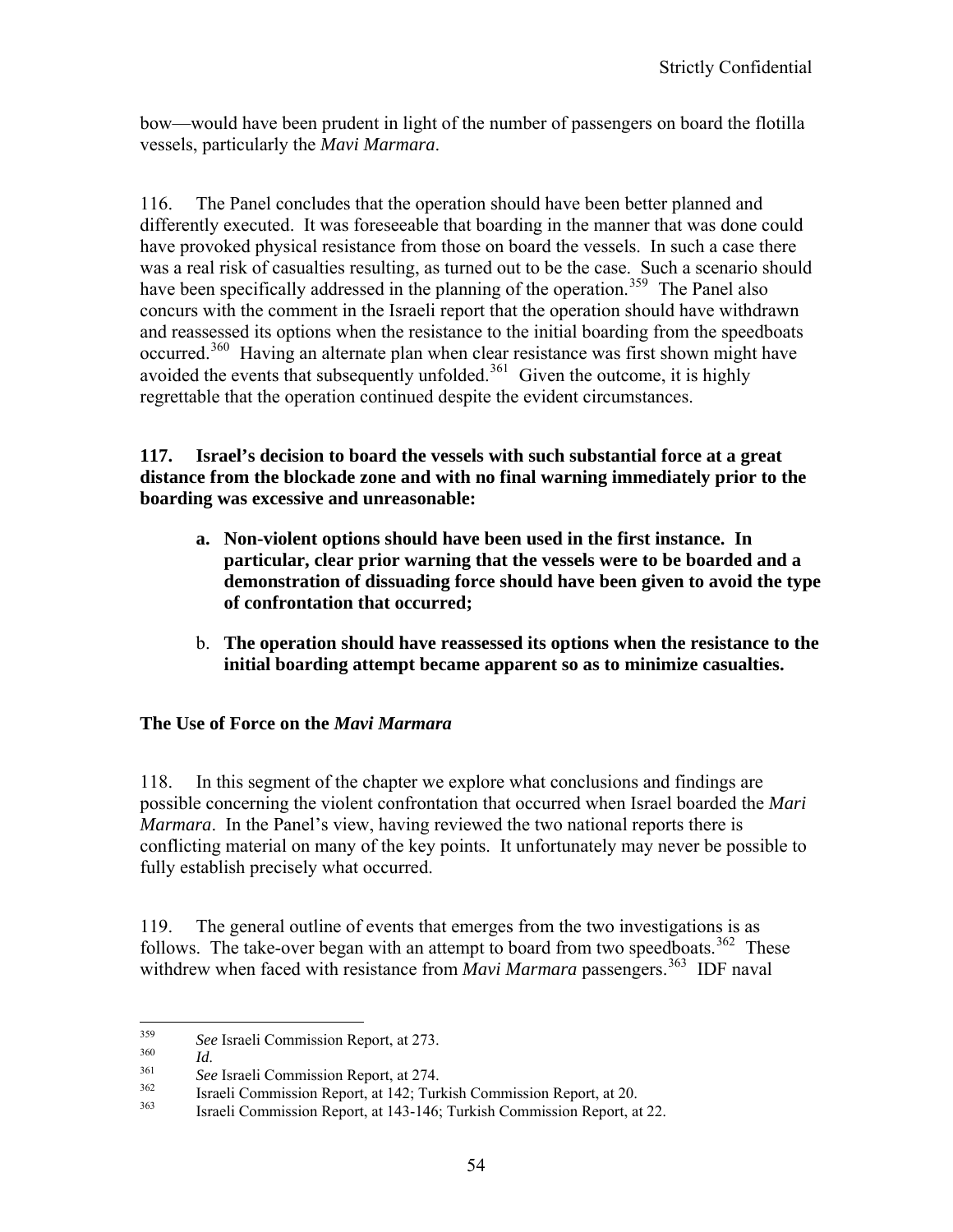commandoes were then landed on the vessel by fast-roping from three helicopters.<sup>364</sup> Starting at 4.29 a.m. 15 IDF personnel began to fast-rope onto the roof of the vessel from the first helicopter<sup>365</sup> and met with violent resistance from a group of passengers.<sup>366</sup> At 4.36 a.m., a further 12 IDF personnel began to land on the roof from the second helicopter,  $367$  and at 4.46 a.m., 14 began to land from the third.  $368$  The bridge was secured and at 5.07 a.m. further personnel were landed from the speedboats.<sup>369</sup> The takeover was completed at approximately  $5.17$  a.m.<sup>370</sup>

120. Significant difference lies as to when live fire was first used and why. The Turkish report asserts that live fire was used from both the speedboats and helicopters before any IDF personnel had landed on the vessel, and that this prompted passengers to panic and to defend themselves.[371](#page-54-0) The Israeli report alleges in contrast that the IDF personnel were attacked as they began to land from the first helicopter, and three of the first to land were taken captive, requiring the resort to the use of live fire in self-defence in order to secure the vessel.<sup>[372](#page-54-1)</sup>

121. It is clear from both reports that stun and smoke grenades were fired onto the deck from the speed boats and helicopters before boarding had commenced in order to dispel resistance by the passengers.<sup>[373](#page-54-2)</sup> The Israeli report also confirms that beanbags and paintball rounds were fired from the speedboats during the initial boarding attempt.<sup>[374](#page-54-3)</sup> This is consistent with passengers' witness accounts which describe firing from the speed boats prior to the IDF personnel boarding the vessel.<sup>[375](#page-54-4)</sup> But we are unable to conclude whether this included live fire during the initial stages of the boarding attempt. However, live fire was used from speedboats once the boarding operation was underway.<sup>[376](#page-54-5)</sup>

122. The two investigations reached opposite conclusions as to whether live rounds were fired from the helicopters.<sup>[377](#page-54-6)</sup> Several witness statements refer to live fire from the

<sup>364</sup> 

<span id="page-54-0"></span>

<span id="page-54-1"></span>

<span id="page-54-2"></span>

<span id="page-54-4"></span><span id="page-54-3"></span>

<sup>&</sup>lt;sup>364</sup><br>
Israeli Commission Report, at 142; Turkish Commission Report, at 22.<br>
<sup>365</sup><br>
Israeli Commission Report, at 147.<br>
Israeli Commission Report, at 149; Turkish Commission Report, at 114.<br>
Israeli Commission Report, at 1 came up to the stern of our ship and, drawing very close to the first-level deck, starting [*sic*] shooting."); Annex  $5/1/v$ , at 1 ("The soldiers on the assault boat started to fire at the ship. They

<span id="page-54-5"></span>also started to throw sound, smoke and gas bombs into the ship.").<br><sup>376</sup> *See* Israeli Point of Contact Response of 11 April 2011, Annex Z (containing CCTV footage from the *Mavi Marmara* showing a passenger being killed by live fire shot from an (off-camera)

<span id="page-54-6"></span>speedboat.) 377 *See* Israeli Commission Report, at 261; Turkish Commission Report, at 114.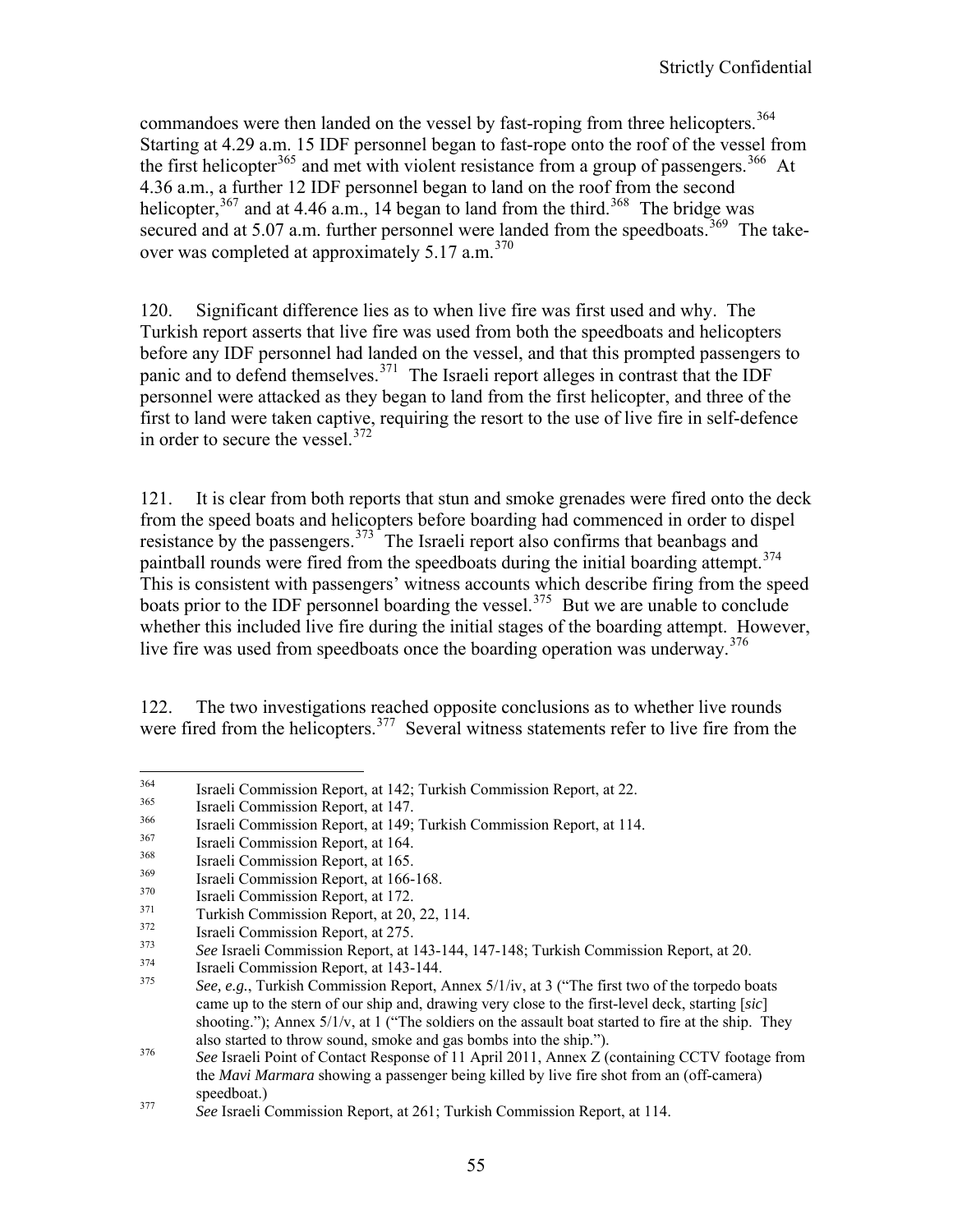helicopters, although these vary as to whether the rounds were fired before or after boarding or by soldiers during their descent from the helicopters.<sup>378</sup> Available limited video footage shows soldiers descending by fast-rope but not with weapons drawn and there is no audible sound of gunfire at that point.<sup>379</sup> Photographs show bullet marks on the funnel of the vessel, which appear consistent with firing from above.<sup>380</sup> The wounds of several of the deceased were also consistent with bullets being fired from above.<sup>381</sup> The explanation given in the Israeli report that these shots were fired from the roof or as victims were bending over is not dispositive on this point.<sup>382</sup> The Panel considers it unlikely that the soldiers fired as they descended, but does not rule out the possibility that live fire was directed from the helicopters once the altercation on board the vessel had begun.

123. It is clear to the Panel that preparations were made by some of the passengers on the *Mavi Marmara* well in advance to violently resist any boarding attempt.<sup>[383](#page-55-0)</sup> The description given in the Israeli report is consistent with passenger testimonies to the Turkish investigation that describe cutting iron bars from the guard rails of the ship, opening fire hoses, donning life or bullet proof vests and gas masks, and assuming pre-agreed positions in anticipation of an attack.<sup>[384](#page-55-1)</sup> Witness reports also describe doctors and medical personnel coordinating before the boarding in anticipation of casualties.<sup>[385](#page-55-2)</sup> Furthermore, video footage shows passengers wearing gas masks, life or bullet proof

<sup>378</sup> 378 *See, e.g.*, Turkish Commission Report, Annex 5/1/viii, at 7 ("Soldiers coming down from helicopters were also firing."); Annex  $5/3/i$ , at 1 ("After dropping the bombs, the soldiers first started shooting from the helicopters, and then they came down on the ship."); Annex 5/4/xx, at 1- 2 ("I saw the scuffle between the soldiers coming down from the helicopter and our colleagues and an Israeli soldier's [sic] jumping down to the lower floor, to the place where we were. The Israeli

<span id="page-55-0"></span>

soldiers started to fire at the ship from the torpedo boats and helicopter.").<br>
Turkish Commission Report, Annexes 7/3, 7/7.<br>
Turkish Commission Report, Annexes 6, 10.<br>
Turkish Commission Report, at 23; Annex 1.<br> *See* Isr Israeli POC Response of 11 April 2011, Annex Z (containing CCTV footage from the *Mavi Marmara* showing passengers carrying iron bars and commencing preparations to resist boarding as early as 9.30 p.m. on 30 May 2010).<br><sup>384</sup> *See, e.g.*, Turkish Commission Report, Annex 5/1/i, at 3 ("Some of the passengers cut guard rails

<span id="page-55-1"></span><sup>(</sup>bulwark stanchion) using stone cutters."); Annex 5/1/ii, at 1 ("Passengers cut some parts of the guard rails (bulwark stanchions) using stone cutters . . ."); Annex  $5/3/x$ , at 1 ("Downstairs, some friends were cutting the iron bars of the ship that weren't in use. The fire hoses were opened. Some were wearing gas masks. . . . I found myself a gas mask and a bullet-proof vest which indicated that I was a press member."); Annex  $5/4/x$ , at 1 ("At around 21.00, we went to our

<span id="page-55-2"></span>designated positions on board and started waiting.").<br>385 Turkish Commission Report, Annex 5/3/vi, at 1 ("I made an announcement requesting all the medical personnel to voluntarily gather in the infirmary . . . ."); Annex 5/3/xiii, at 1 ("We the doctors gathered together regarding the health problems which may occur against the potential Israel attack and talked about what can be used in such a case for the first aid. Directions regarding the application and usage of gas masks were told and showed to all the crew.").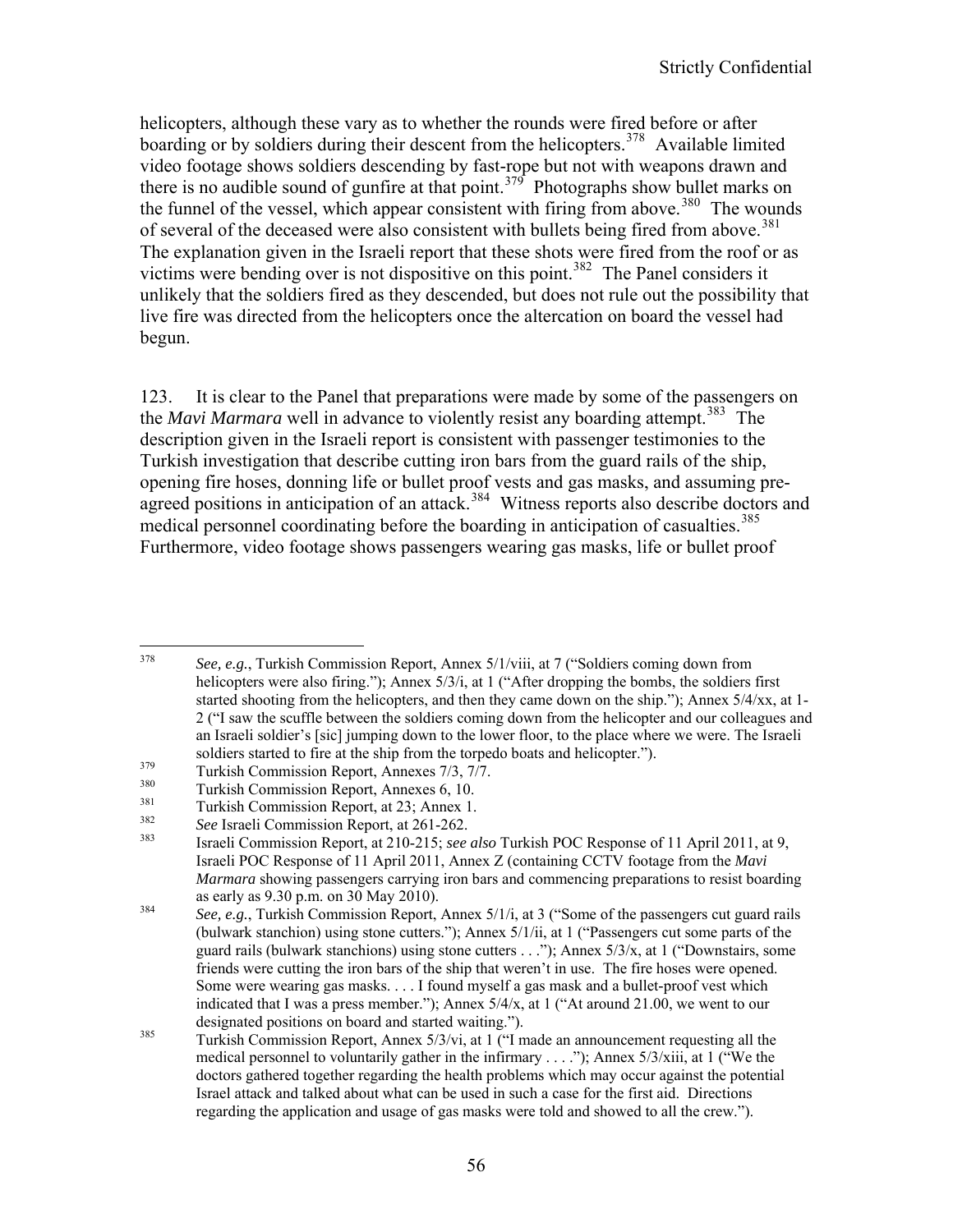vests, and carrying metal bars, slingshots, chains and staves.<sup>386</sup> That information supports the accounts of violence given by IDF personnel to the Israeli investigation.<sup>387</sup>

124. The Panel accepts, therefore, that soldiers landing from the first helicopter faced significant, organized and violent resistance from a group of passengers when they descended onto the *Mavi Marmara*. Material before the Panel confirms that this group was armed with iron bars, staves, chains, and slingshots,<sup>[388](#page-56-0)</sup> and there is some indication that they also used knives.<sup>[389](#page-56-1)</sup> Firearms were taken from IDF personnel and passengers disabled at least one by removing the ammunition from it.<sup>[390](#page-56-2)</sup> Two soldiers received gunshot wounds.<sup>[391](#page-56-3)</sup> There is some reason to believe that they may have been shot by passengers,  $392$  although the Panel is not able to conclusively establish how the gunshot wounds were caused. Nevertheless, seven other soldiers were wounded by passengers, some seriously.<sup>[393](#page-56-5)</sup>

125. Both reports concur that three soldiers were overpowered by the passengers as they descended from the first helicopter and were taken below the deck of the vessel.<sup>[394](#page-56-6)</sup> The Panel is not persuaded that claims that the three were taken below merely to receive medical assistance<sup>[395](#page-56-7)</sup> are plausible, although it accepts that once below deck other passengers intervened to protect them and ensure that assistance was provided.<sup>[396](#page-56-8)</sup> It is established to the Panel's satisfaction that the three soldiers in question were captured,

<sup>386</sup> 386 Turkish Commission Report, Annexes 7/5, 7/13, 7/15 (all video footage of passengers carrying what appear to be iron bars), Israeli POC Response of 11 April 2011, Annex Z (containing CCTV footage from the *Mavi Marmara* of passengers carrying iron bars, chains, slingshots, and short

<span id="page-56-0"></span>

wooden clubs or staves). 387 *See* Israeli Commission Report, at 142, 149-157. 388 *See* Israeli Commission Report, at 213, Israeli POC Response of 11 April 2011, Annex Z (containing CCTV footage from the *Mavi Marmara* of passengers carrying iron bars, chains, slingshots, and short wooden clubs or staves); *see, e.g.,* Turkish Commission Report, Annexes

<span id="page-56-1"></span><sup>5/1/</sup>i, 5/1/ii, 5/3/x, 7/5, 7/13, 7/15 389 *See, e.g.*, Israeli Commission Report, at 144, *citing* testimony of the Commander of the Take-over Force; *id.* at 150, *citing* testimony of "Soldier No.1"; Israeli POC Response of 11 April 2011, at 29-30.<br><sup>390</sup> Israeli Commission Report, at 254, Israeli POC Response of 11 April 2011, Annex Z (containing

<span id="page-56-2"></span>CCTV footage from the *Mavi Marmara* showing passenger removing ammunition from a handgun); Turkish Commission Report, Annex 5/1/iv, at 3 ("The humanitarian relief volunteers immediately intervened and seized the long-barrel weapons of these terrorist/pirates."); Annex 5/3/xvi, at 2 ("We took their guns from their hands and when we looked at the cartridge clip we saw that there were real bullets. We took the cartridges out and kept the empty guns, we didn't give them back."); Annex 5/4/vii, at 2 ("[M]y friends and I, in an attempt to protect ourselves and

<span id="page-56-5"></span><span id="page-56-4"></span>

<span id="page-56-3"></span>at least prevent them from firing directly at us, tried to capture the soldiers' guns.").<br>
Israeli Commission Report, at 255; Israeli POC Response of 11 April 2011, Annex S.<br> *See* Israeli Commission Report, at 142, 153-15

<span id="page-56-8"></span><span id="page-56-7"></span><span id="page-56-6"></span>

<sup>(&</sup>quot;We made sure that we put the soldier in a seat, thus not leaving him unattended. Some tried to attack him; we stopped them.").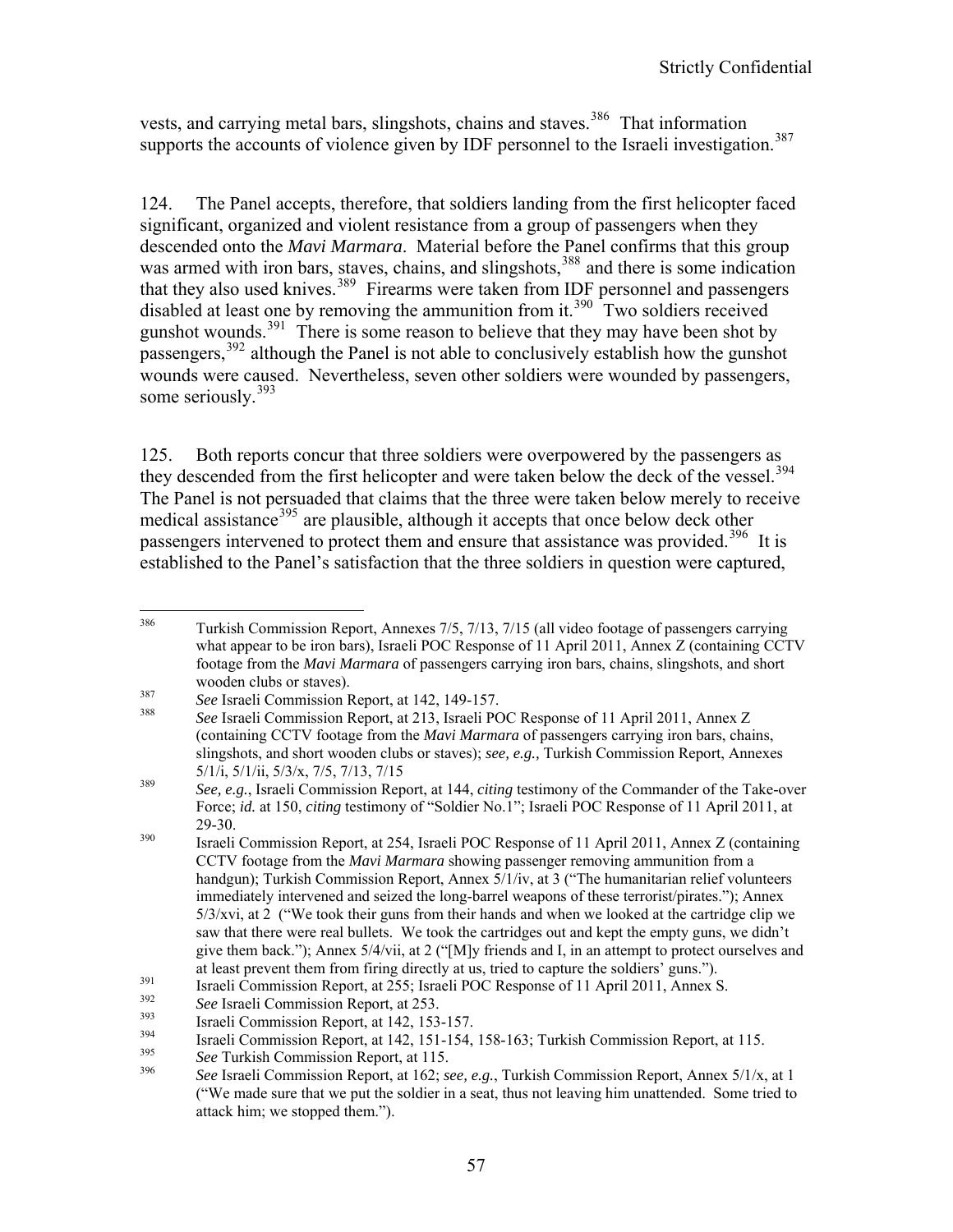mistreated and placed at risk during the incident.<sup>397</sup> In the face of such a response, the IDF personnel involved in the operation needed to take action for their own protection and that of the other soldiers.

126. The Israeli report concluded that IDF personnel acted professionally in response, and switched back and forth between lethal and "less-lethal" weapons as appropriate during the incident, consistent with their rules of engagement and the exercise of self-defence.<sup>[398](#page-57-0)</sup> This point was also emphasized to the Panel by the Israeli Point of Contact.<sup>[399](#page-57-1)</sup> Nevertheless, the Panel is struck by the level of violence that took place during the take-over operation. Many witness statements describe indiscriminate shooting, including of injured,<sup>[400](#page-57-2)</sup> with some referring to shooting even after attempts had been made to surrender.<sup>[401](#page-57-3)</sup> By the IDF's account,  $308$  live rounds, 87 bean bags and 264 paint ball rounds were discharged.<sup>[402](#page-57-4)</sup> Seventy-one fully armed naval commandoes were deployed during the take-over,  $403$  which lasted for over 45 minutes.

127. The material before the Panel does not contest the fact that nine passengers were killed and many others seriously wounded by Israeli forces during the take-over of the *Mavi Marmara.* However, despite the investigation and conclusions reached in Israel's report, no satisfactory explanation has been provided to the Panel for how the individual deaths occurred.[404](#page-57-6) The Israeli Point of Contact sought to explain to the Panel that the chaotic circumstances of the situation, made it "difficult to identify specific incidents described by soldiers as related to a specific casualty from among the nine activists who died during the takeover."<sup>[405](#page-57-7)</sup> This is greatly to be regretted.

128. The information contained in the two reports largely coincides with respect to the wounds received by the nine deceased.<sup>[406](#page-57-8)</sup> In the Panel's view the following facts are of particular concern and have not been adequately answered in the material provided by

<sup>397</sup> 397 *See* Israeli POC Response of 11 April 2011, Annex Z (containing CCTV footage from the *Mavi* 

<span id="page-57-2"></span><span id="page-57-1"></span><span id="page-57-0"></span>

Marmara showing obviously injured IDF personnel).<br>
Israeli Commission Report, at 279.<br>
See Israeli POC Response of 11 April 2011, at 28.<br>
See, e.g., Turkish Commission Report, Annex 5/4/xxix, at 2 ("These soldiers were dir pointing the light of their projectors and firing at anyone who fell into their light."); Annex 5/4/xxv, at 2 ("They were very angry, furious even and they started shooting at people who were lying near me doing nothing."); Annex 5/1/xiii, at 2 ("They first shot [name redacted], who was lying on his side, in the back, and then they took him by the arm, turned him over, and shot him in

<span id="page-57-3"></span>the chest.").<br><sup>401</sup> *See, e.g.*, Turkish Commission Report, Annex 5/4/xv, at 1-2 ("The friend who was next to me, [name redacted], was shot and wounded as a result of shots fired by Israeli soldiers after we had shouted out that we were surrendering."); Annex  $5/1/xiii$ , at 2 ("Some of the volunteers were

<span id="page-57-4"></span>

<span id="page-57-5"></span>

<span id="page-57-6"></span>

<span id="page-57-8"></span><span id="page-57-7"></span>

waving their white shirts, but the soldiers continued to fire.").<br>
1922<br>
1922<br>
1922<br>
1922<br>
1923<br>
1924<br>
1926<br>
1927<br>
1927 Turkish Commission Report, at 26-28; Annexes 1, 2.<br>
1946<br>
1920 Turkish Commission Report, at 191-192;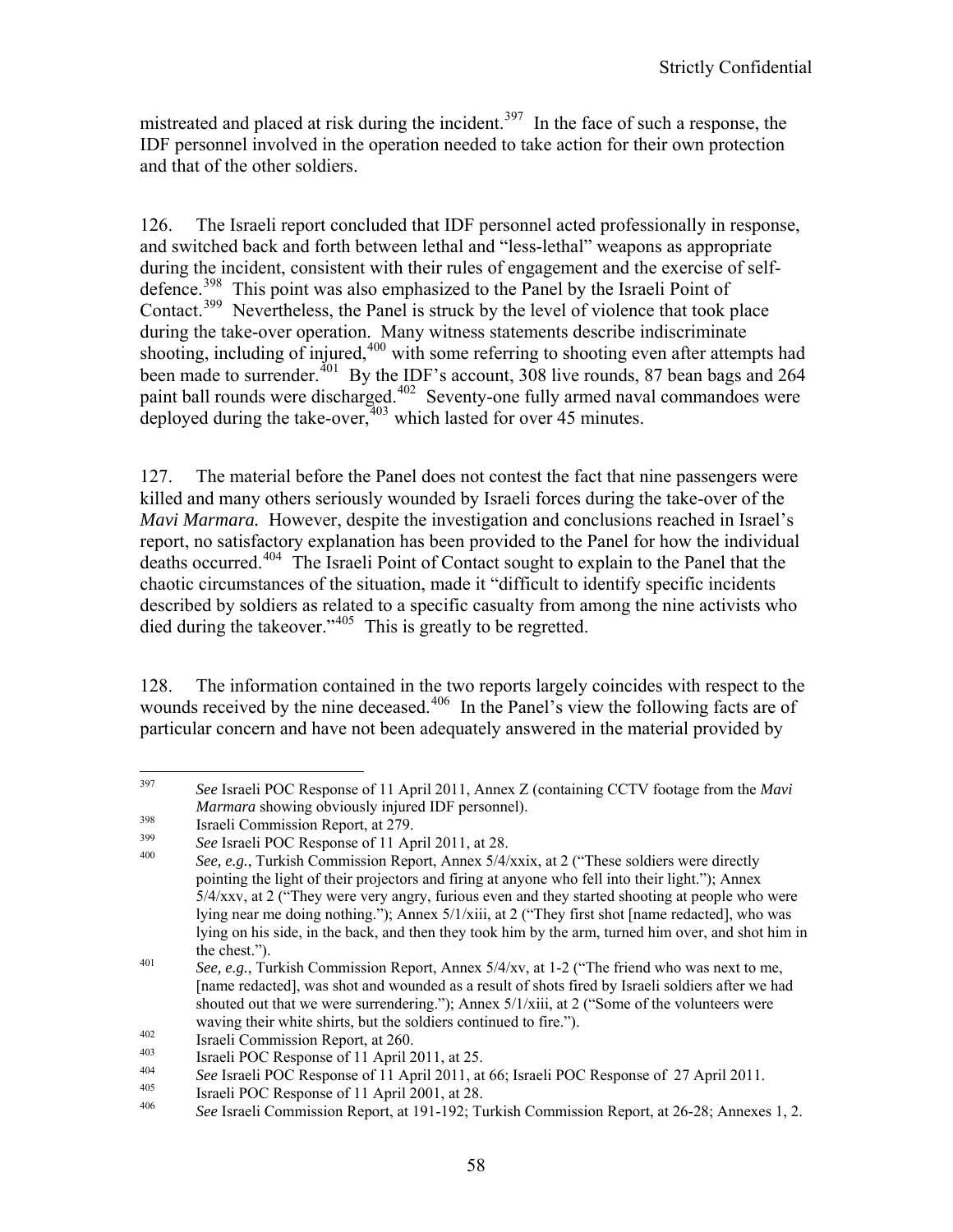Israel. Although the Israeli Point of Contact provided a general response to these points,<sup>407</sup> he was unable to provide the Panel with more detailed information, particularly with respect to the death of the passenger described below:  $408$ 

- Seven of the nine persons killed received multiple gunshot wounds to critical regions of the body: Ali Bengi,  $409$  Cengiz Akyüz,  $4\frac{10}{10}$  Cetin Topçuoğlu,  $411$ Fahri Yaldız,<sup>[412](#page-58-3)</sup> Furkan Doğan,<sup>[413](#page-58-4)</sup> İbrahim Bilgen<sup>[414](#page-58-5)</sup> and Necdet Yıldırım.<sup>[415](#page-58-6)</sup>
- Five of those killed had bullet wounds indicating they had been shot from behind: Cengiz Akyüz,<sup>[416](#page-58-7)</sup> Çetin Topçuoğlu,<sup>[417](#page-58-8)</sup> Necdet Yıldırım,<sup>[418](#page-58-9)</sup> Furkan Doğan<sup>[419](#page-58-10)</sup> and İbrahim Bilgen.<sup>[420](#page-58-11)</sup> This last group included three with bullet wounds to the back of the head: Cengiz Akyüz, $421$  Çetin Topçuoğlu<sup>[422](#page-58-13)</sup> and Furkan Doğan.<sup>[423](#page-58-14)</sup> İbrahim Bilgen was killed by a shot to the right temple.<sup>[424](#page-58-15)</sup>
- Two people were killed by a single bullet wound: Cevdet Kılıçlar was killed by a single shot between the eyes;  $425$  and Cengiz Songür was killed by a shot to the base of the throat.<sup>[426](#page-58-17)</sup>
- At least one of those killed, Furkan Doğan, was shot at extremely close range.<sup>[427](#page-58-18)</sup> Mr. Doğan sustained wounds to the face, back of the skull, back and left leg. That suggests he may already have been lying wounded when the fatal shot was delivered, as suggested by witness accounts to that effect.<sup>[428](#page-58-19)</sup>

<sup>407</sup> 

<span id="page-58-0"></span>

<span id="page-58-1"></span>

<span id="page-58-2"></span>

<span id="page-58-3"></span>

<span id="page-58-4"></span>

<span id="page-58-5"></span>

<span id="page-58-7"></span><span id="page-58-6"></span>

<span id="page-58-8"></span>

<span id="page-58-10"></span><span id="page-58-9"></span>

<span id="page-58-12"></span><span id="page-58-11"></span>

<span id="page-58-13"></span>

<span id="page-58-15"></span><span id="page-58-14"></span>

<span id="page-58-17"></span><span id="page-58-16"></span>

<span id="page-58-19"></span><span id="page-58-18"></span>

<sup>&</sup>lt;sup>407</sup><br>
<sup>408</sup><br>
<sup>408</sup><br> *See* Israeli POC Response of 27 April 2011, at 27-28.<br> *Hee* Israeli POC Response of 27 April 2011.<br>
Turkish Commission Report, Annex 1/2.<br>
<sup>419</sup><br>
<sup>414</sup><br>
Turkish Commission Report, Annex 1/5.<br>
Turkis couldn't identify was on the floor being kicked and shot at by two Israeli soldiers. Later I saw on television that this friend was Furkan Doğan."); Annex 5/4/xxxiv, at 1 ("Furkan Doğan was shot in the head. . . . He was shot again by Israeli soldiers when he was lying on the ground.").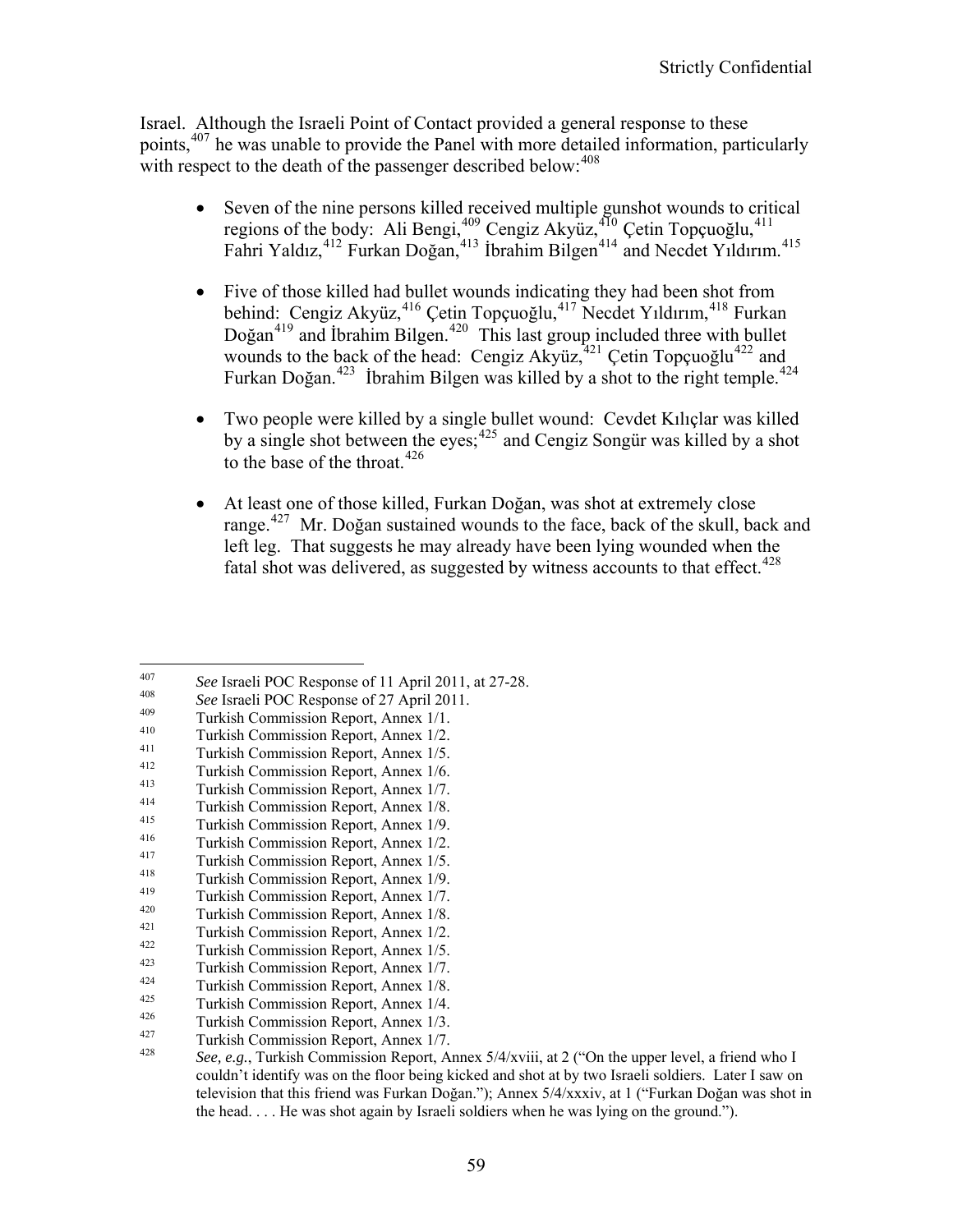No evidence has been provided to establish that any of the deceased were armed with lethal weapons.<sup>[429](#page-59-0)</sup> Video footage shows one passenger<sup>[430](#page-59-1)</sup> holding only an open fire hose being killed by a single shot to the head or throat fired from a speedboat. $431$ 

129. Some of the witness accounts appended to the Turkish report say that two passengers on board were killed by shots from the first helicopter prior to the actual boarding taking place,  $432$  although by no means all the witnesses say this. On the material before it, the Panel cannot conclude whether the deaths occurred in this way.

130. As far as the injured are concerned the medical reports show that extensive serious injuries were sustained by other passengers including bullet wounds, broken bones and internal injuries requiring multiple surgeries.<sup>[433](#page-59-4)</sup> One passenger remains in a coma at the time of writing.  $434$ 

131. The Panel concludes that there has been no adequate explanation provided for the nine deaths or why force was used to the extent that it produced such high levels of injury.

132. The Panel further notes that the boarding of the remaining vessels in the flotilla was also conducted by the use of force. There is no suggestion that live fire was used, but both reports and witness accounts describe the use of stun grenades, paintballs, beanbag rounds and tasers even though there was no armed violent resistance on any of these vessels.<sup>[435](#page-59-6)</sup> Injuries were sustained by some passengers, but there were no fatalities $436$ 

### **133. Israeli Defense Forces personnel faced significant, organized and violent resistance from a group of passengers when they boarded the** *Mavi Marmara*

<sup>429</sup> 

<span id="page-59-2"></span><span id="page-59-1"></span>

<span id="page-59-0"></span><sup>429</sup> *See* Israeli POC Response of 11 April 2011, at 66. 430 Believed to be Mr. Cengiz Songür. 431 *See* Israeli POC Response of 11 April 2011, Annex Z (containing CCTV footage from the *Mavi Marmara* showing passenger being shot in the head while directing an open fire hose at what

<span id="page-59-3"></span>appears to be an Israeli Navy speedboat (off-camera)); Israeli POC Response of 27 April 2011.<br><sup>432</sup> Turkish Commission Report, at 23; *see also*, *e.g.*, Annex 5/1/iv, at 3 ("In that first fire, a few of our friends fell . . . ."); Annex 5/5/xvi, at 1 ("Before the first Israeli soldier came onboard, two passengers were shot dead from the helicopter."); Annex 5/5/xvii, at 1 ("Two unarmed civilians were killed just metres away from me. They were killed by bullets shot from above, from soldiers

<span id="page-59-4"></span>in the helicopter hovering above.").<br>
Turkish Commission Report, at 29-30, Annex 2; see also Israeli Commission Report, at 192.<br>
See Turkish Commission Report, at 29.<br>
See Israeli Commission Report, at 180-184; Turkish Com

<span id="page-59-6"></span><span id="page-59-5"></span>Annex 5/5/v, at 4 ("They immediately started to throw sound bombs and fire rubber or paintball bullets."); Annex 5/5/ix, at 2 ("[name redacted] was attacked with a teaser [sic] pistol and is ill;

<span id="page-59-7"></span>she shows me a nasty blue-red hemorrhage on her upper arm of some 10 cm.").<br>Israeli Commission Report, at 180-184; Turkish Commission Report, at 31-35.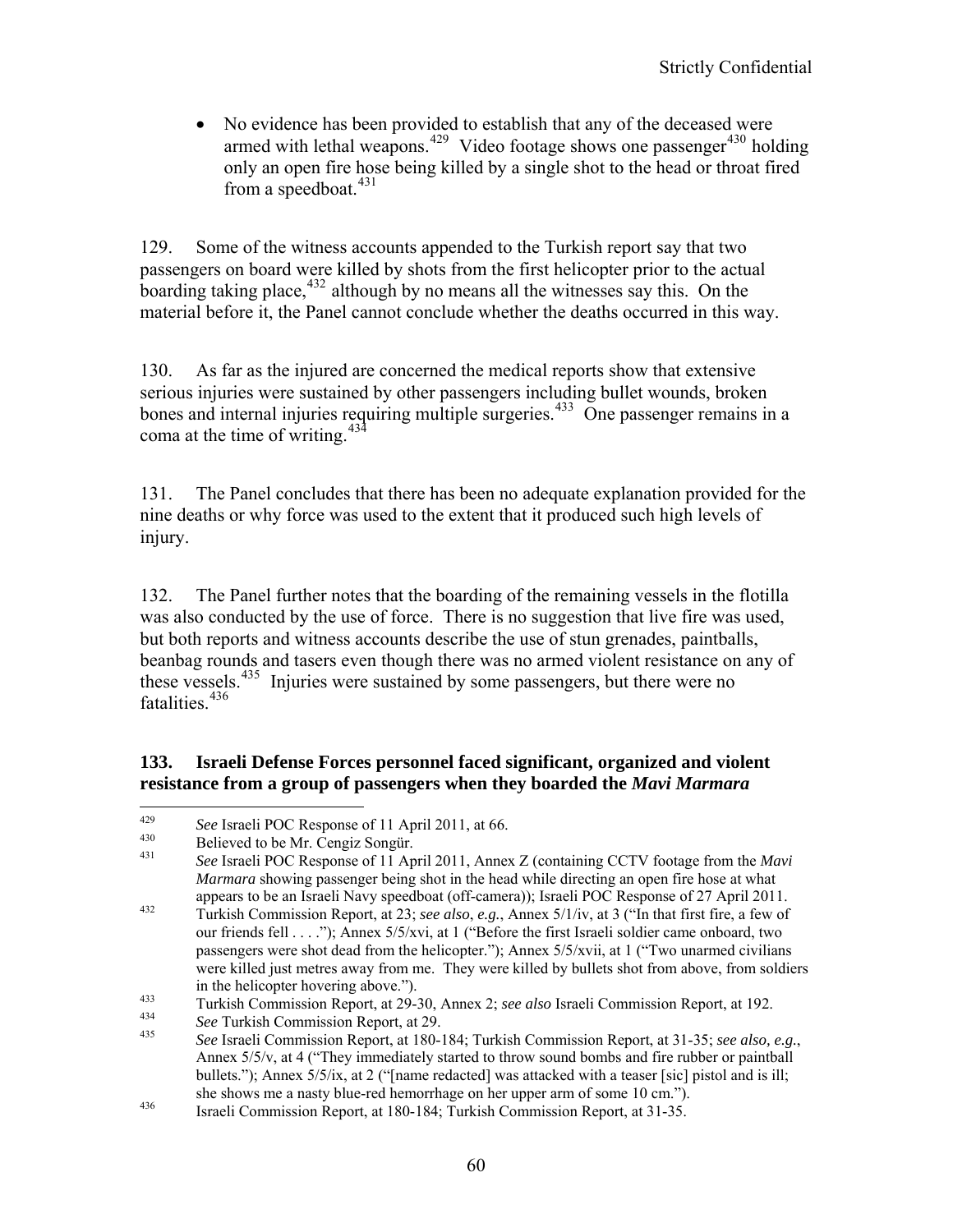**requiring them to use force for their own protection. Three soldiers were captured, mistreated, and placed at risk by those passengers. Several others were wounded.** 

**134. The loss of life and injuries resulting from the use of force by Israeli forces during the take-over of the** *Mavi Marmara* **was unacceptable***.* **Nine passengers were killed and many others seriously wounded by Israeli forces. No satisfactory explanation has been provided to the Panel by Israel for any of the nine deaths. Forensic evidence showing that most of the deceased were shot multiple times, including in the back, or at close range has not been adequately accounted for in the material presented by Israel.** 

### **Treatment of the Passengers After the Take-Over Was Completed**

135. The Panel next addresses the serious allegations of mistreatment of passengers by Israeli authorities after the take-over of the vessels had been completed, through until their deportation.<sup>[437](#page-60-0)</sup> There was a series of steps taken to process the passengers.<sup>[438](#page-60-1)</sup> Passengers were searched, brought onto deck, and returned to the vessel halls or cabins until disembarkation at Ashdod. On disembarkation, passengers underwent security screening before being transferred to detention facilities where they were held for up to 48 hours before the majority of them were repatriated on 2 June  $2010^{439}$  $2010^{439}$  $2010^{439}$ 

136. There is a radical difference as to how the two reports characterize the behaviour of Israeli officials during this period. On the basis of testimony and material from relevant Israeli authorities, the Israeli report concludes that reasonable treatment was provided throughout.<sup>[440](#page-60-3)</sup> The Turkish report draws on testimony to conclude that passengers were "subjected to severe physical, verbal and psychological abuses" and were "indiscriminately and brutally victimized" from the taking-over of the vessels up until the departure of the passengers from Israel.<sup>[441](#page-60-4)</sup>

137. The Panel's view is that there are good grounds to believe that there was significant mistreatment of passengers by Israeli authorities after completion of the takeover of the vessels. Although not all the passengers allege mistreatment, in none of the events to which the statements of the 93 witnesses relate are the witnesses generally more consistent than upon this matter.<sup>[442](#page-60-5)</sup> We note Israel's position that its "treatment of the

<sup>437</sup> 

<span id="page-60-2"></span>

<span id="page-60-3"></span>

<span id="page-60-5"></span><span id="page-60-4"></span>

<span id="page-60-1"></span><span id="page-60-0"></span><sup>&</sup>lt;sup>437</sup> See Turkish Commission Report, at 35-50.<br>
<sup>438</sup> See Israeli Commission Report, at 176-190.<br>
<sup>439</sup> Israeli Commission Report, at 189-190.<br>
<sup>440</sup> See Israeli Commission Report, at 176-190.<br>
Turkish Commission Report, POC Response of 11 April 2011, Annex A) but are not convinced that this was done on purpose given the complexity involved in obtaining statements through various means and the subsequent translation process.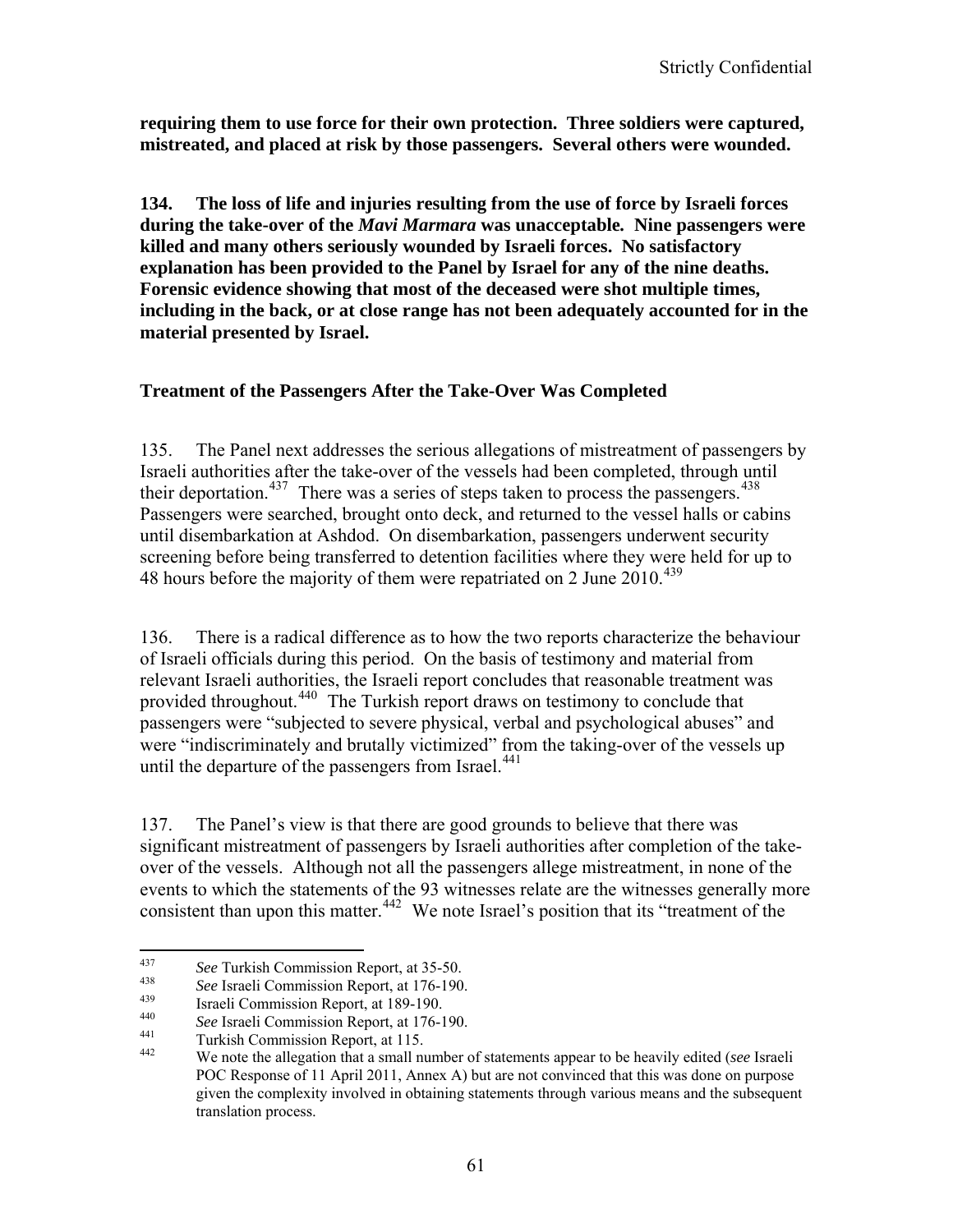flotilla participants was in accordance with its obligations under both international and domestic standards."443 However, in our view the more general explanations offered by the Israeli report and subsequently by the Point of Contact<sup>444</sup> do not answer all the specific allegations made in the witness statements.

138. There are a number of matters that the Panel considers to be established. They will be described in the following paragraphs, accompanied where useful by reference to relevant witness statements that we consider particularly persuasive on account of their internal consistency and the extent they corroborate other information before the Panel. We stress once again that the Panel is not a court. We have not personally heard the witnesses whose statements we have read. We acknowledge that they represent only a fraction of all those present on the *Mavi Marmara* and the other ships. Nor are we able to make definite findings on each witness' reliability and credibility. However, even when considered with an utmost degree of caution, <sup>[445](#page-61-0)</sup> the statements viewed as a whole provide us with a plausible description of the nature of the events as they unfolded after the take-over of the vessels.

139. Many passengers were subjected to overly tight handcuffing for extended periods while on the vessels, including of people who were injured.<sup>[446](#page-61-1)</sup> Passengers in many instances were also denied bathroom  $\arccos x^{447}$  $\arccos x^{447}$  $\arccos x^{447}$  access to medication,  $448$  and were given only limited access to food and drink<sup>[449](#page-61-4)</sup> during the period when the vessels were being

<sup>443</sup> 

<span id="page-61-0"></span>

<sup>443</sup> Israeli POC Response of 11 April 2011, at 69. 444 *See* Israeli POC Response of 11 April 2011, at 69-73. 445 We note for example that before setting sail all flotilla passengers undertook not to "speak against this activity of the Freedom Flotilla Platform, in a way that will stop or negatively affect similar activities, prior to the journey or afterwards." (Guarantee, *supra* note 303, \ep 10).<br><sup>446</sup> *See, e.g.*, Turkish Commission Report, Annex 5/1/i, at 2 ("Hands of some of the passengers were

<span id="page-61-1"></span>turning purple because their handcuffs were too tight."); Annex 5/1/viii, at 10 ("They had tightly handcuffed all the people with their hands behind their back, including the injured."); Annex 5/3/xiii, at 2 ("For two hours, we laid down as we are cuffed from back with the plastic handcuffs."); Annex 5/3/xviii, at 2 ("They tied my hands with handcuffs so tightly that it almost stopped the circulation. My hands stayed handcuffed for one hour. I was in extreme stress in this position."); Annex  $5/3/xx$  iii, at 2 ("During the time we were on the ship, I stayed handcuffed for eight hours."); Annex 5/5/xvi, at 1 ("[T]he commandos handcuffed all passengers except the most elderly, some of the women, the European journalists, and the VIP passengers of West European descent, and forced them to kneel on the floor, out on sun deck, hands cuffed behind their backs."); *see also* Annexes 7/20, 7/22 (both video footage showing handcuffed passengers taken

<span id="page-61-2"></span>off the *Mavi Marmara* at Ashdod). 447 *See, e.g.*, Turkish Commission Report, Annex 5/3/vi, at 2 ("When more people wanted to go to the toilet, they said they would take us one by one. When they said they would take us one by one, supposedly they weren't making any restrictions, however in a room full of 450 men, it was *de facto* a restriction."); Annex  $5/3/x$ , at 3 ("I could see people wanting to go to the toilet. They didn't let them."); Annex  $5/4/xi$ , at 1 ("[T]hey ... did not let us go to the bathroom. The elderly soiled themselves."). 448 *See, e.g.*, Turkish Commission Report, Annex 5/3/ix, at 3 ("I wanted to take my asthma medicine

<span id="page-61-3"></span>from my bag. They didn't let me."); Annex 5/4/xxxvi, at 2 ("I wanted to take my medicine from

<span id="page-61-4"></span>my pockets. Not only did they not let me, they also struck me.").<br> *See, e.g.*, Turkish Commission Report, Annex 5/3/v, at 2 ("Downstairs, because they kept all of us in the same room and it was very hot, we started to feel faint. We asked for some food but we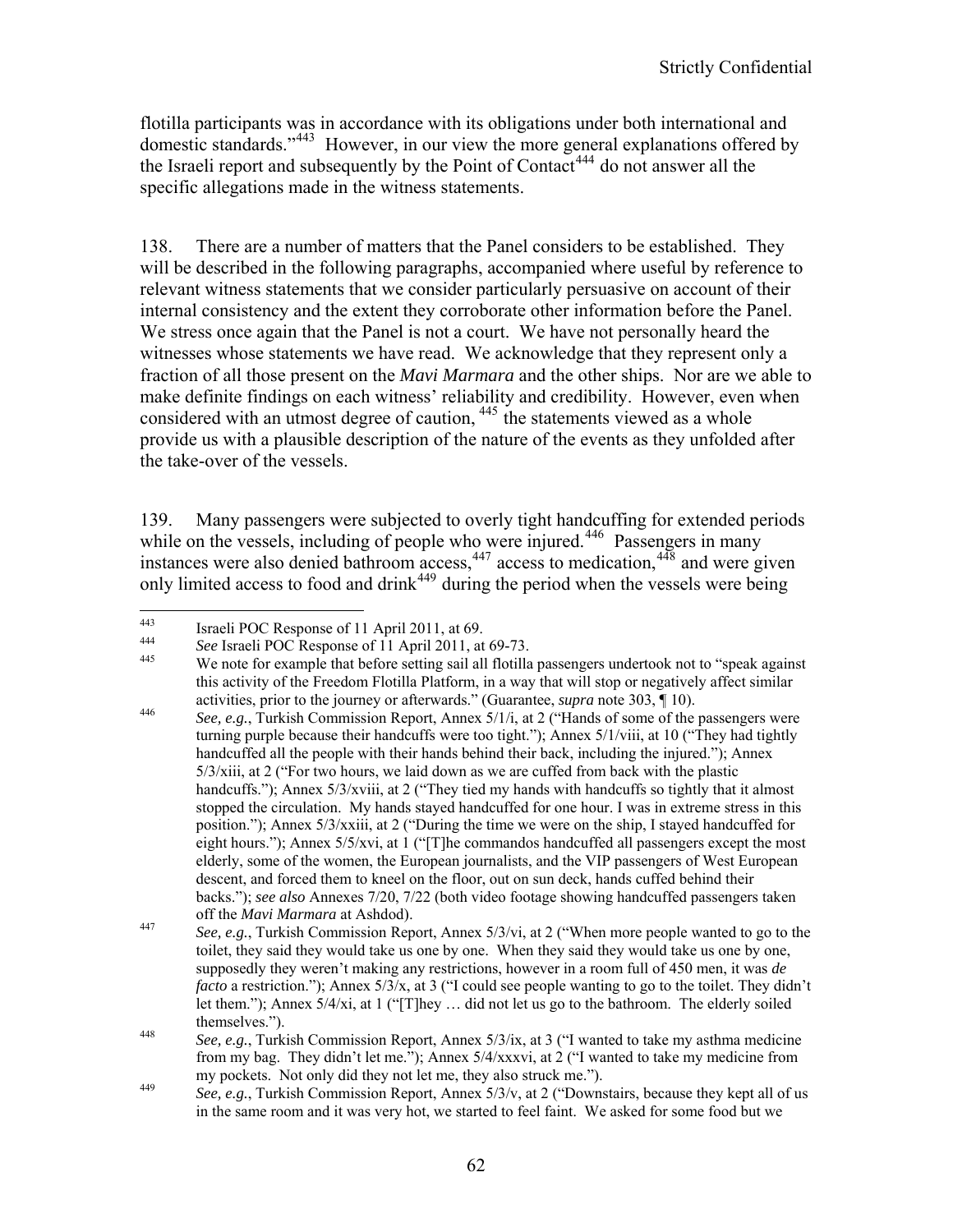taken to the port at Ashdod. Large numbers of passengers were left on the deck of the *Mavi Marmara* and other vessels for a period of several hours, exposed to the elements.<sup>450</sup> Many passengers also allege that they were subjected to physical and verbal harassment throughout including pushing, shoving and kicking and other physical intimidation.<sup>451</sup> The mistreatment was not restricted to those individuals that could be considered to have represented a direct threat to the IDF or other personnel.<sup>452</sup> The Panel notes that the Israeli report does not address any of these matters in great detail.<sup>453</sup> To a degree its conclusions are not inconsistent with some of the descriptions offered by the witness accounts  $454$ 

140. Many passengers allege that harassment, intimidation and physical mistreatment continued as they were being processed after landing in the port of Ashdod throughout their detention and up to the point of deportation.<sup>[455](#page-62-0)</sup> Invasive physical body searches

- $t_{\text{1}}$  *See, e.g.*, Turkish Commission Report, Annex  $5/1/\text{v}$ , at 2 ("They made me go to the top deck by pushing and tripping me. There, they kicked my knees and they made me fall down."); Annex 5/3/ix, at 2 ("They took us to the deck of the ship by yelling at us and pushing us. . . . They took us downstairs by pushing us."); Annex 5/5/iv, at 3 ("I . . . was immediately blocked . . . by a masked [Israeli commando] who put the end of his machine gun in my face and said, 'Shut the fuck up, shut the fuck up you fucking bitch, I'll fucking kill you'. He was incredibly aggressive."); Annex  $5/5/x$ iv, at 3 ("I saw how they treated these people very differently. Some were treated almost friendly while others were kicked and the soldiers also used the back of their weapons to hit some of the passengers. I saw . . . one man who had been hit with the back of the
- rifle and fell down and could not walk . . . ."). 452 *See, e.g.*, Turkish Commission Report, Annex 5/4/xxxix, at 2 ("They also did not let an elderly passenger pull up his pants [after he had gone to the bathroom]. They took that old man next to the women with his pants down. The old man could not open his eyes from shame."); Annex 5/5/i, at 1 ("I saw three Greek passengers which were brutally dragged across the deck, over sharp-edged stairs and pipes — just because they didn't want to hand over their passports."); Annex 5/5/xiv, at 3 ("[Some passengers] were treated very badly and for no apparent reason.").<br>
See Israeli Commission Report, at 178-179, 181-183.<br>
See, e.g., Israeli Commission Report, at 179 ("[H]andcuffs were removed f

weren't given any."); Annex  $5/4/xi$ , at 1 ("We were thirsty but they did not give us water."); Annex 5/4/xii, at 2 ("The whole time we were kept in the lounge they would not give any food or water to anyone."); Annex 5/5/xiv, at 4 ("We were not allowed to eat even though there were [sic] food for two months on the Mavi Marmara, and there was [sic] food cans where we were but we

were not allowed to touch them.").<br><sup>450</sup> *See, e.g.*, Turkish Commission Report, Annex 5/3/iv, at 2 ("[T]he helicopters were flying on top of us, and we got cold and weak because of the cold water coming from the pressure of the propeller."); Annex 5/4/ix, at 2 ("The helicopter hovered above us for a long time and sprayed that salty Mediterranean sea water on us. The sun was burning us while at the same time we were freezing because of the wind generated by its blades."); *see also* Annex 5/5/i, at 1 ("We were herded together on deck [of the *Eleftheri Mesogeio*] for eleven hours under an inadequate piece of tarpaulin which offered hardly any protection at all from a scorching sun.)"

<span id="page-62-0"></span>participants who had been handcuffed earlier.", emphasis added.).<br> *See, e.g.*, Turkish Commission Report, Annex 5/1/v, at 2 ("They continuously used foul language when we were at the prison and when they were taking us to the airport. We were treated very badly at the airport. They kicked and slapped us at the airport."); Annex  $5/1$ /viii, at 11 ([At Ashdod] they made me enter the tent. They were pushing and pulling me around."); Annex 5/4/xiv, at 2 ("They made us wait for hours. The male and female soldiers around the vehicle had gone into action. They were looking at us, pushing us around, hitting us on the shoulder, and harassing us non-stop."); Annex 5/5/viii, at 2 ("[At the airport] I was wrested [sic] to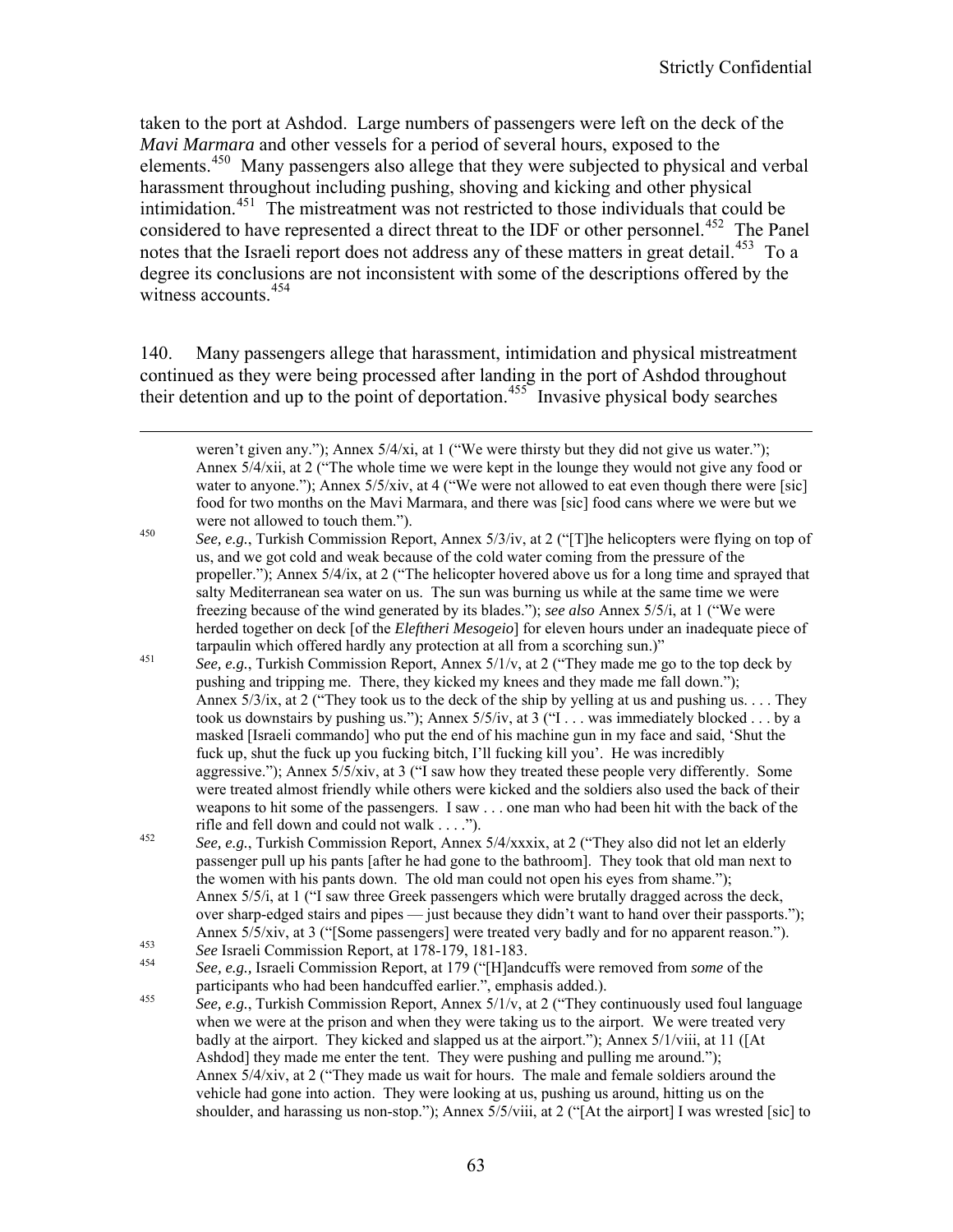were conducted, including strip-searches—often repeated multiple times including at the airport prior to departure.<sup> $456$ </sup> While we accept that usual protocols were generally followed and that women were not strip-searched in front of men, we regard the necessity for so many repeated searches as dubious. We also note with concern the serious allegations regarding the beating of passengers at Ben Gurion Airport just before their departure.457 Although the Israeli report refers to a "clash" between passengers and police forces, which resulted in six passengers requiring medial treatment,  $458$  no further information about the incident was provided by Israel. $459$ 

141. At least some passengers were presented with documents in Hebrew and placed under pressure to sign them.<sup>[460](#page-63-0)</sup> While the Panel has been presented with evidence that translations of certain documents, such as custody orders, were provided,  $461$  it is still concerned that not all passengers received them or were given the opportunity to sign translated versions as opposed to the Hebrew originals.

142. Moreover, testimony from several witnesses, including a Turkish consular officer, supports the allegation that passengers were denied timely consular or legal assistance.<sup> $462$ </sup>

the ground where 17 of them assaulted me in plain view of a CCTV Camera. I stayed limp and repeated 'OK, OK, OK,-- .. ' but they kept on beating me for a few more minutes giving me at least three head wounds."); Annex 5/5/i, at 1 ("At Tel Aviv Airport they kept us waiting in the bus for hours - and refused some prisoners to go to the toilet. One Czech journalist was recommended to urinate in his trousers. One Italian was beaten because he protested that his passport was

getting lost by the military."). 456 *See, e.g.*, Turkish Commission Report, Annex 5/1/viii, at 11 ("They searched everything except for my underwear and they also took my clothes outside and x-rayed them. They searched me thoroughly when I was wearing only my underwear. . . . I was taken to another tent to be searched. They searched me again in a rude manner. . . . [At the airport] I was once more searched . . . in a detailed and degrading manner."); Annex 5/4/vii, at 2 ("We were searched at various check-points numerous times."); Annex  $5/4/x$ iii, at 2 ("They stripped us until our whole bodies were exposed and searched every part of us."); Annex 5/4/xlii, at 3 ("They stripped some of us naked.").<br> *Id.*<br>
Israeli Commission Report, at 190.<br> *See* Israeli POC Response of 27 April 2011.<br> *See, e.g.*, Turkish Commission Report,

<span id="page-63-0"></span>They asked me to sign a paper [that] consists of 3 pages in Hebrew. Its content was incomprehensible."); Annex 5/4/xvi, at 2 ("I was asked to sign some papers in a foreign language I could not understand."); Annex  $5/4/x$ vii, at 2 ("At the port, they took me to an interrogation tent. There they tried to make me sign some papers in Hebrew. But I told them that I would not sign

<span id="page-63-2"></span><span id="page-63-1"></span>

something that was not in English or Turkish.").<br>
See Israeli POC Response of 11 April 2011, at 65-66, Annexes P, W, X.<br>
See, e.g., Turkish Commission Report, Annex 5/5/xii, at 2 ("In Ashdod I immediately started demanding my right to see a lawyer and to contact my embassy (I continued these requests with no effect, until I was deported)."); Annex  $5/5/x$ iv, at 4 ("I asked to speak to my consul, she (the woman in one of the stations that questioned me) just laughed and said -What is your consul, what are you talking about."); Turkish POC Response of 11 April 2011, Appendix 3, Testimony of Ms. Gizem Sucuoğlu, Second-Secretary at the Turkish Embassy in Tel Aviv ("It was not possible to obtain a list of our citizens that were kept [at Beer Sheva Prison], nor was it possible to get information about who was kept in which cell. . . . [T]he main problems were the lack of official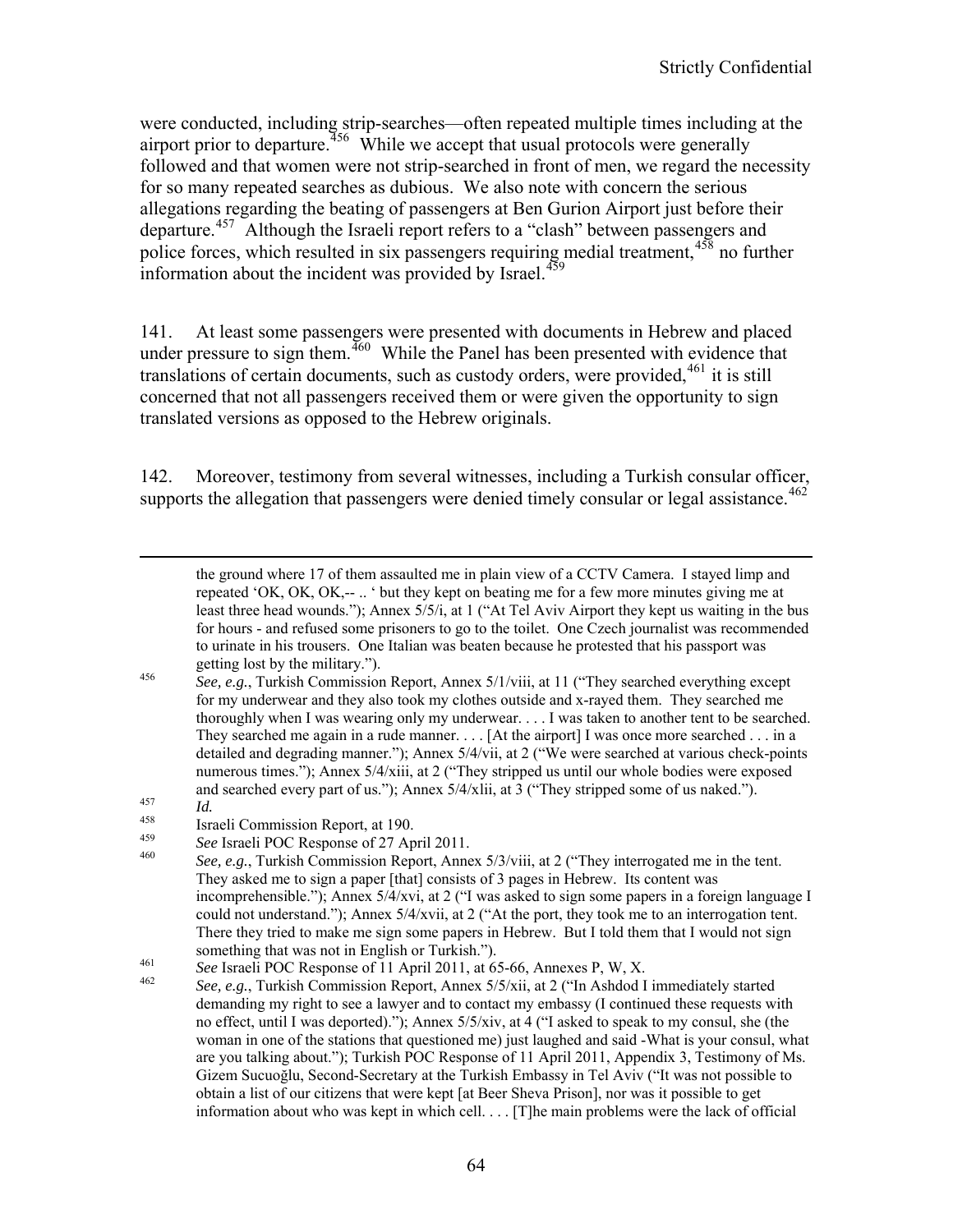However, this is not a consistent feature of all the witness accounts and several acknowledged that they did receive such assistance once they had been transferred to prison facilities after processing.<sup>463</sup> But the Panel notes that a diplomatic note, sent on behalf of the European Union Heads of Mission in Israel to the Israeli Foreign Minister, also deplored the lack of consular access to their countries' nationals.  $464$ 

143. Many personal belongings were taken from the passengers by the Israeli authorities and not returned.<sup>[465](#page-64-0)</sup> The Israeli report states that "magnetic media" (such as laptops, cell phones, MP3 players, memory sticks and DVDs) were confiscated $466$  and retained for further investigation.<sup>[467](#page-64-2)</sup> However, attempts to properly record and itemize confiscated items were not sufficient and failed to ensure that they were returned to their owners.[468](#page-64-3) We regard this as significant not least given the potential monetary and evidentiary value of many of the items involved. The seizure of some of the belongings, such as cash, jewellery and clothing, served no military purpose and took place without any legitimate grounds. The Panel notes that the IDF military police have initiated seven criminal investigations into specific incidents of theft of property,<sup>[469](#page-64-4)</sup> but considers that the problems relating to the seizure of belongings were more widespread.

144. The Panel notes the allegations that wounded passengers were deliberately denied medical treatment or were deliberately mistreated.<sup>[470](#page-64-5)</sup> However, it finds that the Israeli report provides a detailed and plausible description of the steps that were taken by the Israeli forces to ensure that all wounded were treated in a timely and properly manner.<sup>[471](#page-64-6)</sup> While there might have been initial delays due to the chaotic situation on board of the

 information we experienced from the first day, the general disorder . . . and not having access to some of our citizens.") 463 *See, e.g.*, Turkish Commission Report, Annex 5/1/viii, at 12 ("[While in detention] they took

everyone out of the wards and in a short while officers from embassies of all countries arrived, except for the Turkish embassy. Jordan consulate came for the countries that did not have any diplomatic mission in Israel."); Annex 5/5/iii, at 2 ("[E]ventually [I] was allowed to meet with the

<span id="page-64-0"></span>

Australian embassy.").<br> *See Israeli POC Response of 11 April 2011*, Annex E.<br> *See, e.g.*, Turkish Commission Report, Annex 5/4/xiii, at 2 ("My laptop, cell phone, TL 300 in cash, my ID card, driver's license, Marine License and personal belongings were taken from me. None of my belongings were returned to me."); Annex 5/4/xiv, at 2 ("My cell phone, 1000 EUROS in cash, my ID, driver's license, credit cards, backpack and other personal belongings

<span id="page-64-2"></span><span id="page-64-1"></span>

<span id="page-64-5"></span><span id="page-64-4"></span><span id="page-64-3"></span>

<span id="page-64-6"></span>

were taken but never returned to me.").<br>
166 Israeli Commission Report, at 178.<br>
167 Israeli Commission Report, at 194.<br>
168 See Israeli POC Response of 11 April 2011, at 34-35.<br>
169 See Israeli Commission Report, at 195-1 42-43.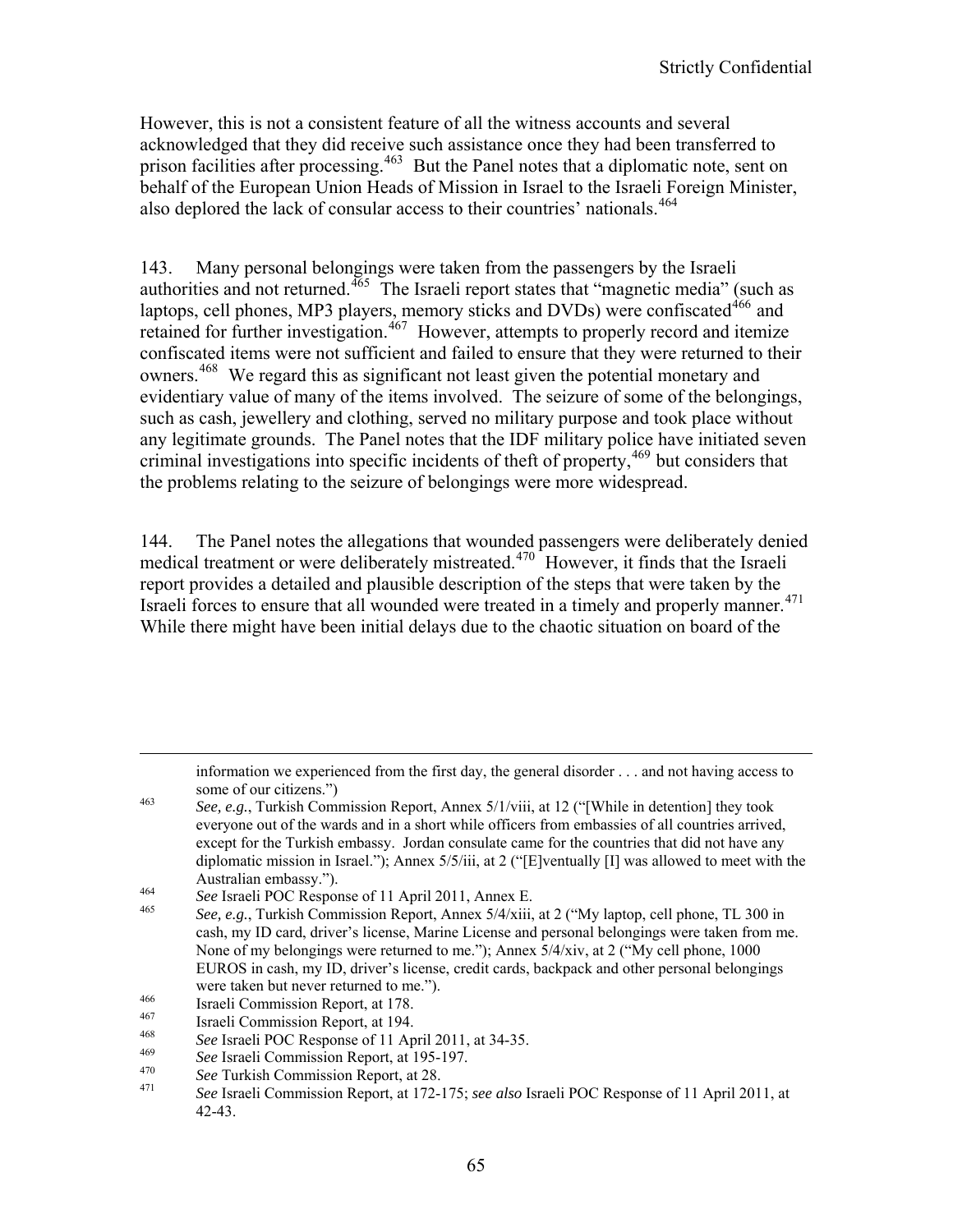*Mavi Marmara*,<sup>472</sup> the Panel accepts that appropriate medical treatment was provided as soon as circumstances allowed.

**145. There was significant mistreatment of passengers by Israeli authorities after the take-over of the vessels had been completed through until their deportation. This included physical mistreatment, harassment and intimidation, unjustified confiscation of belongings and the denial of timely consular assistance.** 

<sup>472</sup> See Israeli Commission Report, at 172: "After the take-over of the vessel was completed, at around 5.17 a.m., the stage of treating and evacuating the wounded in a more organized manner commenced." (footnote omitted).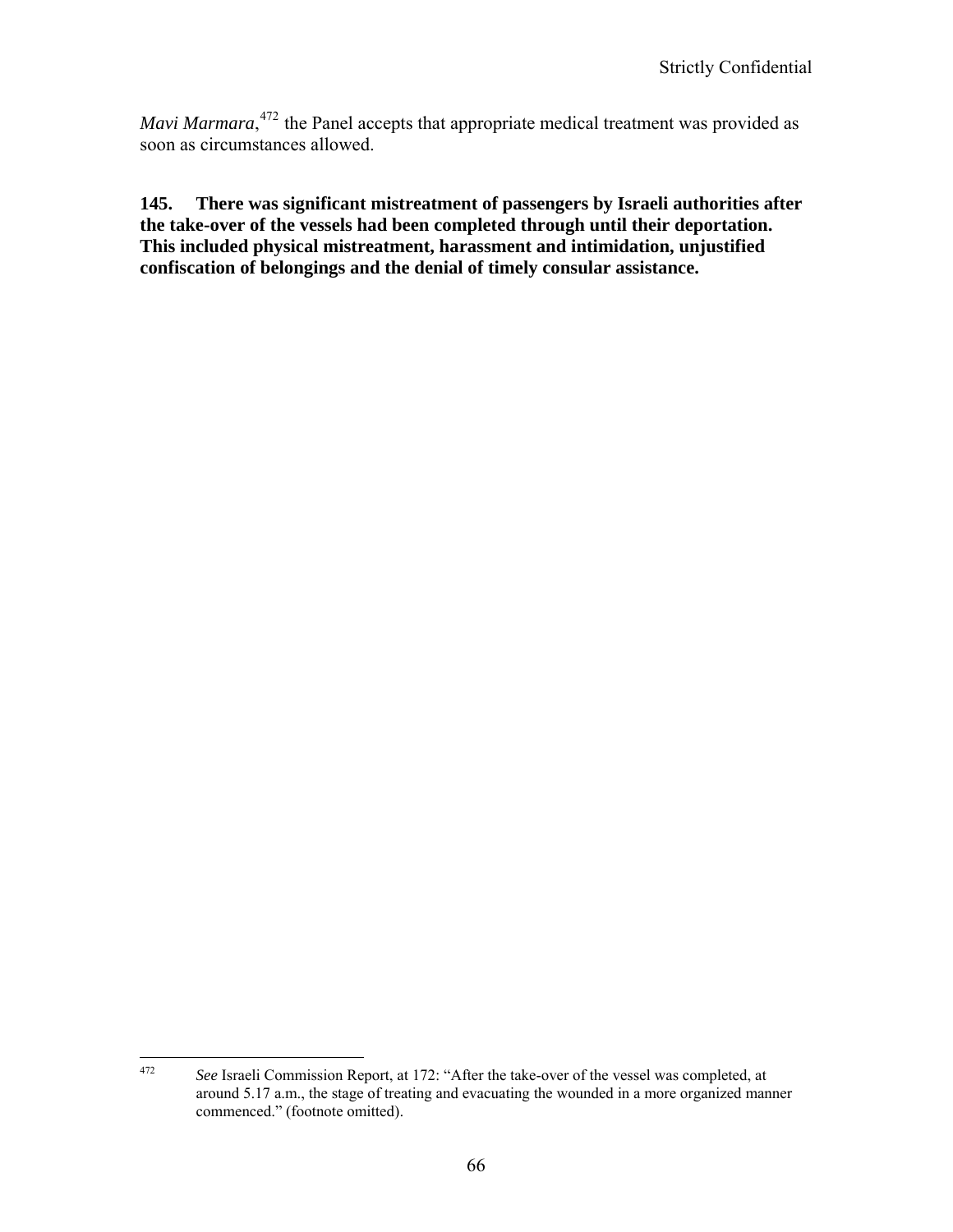## **6 How to Avoid Similar Incidents in the Future**

#### **Introduction**

146. In this chapter, the Panel deals with the Secretary-General's instruction to consider and recommend ways of avoiding incidents similar to the flotilla from arising in the future. This discussion is divided into two parts. First, we set out our views on the specific situation with respect to Israel's policy of restricting access of goods and people to Gaza, which has led to substantial international concern. Second, we address how to prevent difficulties arising in general from the imposition of a naval blockade.

#### **The Situation in Gaza**

147. The Panel recognizes that the situation in Gaza provides the overarching context for the incident. The security threat posed to Israel by militant groups in Gaza provides the foundation for its naval blockade. On the other hand, concern for the humanitarian situation in Gaza provides a motivation for more flotillas in the future.

148. There have been a number of attempts to send ships to Gaza as a way to deliver supplies to the inhabitants and to draw attention through publicity to the unfortunate plight of people in Gaza. It is important that such events are not repeated in the interests of the peace and stability of the region. Adverse consequences can flow from situations where violence occurs and lives are lost. Public opinion can be inflamed and further violent events can result.

149. The Secretary-General has discouraged new flotillas to Gaza for exactly the reasons given here. In his personal diplomacy the Secretary-General has been actively involved in discouraging any such efforts. He has asked all concerned to use their influence in that regard. He has argued that there exists the need to avoid incidents that may provoke further destabilization of the regional climate and he has stressed the need for caution and prudence. The Quartet<sup> $473$ </sup> has made similar calls in its 21 June 2010 statement and other United Nations officials have stressed that "such convoys are not helpful in resolving the basic economic problems of Gaza" and that "they needlessly carry the potential for escalation."<sup>[474](#page-66-1)</sup> In this regard nations involved are under a duty to

<span id="page-66-0"></span><sup>473</sup> The Middle East Quartet is comprised of the United Nations, the United States, the European Union, and Russia.<br><sup>474</sup> Briefing by Mr. B. Lynn Pascoe, Under-Secretary-General for Political Affairs, to the Security

<span id="page-66-1"></span>Council on the situation in the Middle East, including the Palestinian question, U.N. SCOR, 65th Session, 6363th mtg. at 3, U.N. Doc. S/PV.6363 (July 21, 2010); *See also* Briefing by Mr. Robert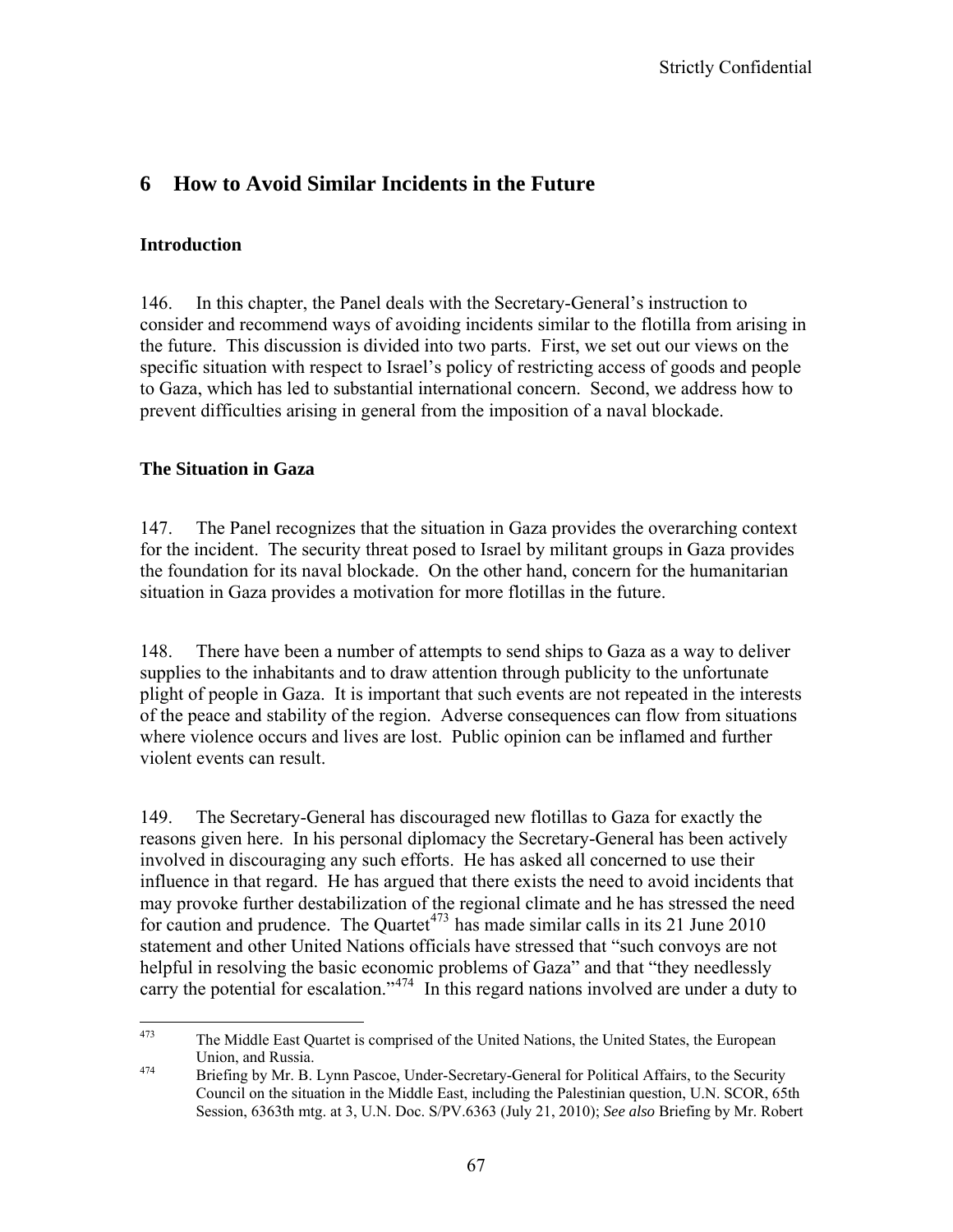actively co-operate to avoid endangering both individual lives and the security of the region. It is important that States consult directly to this end and to make every effort to avoid a repetition of the incident.

150. A naval blockade may only be maintained so long as it remains proportionate and a situation of armed conflict persists. Although a blockade represents a legitimate exception to the freedom of navigation in situations of armed conflict, that principle nonetheless remains of central importance to the peaceful order of the oceans, particularly in areas such as the eastern Mediterranean. The Panel therefore recommends Israel keep the naval blockade under regular active review, in order to assess whether it continues to be necessary.

151. The Panel underlines the reaffirmation by the Quartet on 21 June 2010, shortly after the flotilla incident, that the situation in Gaza, including the humanitarian and human rights situation of the civilian population, was unsustainable, unacceptable and not in the interests of any of those concerned. That appears also to be a widespread view in the international community. It is clear that the restrictions Israel has placed on goods and persons entering and leaving Gaza via the land crossings continue to be a significant cause of that situation.<sup>[475](#page-67-0)</sup> In his statement of 1 June 2010 consecutive to the flotilla incident,<sup>[476](#page-67-1)</sup> the President of the Security Council stated that the Council reiterated its grave concern at the humanitarian situation in Gaza and stressed the need for sustained and regular flow of goods and people to Gaza as well as unimpeded provision and distribution of humanitarian assistance throughout Gaza. At a briefing immediately after the 31 May 2010 incident, a senior United Nations official noted that the loss of life could have been avoided if Israel had responded to repeated calls to end its closure of Gaza. $477$ 

152. In this context, the Panel also recalls that Security Council resolution 1860  $(2009)^{478}$  $(2009)^{478}$  $(2009)^{478}$  called for the unimpeded provision and distribution throughout Gaza of humanitarian assistance, including of food, fuel and medical treatment. It also called on Member States to support international efforts to alleviate the humanitarian and economic situation in Gaza. In its paragraph 6, the resolution specifically called on States to prevent illicit trafficking in arms and ammunition and ensure the sustained reopening of

Serry, Special Coordinator for the Middle East Peace Process and Personal Representative of the Secretary-General, to the Security Council on the situation in the Middle East, including the Palestinian question, U.N. SCOR, 66th Sess., 6540th mtg. at 4, U.N. Doc. S/PV. 6540 (May 19, 2011). 475 *See* United Nations Office for the Coordination of Humanitarian Affairs, occupied Palestinian

<span id="page-67-0"></span>territory, *Easing the Blockade: Assessing the Humanitarian Impact on the Population of the Gaza* 

<span id="page-67-2"></span>

<span id="page-67-1"></span>Strip March 2011, available at www.ochaopt.org (March 23, 2011).<br>S.C. Pres. Statement 2010/9, U.N. Doc S/PRST/2010/9 (June 1, 2010).<br><sup>477</sup> See Briefing by Mr. Oscar Fernandez-Taranco, Assistant Secretary-General for Politi the Security Council on the situation in the Middle East, including the Palestinian question, U.N. SCOR, 65th Sess., 6325th mtg. at 3, U.N. Doc. S/PV. 6325 (31 May 2010).<br>S.C. Res. 1860, U.N. Doc. S/RES/1860 (Jan. 8, 2009).

<span id="page-67-3"></span>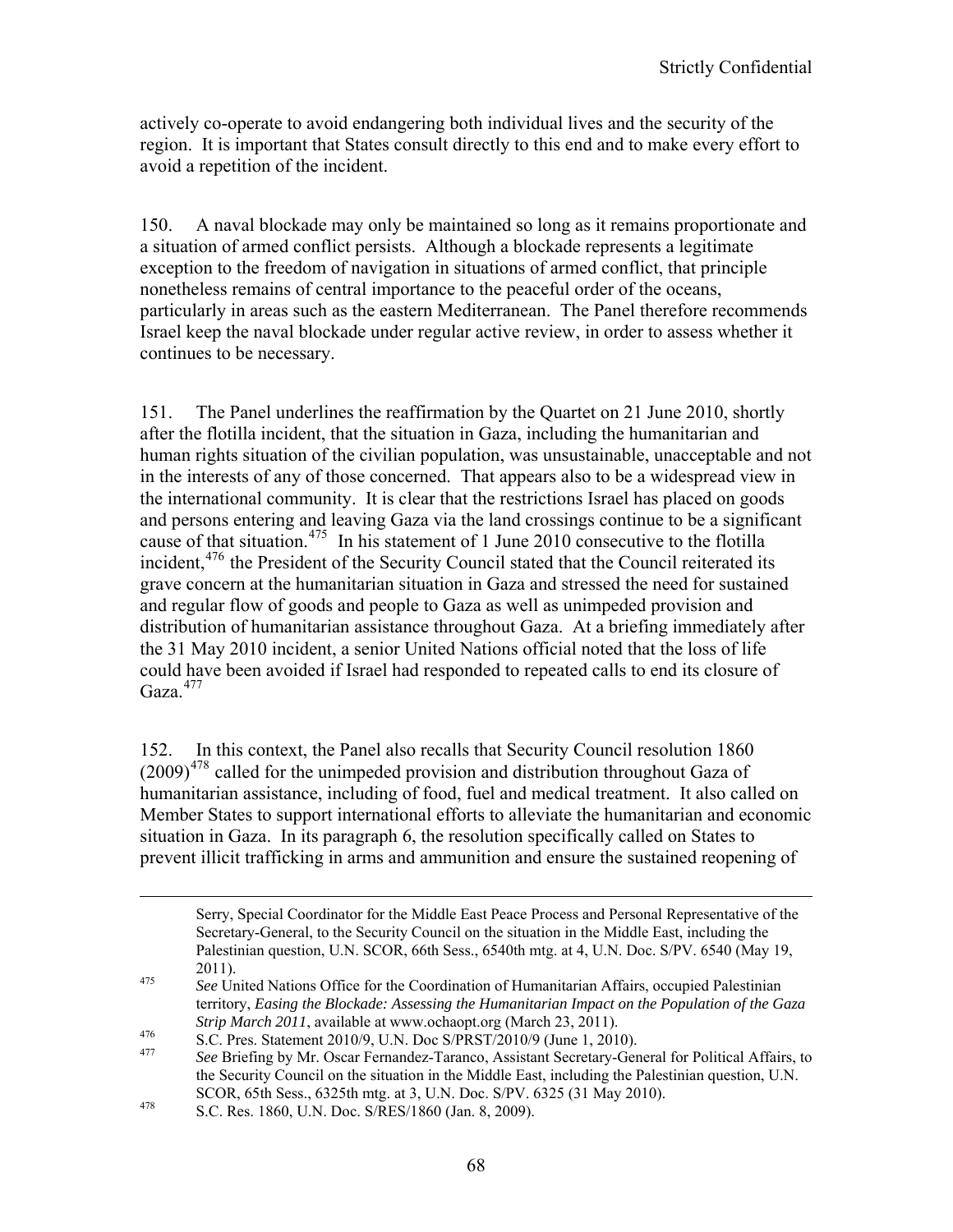the crossing points on the basis of the 2005 Agreement on Movement and Access between the Palestinian Authority and Israel. The resolution also encouraged tangible steps towards intra-Palestinian reconciliation.

153. Gaza occupies an area of 360 square kilometres and contains a population of 1.43 million, of whom one million are refugees—that is to say 70 percent of the population. It has a high population density, 3,881 persons per square kilometre. A high percentage of the population is young—54 percent are under the age of 18. The unemployment rate is very high, 39 percent. $479$  This is one of the highest unemployment rates in the world. Similarly, the poverty rate is high and the area is heavily dependent upon foreign aid. Furthermore, socio-economic conditions in Gaza have deteriorated badly in the aftermath of the Hamas take-over and the Israeli-imposed restrictions on goods entering Gaza via the land crossings.[480](#page-68-1) Since these restrictions began in 2007, most private businesses have closed. The functioning of hospitals has been severely affected. The provision of electricity has been reduced and is intermittent. There has been a deterioration of water supply and sanitation services. The demand for housing and social services is climbing. Israel's report admits Israel's land crossings policies have an adverse impact on the daily life of the civilian population,  $481$  and that they were designed to weaken the economy in order to undermine Hamas's ability to attack Israel.<sup>[482](#page-68-3)</sup>

154. The Panel recognizes that the Government of Israel has taken significant steps to ease the restrictions on goods entering Gaza since the 31 May 2010 incident.<sup>[483](#page-68-4)</sup> On 20 June 2010 it announced a package of measures aimed at those restrictions. The Quartet welcomed this announcement. On 5 July 2010, in a step which was welcomed by the Secretary-General, the Government of Israel switched from a positive list of goods allowed into Gaza to a negative list of goods whose entry is prohibited or restricted. On 8 December 2010, Israel decided to allow exports from Gaza, consistent with security conditions. United Nations agencies have received approval to complete construction projects in Gaza. Those steps have seen an improvement in import levels, but the depressed economic situation and continuing impact of the closure measures remain of serious concern.<sup>[484](#page-68-5)</sup> The Panel notes the calls by senior United Nations officials that efforts should be made to scale up both import and export levels, within the framework of Security Council resolution 1860 (2009).  $485$  The United Nations also recommended that the Government of Israel should continue its efforts to ease restrictions on movement of

<span id="page-68-0"></span><sup>479</sup> 479 Office of the United Nations Special Coordinator for the Middle East Peace Process, *Socio-*

<span id="page-68-1"></span>*economic Report January 2011*, available at www.unsco.org (Jan. 30, 2011).<br><sup>480</sup> Briefing by Mr. Robert Serry, Special Coordinator for the Middle East Peace Process, and Personal Representative of the Secretary-General to the Palestine Liberation Organization and the Palestinian Authority, to the Security Council on the situation in the Middle East, including the Palestinian question, U.N. SCOR, 66th Sess., 6488th mtg. at 4, U.N. Doc. S/PV.6488 (Feb. 24,

<span id="page-68-2"></span>

<span id="page-68-4"></span><span id="page-68-3"></span>

<span id="page-68-5"></span>

<sup>2011).&</sup>lt;br>
<sup>481</sup> See Israeli Commission Report, at 108.<br>
<sup>481</sup> See Israeli Commission Report, at 94.<br>
<sup>483</sup> See Israeli Commission Report, at 71-72.<br>
<sup>484</sup> Briefing by Mr. Robert Serry to the Security Council, *supra* note 48

<span id="page-68-6"></span>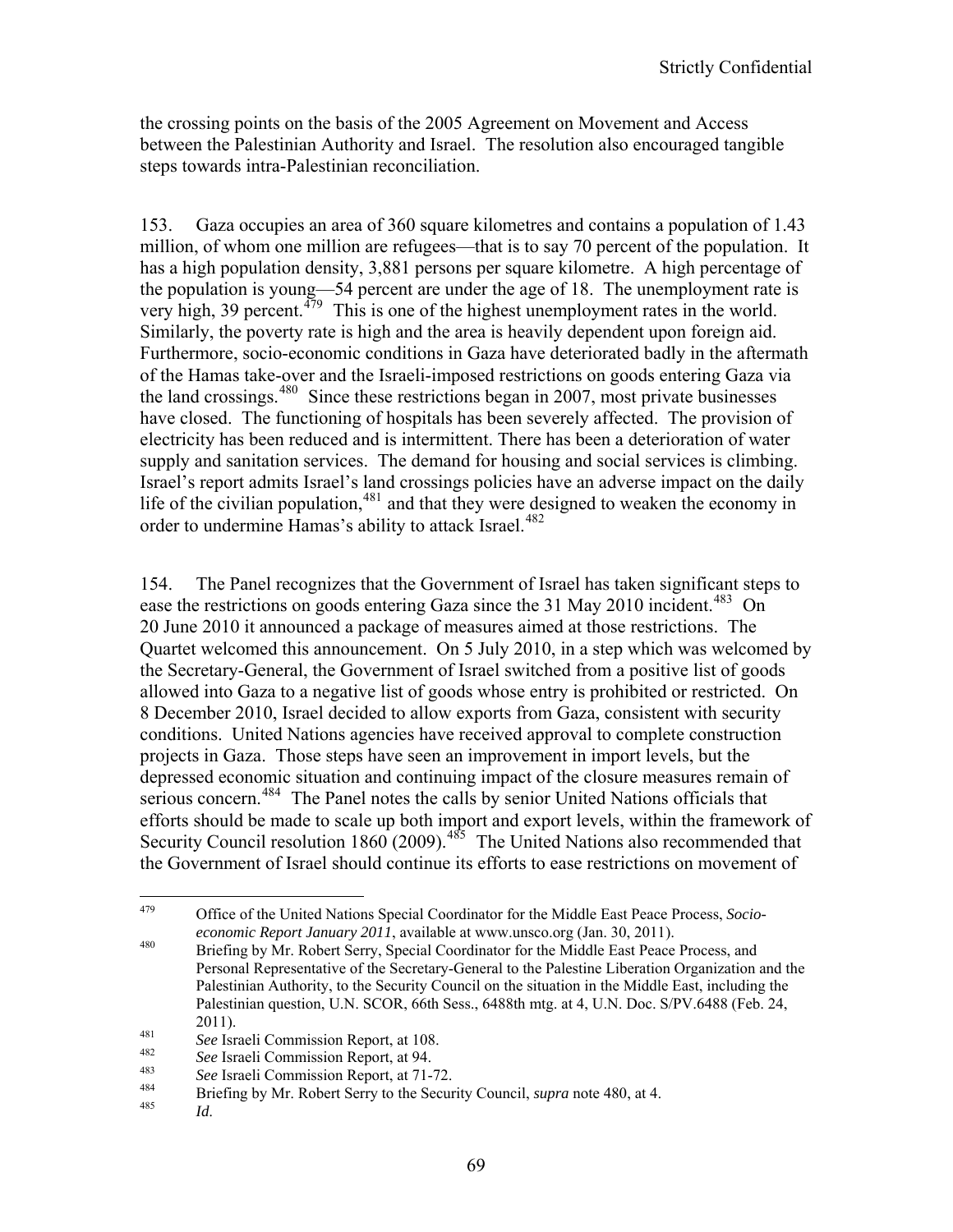goods and persons to and from Gaza, towards ending the closure of Gaza, within the framework of Security Council resolution 1860 (2009).<sup>486</sup>

155. At the same time, all relevant responsible agencies and institutions should cooperate to effectively identify the humanitarian needs of the population and to ensure that assistance is provided in a timely and effective way. Those wishing to provide assistance should work through established procedures, using the designated land crossings. Where non-governmental organizations or other private groups wish to provide assistance they should consult with relevant authorities in Israel and the Palestinian Authority to ensure that such assistance can best be delivered to its recipients without incident.

#### **156. The Panel's recommendations in respect to Gaza are as follows:**

- **All relevant States should consult directly and make every effort to avoid a repetition of the incident.**
- **Bearing in mind its consequences and the fundamental importance of the freedom of navigation on the high seas, Israel should keep the naval blockade under regular review, in order to assess whether it continues to be necessary.**
- **Israel should continue with its efforts to ease its restrictions on movement of goods and persons to and from Gaza with a view to lifting its closure and to alleviate the unsustainable humanitarian and economic situation of the civilian population. These steps should be taken in accordance with Security Council resolution 1860, all aspects of which should be implemented.**
- **All humanitarian missions wishing to assist the Gaza population should do so through established procedures and the designated land crossings in consultation with the Government of Israel and the Palestinian Authority.**

### **Naval Blockades in General**

157. Naval blockades are not common, but they are imposed from time to time and it is probable that others will be imposed in the future. Because they are not common, there tends to be a lack of general knowledge in the international community about their characteristics and features. This lack of knowledge can lead to misunderstandings as to

<sup>486</sup> Briefing by Mr. B. Lynn Pascoe, Under-Secretary-General for Political Affairs, to the Security Council on the situation in the Middle East, including the Palestinian question; U.N. SCOR, 66<sup>th</sup> Sess., 6520<sup>th</sup> mtg. at 3, U.N. Doc. S/PV.6520 (April 21, 2011); Briefing by Mr. Robert Serry, *supra* note 474, at 4.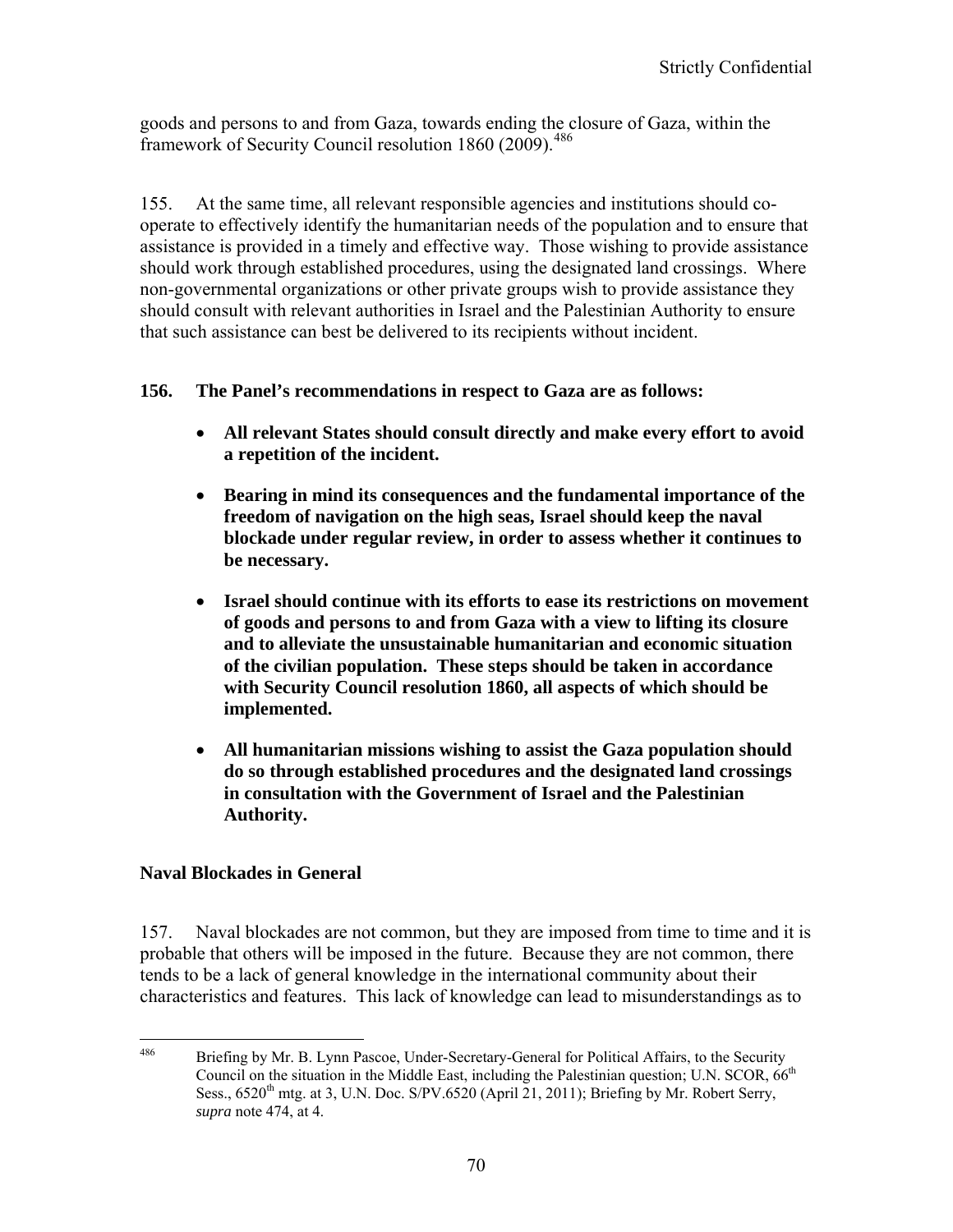what the true situation is when a blockade is declared. The law of blockade is established primarily by rules of customary international law. The 1994 San Remo Manual on International Law Applicable to Armed Conflicts at Sea ("San Remo Manual") provides a useful reference in identifying those rules.

158. From a practical point of view, therefore, if difficulties arising from blockades are to be prevented in the future it is necessary to accept that international law does in certain limited circumstances allow for blockades to be imposed and enforced including by the use of force. It is important, however, that all relevant States act with prudence and caution with respect to the imposition and enforcement of a blockade. A blockade by definition has serious implications for the fundamental principle of the freedom of navigation and for those vessels that seek to enter the blockade zone. The consequences of breaching a blockade are clearly set out in international law, as reflected, for example, in paragraphs 10, 67, and 146 of the San Remo Manual. Once a blockade has been lawfully established, it needs to be understood that the blockading power can attack any vessel breaching the blockade if after prior warning the vessel intentionally and clearly refuses to stop or intentionally and clearly resists visit, search or capture. There is no right within those rules to breach a lawful blockade as a right of protest. Breaching a blockade is therefore a serious step involving the risk of death or injury.

159. Given that risk, it is in the interests of the international community to actively discourage attempts to breach a lawfully imposed blockade. Such attempts place the lives of those involved at risk. That fact places an obligation on States to ensure their nationals are aware of the risks of engaging in such a hazardous activity, and to actively discourage them from attempting it. In the view of the Panel it is a particular lesson to be learned from the incident under review that there is a need for governments to warn their citizens of the risk of travelling on vessels that are intending to challenge a blockade. Many activists who may wish to engage in such journeys will neither know of the principles of international law that govern blockades nor of the risks that may be involved in attempting to breach them. It is also clear that reliance cannot be placed upon NGOs organizing such efforts to warn the participants adequately of the risks. Thus we think States have a duty to take active steps to warn their citizens of the risks involved in running a blockade and to endeavour to dissuade them from doing so, even though they may not have the legal power to stop the conduct. Such warnings are consistent with the travel warnings many governments issue as a matter of course regarding hazards that may be encountered at a particular destination and offering advice to their citizens on the risks involved<sup>[487](#page-70-0)</sup>

<span id="page-70-0"></span><sup>487</sup> See for example, the travel warning issued by the United Kingdom Foreign and Commonwealth Office in respect of Gaza, available at www.fco.gov.uk (last visited July 7, 2011): "In the early hours of 31 May 2010, members of the Israeli security forces boarded and forcibly took control of a number of ships in international waters as they were heading towards Gaza with the intention of breaking the naval blockade currently in place. Nine people died and dozens more were injured.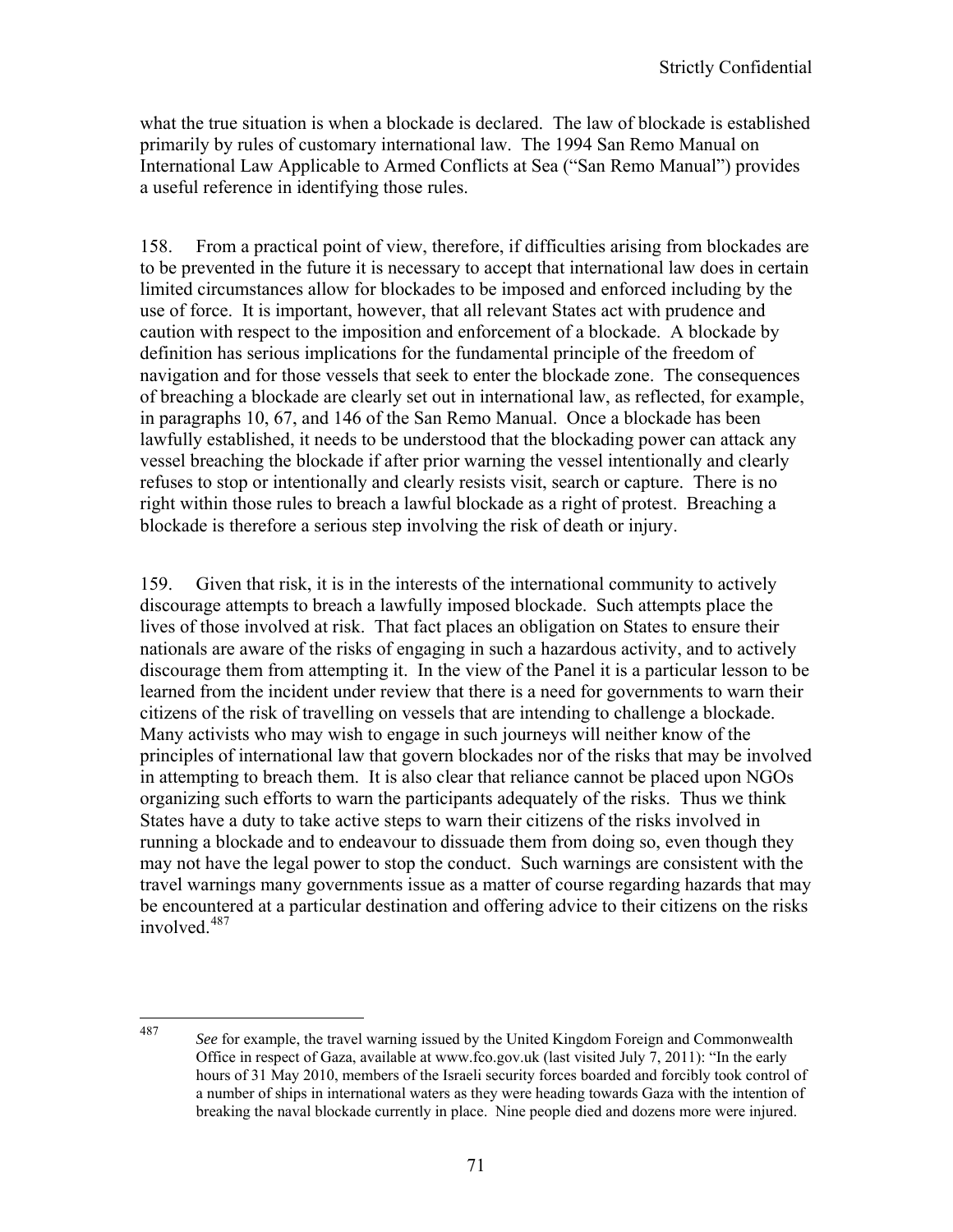160. The imposition of a blockade involves the use of force, which can only be employed in the exercise of a right of self-defence. Measures taken by States in the exercise of their right of self-defence are required under Article 51 of the United Nations Charter to be notified to the Security Council. Such notification enables the Security Council to monitor any implications of a naval blockade for international peace and ultimately security and to take action if it reaches the view that is necessary.

161. It is readily foreseeable that the imposition of a blockade may in some circumstances attract humanitarian missions who wish to provide assistance to people who may be adversely affected by the blockade. The Panel fully respects that intention and notes that the blockading power has an obligation to allow for such assistance to be provided where necessary. Such missions need to appreciate, however, that there are established rules as to how such assistance may be provided and these need to be followed. International humanitarian law generally requires that humanitarian personnel must respect any security requirements in force. Protection is provided for humanitarian vessels entering a blockade zone where they have been granted safe conduct by agreement between the belligerent parties. Such protection requires that the vessels allow inspection and stop or change course when requested. Any attempt to breach a blockade to deliver humanitarian assistance without such agreement recklessly endangers the security of the vessel and those on board. It is important that humanitarian missions act consistently with the principles of neutrality, impartiality and humanity recognized by the UN General Assembly<sup>[488](#page-71-0)</sup> and avoid such action.

162. At the same time, the manner in which a blockade is enforced requires particular attention if similar incidents are to be avoided in the future. The basic norms of international humanitarian law, including precaution and proportionality must be respected.<sup>[489](#page-71-1)</sup> When the direct use of force is contemplated against a non-military vessel carrying large numbers of passengers, military commanders and planners must consider their legal obligations, and also act with prudence and caution in light of those facts. It is advisable that efforts should first be made to stop the vessels by non-violent means. In such circumstances warnings should be given in a variety of ways, and they should be repeated, so there is no possibility of misunderstanding. If force is going to be used and the use of that force is imminent, that fact must be plainly communicated and indicated to those against whom it is proposed to act. There should be nothing vague about it. The people must be given ample warning of the dangers that will result if they do not comply with a request to change course or to stop. This way they have an opportunity to change their behaviour and avoid the danger. Force once used must be kept to the minimum necessary, proportional and carefully weighed against the risk of collateral casualties. In such circumstances where the magnitude of the risk is great, it is important that the level of force is not escalated too quickly. Indications of what is going to occur will generally

Participating in a convoy of this kind brings a real risk of injury or death. We strongly advise against anyone attempting to break the naval blockade in this way."<br><sup>488</sup> See Strengthening of the Coordination of Humanitarian Emergency Assistance of the United

<span id="page-71-0"></span>Nations, G.A. Res. 46/182, Annex ¶ 2, U.N. Doc. A/RES/46/182 (Dec. 19, 1991)<br><sup>489</sup> *See, e.g.,* §§ 38-46 San Remo Manual.

<span id="page-71-1"></span>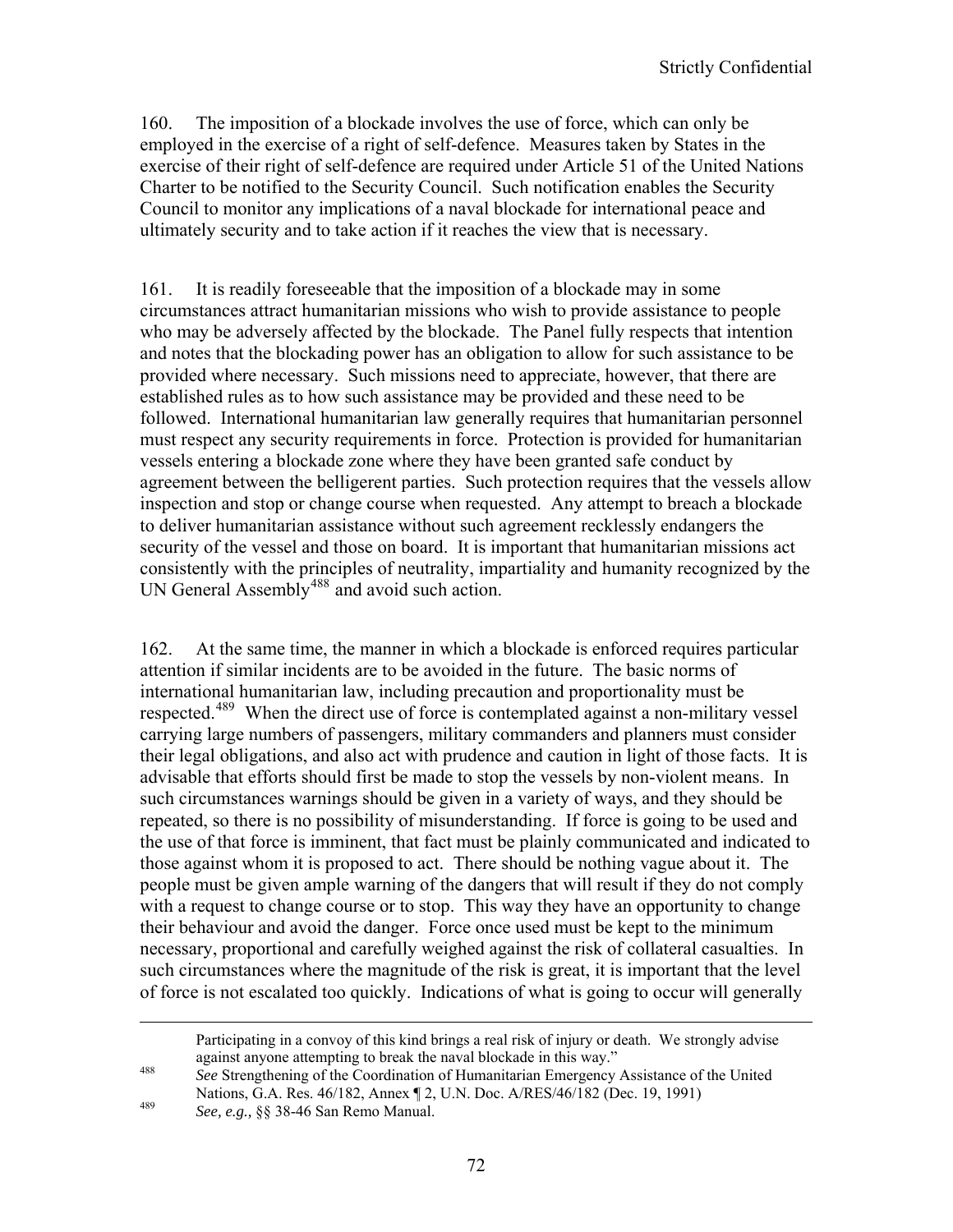be a better deterrent than employing the force without giving an opportunity first to change behaviour.

163. All passengers and crew members detained when breaching a blockade must be treated respectfully and with all the necessary protection provided by the principles of human rights and International Humanitarian Law**.** The Panel also notes the provisions in the San Remo Manual describing the appropriate treatment of detainees.<sup>[490](#page-72-0)</sup>

**164. In relation to the part of this chapter dealing with the prevention of incidents in the future relating to blockades generally, the Panel makes the following recommendations:** 

- **All States should act with prudence and caution in relation to the imposition and enforcement of a naval blockade. The established norms of customary international law must be respected and complied with by all relevant parties. The San Remo Manual provides a useful reference in identifying those rules.**
- **The imposition of a naval blockade as an action in self-defence should be reported to the Security Council under the procedures set out under Article 51 of the Charter. This will enable the Council to monitor any implications for international peace and security.**
- **States maintaining a naval blockade must abide by their obligations with respect to the provision of humanitarian assistance. Humanitarian missions must act in accordance with the principles of neutrality, impartiality and humanity and respect any security measures in place. Humanitarian vessels should allow inspection and stop or change course when requested.**
- **Attempts to breach a lawfully imposed naval blockade place the vessel and those on board at risk. Where a State becomes aware that its citizens or flag vessels intend to breach a naval blockade, it has a responsibility to take pro-active steps compatible with democratic rights and freedoms to warn them of the risks involved and to endeavour to dissuade them from doing so.**
- **States enforcing a naval blockade against non-military vessels, especially where large numbers of civilian passengers are involved, should be cautious in the use of force. Efforts should first be made to stop the vessels by non-violent means. In particular, they should not use force except when absolutely necessary and then should only use the minimum level of force necessary to achieve the lawful objective of maintaining the**

<span id="page-72-0"></span><sup>490</sup> §§ 161-167 San Remo Manual.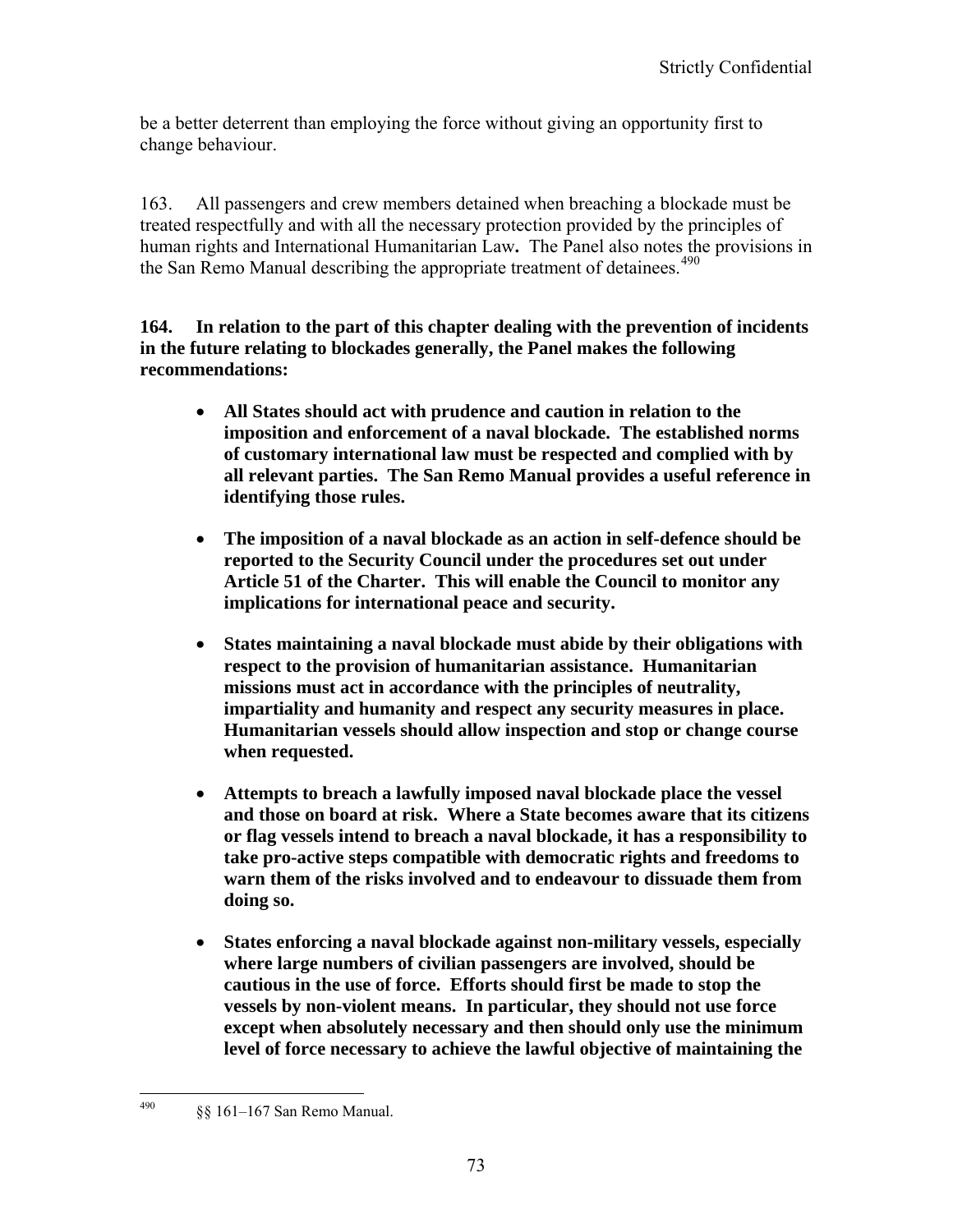#### **blockade. They must provide clear and express warnings so that the vessels are aware if force is to be used against them.**

### **Rapprochement**

165. The Panel hopes that this report may resolve the outstanding issues relating to the incident and bring the matter to its end. However, the Panel recognizes that there are steps to be taken between Turkey and Israel before the sad saga of the flotilla can be put behind them. Such measures are best described as rapprochement. It will be up to the nations themselves whether to adopt what we recommend in this regard. No one can make them do so.

166. It seems to the Panel that both Turkey and Israel recognize the value of their relationship and share a desire to normalize relations between them. In the Panel's view, their goal should be the resumption of full diplomatic relations. However, the Panel recognizes that as a first step the incident must be acknowledged and addressed so that the parties may move beyond it. The establishment of a political roundtable as a forum for exchanging views could assist to this end.

167. The Panel considers it important that an appropriate statement of regret be made by Israel in respect of the incident in light of its consequences. It is important too that a concrete gesture should be made to heal the hurt that has been caused and to address the losses of the victims and their families. To that end, the Panel recommends that Israel should make payment for the benefit of the deceased and injured victims and their families. Such payment could be administered through the establishment by the two governments of a joint trust fund of a sufficient amount to be decided by them.

168. In making these suggestions we are not making judgments about legal obligations or liability. We are of the view that what we propose will be a practical but important symbol that the matter is at an end. Our recommendations are made to advance the interests of stability in the Middle East, an area in which there has been much political upheaval in the short life of this Panel. The good relationship between Turkey and Israel has contributed to the stability of the area in the past and it is the hope and expectation of the Panel that it will do so again in the future.

#### **169. The Panel recommends that:**

 **An appropriate statement of regret should be made by Israel in respect of the incident in light of its consequences.**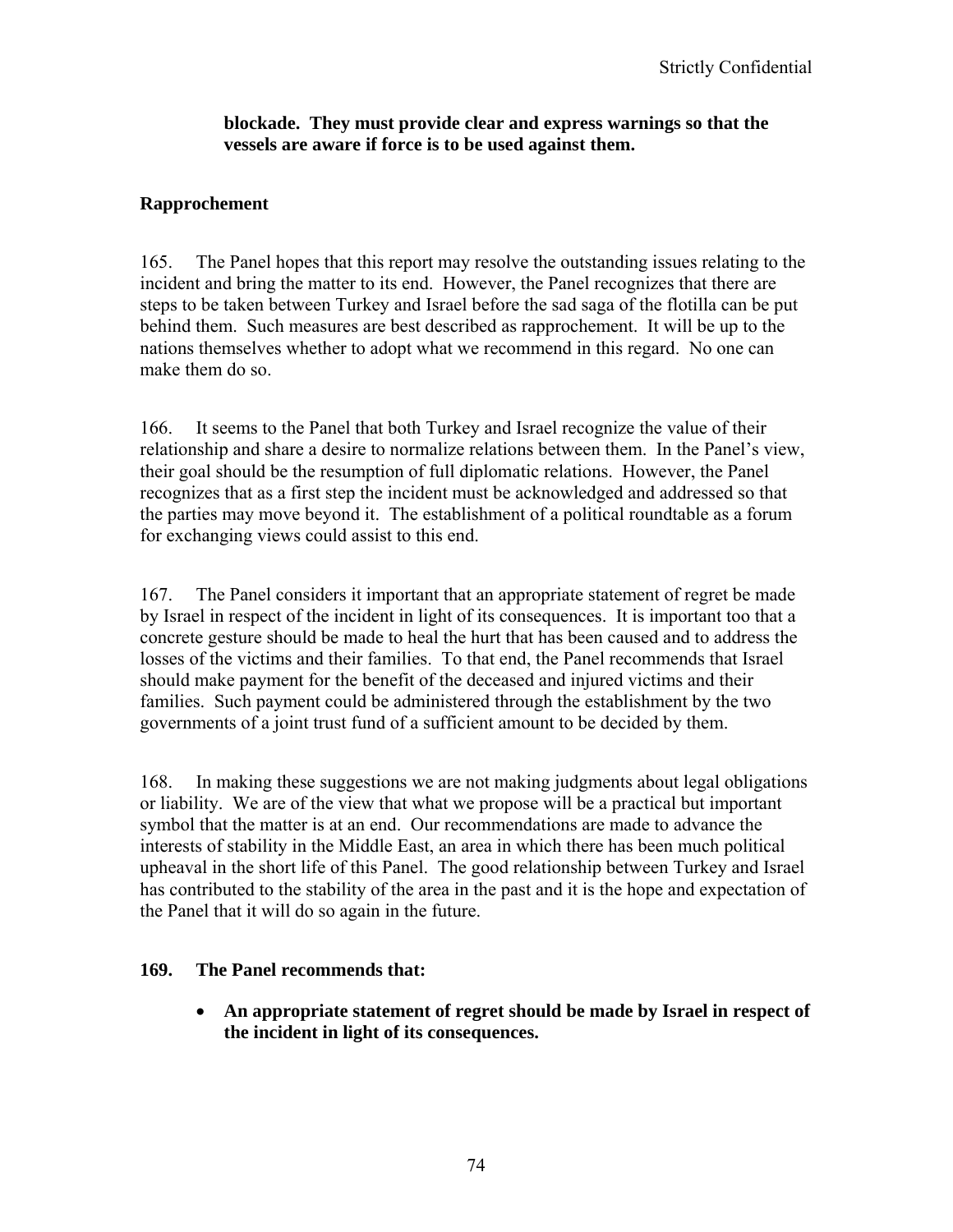- **Israel should offer payment for the benefit of the deceased and injured victims and their families, to be administered by the two governments through a joint trust fund of a sufficient amount to be decided by them.**
- **Turkey and Israel should resume full diplomatic relations, repairing their relationship in the interests of stability in the Middle East and international peace and security. The establishment of a political roundtable as a forum for exchanging views could assist to this end.**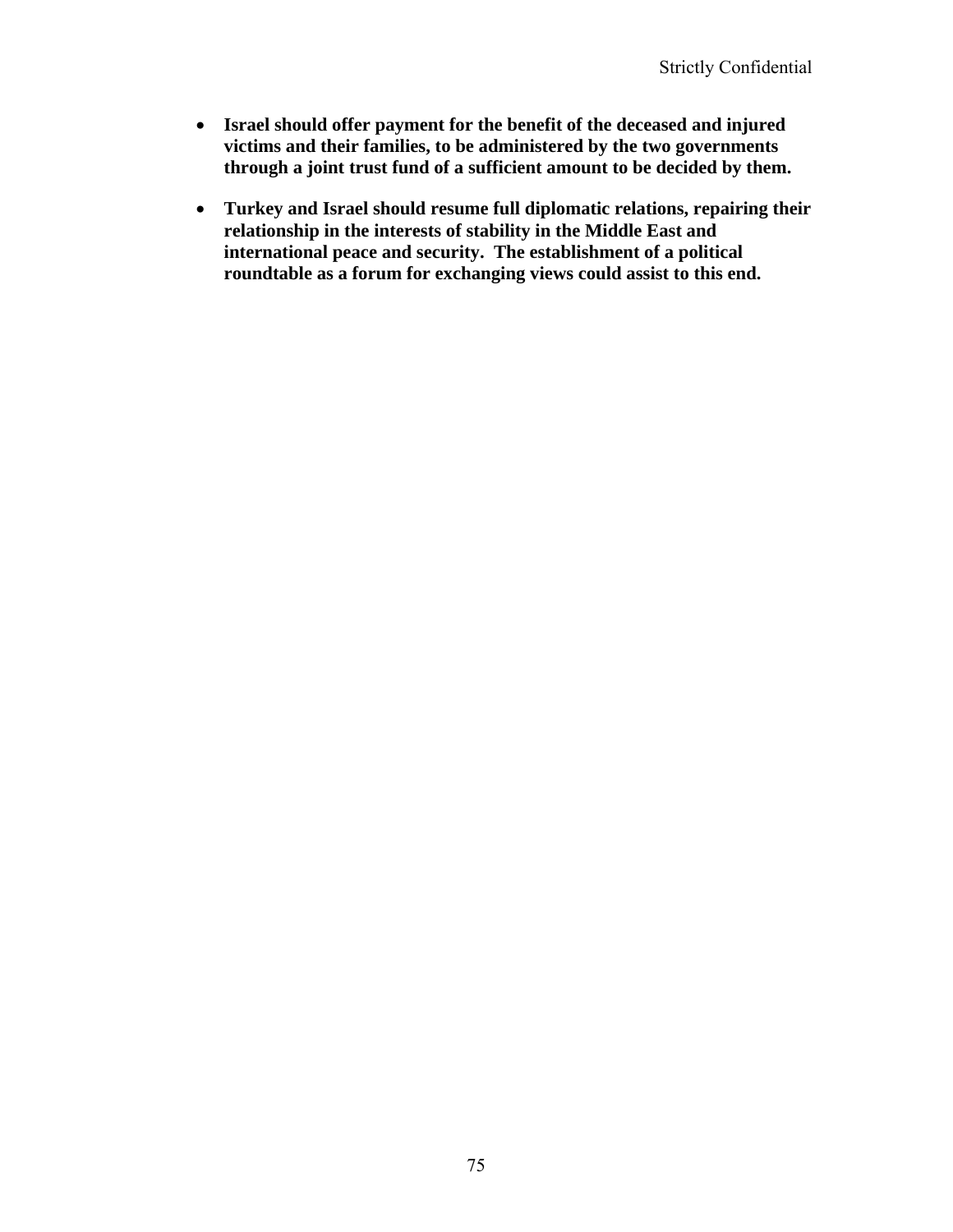# **Appendix I: The Applicable International Legal Principles**

### **Introduction**

1. In this Appendix, the Chair and Vice-Chair provide our own account of the principles of public international law that apply to the events under review. Those principles arise from three separate streams of international law: the law of the sea, the law of armed conflict at sea, including the law of blockade, and human rights law. We prefer to provide our own analysis of the relevant law rather than accept those provided in the reports before the Panel. In preparing this account we have examined carefully the legal points that have been made to us. As has been made clear earlier, the Panel is not a court and cannot adjudicate. But in arriving at the findings and recommendations we are asked to make, it is important to rest these on a secure legal foundation.

### **Law of the Sea**

2. The most influential instrument setting out the law of the sea is the 1982 United Nations Convention on the Law of the Sea  $("UNCLOS")$ .<sup>[1](#page-75-0)</sup> UNCLOS followed a series of four conventions concluded in 1958.<sup>[2](#page-75-1)</sup> While not universally adopted,<sup>[3](#page-75-2)</sup> it is now generally admitted that many of the provisions of UNCLOS are either declaratory of international customary law or have become such.<sup>[4](#page-75-3)</sup>

3. Custom<sup>[5](#page-75-4)</sup> has the force of law and is binding on States where it reflects the general practice of States, and the recognition by States that this general practice has become law (known as the *opinio juris* requirement). The general practice element requires a demonstrable pattern of unambiguous and consistent State practice, which must be widespread but does not need to be universal.<sup>[6](#page-75-5)</sup>

4. One of the important principles of the law of the sea is the freedom of the high seas.<sup>[7](#page-75-6)</sup> That is, the principle that the high seas are open to all States and unable to be subjected to the sovereignty of any State. $8$  This principle of free use is part of customary

<span id="page-75-7"></span>Article 2 High Seas Convention; Articles 87-89 UNCLOS.

 $\frac{1}{1}$ Dec. 10, 1982, 1833 U.N.T.S. 3.

<span id="page-75-1"></span><span id="page-75-0"></span><sup>2</sup> Among them the Convention on the High Seas, Apr. 29, 1958, 450 U.N.T.S. 11.

<span id="page-75-2"></span><sup>3</sup> As of July 7, 2011, UNCLOS had 162 State parties (*see* http://www.treaties.un.org).

<span id="page-75-3"></span><sup>&</sup>lt;sup>4</sup> See MALCOLM SHAW, INTERNATIONAL LAW 555-556 (6th ed. 2008).

<span id="page-75-4"></span> <sup>&</sup>quot;International custom, as evidence of a general practice accepted as law" is one of the sources of international law stated in Article 38(1) of the Statute of the International Court of Justice. *See also* SHAW, *supra* note 4, at 70. 6

<span id="page-75-5"></span><sup>&</sup>lt;sup>6</sup> See SHAW, *supra* note 4, at 72-93.

<span id="page-75-6"></span>According to Article 86 UNCLOS, the high seas are comprised of "all parts of the sea that are not included in the exclusive economic zone, in the territorial sea or in the internal waters of a State, or in the archipelagic waters of an archipelagic State."<br>Article 2 High Seas Convention: Articles 87,80 UNCU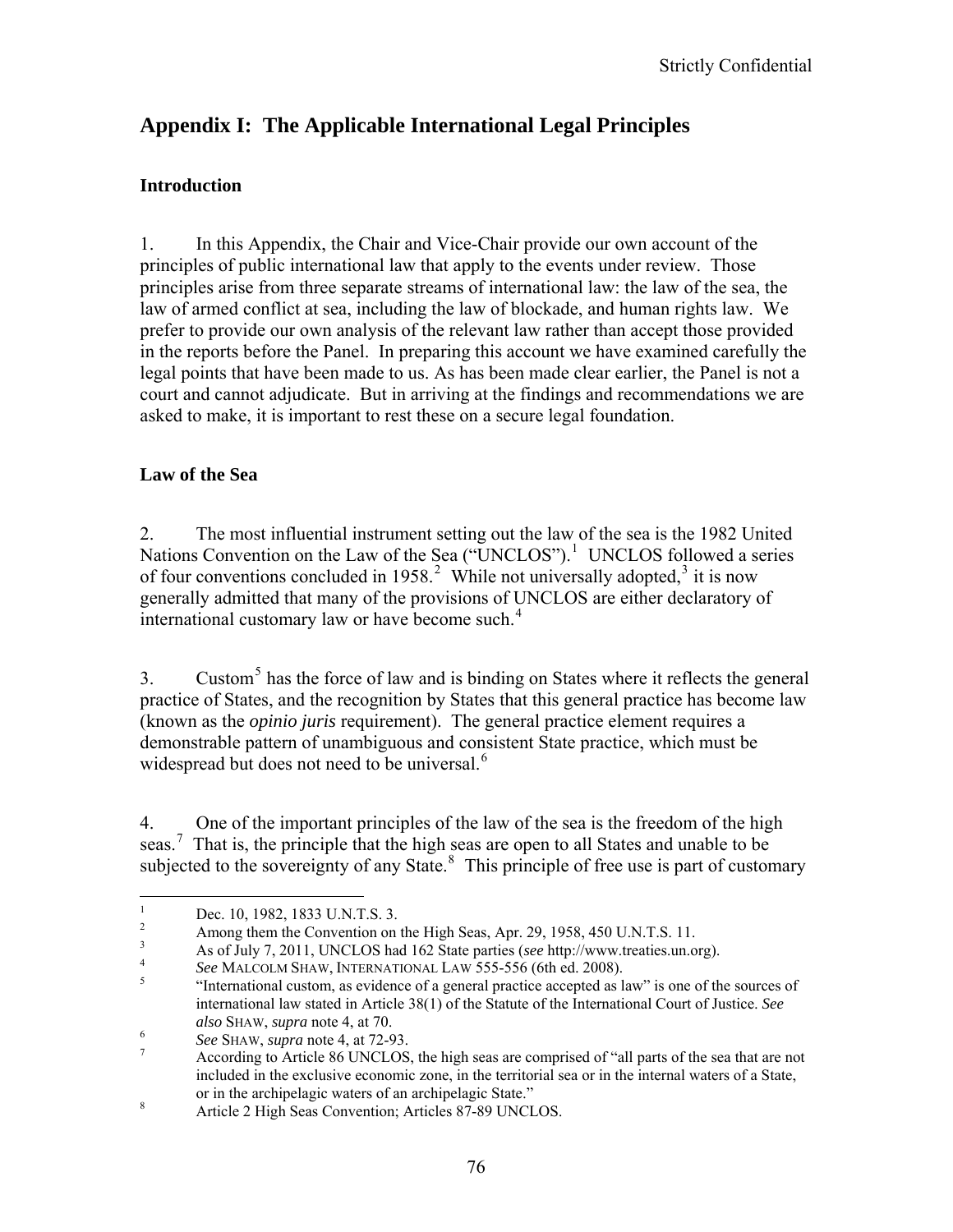international law.<sup>9</sup> Intrinsic to it is the freedom of navigation and the right of every State to sail ships flying its flag on the high seas.<sup>10</sup> Such ships are considered to be under the exclusive jurisdiction of their flag State.<sup>11</sup>

5. As a corollary of these principles, the rights of a State to board a foreign flagged ship on the high seas are very closely confined. Generally, such a vessel cannot be boarded without the consent of its flag State.<sup>[12](#page-76-0)</sup> Specific provision is made for a foreign flagged vessel to be boarded in certain limited circumstances where the vessel is suspected of carrying out particular activities, commonly known as the "right of visit."<sup>[13](#page-76-1)</sup>

6. This, however, is not the end of the issue. It is clear that the freedom of the high seas is not absolute. This is expressed in almost identical terms in both UNCLOS and the preceding 1958 High Seas Convention. In the words of Article 87(1) UNCLOS "[f]reedom of the high seas is exercised under the conditions laid down by this Convention *and by other rules of international law*."[14](#page-76-2) The latter would logically include the laws of armed conflict at sea.<sup>[15](#page-76-3)</sup>

7. Article 88 of the UNCLOS stipulates that "[t]he high seas shall be reserved for peaceful purposes." On its face, Article 88's straightforward language could imply that the high seas are exempt from all military activities and that States are prohibited from using force—even in self-defence—in this part of the world's oceans. Such an interpretation would have a profound effect on the law of naval warfare, given that "[t]he history of the military use of the sea is measured in millennia.<sup>"[16](#page-76-4)</sup> Indeed, during the series of conferences leading up to the final negotiation of UNCLOS, some States expressed the position that the term "peaceful purposes" should be interpreted as barring all military activities on the high seas. $17$ 

<sup>-&</sup>lt;br>9

*See* Preamble, Article 2 High Seas Convention.<br>
Article 2 High Seas Convention; Articles 87, 90 UNCLOS.<br>
A rticle 6 Uigh Seas Convention; Article 92(1) UNCLOS: a

<sup>11</sup> Article 6 High Seas Convention; Article 92(1) UNCLOS; *see also* SS "Lotus" (Fr. v. Turk.), 1927 P.C.I.J. (ser. A) No. 10, at 25 (Sept. 7).<br>D.P. O'CONNELL, 2 THE INTERNATIONAL LAW OF THE SEA 802 (I.A. Shearer ed., 1984): "[A] right

<span id="page-76-0"></span>of boarding exists only under the law of the flag." There is also the emerging view, supported by a number of States, that consent by the master of the vessel suffices where flag State consent is not possible or practical. *See* David G. Wilson, *Interdiction on the High Seas: The Role and Authority of a Master in the Boarding and Searching of His Ship by Foreign Warships*, 55 NAVAL L. REV.

<span id="page-76-1"></span><sup>157, 198-205.&</sup>lt;br>Article 22 High Seas Convention; Article 110 UNCLOS.<br><sup>14</sup> Emphasis added

<span id="page-76-2"></span> $\frac{14}{15}$  Emphasis added.

<span id="page-76-3"></span><sup>15</sup> *See e contrario* O'CONNELL, *supra* note 12, at 801: "Except in connection with the Laws of War,

<span id="page-76-4"></span>there can be no interference with the right of free navigation on the high seas."<br>Bernard H. Oxman, *The Regime of Warships Under the United Nations Convention on the Law of* 

<span id="page-76-5"></span>*the Sea*, 24 Va. J. Int'l L. 809, 831 (1984).<br><sup>17</sup> See 3 UNITED NATIONS CONVENTION ON THE LAW OF THE SEA – A COMMENTARY ["UNCLOS COMMENTARY"] 88-91 (Satya N. Nandan & Shabtai Rosenne eds., 1995).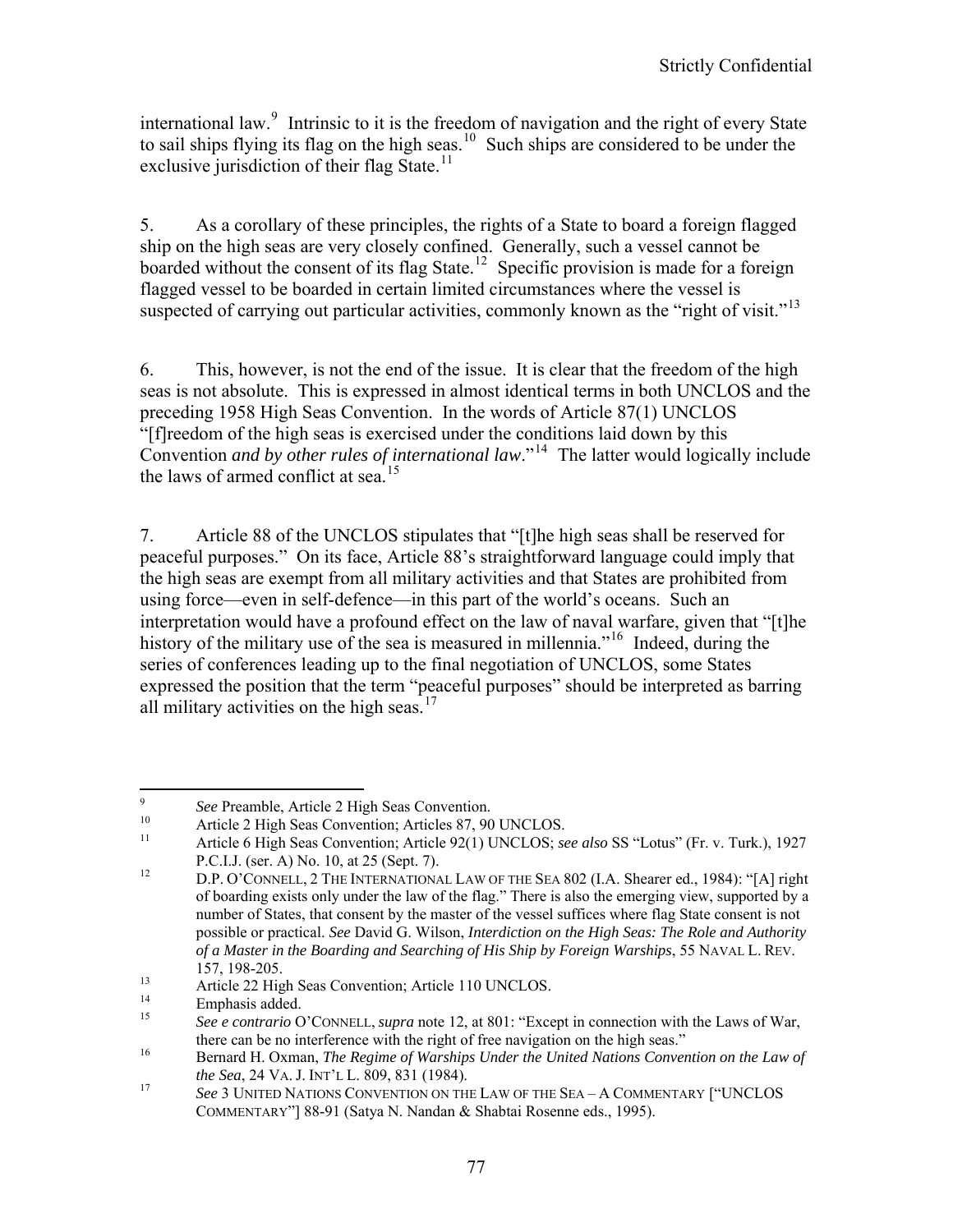8. However, most legal commentators agree that Article 88 UNCLOS has not changed the legal regime applicable to warfare on the high seas but merely "represents the explicit application to the law of the sea of some basic principles of general international law and of the principles of the United Nations Charter (particularly Art. 2, para. 4).<sup>"[18](#page-77-0)</sup> This view is supported by several arguments.

9. Even during the drafting process of UNCLOS, there was no agreement on the precise meaning of the "peaceful purposes" clause. "[O]ne of the primary motivations of the major maritime powers in negotiating a new Convention was to protect the broadest possible freedom to conduct military activities at sea."<sup>[19](#page-77-1)</sup> Indicative is the stance of the United States which stated during the negotiations that "[a]ny specific limitation on military activities would require the negotiation of a detailed arms control agreement."<sup>[20](#page-77-2)</sup> Indeed, the Convention primarily aims to regulate the use of the seas in peace time,  $2<sup>1</sup>$  and the participants in the drafting conferences "consciously avoided negotiation of the rules applicable to military operations on the seas." $^{22}$  $^{22}$  $^{22}$ 

10. Other international treaties with "peaceful purposes" clauses, such as the Antarctic Treaty<sup>[23](#page-77-5)</sup> and the Outer Space Treaty,<sup>[24](#page-77-6)</sup> have additional specific provisions prohibiting military activities.<sup>[25](#page-77-7)</sup> UNCLOS does not contain such prohibitions. Given the high level of detail and complexity in the Convention's other provisions, it appears unlikely that the "laconic stipulation"<sup>[26](#page-77-8)</sup> of Article 88 was meant to have such a far-reaching result as the complete demilitarization of the high seas.<sup>[27](#page-77-9)</sup>

11. There are a number of provisions elsewhere in UNCLOS that militate against an expansive interpretation of Article 88. For instance, there is an explicit prohibition of certain military activity in relation to the innocent passage of warships in territorial

<span id="page-77-0"></span><sup>18</sup> A HANDBOOK ON THE NEW LAW OF THE SEA ["NEW LAW OF THE SEA"] 1239 (René-Jean Dupuy & Daniel Vignes eds., 1991). 19 Oxman, *supra* note 16, at 832; *see also* Wolff Heintschel von Heinegg, *The United Nations* 

<span id="page-77-1"></span>*Convention on the Law of the Sea and Maritime Security Operations*, 48 GERMAN Y.B. OF INT'L L. 151 (2005). 20 *Cited in* UNCLOS COMMENTARY, *supra* note 17, at 89. 21 *See* R.R. CHURCHILL & V.A. LOWE, THE LAW OF THE SEA 421 (3rd ed. 1999); SAN REMO

<span id="page-77-2"></span>

<span id="page-77-3"></span>MANUAL ON INTERNATIONAL LAW APPLICABLE TO ARMED CONFLICTS AT SEA, EXPLANATION ["SAN REMO MANUAL EXPLANATION"] 93 (Louise Doswald-Beck ed., 1995); Heintschel von Heinegg, *supra* note 19, at 160; NEW LAW OF THE SEA, *supra* note 18, at 1321; Oxman, *supra* note 16, at 811.<br>
<sup>22</sup> CHURCHILL & LOWE, *supra* note 21, at 421.<br>
<sup>24</sup> Treaty on Principles Governing the Activities of State

<span id="page-77-4"></span>

<span id="page-77-5"></span>

<span id="page-77-6"></span><sup>24</sup> Treaty on Principles Governing the Activities of States in the Exploration and Use of Outer Space, including the Moon and Other Celestial Bodies, Jan. 27, 1967, 610 U.N.T.S. 205.<br><sup>25</sup> For a detailed comparison *see* Rüdiger Wolfrum, *Military Activities on the High Seas: What are* 

<span id="page-77-7"></span>*the Impacts of the U.N. Convention on the Law of the Sea?, in THE LAW OF ARMED CONFLICT:* INTO THE NEXT MILLENNIUM 501, 502-503 (Michael N. Schmitt & Leslie C. Green eds., 1998) (71

<span id="page-77-8"></span>US NAVAL WAR C. INT'L L. STUD.); see also Oxman, supra note 16, at 830-831.<br>
YORAM DINSTEIN, WAR, AGGRESSION AND SELF-DEFENCE 23 (4th ed. 2005).<br> *Id.*; see also Oxman, supra note 16, at 831.

<span id="page-77-9"></span>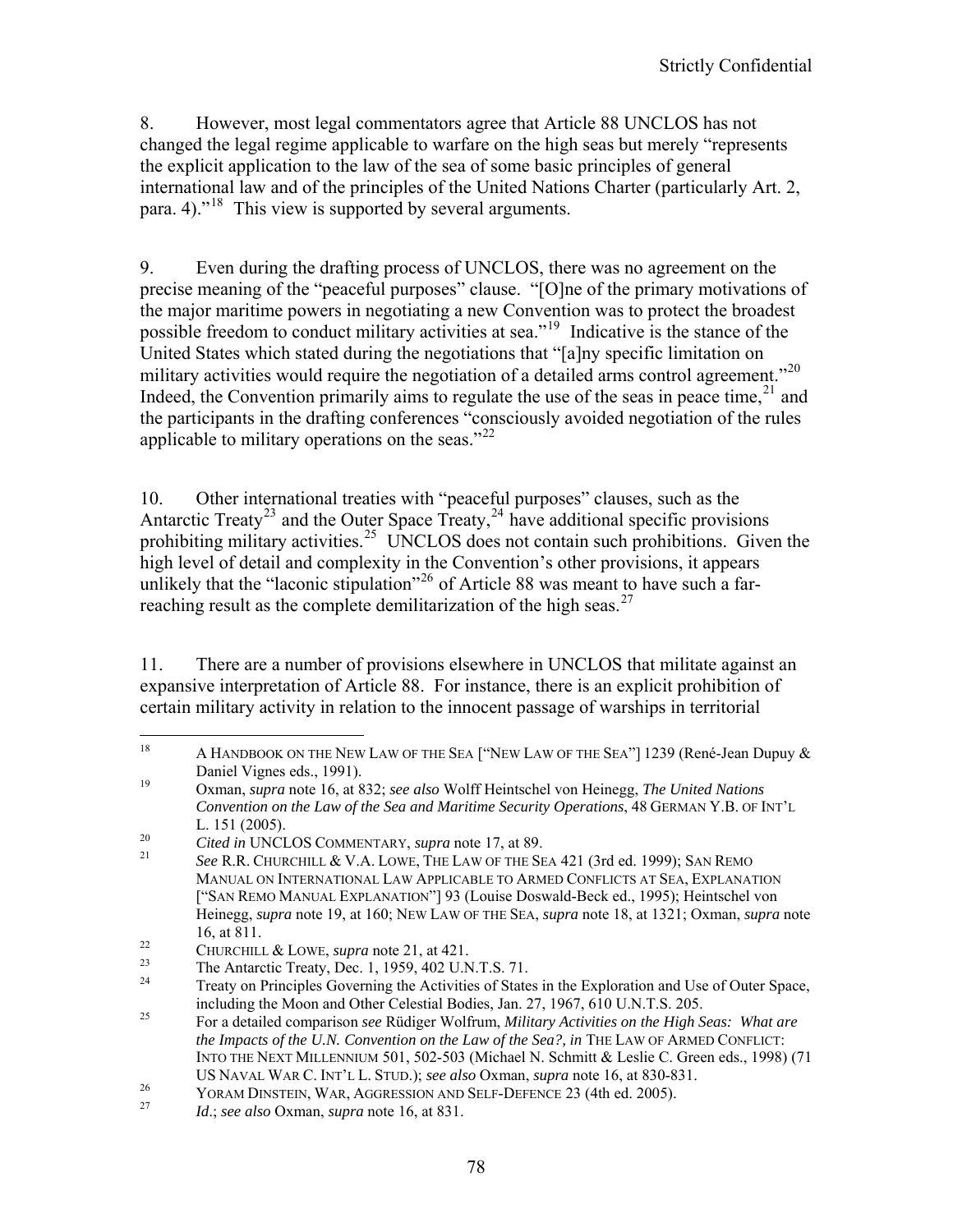waters,<sup>28</sup> while there is no such provision in relation to the high seas. Similarly, Article 298(1)(b) UNCLOS mentions "military activities" as one of the subjects which States can exempt from established dispute settlement procedures, indicating that such activities are permissible unless explicitly outlawed by the Convention.<sup>29</sup>

12. While not explicitly linked to Article 88, Article 301 UNCLOS—which applies to the Convention as a whole and "can be used for interpretative purposes with regard to [A]rticle[]  $88^{\prime\prime}^{30}$  $88^{\prime\prime}^{30}$  $88^{\prime\prime}^{30}$  - prescribes the following:

In exercising their rights and performing their duties under this Convention, States Parties shall refrain from any threat or use of force against the territorial integrity or political independence of any State, or in any other manner inconsistent with the principles of international law embodied in the Charter of the United Nations.

This language mirrors Article 2(4) of the United Nations Charter: The use of force (on the high seas and elsewhere under the scope of the Convention) is prohibited, unless explicitly permitted under the "principles of international law" as contained in the U.N. Charter. These principles include the right to self-defence.<sup>[31](#page-78-1)</sup> In light of Article 301, Article 88's content can be understood to be limited to a repetition of the applicable standards of the U.N. Charter. $32$ 

13. Moreover, State practice in maritime hostilities since the drafting of UNCLOS indicates that Article 88 "need [not] be taken at face value."[33](#page-78-3) The restriction of hostilities to territorial waters in some recent conflicts is not a widespread or uniform practice.<sup>[34](#page-78-4)</sup> In addition, there are no indications that "[S] tates felt obliged to refrain from committing acts of naval warfare on the high seas."<sup>[35](#page-78-5)</sup> "Certainly the major naval powers do not regard any of these articles [of UNCLOS] as imposing restraints upon routine naval operations."[36](#page-78-6) This is also reflected in countries' military manuals, which treat the high seas as a legitimate area of military operations.<sup>[37](#page-78-7)</sup> In the same vein, the drafters of the San Remo Manual<sup>[38](#page-78-8)</sup> "did not accept the proposition that Articles  $88$  and 301

 $28\,$ <sup>28</sup> Article 19(2) UNCLOS.<br>  $^{29}$  See NEW LAW OF THE SE

<sup>29</sup> *See* NEW LAW OF THE SEA, *supra* note 18, at 1238; Wolfrum, *supra* note 25, at 504; UNCLOS COMMENTARY, *supra* note 17, at 91.<br><sup>30</sup> 5 UNITED NATIONS CONVENTION ON THE LAW OF THE SEA – A COMMENTARY 155 (Shabtai

<span id="page-78-0"></span>Rosenne & Louis B. Sohn eds., 1989).<br><sup>31</sup> *See infra* ¶ 40.<br><sup>32</sup> *See* Wolff Heintschel von Heinegg, *The Law of Armed Conflict at Sea, in* HANDBOOK OF

<span id="page-78-1"></span>

<span id="page-78-2"></span>INTERNATIONAL HUMANITARIAN LAW ["IHL HANDBOOK"] 487 (Dieter Fleck ed., 2009).<br>
DINSTEIN, *supra* note 26, at 23.<br> *See* Heintschel von Heinegg, *supra* note 32, at 486.<br> *Id.*<br>
CHURCHILL & LOWE, *supra* note 21, at 431.<br>

<span id="page-78-3"></span>

<span id="page-78-5"></span><span id="page-78-4"></span>

<span id="page-78-6"></span>

<span id="page-78-7"></span><sup>[&</sup>quot;UK MANUAL"] § 13.6 (2004); OFFICE OF THE JUDGE ADVOCATE-GENERAL, LAW OF ARMED CONFLICT AT THE OPERATIONAL AND TACTICAL LEVEL: JOINT DOCTRINE MANUAL ["CANADIAN MANUAL"] § 804 (2003); FEDERAL MINISTRY OF DEFENCE, HUMANITARIAN LAW IN ARMED CONFLICTS: MANUAL ["GERMAN MANUAL"] § 1010 (1992). 38 *See infra* ¶ 17.

<span id="page-78-8"></span>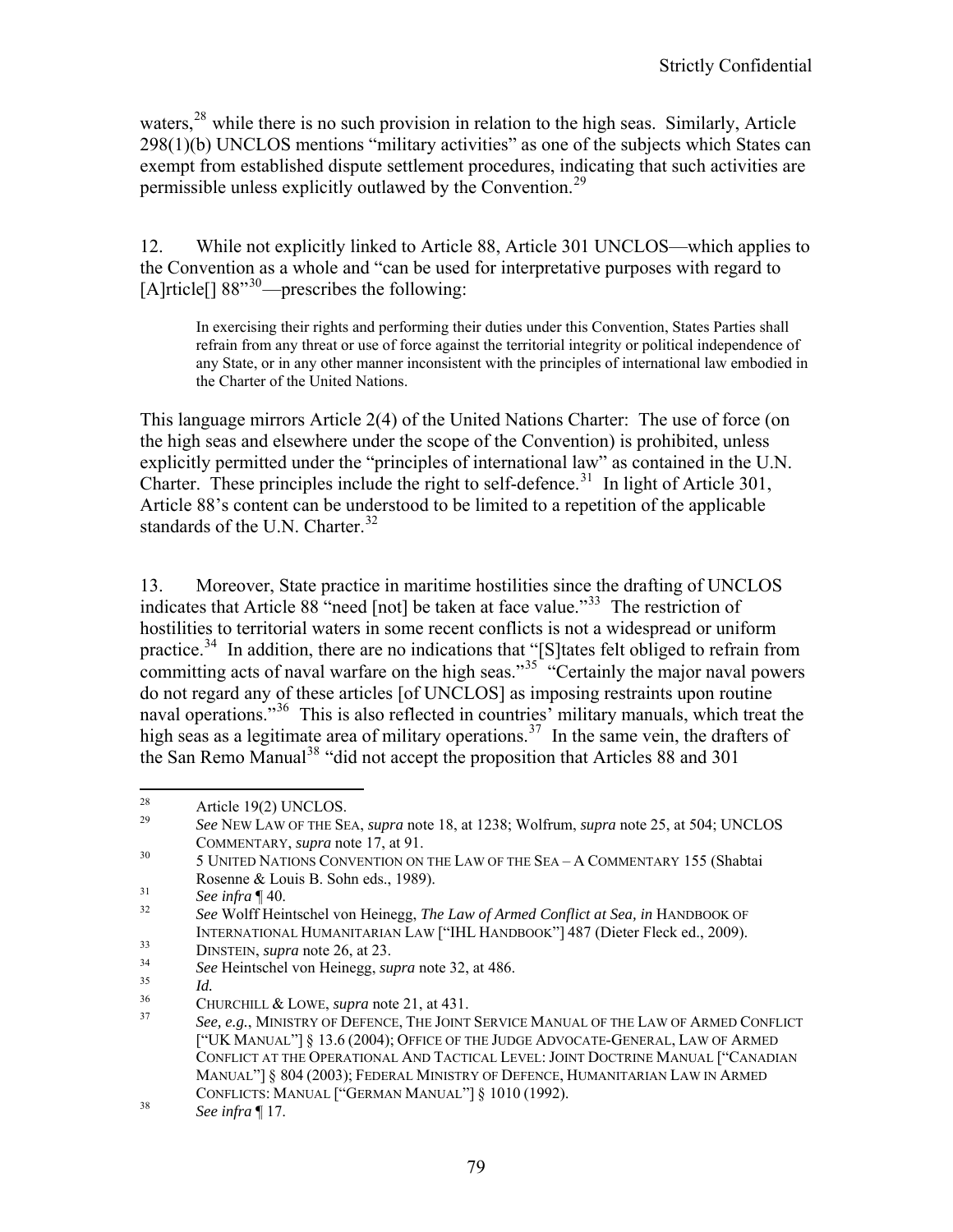[UNCLOS] excluded naval warfare on the high seas."<sup>39</sup> Such appears to be the position as a matter of customary international law.

14. In light of the above, it is generally accepted that the provisions of UNCLOS do not go beyond the regulations on the use of force contained in the U.N. Charter.<sup>[40](#page-79-0)</sup> This view was also supported by the Secretary-General of the United Nations: "[M]ilitary activities [on the high seas] which are consistent with the principles of international law embodied in the Charter of the United Nations, in particular with Article 2, paragraph 4, and Article 51, are not prohibited by the Convention on the Law of the Sea."<sup>[41](#page-79-1)</sup>

15. It follows from this that the traditional laws of naval warfare, including blockade, continue to be applied on the high seas.<sup>[42](#page-79-2)</sup> During an armed conflict, the peacetime provisions of UNCLOS are not applicable, and the law of armed conflict at sea prevails.<sup>[43](#page-79-3)</sup> This is because UNCLOS primarily regulates the peacetime activities of States on the oceans,  $44$  and its provisions dealing with law enforcement  $45$  are subsidiary to the derogat lex generalis.<sup>46</sup> laws of naval warfare in a situation of armed conflict on the high seas: *lex specialis* 

### **Background to the Law of Blockade**

16. Blockade has been one of the traditional methods of naval warfare for many centuries.<sup>[47](#page-79-6)</sup> As such, its definition in customary international law is relatively uncontroversial: "Blockade is the naval operation (of surface ships and, with qualifications, aircraft) denying to vessels and aircraft of all nations ingress and egress to

<sup>39</sup> 

<span id="page-79-0"></span><sup>39</sup> SAN REMO MANUAL EXPLANATION, *supra* note 21, at 110; *see also id.* at 82. 40 Wolfrum, *supra* note 25, at 485; UNCLOS COMMENTARY, *supra* note 17, at 91; Oxman, *supra* note 16, at 831-832; CHURCHILL & LOWE, *supra* note 21, at 431; Michael Bothe, *Neutrality in Naval Warfare*, *in* HUMANITARIAN LAW OF ARMED CONFLICT: CHALLENGES AHEAD 402 (Astrid J.M. Delissen & Gerard J. Tanja eds., 1991).<br><sup>41</sup> U.N. Secretary-General, *General and Complete Disarmament: Study on the Naval Arms Race:* 

<span id="page-79-1"></span>*Rep. of the Secretary-General,* ¶ 188, U.N. Doc. A/40/535 (Sept. 17, 1985).<br><sup>42</sup> Christopher Greenwood, *Scope of Application of Humanitarian Law*, *in* IHL HANDBOOK, *supra* 

<span id="page-79-4"></span>

<span id="page-79-5"></span>

<span id="page-79-3"></span><span id="page-79-2"></span>note 32, at 59; *see also* § 10(b) San Remo Manual.<br>
<sup>43</sup> See Heintschel von Heinegg, *supra* note 32, at 475-476.<br>
<sup>44</sup> See supra ¶ 9.<br> *See, e.g.*, Articles 110 (right of visit), 111 UNCLOS (right of hot pursuit).<br>
<sup>45</sup> example, the U.S. Navy Manual distinguishes between the right of visit pursuant to Article 110 UNCLOS and the belligerent right of visit and search to be applied during armed conflict, DEPARTMENT OF THE NAVY, THE COMMANDER'S HANDBOOK ON THE LAW OF NAVAL OPERATIONS ["U.S. NAVY MANUAL"] § 3.4 (2007): "The procedure for ships exercising the right of approach and visit [in maritime law enforcement] is similar to that used in exercising the belligerent right of visit and search during armed conflict." *See also id.* § 7.6.<br><sup>47</sup> For a detailed historical overview *see* Wolff Heintschel von Heinegg, *Blockade, in* THE MAX

<span id="page-79-6"></span>PLANCK ENCYCLOPEDIA OF PUBLIC INTERNATIONAL LAW ["MPEPIL"] 6-22 (Rüdiger Wolfrum ed., 2010) online edition, [www.mpepil.com, article updated Apr. 2009].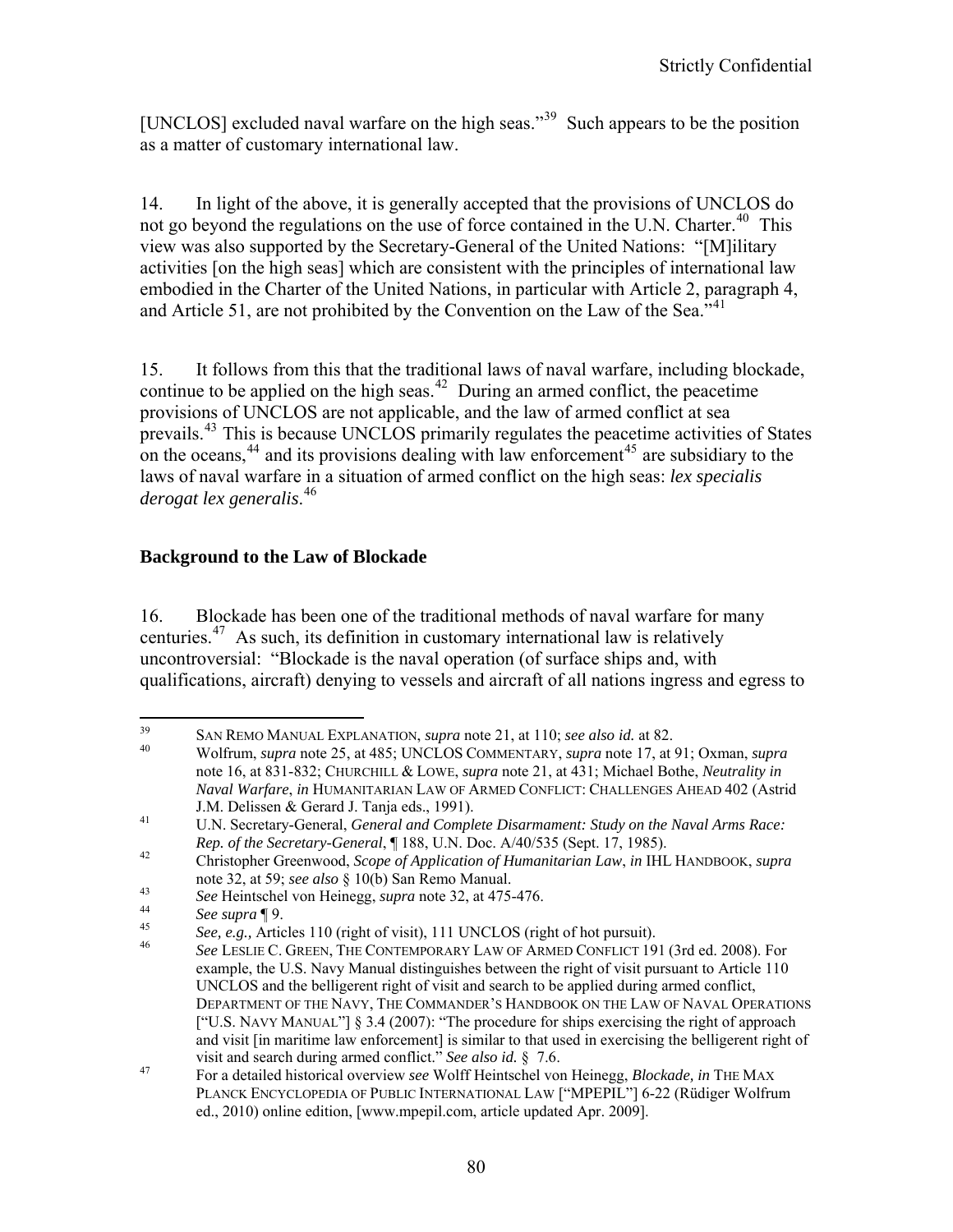and from the coast of an enemy or port thereof."<sup>48</sup> The purpose of a blockade is thus to prevent all enemy and neutral ships from entering or leaving the blockaded territory. This is in contrast to the law of contraband, which only concerns the shipment of certain cargoes destined primarily for use in war.<sup>49</sup> While States can draw up lists of goods they consider contraband and accordingly give notice to enemies and neutrals,  $50$  a blockade is a blanket prohibition on *all* maritime traffic. As such, a blockade "avoids the need to distinguish between the cargoes carried by neutral ships, and so overrides the law of contraband."<sup>51</sup> Moreover, the law of contraband only concerns the shipment of goods into an enemy-controlled territory while a blockade also affects enemy exports.<sup>52</sup>

17. The view advanced by some scholars in the past that the concept of blockade has fallen into desuetude<sup>[53](#page-80-0)</sup> does not find support in customary international law.<sup>[54](#page-80-1)</sup> This is confirmed by the inclusion of blockade in the 1994 San Remo Manual on International Law Applicable to Armed Conflicts at Sea ("San Remo Manual").<sup>[55](#page-80-2)</sup> The Manual was prepared by international legal and naval experts following a series of meetings<sup>[56](#page-80-3)</sup> under the auspices of the International Institute of Humanitarian Law in San Remo, Italy,  $57$  and with the cooperation of the International Committee of the Red Cross.<sup>[58](#page-80-5)</sup> Its 183 paragraphs comprehensively address the law applicable to armed conflicts at sea, drawing on State practice, writings of legal commentators and relevant judicial decisions.<sup>[59](#page-80-6)</sup> "[T]he most important contribution of the Manual is the reaffirmation and updating of international humanitarian law, taking into account the four Geneva Conventions of 1949 and Additional Protocol I of  $1977$ ."<sup>[60](#page-80-7)</sup> While not an international legal instrument, the Manual is widely considered to be "authoritative,"<sup>[61](#page-80-8)</sup> providing a "reliable restatement of the law [of naval warfare]." $62$  This view has been explicitly endorsed by some States. $63$ 

<sup>48</sup> 

<sup>48</sup> O'CONNELL, *supra* note 12, at 1150. 49 For a detailed overview *see* Christian Schaller, *Contraband, in* MPEPIL, *supra* note 47, at 1-6 [article updated Aug. 2009].<br>
See Schaller, *supra* note 49, at 16.<br>
O'CONNELL, *supra* note 12, at 1150; *see also* U.S. NAVY MANUAL, *supra* note 46, § 7.7.1.<br>
Heintschel von Heinegg, *supra* note 47, at 2.<br>
See, e.g., F

<span id="page-80-9"></span>

<span id="page-80-10"></span>

<span id="page-80-0"></span>

<span id="page-80-1"></span><sup>274 (</sup>Natalino Ronzitti ed., 1988).<br>
SAN REMO MANUAL EXPLANATION, *supra* note 21, at 176.<br>
<sup>55</sup> §§ 93-104 San Remo Manual.<br>
<sup>56</sup> Eor a detailed description of the process see SAN REMO M.

<span id="page-80-2"></span>

<span id="page-80-3"></span><sup>56</sup> For a detailed description of the process *see* SAN REMO MANUAL EXPLANATION, *supra* note 21, at

<span id="page-80-4"></span><sup>61-67. 57</sup> International Institute of Humanitarian Law, http://www.iihl.org (last visited July 7, 2011): "The International Institute of Humanitarian Law is an independent, non-profit humanitarian organisation founded in 1970. . . . The main purpose of the Institute is to promote international

<span id="page-80-5"></span>

<span id="page-80-7"></span><span id="page-80-6"></span>

humanitarian law, human rights, refugee law and related issues."<br>
SAN REMO MANUAL EXPLANATION, *supra* note 21, at 62.<br>
SAN REMO MANUAL EXPLANATION, *supra* note 21, at 67.<br>
Louise Doswald-Beck, *San Remo Manual on Interna Sea*, 77 INT'L REV. OF THE RED CROSS 583, 589 (1995).<br><sup>61</sup> DINSTEIN, *supra* note 26, at 23; *see also* Doswald-Beck, *supra* note 60, at 587: "The Manual is not

<span id="page-80-8"></span>a binding document. In view of the extent of uncertainty in the law, the experts decided that it was premature to embark on diplomatic negotiations to draft a treaty on the subject. The work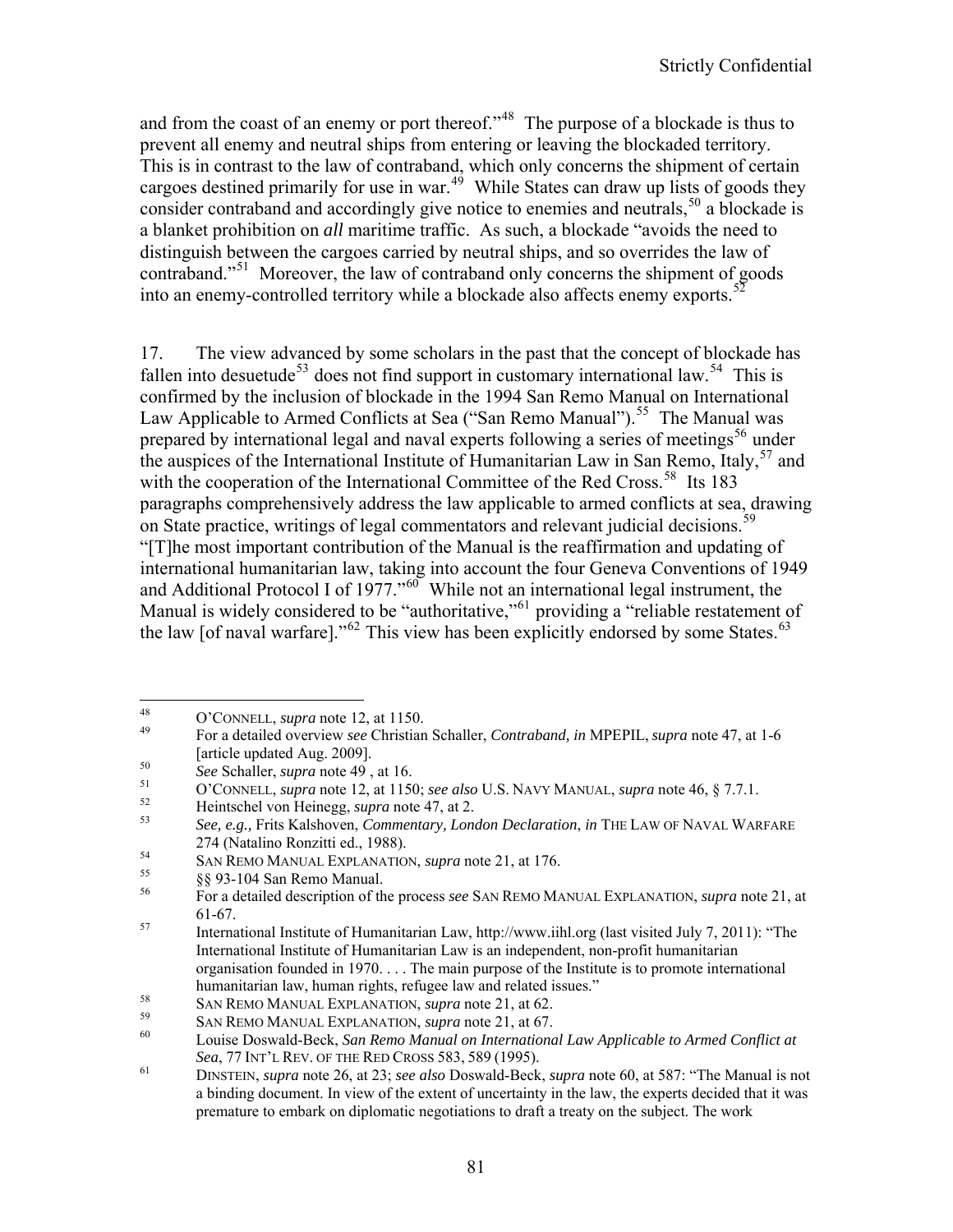18. Moreover, State practice with respect to blockade since World War II has shown that "States will continue to make use of that method of warfare at least in cases in which they dispose of superior naval and air forces, and aerial reconnaissance capabilities."<sup>[64](#page-81-0)</sup> Consequently, States' military manuals provide for regulation on the law of blockade.<sup>[65](#page-81-1)</sup>

## **The Legal Requirements of a Blockade**

19. Ever since the Paris Declaration of  $1856$ ,<sup>[66](#page-81-2)</sup> there have been various efforts to codify the law of blockade. The London Declaration of  $1909^{67}$  $1909^{67}$  $1909^{67}$ —negotiated during the London Naval Conference of 1908 and 1909—contains 21 articles on the subject. Even though it was not ratified, it is regarded as an authoritative statement on the law of blockade.<sup>[68](#page-81-4)</sup> Likewise, the Oxford Manual of 1913<sup>[69](#page-81-5)</sup> makes mention of the concept of blockade. Most recently, the 1994 San Remo Manual includes the provisions of the Paris and London Declaration in modernized form.<sup>[70](#page-81-6)</sup> Military manuals also contain relevant regulations. It is thus "possible to establish the customary rules and principles governing naval . . . blockades."<sup>[71](#page-81-7)</sup> There are a number of requirements in order for a blockade to be legally binding. While some of them are positive in nature, such as the duty to notify all belligerents and neutral States, others assume the absence of certain factors, such as excessive harm caused to civilians.

 therefore concentrated on finding areas of agreement as to the present content of customary law, which were far more numerous than initially appeared possible. As a second step the experts discussed controversial issues with a view to reaching an agreed compromise on innovative proposals by way of progressive development. However, although the Manual was to contain provisions of this latter type, most of them were always meant to be an expression of what the

participants believed to be present law."<br>FRITS KALSHOVEN & LIESBETH ZEGVELD, CONSTRAINTS ON THE WAGING OF WAR 181 (3rd ed. 2001); *see also* GREEN, *supra* note 46, at 45.<br><sup>63</sup> *See*, *e.g.*, CANADIAN MANUAL, *supra* note 37, § 801: "[T]he San Remo Manual is the most up to

date version of the law." *See also* UK MANUAL, *supra* note 37, § 13.2: "The San Remo Manual is a valuable reference work and much of the present chapter [on maritime warfare] reflects its content."<br>
Heintschel von Heinegg, *supra* note 47, at 27.<br> *See, e.g.*, CANADIAN MANUAL, *supra* note 37, § 844-851; GERMAN MANUAL, *supra* note 37, §§

<span id="page-81-0"></span>

<span id="page-81-1"></span><sup>1051-1053;</sup> UK MANUAL, *supra* note 37, §§ 13.65-13.76; US NAVY MANUAL, *supra* note 46, §

<span id="page-81-2"></span><sup>7.7. 66</sup> Declaration respecting Maritime Law, Apr. 16, 1856, 115 Consol. T.S. 1: "Blockades, in order to be binding, must be effective, that is to say, maintained by a force sufficient really to prevent

<span id="page-81-3"></span>access to the coast of the enemy."<br>
Declaration concerning the Laws of Naval War, Feb. 26, 1909, 208 Consol. T.S. 338.<br>  $\frac{68}{25}$ 

<span id="page-81-5"></span><span id="page-81-4"></span><sup>&</sup>lt;sup>68</sup> Heintschel von Heinegg, *supra* note 47, at 8.<br><sup>69</sup> The Laws of Naval War Governing the Relations Between Belligerents – Manual adopted by the Institute of International Law, Aug. 9, 1913, reprinted in THE LAW OF NAVAL WARFARE, *supra*

<span id="page-81-6"></span>note 53, at 277.<br>
SAN REMO MANUAL EXPLANATION, *supra* note 21, at 176.<br>
Heintschel von Heinegg, *supra* note 47, at 24.

<span id="page-81-7"></span>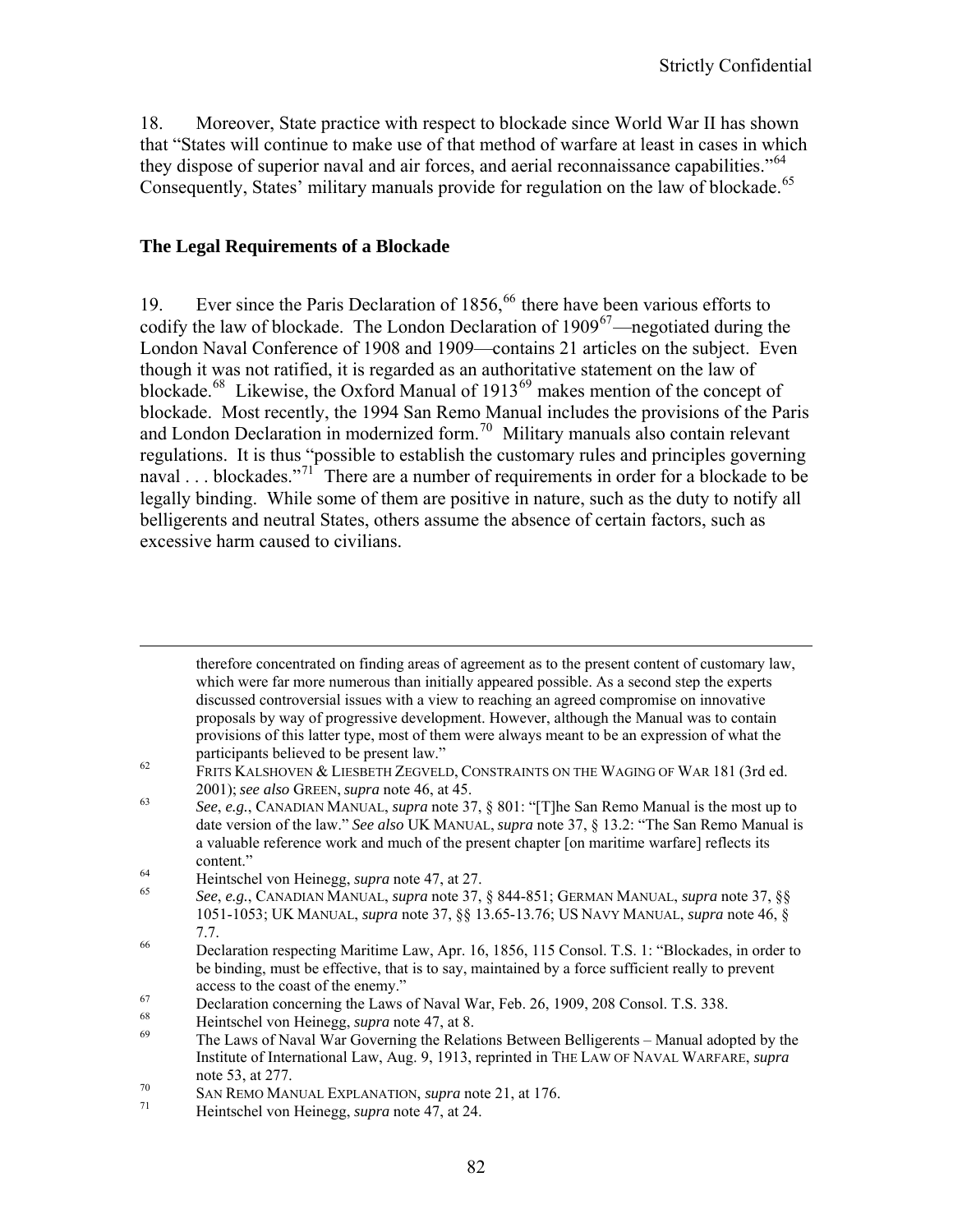20. Traditionally, blockade is a method of warfare recognized to apply in international armed conflicts.[72](#page-82-0) An armed conflict "exists whenever there is a resort to armed force between States or protracted armed violence between governmental authorities and organized armed groups or between such groups within a State.<sup> $373$  $373$ </sup> This test is used to distinguish "an armed conflict from banditry, unorganized and short-lived insurrections, or terrorist activities, which are not subject to international humanitarian law."<sup>[74](#page-82-2)</sup> Whether an armed conflict exists is a matter of fact and needs to be determined on a case-by-case basis.<sup>[75](#page-82-3)</sup> It becomes international "if it takes place between two or more States<sup>"[76](#page-82-4)</sup> or if it "takes place between an Occupying Power and rebel or insurgent groups—whether or not they are terrorist in character—in occupied territory."<sup>[77](#page-82-5)</sup>

21. Given the fact that "[n]aval operations are not as frequent during a noninternational armed conflict, $\frac{1}{2}$  there are only few examples where a blockade has been instituted in a conflict that did not involve two or more States. One of them is the blockade imposed by the United States of America against the secessionist Confederate States of America. The United States did not recognize the Confederacy as an

<span id="page-82-0"></span> $\overline{a}$ 72 Heintschel von Heinegg, *supra* note 47, at 25; *see also* Heintschel von Heinegg, *supra* note 32, at 476.<br>Prosecutor v. Tadić, Case No. IT-94-1-AR72, App. Ch., Decision on the Defence Motion for

<span id="page-82-1"></span>Interlocutory Appeal on Jurisdiction, ¶ 70 (Int'l Crim. Trib. for the former Yugoslavia Oct. 2, 1995). 74 Prosecutor v. Tadić, Case No. IT-94-1-T, Tr. Ch., Judgement, ¶ 562 (Int'l Crim. Trib. for the

<span id="page-82-2"></span>

<span id="page-82-3"></span>former Yugoslavia May 7, 1997). 75 *See, e.g.,* Prosecutor v. Boškoski & Tarčulovski, Case No. IT-04-82-T, Tr. Ch., Judgement, ¶ 175 (Int'l Crim. Trib. for the former Yugoslavia July 10, 2008).<br> *To* Prosecutor v. Tadić, Case No. IT-94-1-A, App. Ch., Judgement, ¶ 84 (Int'l Crim. Trib. for the

<span id="page-82-4"></span>former Yugoslavia July 15, 1999); *id.*: "In addition, in case of an internal armed conflict breaking out on the territory of a State, it may become international (or, depending upon the circumstances, be international in character alongside an internal armed conflict) if (i) another State intervenes in that conflict through its troops, or alternatively if (ii) some of the participants in the internal armed conflict act on behalf of that other State."<br>ANTONIO CASSESE, INTERNATIONAL LAW 420 (2nd ed. 2005), arguing that three reasons support

<span id="page-82-5"></span>this proposition: "(1) internal armed conflicts are those between a central government and a group of insurgents belonging to the *same State* (or between two or more insurrectional groups belonging to that State; (2) the object and purpose of international humanitarian law impose that in case of doubt the protection deriving from this body of law be *as extensive as possible*, and it is indisputable that the protection accorded by the rules in international conflicts is much broader than that relating to internal conflicts; (3) as belligerent occupation is governed by the Fourth Geneva Convention and customary international law, it would be *contradictory* to subject occupation to norms relating to international conflict while regulating the conduct of armed hostilities between insurgents and the Occupant on the strength of norms governing internal conflict" (emphases in the original). *See also* Andreas Zimmermann, *Article 8, War Crimes – Preliminary Remarks on para. 2(c)-(f) and para. 3*, in COMMENTARY ON THE ROME STATUTE OF THE INTERNATIONAL CRIMINAL COURT 484 (Otto Triffterer ed., 2nd ed. 2008); *see also* HCJ 769/02 Public Committee Against Torture in Israel et al. v. Government of Israel et al., ¶ 18 [Dec.

<span id="page-82-6"></span><sup>16, 2006] (</sup>Isr.). 78 Natalino Ronzitti, *Naval Warfare*, *in* MPEPIL, *supra* note 47, at 35 [article updated June 2009].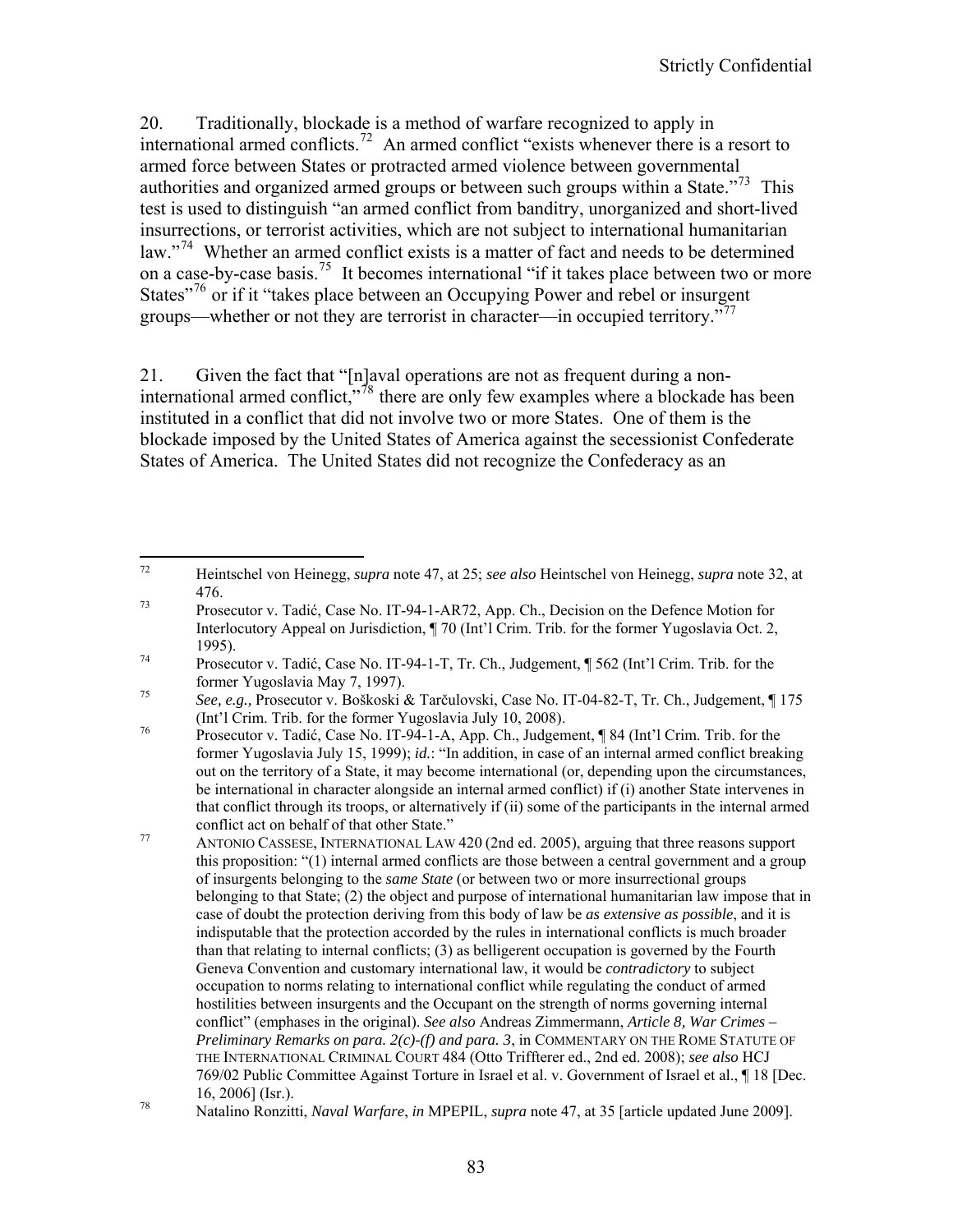independent State. Nor did any other country. Yet, at the same time, a blockade was declared and enforced against it.<sup>79</sup>

22. The U.S. Supreme Court in the *Prize Cases* recognized this unique situation. After establishing that a blockade is governed by the law of nations and subject to the existence of war (in today's terms to be understood as an international armed conflict), it found that it "is not necessary to constitute war that both parties should be acknowledged as independent nations or sovereign States."[80](#page-83-0) The Court stressed that what counted was whether the parties to the conflict accord to each other belligerent rights. $81$  In fact, various European countries had issued proclamations of neutrality without recognizing the Confederacy as a State. The Court found that "[a]fter such an official recognition by the sovereign, a citizen of a foreign State is estopped to deny the existence of a war with all its consequences as regards neutrals.<sup>[82](#page-83-2)</sup>

23. The *Prize Cases* decision therefore suggests that in addition to an international armed conflict, the law of blockade would also be applicable in non-international armed conflicts in which the parties and/or neutral countries recognize each other as belligerents.<sup>[83](#page-83-3)</sup>

24. Beyond such situations, it should be noted that the San Remo Manual—which has a number of provisions on the law of blockade—does not expressly limit its scope to international armed conflicts: "The parties to an *armed conflict* at sea are bound by the principles and rules of international humanitarian law from the moment armed force is used."<sup>[84](#page-83-4)</sup> The Explanation states that

although the provisions of [the San Remo] Manual are primarily meant to apply to international armed conflicts at sea, this has intentionally not been expressly indicated in paragraph 1 [of the Manual] in order not to dissuade the implementation of these rules in non-international armed conflicts involving naval operations.<sup>[85](#page-83-5)</sup>

parties."<br> *Id.* at 669.<br> *See also* Ronzitti, *supra* note 78, at 36.<br>
<sup>84</sup> § 1 San Remo Manual (emphasis added).

<sup>79</sup> 79 *See* Guido Acquaviva, *Subjects of International Law: A Power-Based Analysis*, 38 VAND. J.

TRANSNAT'L L. 345, 365-367 (2005).<br><sup>80</sup> The Prize Cases, 67 U.S. 635, 666.<br><sup>81</sup> *Le* at 667: "The laws of war, as estable

<span id="page-83-1"></span><span id="page-83-0"></span>Id. at 667: "The laws of war, as established among nations, have their foundation in reason, and all tend to mitigate the cruelties and misery produced by the scourge of war. Hence the parties to a civil war usually concede to each other belligerent rights. They exchange prisoners, and adopt the other courtesies and rules common to public or national wars." *Id.* at 669: "It is not the less a civil war, with belligerent parties in hostile array, because it may be called an 'insurrection' by one side, and the insurgents be considered as rebels or traitors. It is not necessary that the independence of the revolted province or State be acknowledged in order to constitute it a party belligerent in a war according to the law of nations. Foreign nations acknowledge it as war by a declaration of neutrality. The condition of neutrality cannot exist unless there be two belligerent

<span id="page-83-2"></span>

<span id="page-83-4"></span><span id="page-83-3"></span>

<span id="page-83-5"></span>SAN REMO MANUAL EXPLANATIONS, *supra* note 21, at 73: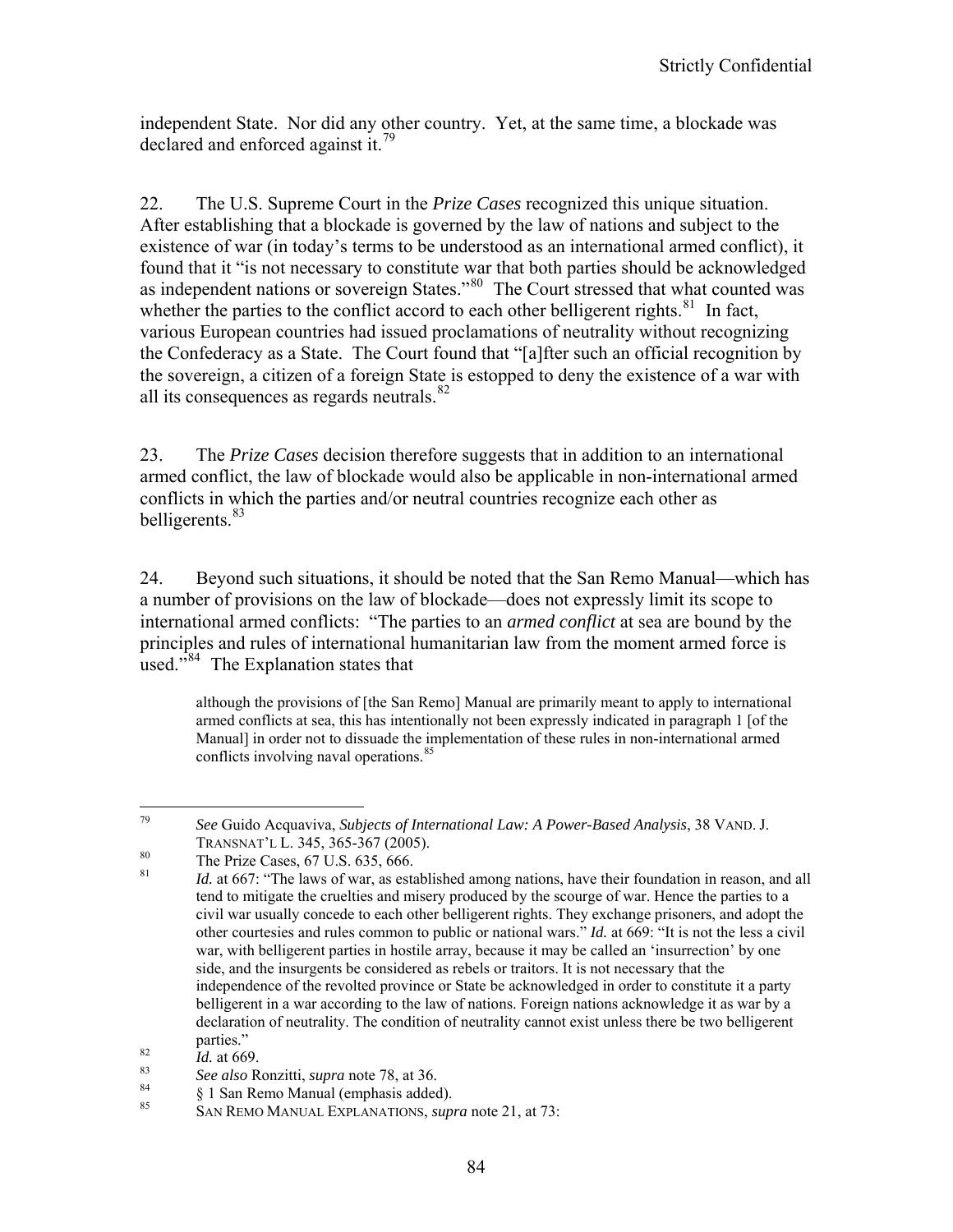In respect of those provisions relating to the duties of neutral States, the Explanation notes that

the rules considered in paragraphs . . . 93-104 [law on blockade] . . . have not generally been treated as automatically applicable to any conflict, irrespective of its scale or duration. However, it is clear that once measures of economic warfare against neutral shipping or aircraft are carried out by a belligerent, the rules indicated in this document must be respected.<sup>[86](#page-84-0)</sup>

Furthermore, while many other provisions of the manual refer to 'belligerent States', <sup>[87](#page-84-1)</sup> in the specific provisions on blockade, mention is broadly made of 'belligerents'.<sup>[88](#page-84-2)</sup>

25. When imposing a blockade, a State must declare this fact and notify both the belligerents and all neutral States.<sup>[89](#page-84-3)</sup>

The declaration is the act of the blockading State, or of the competent commander, stating that a blockade is, or is about to be, established. The notification is the means by which that fact is brought to the knowledge of neutral States and, if necessary, of the authorities in the blockaded area or of individual aircraft and vessels.<sup>[90](#page-84-4)</sup>

The rationale behind the notification requirement is to ensure that all potentially concerned parties are informed because a blockade must be enforced against all vessels,<sup>[91](#page-84-5)</sup> and its intentional breach has significant consequences.  $92$ 

26. The declaration must notify the commencement of the blockade and its duration. There is nothing that would suggest a blockade must be limited in time, *i.e.* that an end date must be provided.<sup>[93](#page-84-7)</sup> It can be maintained as long as the international armed conflict exists, like the blockades of World War I and II, which each lasted several years.<sup>[94](#page-84-8)</sup> There is similarly a duty to notify States when a blockade is terminated, providing the necessary clarity to all concerned parties.<sup>[95](#page-84-9)</sup>

27. The location and extent of the blockade must also be declared and notified. This ensures in particular that both belligerents and neutral vessels are aware of the blockade in order to avoid the blockaded area or to leave it in time.<sup>[96](#page-84-10)</sup> It is somewhat unclear what

<sup>86</sup> 

<span id="page-84-1"></span>

<span id="page-84-2"></span>

<span id="page-84-0"></span><sup>&</sup>lt;sup>86</sup><br>
SAN REMO MANUAL EXPLANATIONS, *supra* note 21, at 74.<br> *See*, *e.g.*, § 10 San Remo Manual.<br> *See*, *e.g.*, § 93 San Remo Manual.<br>
Atticles 8-13 London Declaration; §§ 93-94, 101 San Remo Manual.<br>
29

<span id="page-84-5"></span>

<span id="page-84-7"></span><span id="page-84-6"></span>

<span id="page-84-4"></span><span id="page-84-3"></span><sup>90</sup> Heintschel von Heinegg, *supra* note 47, at 29.<br>
91 *See infra* ¶ 31.<br>
92 *See infra* ¶ 43.<br> *See* GERMAN MANUAL, *supra* note 37, § 1052, referring to Article 12 London Declaration: "A declaration of blockade shall contain the following details: - day on which the blockade

<span id="page-84-8"></span>

<span id="page-84-10"></span><span id="page-84-9"></span>

begins...."<br>See Heintschel von Heinegg, *supra* note 47, at 11-14.<br><sup>95</sup><br>Heintschel von Heinegg, *supra* note 47, at 32.<br>Heintschel von Heinegg, *supra* note 32, at 556. There is usually a grace period to grant neutral vessels the opportunity to leave. *See also* U.S. NAVY MANUAL, *supra* note 46, § 7.7.2.1.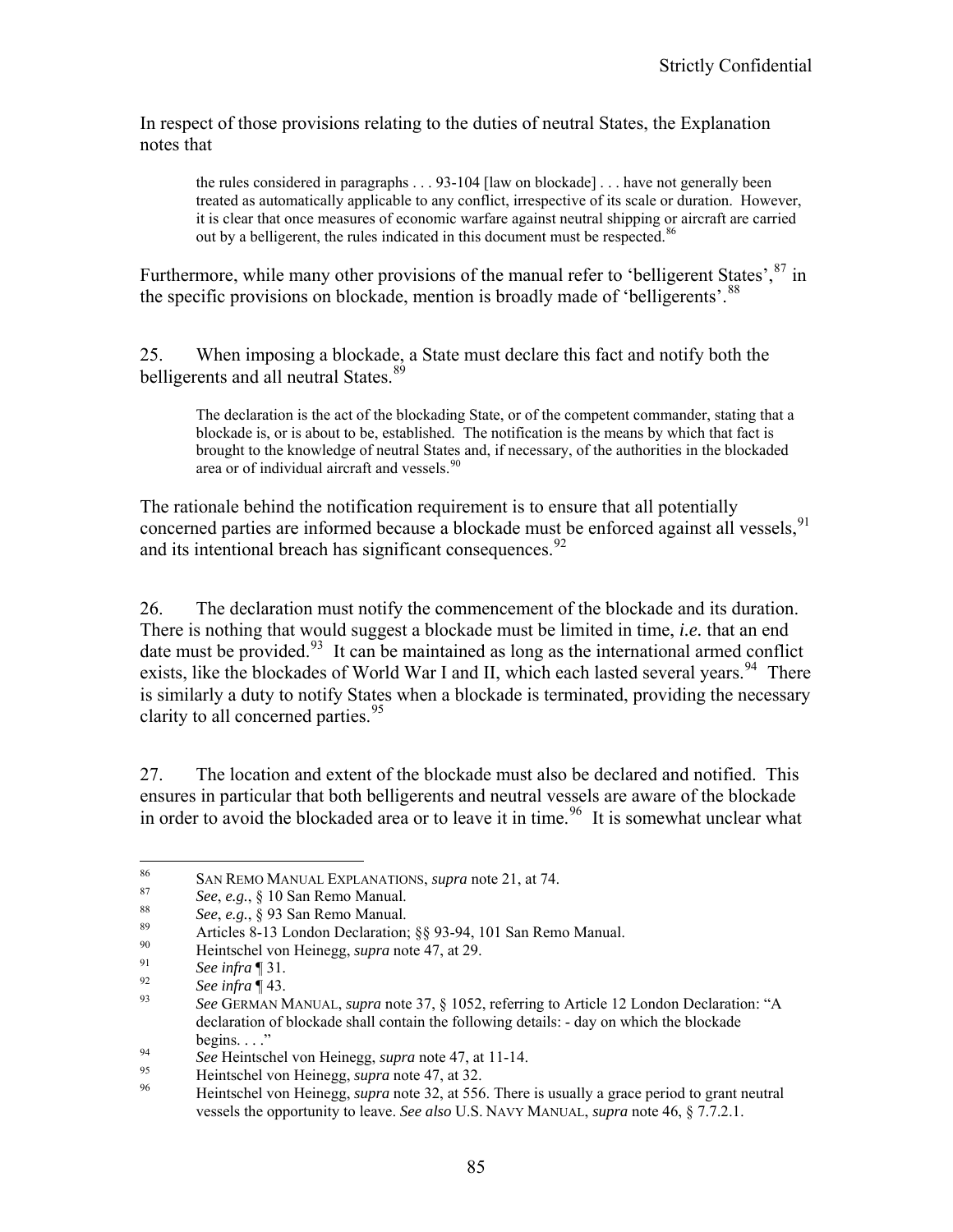is meant by the term "extent" in addition to the term "location". As set out above, a blockade aims at preventing all access of ships to the blockaded area. An interpretation of "extent" as referring to specification of the kind of goods that are encompassed by the blockade thus fails to acknowledge the distinction made by international law between the concepts of blockade and contraband. $97$  It seems most plausible that while "location" means the geographical specifics of the blockaded area, "extent" is a reference to the modalities of the blockade's enforcement measures.<sup>98</sup>

28. Finally, while traditionally notification had to be submitted through diplomatic channels, "a 'Notice to Mariners' ('NOTMAR') as a most effective and timely means of conveying the information necessary will, in most cases, be sufficient."<sup>[99](#page-85-0)</sup>

29. A blockade must be effective,  $100$  that is, it must be enforced. States are barred from imposing "paper" blockades, with no intention or possibility to enforce them.<sup>[101](#page-85-2)</sup> This requirement "respond[s] to the unwillingness of neutrals to suffer interruptions in trade" unless belligerents are ready to commit the necessary resources such as employing warships off the coast of the blockaded area.<sup>[102](#page-85-3)</sup> Moreover, it is significant because there is a "need to distinguish between legitimate blockading activity and other activities (including visit and search) that might be carried on illegitimately on the high seas under the guise of blockade."<sup>[103](#page-85-4)</sup>

30. Whether a blockade is effective must be decided on a case-by-case basis and depends on the circumstances. "The question whether a blockade is effective is a question of fact."<sup>[104](#page-85-5)</sup> Given technological advances in weaponry (*e.g.*, submarines), absolute effectiveness is not required. "The essence of effectiveness is that sufficient force is available 'to render ingress and egress dangerous.'"[105](#page-85-6); that is, the means

<sup>97</sup> 

<sup>&</sup>lt;sup>97</sup> See supra<sup>q</sup> 16.<br><sup>98</sup> The Explanation to the San Remo Manual is not helpful on this point. *See* SAN REMO MANUAL EXPLANATION, *supra* note 21, at 177 on § 94(1) San Remo Manual ("The declaration shall specify the commencement, duration, location, and extent of the blockade . . . ."): "This paragraph is selfexplanatory." Both the British and Canadian Manuals are silent on the meaning of "extent" even though they refer to it, *see* BRITISH MANUAL, *supra* note 37, § 13.66; CANADIAN MANUAL, *supra* note 37, § 845. The German Manual and the U.S. Naval Manual do not mention the term "extent".

<span id="page-85-0"></span>Neither does the London Declaration.<br><sup>99</sup> Heintschel von Heinegg, *supra* note 47, at 31; *see also* SAN REMO MANUAL EXPLANATION, *supra* note 21, at 172, 177.<br>Articles 2-4 London Declaration; § 95-97 San Remo Manual.<br>Heintschel von Heinegg, *supra* note 47, at 33.<br>Michael G. Fraunces, *The International Law of Blockade: New Guiding Principles in* 

<span id="page-85-1"></span>

<span id="page-85-2"></span>

<span id="page-85-3"></span>

<span id="page-85-6"></span><span id="page-85-5"></span>

<span id="page-85-4"></span>Contemporary State Practice, 101 YALE L.J. 893, 897 (1992).<br>
UK MANUAL, *supra* note 37, § 13.67.<br>
Article 3 London Declaration; § 95 San Remo Manual.<br>
O'CONNELL, *supra* note 12, at 1151; *see also* Heintschel von Heinegg more details on the maintenance of a blockade *see* Heintschel von Heinegg, *supra* note 47, at 34- 37 and SAN REMO MANUAL EXPLANATION, *supra* note 21, at 177-178.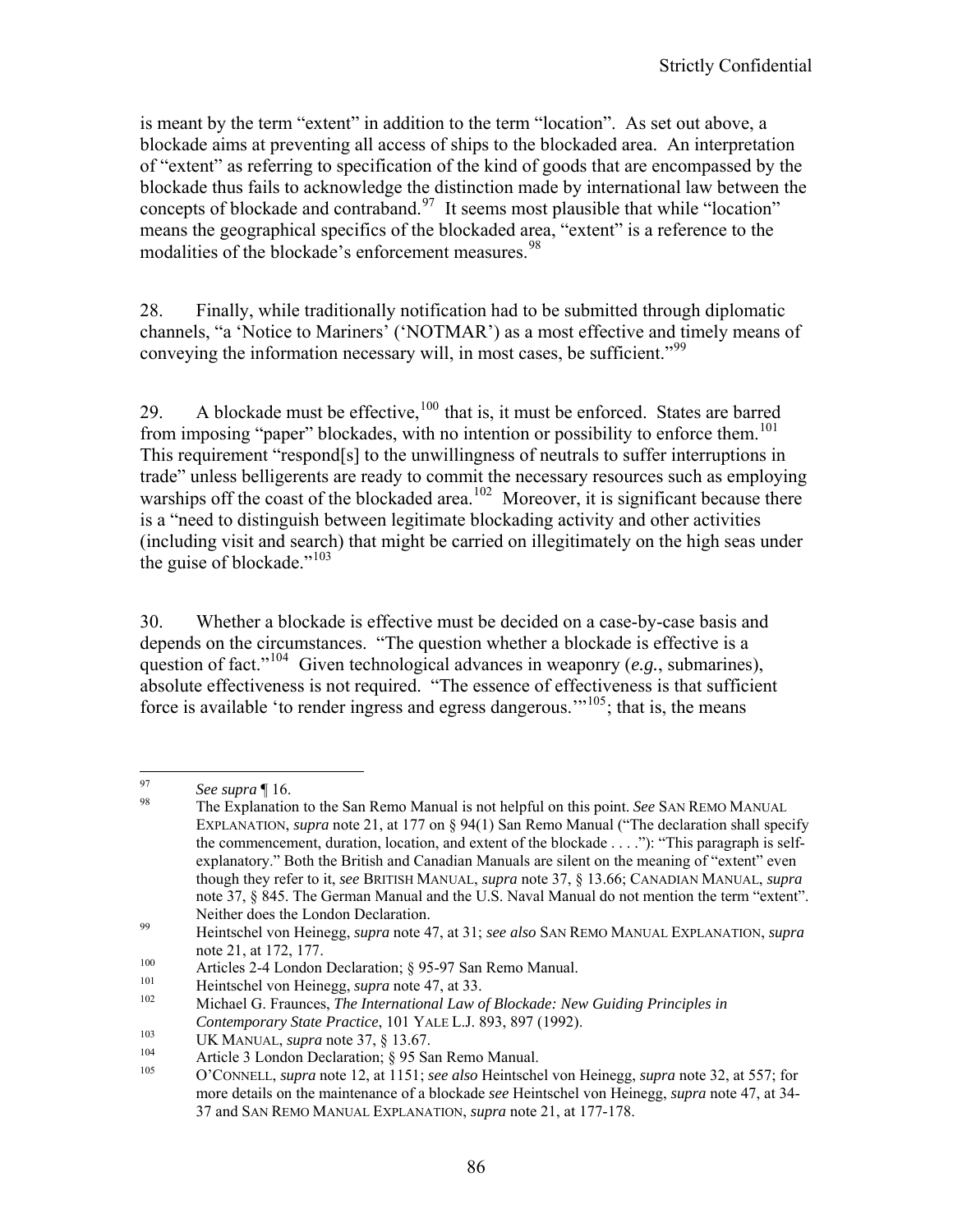mobilized for its enforcement are actually used. Temporary withdrawal of forces due to bad weather does not render the blockade ineffective.<sup>106</sup>

31. A blockade must apply to all vessels without distinction.<sup>[107](#page-86-0)</sup> There are two reasons for this requirement. One is to avoid mere commercial blockades that favour certain parties.<sup>[108](#page-86-1)</sup> The other flows from the requirement of effectiveness:

If a blockade is to effectively prevent access to, and egress from, the blockaded area by vessels or aircraft that purpose would not be achieved if the blockading power discriminated between vessels and aircraft of different nationalities. The enemy could make use of aircraft [or vessels] not covered by the declaration and would thus be in a position to evade the consequences of blockade altogether.<sup>[109](#page-86-2)</sup>

Accordingly, all neutral and belligerent shipping—including the blockading power's own merchant vessels—is barred from entering or leaving the blockaded area unless otherwise authorized by the blockading power in specific, exceptional cases.<sup>[110](#page-86-3)</sup>

32. A blockade may not bar access to neutral ports and coasts.<sup>[111](#page-86-4)</sup> Neutral States continue to enjoy their right of access to their own territory.<sup>[112](#page-86-5)</sup>

33. In contrast to the practice in the two World Wars,  $^{113}$  $^{113}$  $^{113}$  customary international law makes it now illegal to impose a blockade if the only purpose is to starve the civilian population or to deny the civilian population other objects essential for its survival.<sup>[114](#page-86-7)</sup> The imposition of a blockade must have a lawful military objective.<sup>[115](#page-86-8)</sup> This is in line with the general prohibition of Article 54(1) of Additional Protocol  $I^{116}$  $I^{116}$  $I^{116}$ —"[s]tarvation as

<sup>106</sup> 106 Article 4 London Declaration; *see also* GERMAN MANUAL, s*upra* note 37, § 1053; U.S. NAVY MANUAL, *supra* note 46, § 7.7.2.3.<br>
Article 5 London Declaration; § 100 San Remo Manual.<br> *See* Fraunces, *supra* note 102, at 897.<br>
Heintschel von Heinegg, *supra* note 47, at 40.<br> *See* SAN REMO MANUAL EXPLANATION, *sup* 

<span id="page-86-0"></span>

<span id="page-86-1"></span>

<span id="page-86-2"></span>

<span id="page-86-3"></span>note 32, at 554.<br>Article 18 London Declaration; § 99 San Remo Manual.<br><sup>112</sup> See Heintschel von Heinegg, *supra* note 47, at 38.<br>See ELMAR RAUCH, THE PROTOCOL ADDITIONAL TO THE GENEVA CONVENTIONS FOR THE

<span id="page-86-4"></span>

<span id="page-86-5"></span>

<span id="page-86-6"></span>PROTECTION OF VICTIMS OF INTERNATIONAL ARMED CONFLICTS AND THE UNITED NATIONS CONVENTION ON THE LAW OF THE SEA: REPERCUSSIONS ON THE LAW OF NAVAL WARFARE 83-90

<span id="page-86-8"></span>

<span id="page-86-7"></span><sup>(1984). 114 § 102(</sup>a) San Remo Manual. 115 1 CUSTOMARY INTERNATIONAL HUMANITARIAN LAW: RULES ["ICRC STUDY"] <sup>189</sup> (Jean-Marie Henckaerts & Louise Doswald-Beck eds., 2006) (Rule 53: The use of starvation of the civilian population as a method of warfare is prohibited).<br>
Protocol Additional to the Geneva Conventions of 12 August 1949, and relating to the Protection

<span id="page-86-9"></span>of Victims of International Armed Conflicts (Protocol I), June 8, 1977, 1125 U.N.T.S. 3.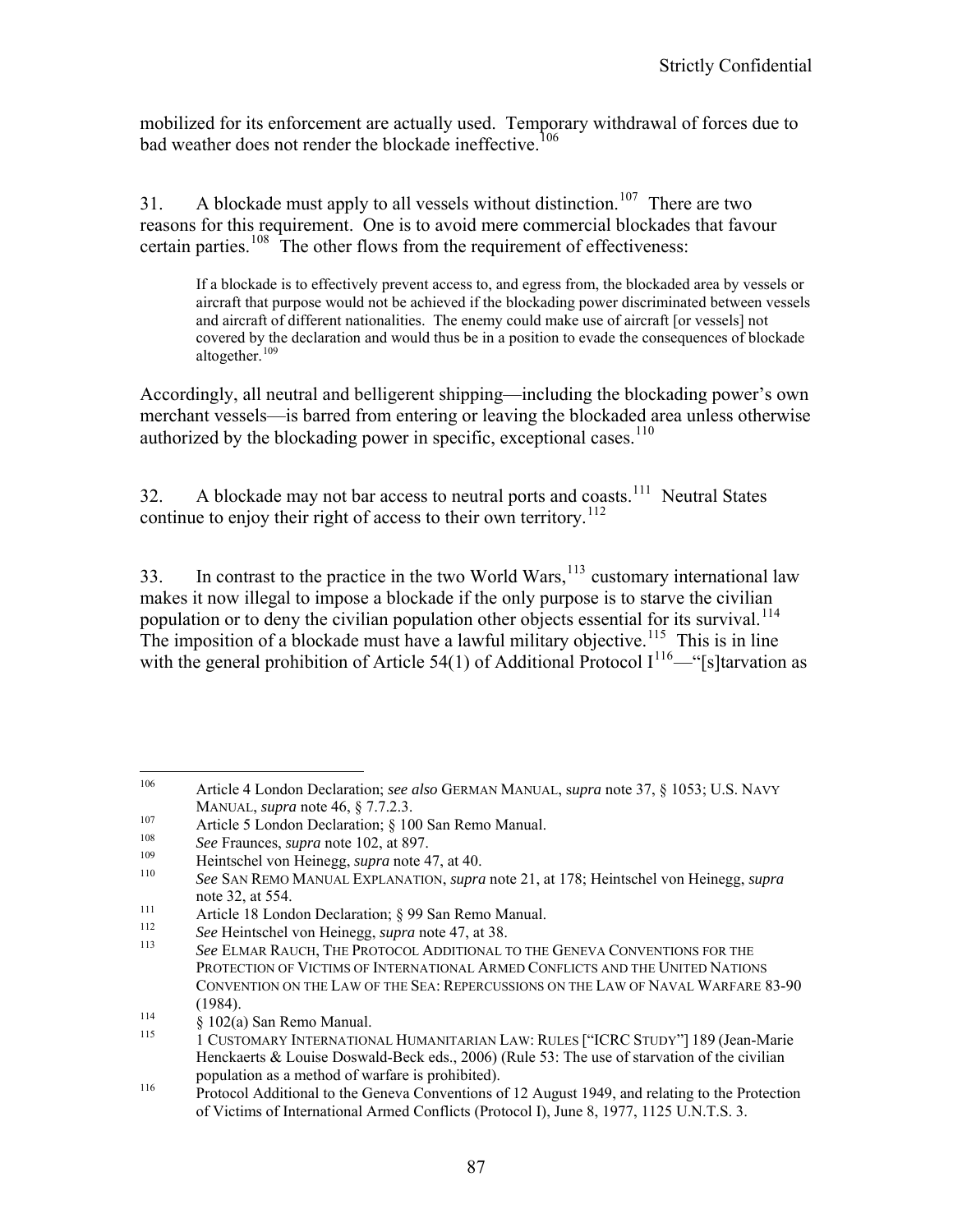a method of warfare is prohibited"<sup>117</sup>—which can be characterized as a rule of customary international law<sup>118</sup>

34. It is important to note that a "blockade, in order to be of itself illegal, must have the *sole purpose* of starving the population."[119](#page-87-0) In practice, there can be difficulties in ascertaining whether this was the intention of the State imposing the blockade.<sup>[120](#page-87-1)</sup>

35. "Practice further indicates that a party that imposes a . . . blockade . . . which has the effect of starving the civilian population has an obligation to provide access for humanitarian aid for the civilian population in need."<sup>[121](#page-87-2)</sup> This obligation is derived from Article 70 of Additional Protocol I.<sup>[122](#page-87-3)</sup> It applies when the starvation of the civilian population is a side effect, even if not the intention, of the blockade. In particular, the blockading power must allow for free passage of foodstuffs and other essential objects if the civilian population of the blockaded territory is inadequately provided with food and other objects essential to its survival.<sup>[123](#page-87-4)</sup> However, passage of these goods is subject to the blockading power making the necessary technical arrangements, which includes conducting searches of any relief consignments.<sup>[124](#page-87-5)</sup> In addition, the blockading power may demand that supplies be contributed under the supervision of a Protecting Power or by humanitarian organizations<sup>[125](#page-87-6)</sup> that offer "guarantees of impartiality."<sup>[126](#page-87-7)</sup> "[H]umanitarian

<sup>117</sup> 117 There has been some debate whether Article 54 applies to the law of naval warfare. However, a good faith interpretation of Additional Protocol I, in particular Article 49, suggests it does: *see*

RAUCH, *supra* note 113, at 57-60; *see also* Heintschel von Heinegg, *supra* note 32, at 554-555.<br>ICRC STUDY, *supra* note 115, at 186 (Rule 53), which also makes explicit reference to naval

<span id="page-87-0"></span>blockades.<br>
SAN REMO MANUAL EXPLANATION, *supra* note 21, at 179 (italics added for emphasis).<br> *Id.*, noting nevertheless that "clear enunciation of the rule is of value."<br>
ICRC STUDY, *supra* note 115, at 197 (Rule 55: T

<span id="page-87-2"></span><span id="page-87-1"></span>rapid and unimpeded passage of humanitarian relief for civilians in need, which is impartial in character and conducted without any adverse distinction, subject to their right of control).<br>
SAN REMO MANUAL EXPLANATION, *supra* note 21, at 180.<br>
§§ 103-104 San Remo Manual; *see also* Article 69 Additional Protocol I:

<span id="page-87-4"></span><span id="page-87-3"></span>

means of shelter, other supplies essential to the survival of the civilian population . . . ."; *see also* COMMENTARY ON THE ADDITIONAL PROTOCOLS OF 8 JUNE 1977 TO THE GENEVA CONVENTION OF 12 AUGUST 1949 ["ADDITIONAL PROTOCOLS COMMENTARY"] ¶ 2794 (Yves Sandoz et al. eds., 1987): "The need for a relief action and the extent of its urgency must be assessed in every case individually, depending on the real requirements. It is the 'essential' character of such requirements that must be the determining factor. This is a matter of common sense which cannot

<span id="page-87-6"></span>

<span id="page-87-5"></span>be formulated in precise terms."<br>
<sup>124</sup> *See* Heintschel von Heinegg, *supra* note 47, at 50-52.<br>
<sup>125</sup> *See* SAN REMO MANUAL EXPLANATION, *supra* note 21, at 180: "The mentioning of humanitarian organisations in [§ 103(b) San Remo Manual] reflects modern developments in the field of

<span id="page-87-7"></span>humanitarian aid."<br><sup>126</sup> § 103(b) San Remo Manual. In this context, *see also* Strengthening of the Coordination of Humanitarian Emergency Assistance of the United Nations, G.A. Res. 46/182, Annex ¶ 2, U.N. Doc. A/RES/46/182 (Dec. 19, 1991), referring to the provision of humanitarian assistance "in accordance with the principles of humanity, neutrality and impartiality."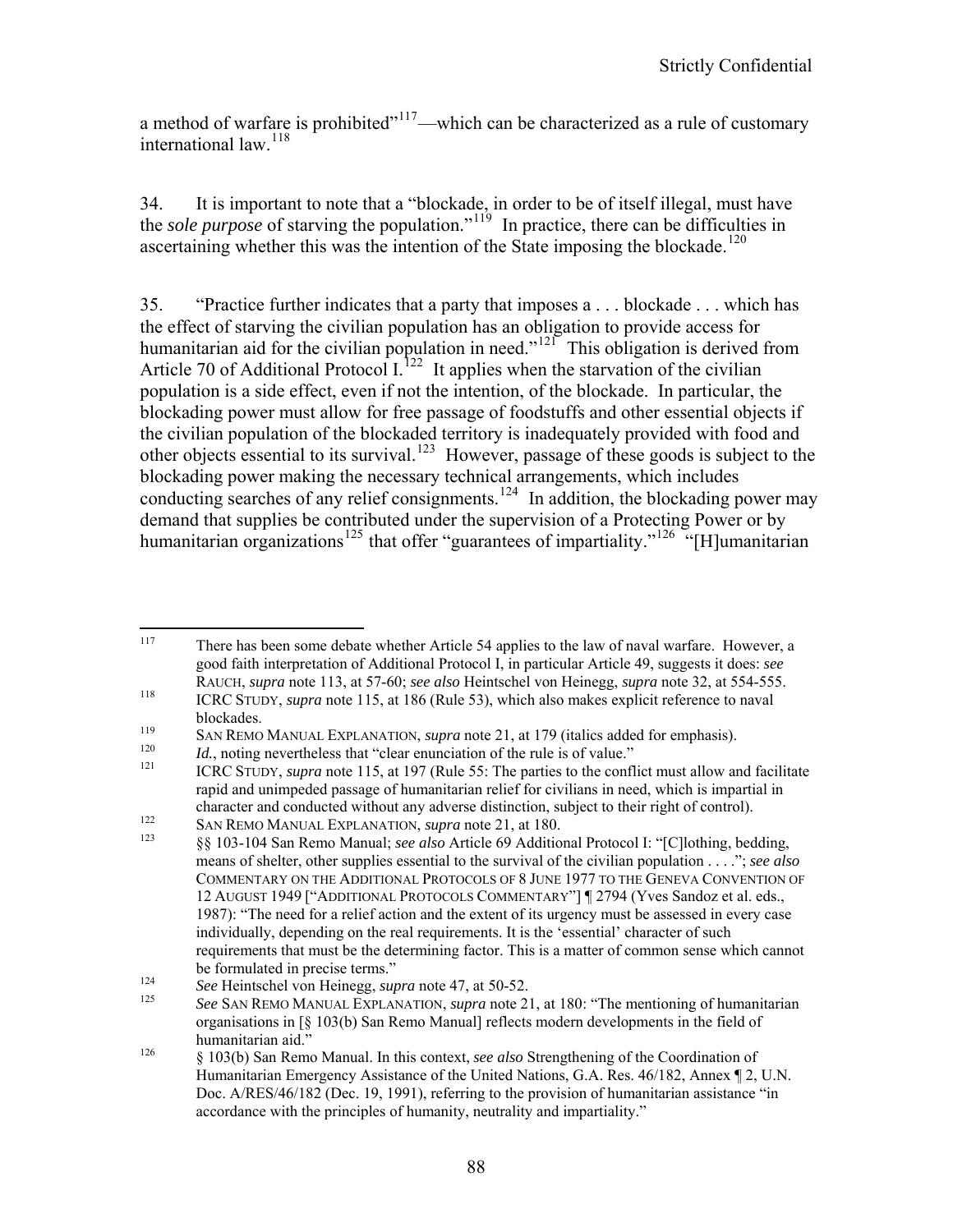relief personnel must respect domestic law on access to territory and must respect the security requirements in force."<sup>127</sup>

36. Further, a blockade as a method of warfare is illegal if the damage to the civilian population is, or may be expected to be, excessive in relation to the concrete and direct military advantage obtained by the imposition of the blockade.<sup>[128](#page-88-0)</sup> Any damage to a civilian population must thus be weighed against the military advantage to be secured.

37. Finally, it would also appear that a blockade is illegal if its imposition runs counter to other fundamental rules of international humanitarian law. Of importance in this regard is the prohibition of collective punishments, provided in the Fourth Geneva Convention,<sup>[129](#page-88-1)</sup> as well as Additional Protocols  $I^{130}$  $I^{130}$  $I^{130}$  and  $II^{131}$  $II^{131}$  $II^{131}$  and by now an accepted part of customary international law.[132](#page-88-4)

38. While the idea behind the prohibition is based on the principle that "penal liability is personal in character,"<sup>[133](#page-88-5)</sup> the term "collective penalties" must be understood in the broadest sense:

This does not refer to punishments under penal law, *i.e.* sentences pronounced by a court after due process of law, but penalties of any kind inflicted on persons or entire groups of persons, in defiance of the most elementary principles of humanity, for acts that these persons have not committed.<sup>[134](#page-88-6)</sup>

Collective punishment could thus consist of "sanctions and harassment of any sort, administrative, by police action or otherwise."<sup>[135](#page-88-7)</sup>

39. In relation to the war crime of collective punishment, it has been held that it "occurs in response to the acts or omissions of protected persons, whether real or

<span id="page-88-7"></span>

<sup>127</sup> 

<span id="page-88-1"></span>

<span id="page-88-0"></span>ICRC STUDY, *supra* note 115, at 197 (Rule 55, *see supra* note 121).<br>
<sup>128</sup> § 102(b) San Remo Manual.<br>
Article 33 Geneva Convention relative to the Protection of Civilian Persons in Time of War, Aug. 12, 1949, 75 U.N.T.S. 287: "No protected person may be punished for an offence he or she has not personally committed. Collective penalties and likewise all measures of intimidation or of terrorism are prohibited."<br>
Article 75(2)(d) Additional Protocol I: "The following acts are and shall remain prohibited at any

<span id="page-88-2"></span>time and in any place whatsoever, whether committed by civilian or by military agents: ...

<span id="page-88-3"></span>collective punishments . . . ."<br>Article 4(2)(b) Protocol Additional to the Geneva Conventions of 12 August 1949, and relating to the Protection of Victims of Non-International Armed Conflicts (Protocol II), June 8, 1977, 1125 U.N.T.S. 609: "[T]he following acts against [persons not taking direct part in hostilities] are and

<span id="page-88-5"></span><span id="page-88-4"></span>

shall remain prohibited at any time and in any place whatsoever: ... collective punishments ...."<br>ICRC STUDY, *supra* note 115, at 374 (Rule 103: Collective punishments are prohibited).<br>4 THE GENEVA CONVENTIONS OF 12 AUGUS

<span id="page-88-6"></span><sup>134</sup> *Id.*<br>
ADDITIONAL PROTOCOLS COMMENTARY, *supra* note 123, ¶ 3055; *see also id.* ¶ 4536.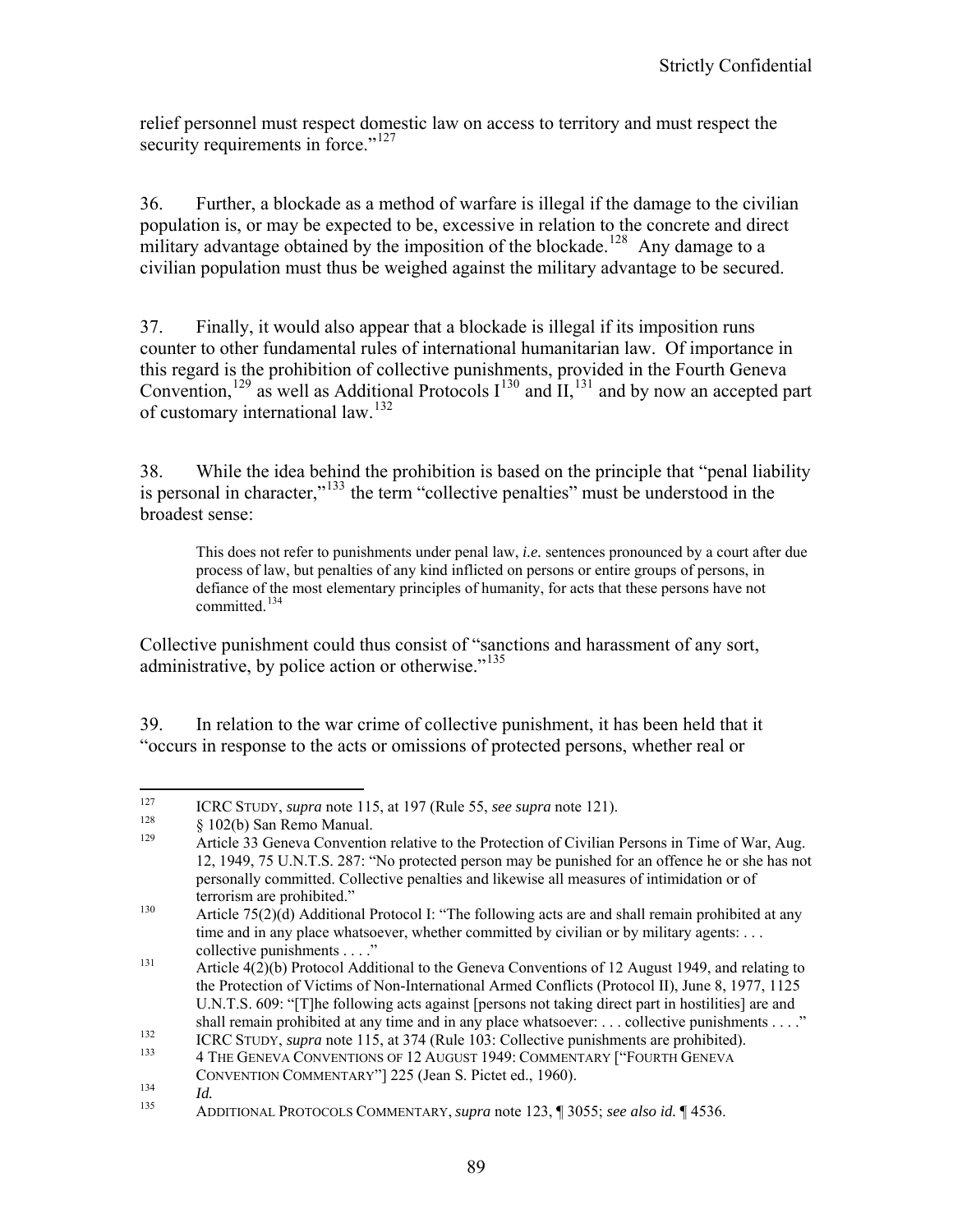perceived"<sup>136</sup> and "requires proof of an intention to punish collectively."<sup>137</sup> In a broader sense, the illegality of oppressive measures as collective punishments thus depends to a certain extent on their purpose in the specific circumstances. A blockade would consequently be illegal if imposed with the intention to collectively punish the civilian population.

## **Blockade in the Context of the United Nations Charter**

40. The provisions of the United Nations Charter erected a new legal regime governing both the use of force and disputes that are likely to endanger the peace. For the Charter peace is paramount. The duty to refrain from the use of force under Article 2(4) is broad indeed. As one leading commentator puts it:

The use of force in general is prohibited, rather than only war. Furthermore the prohibition is not confined to the actual use of force, but extends to the mere threat of force. Finally the prohibition is, at least in theory, safeguarded by a system of collective sanctions against any offender (Arts 39-  $51$ ).<sup>[138](#page-89-0)</sup>

The Charter itself specifies only three exceptions to the prohibition, the most important being the right of self-defence under Article 51 and Security Council enforcement actions.

41. While these provisions may seem relatively plain on their face, ambiguities lurk beneath. This holds particularly true for the concept of self-defence. Although a recognized principle of customary international law,<sup>[139](#page-89-1)</sup> its precise contours are the subject of disagreement.<sup>[140](#page-89-2)</sup> The founding case in this regard relates to the *Caroline* incident of  $1837<sup>141</sup>$  $1837<sup>141</sup>$  $1837<sup>141</sup>$  and stands for the proposition that self-defence is confined to cases where there is "a necessity of self-defence, instant, overwhelming, leaving no choice of means, and no moment for deliberation." $142$  This formulation has been widely accepted

<sup>136</sup> 136 Prosecutor v. Fofana & Kondewa, Case No. SCSL-04-14-A, App. Ch., Judgment, ¶ 223 (May 28, 2008). 137 Prosecutor v. Fofana & Kondewa, supra *note* 136, ¶ 225; *see also id*. ¶ 224. While the statements

by the Special Court for Sierra Leone were given in the context of trials for war crimes, they are nevertheless useful because the Court based its observations on the relevant provisions of

<span id="page-89-0"></span>international humanitarian law.<br>Albrecht Randelzhofer, *Article 2(4)*, in THE CHARTER OF THE UNITED NATIONS 117 (Bruno Simma

<span id="page-89-1"></span>ed., 2nd ed. 2002). 139 *See* Military and Paramilitary Activities in and Against Nicaragua (Nicar. v. U.S.), 1986 I.C.J. 14, ¶ 176 (June 27); *see also* Legality of the Threat or Use of Nuclear Weapons, Advisory Opinion,

<span id="page-89-2"></span><sup>1996</sup> I.C.J. 226, ¶ 41 (July 8).<br><sup>140</sup> *See* for an overview: CHRISTINE GRAY, INTERNATIONAL LAW AND THE USE OF FORCE (3rd ed.

<span id="page-89-4"></span>

<span id="page-89-3"></span><sup>2008).&</sup>lt;br>
<sup>141</sup> *See* SHAW, *supra* note 4, at 1131.<br>
<sup>142</sup> Correspondence between Great Britain and the United States, respecting the Arrest and Imprisonment of Mr. McLeod, for the Destruction of the Steamboat Caroline, Mar., Apr. 1841, Letter from Mr. Webster to Mr. Fox, Apr. 24, 1841, 29 B.F.S.P. 1126, 1138.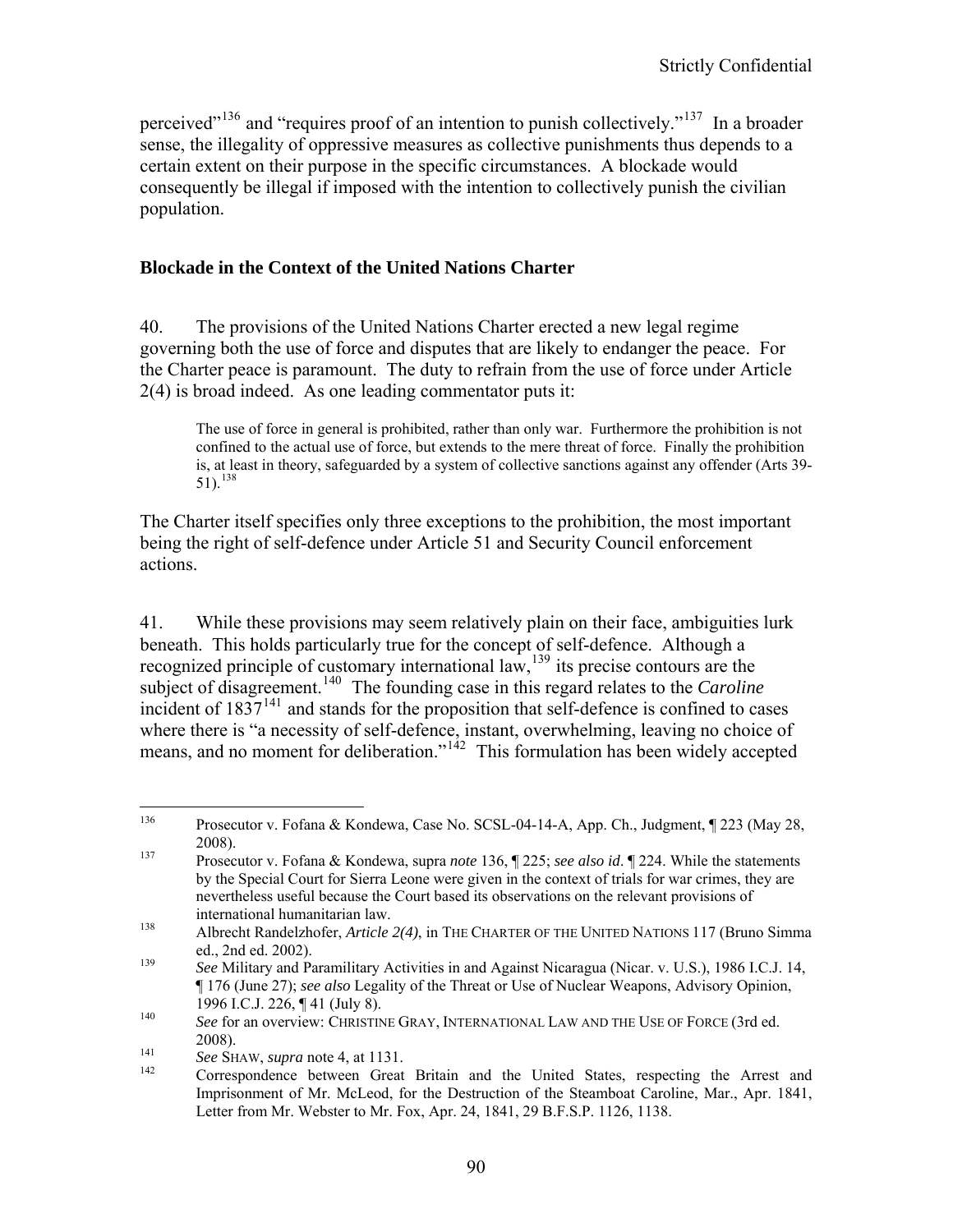since.<sup>143</sup> The test embraces the concept that an imminent armed attack allows some element of anticipation. The circumstances of the *Caroline* case<sup>144</sup> and recent practice further suggest that self-defence can also be used against non-State actors.<sup>145</sup>

42. Any force employed in self-defence must be proportional, that is, in exercising the right to self-defence once the hurdle of necessity has been cleared the actors employing force in self-defence should do nothing unreasonable or excessive. Actions must be confined to those necessary for the occasion. The principle is clear but its application in any set of particular facts is far from simple.

# **Enforcement of a Blockade**

43. Vessels suspected on reasonable grounds of breaching  $146$  a blockade may be captured.<sup>[147](#page-90-1)</sup> Capture is the taking of such vessels as a prize for adjudication.<sup>[148](#page-90-2)</sup> It is "effected by securing possession of the vessel through the captor sending an officer and some of his own crew on board."<sup>[149](#page-90-3)</sup>

44. In this context, it should be noted that a vessel's motive for breaching the blockade is irrelevant. In particular, humanitarian vessels are not exempted from capture, unless they have entered into a prior agreement with the blockading power in line with the relevant provisions of the San Remo Manual.<sup>[150](#page-90-4)</sup>

143 143 *See, e.g.,* International Military Tribunal (Nuremberg), Judgment and Sentences, Oct. 1, 1946, 41

AM. J. INT'L L. 172, 205 (1945).<br><sup>144</sup> The British had destroyed the Caroline, an American vessel, because it had helped supply rebels against British rule in Canada, albeit without the consent of the American government; *see* Christopher Greenwood, *The Caroline*, *in* MPEPIL, *supra* note 47, at 1, 10 [article updated Apr.

<sup>2009].</sup> <sup>145</sup>*See* SHAW, *supra* note 4, at 1134-1137 and fn. 94; Dinstein, *supra* note 26, at 204-208; *but see* Legal Consequences of the Construction of a Wall in the Occupied Palestinian Territories, Advisory Opinion, 2004 I.C.J. 136, ¶ 139 (July 9). However there is no extensive reasoning by the Court on the point and no analysis of the customary law or State practice, and two Judges did not support this conclusion (*see* Separate Opinion of Judge Higgins, *id.* at 207, ¶ 33; Declaration

<span id="page-90-0"></span>of Judge Buergenthal, *id.* at 240, ¶¶ 5-6). 146 This includes "travelling to or from a blockaded area." SAN REMO MANUAL EXPLANATION, *supra*

<span id="page-90-1"></span>note 21, at 160; see also infra ¶ 48.<br>Article 20 London Declaration; §§ 98, 146(f) San Remo Manual.<br><sup>148</sup> See § 146 San Remo Manual; see also Heintschel von Heinegg, *supra* note 32, at 489: "Capture is

<span id="page-90-3"></span><span id="page-90-2"></span>exercised by sending a prize crew on board another vessel and assuming command over the ship."<br>
L. OPPENHEIM, 2 INTERNATIONAL LAW: DISPUTES, WAR AND NEUTRALITY ¶ 184 (H. Lauterpacht

<span id="page-90-4"></span>ed., 7th ed. 1952); *see also id.* ¶ 429.<br><sup>150</sup> *See supra* ¶ 35; The provisions of the San Remo Manual that exempt vessels engaged in humanitarian missions from capture apply to enemy vessels and not to neutral vessels. This is because "enemy vessels of any category (irrespective of their cargo and destination) and their cargo are liable to capture if not specifically protected" (SAN REMO MANUAL EXPLANATION, *supra* note 21, at 205). On the other hand, "neutral merchant vessels may not be captured, condemned or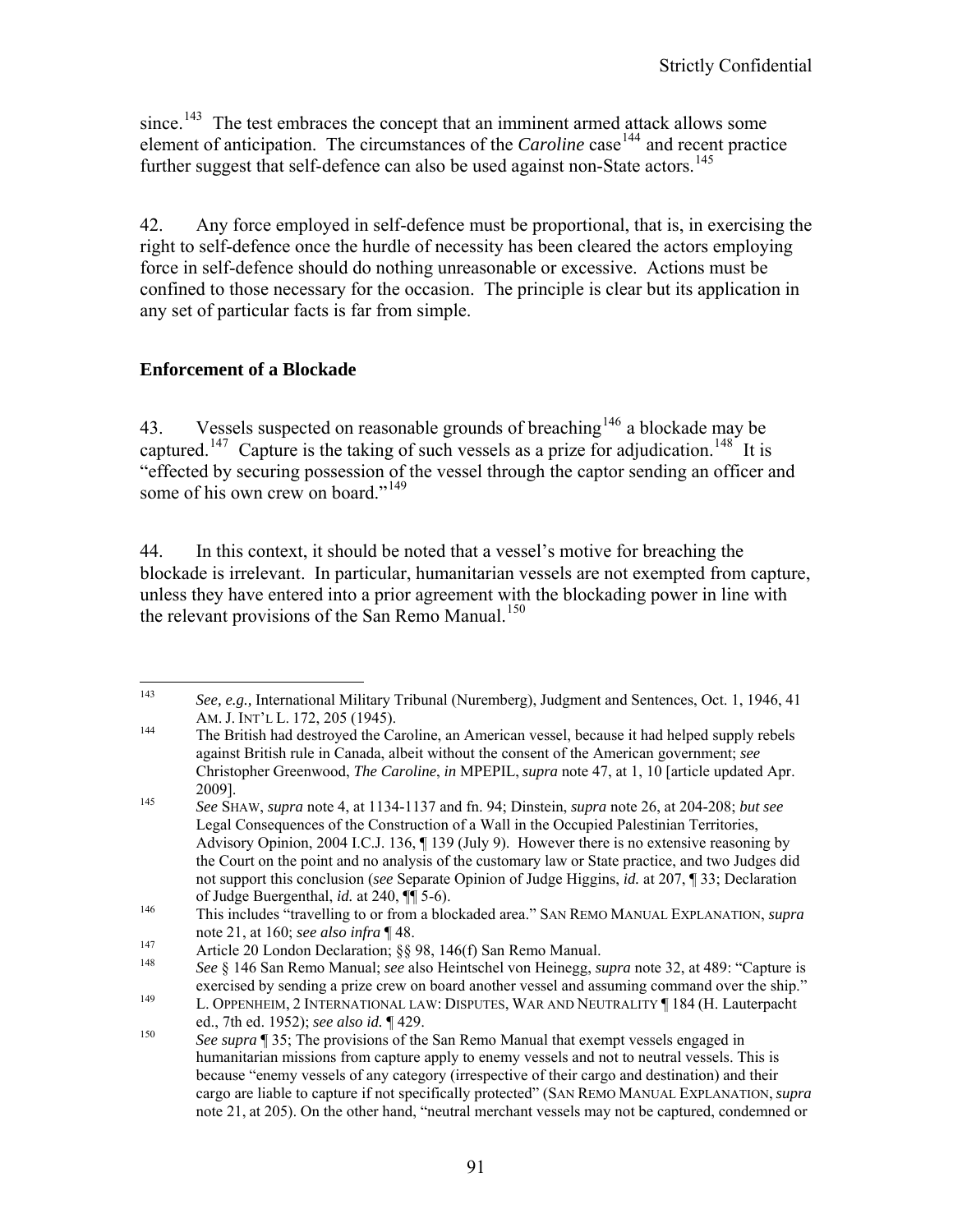45. Intrinsically linked to the right of capture is the right of the blockading power to search and visit a vessel if "there are reasonable grounds for suspecting"<sup>[151](#page-91-0)</sup> that the ship is breaching or attempting to breach the blockade. The right of search and visit therefore serves to address uncertainties about a vessel's intended journey.<sup>[152](#page-91-1)</sup> "Otherwise, belligerents would be unable effectively to control and enforce the . . . institution of a blockade."<sup>[153](#page-91-2)</sup> The right to visit and search may not be exercised arbitrarily. However, certainty about the breach or attempted breach is not required; it suffices that there are reasonable grounds to believe such activity occurs.<sup>[154](#page-91-3)</sup>

46. If a vessel resists interception or capture, it may be attacked.<sup>[155](#page-91-4)</sup> At that moment, the vessel becomes a military object.<sup>[156](#page-91-5)</sup>

'Clear resistance' presupposes that they act in a manner that has, or may have, an impeding or similar effect on the intercepting forces. Therefore, a mere change of course in order to escape is not sufficient. An act of clear resistance against interception or capture is to be considered an effective contribution to enemy military action by purpose or use. Hence, such vessels and aircraft lose their civilian status and become legitimate military objectives whose destruction offers a definite military advantage because, thus, the effectiveness of the blockade is preserved.<sup>[157](#page-91-6)</sup>

47. Following the principle of precaution, warnings must be given to the vessel prior to any attack.<sup>[158](#page-91-7)</sup> The attack itself must be carried out in line with the basic rules of naval warfare,  $159$  including the principle of distinction between combatants and civilians  $160$  and the principles of precaution<sup>[161](#page-91-10)</sup> and proportionality.<sup>162</sup> This means that civilians<sup>[163](#page-91-12)</sup> may

 destroyed" unless there are "exceptional cases" (*id.* at 213). Such a case would be the breach of a blockade, regardless of the purpose of the neutral vessel's journey (*see* §§ 135, 136, 146 San Remo Manual). The same considerations apply to the exemption of vessels engaged in

<span id="page-91-1"></span><span id="page-91-0"></span>humanitarian missions from attack (see §§ 47, 48-52, 59-60, 67 San Remo Manual).<br>
§ 118 San Remo Manual.<br>
See OPPENHEIM, *supra* note 149, ¶ 414: "[The right of search and visit] is indeed the only means by which belligerents are able ascertain whether neutral merchantmen intend to bring assistance to

<span id="page-91-3"></span>

<span id="page-91-2"></span>the enemy and to render him unneutral services."<br>
153 SAN REMO MANUAL EXPLANATION, *supra* note 21, at 196.<br>
154 *Id*. As an alternative to search and visit, and in the interests of both the blockading power and the vessel, § 119 San Remo Manual provides for a right of the blockading power to order the diversion of the vessel to another destination. However, this requires the consent of the vessel's

<span id="page-91-4"></span>master.<br><sup>155</sup> §§ 67(a) and 98 San Remo Manual; *see also* Wolff Heintschel von Heinegg, *Visit, Search*, *Diversion, and Capture in Naval Warfare: Part I, The Traditional Law*, 29 CAN.Y.B. INT'L L. 282, at 318.<br> *See* § 40 San Remo Manual.<br>
Heintschel von Heinegg, *supra* note 47, at 47.<br> *See* § 67(a) San Remo Manual; *see also* SAN REMO MANUAL EXPLANATION, *supra* note 21, at

<span id="page-91-5"></span>

<span id="page-91-6"></span>

<span id="page-91-9"></span>

<span id="page-91-10"></span>

<span id="page-91-12"></span><span id="page-91-11"></span>

<span id="page-91-8"></span><span id="page-91-7"></span><sup>214;</sup> see also Heintschel von Heinegg, supra note 47, at 47.<br>
§ 68 San Remo Manual, referring to §§ 38-46 San Remo Manual.<br>
§ 39 San Remo Manual.<br>
§ 46(a-c) San Remo Manual.<br>
§ 46(d) San Remo Manual.<br>
IG2 § 46(d) San Remo armed forces); *see also* Article 50(1) Additional Protocol I.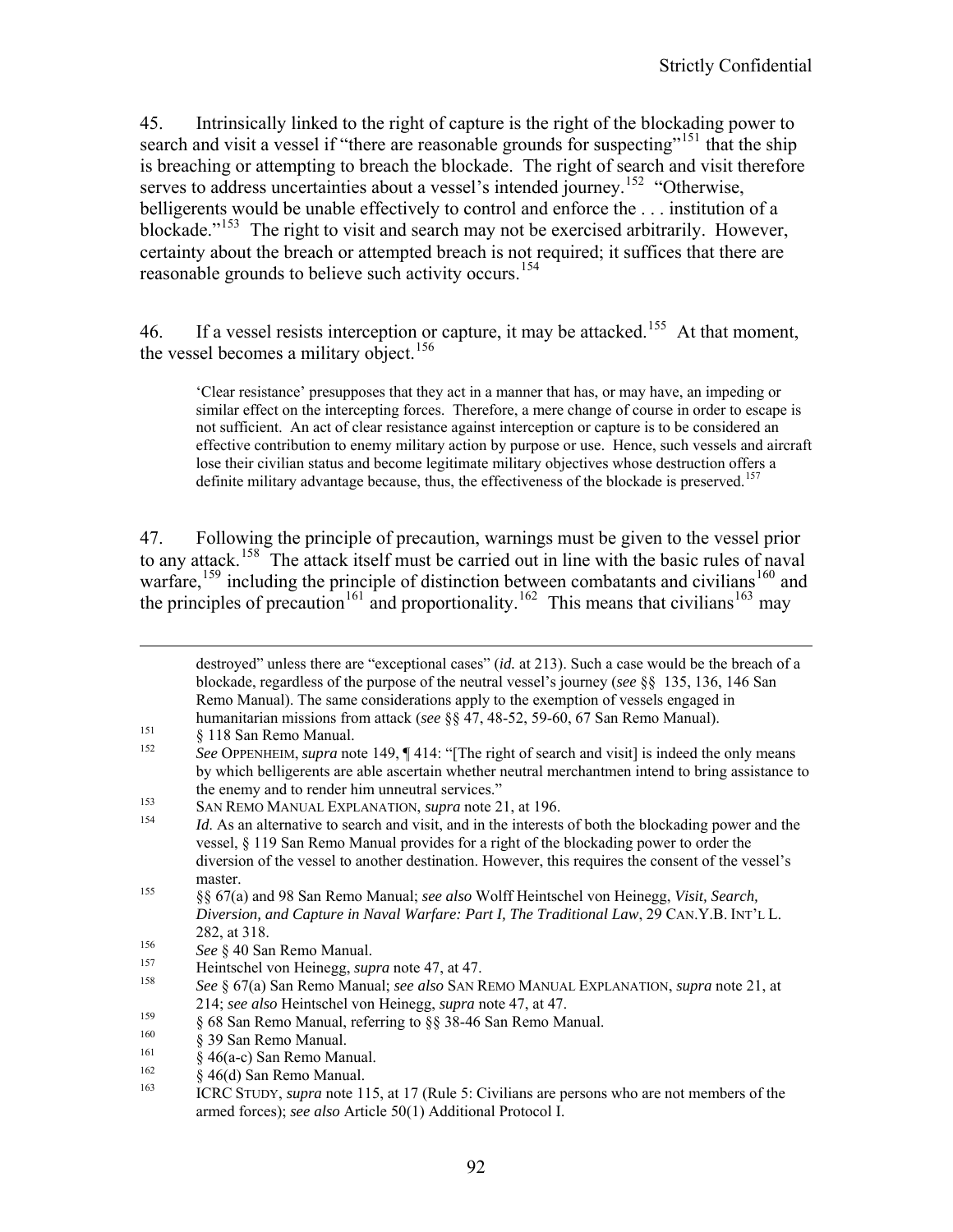not be targeted,<sup>164</sup> unless they take active part in hostilities.<sup>165</sup> Moreover, the military advantage of the attack needs to be weighed against the collateral casualties. If the latter are excessive, the attack would be illegal.<sup>166</sup> As a consequence, when deciding on the measure of force employed to enforce the blockade, the blockading power must take into account the effects on any civilians on board. The precise determination depends on the facts and has to be made on a case-by-case basis.<sup>167</sup>

48. In this regard, there is some debate as to when a merchant vessel can be regarded as breaching or attempting to breach a blockade. Traditionally, there were two different approaches:

Anglo-American policy has been to treat the whole voyage [to a blockade area] as a breach of blockade, so putting the ship in peril between its port of sailing to the blockaded port and its port of return, while the Continental policy has been based upon an analogue of the right of hot pursuit after breaking the cordon.<sup>[168](#page-92-0)</sup>

49. The London Declaration of 1909 specified a compromise: "Neutral vessels may not be captured for breach of blockade except within the area of operations of the war-ships detailed to render the blockade effective."<sup>[169](#page-92-1)</sup> According to this, what can be considered the "area of operations" is a matter of fact, because "it is intimately connected with the effectiveness of the blockade and also with the number of ships employed on it."<sup>[170](#page-92-2)</sup>

The area of operations of a blockading naval force may be rather wide, but as it depends on the number of ships contributing to the effectiveness of the blockade and is always limited by the condition that it should be effective, it will never reach distant seas where merchant vessels sail

<sup>164</sup> 164 ICRC STUDY, *supra* note 115, at 3 (Rule 1: The parties to the conflict must at all times distinguish between civilians and combatants. Attacks may only be directed against combatants. Attacks must

not be directed against civilians); *see also* Article 48 Additional Protocol I.<br><sup>165</sup> ICRC STUDY, *supra* note 115, at 19 (Rule 6: Civilians are protected against attack, unless and for such time as they take a direct part in hostilities); *see also* Article 51(3) Additional Protocol I; *see also* NILS MELZER, INTERNATIONAL COMMITTEE OF THE RED CROSS, INTERPRETIVE GUIDANCE ON THE NOTION OF DIRECT PARTICIPATION IN HOSTILITIES UNDER INTERNATIONAL HUMANITARIAN

LAW (2009).<br>See in particular § 46(c) San Remo Manual.<br><sup>167</sup> For instance, there is debate whether civilians who place themselves purposefully in harm's way ("human shields") figure at all when determining the proportionality: *see* U.S. NAVY MANUAL, *supra* note 46, § 8.3.2; *see also* Stefan Oeter, *Method and Means of Combat, in* IHL HANDBOOK, <sup>168</sup> supra note 47, at 187.<br>
O'CONNELL, *supra* note 12, at 1157 (footnote omitted).<br>
Article 17 London Declaration.<br>
Louis Renault, *General Report Presented to the Naval Conference on Behalf of its Drafting* 

<span id="page-92-0"></span>

<span id="page-92-1"></span>

<span id="page-92-2"></span>*Committee*, reprinted in THE DECLARATION OF LONDON FEBRUARY 26, 1909 – A COLLECTION OF OFFICIAL PAPERS AND DOCUMENTS RELATING TO THE INTERNATIONAL NAVAL CONFERENCE HELD IN LONDON DECEMBER, 1908-FEBRUARY, 1909, at 144 (James Brown Scott ed., 1919).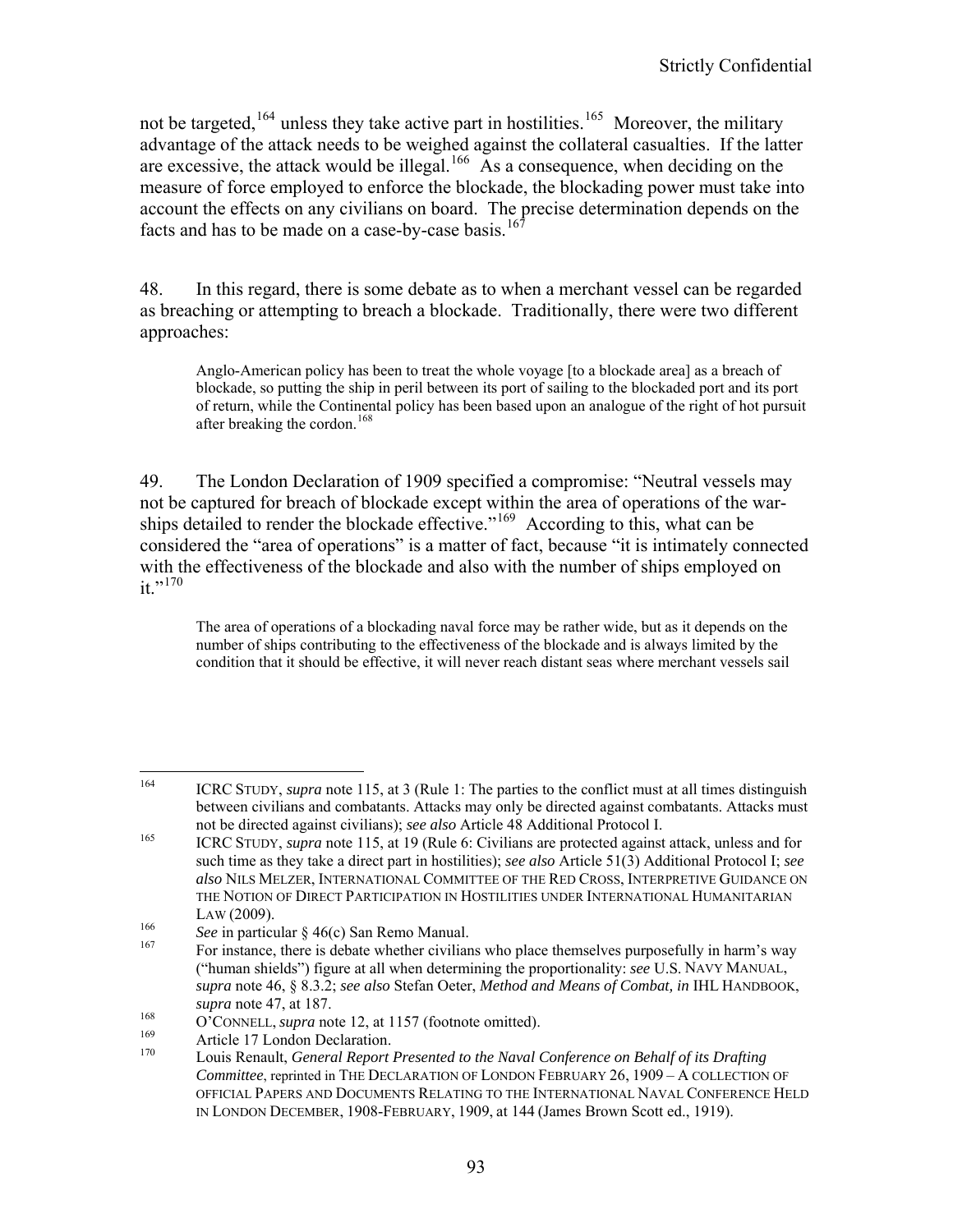which are, perhaps, making for the blockaded ports, but whose destination is contingent on the changes which circumstances may produce in the blockade during their voyage.<sup>[171](#page-93-0)</sup>

50. It is somewhat unclear what the status of the law on this issue is today. According to one commentator:

An attempt of breach of blockade occurs if a vessel departs from a blockaded port, or if an aircraft takes off from an airport in the blockaded area, and if they are on a course set into the direction of the outer limit of the blockade. The same holds true if vessels or aircraft are on a course destined to such ports or airports, or if a vessel is anchoring outside the blockaded area or hanging about ('hovering') so that it could easily 'slip in.' $172$ 

51. Likewise, the explanations on the San Remo Manual state that "a vessel may breach a blockade by travelling to or from a blockaded area."<sup>[173](#page-93-2)</sup> These interpretations are somewhat broader than Article 17 of the London Declaration of 1909. It could be argued, however, that they merely take into account the technical advancements of the past 100 years that make it possible to maintain a blockade even without a strong local presence of force.[174](#page-93-3)

#### **Individuals detained in the Enforcement of a Blockade**

52. Once people have been detained in the course of the enforcement of a blockade, the question arises as to how they should be treated. This requires consideration of their status under international humanitarian law, as well as the potential application of human rights law.

53. As a matter of international humanitarian law—and in accordance with similar provisions in the four Geneva Conventions<sup> $175$ </sup> reflecting "the general humanitarian law provision that persons in the power of an authority are to be respected and protected"<sup>[176](#page-93-5)</sup>— the San Remo Manual specifies that

[p]ersons on board vessels and aircraft having fallen into the power of a belligerent or neutral shall be respected and protected. While at sea and thereafter until determination of their status, they shall be subject to the jurisdiction of the State exercising power over them.<sup>[177](#page-93-6)</sup>

<sup>171</sup> 

<span id="page-93-2"></span>

<span id="page-93-1"></span><span id="page-93-0"></span><sup>171</sup> Renault, *supra* note 170, at 145.<br>
172 Heintschel von Heinegg, *supra* note 47, at 43.<br>
SAN REMO MANUAL EXPLANATION, *supra* note 21, at 160; *see also* U.S. NAVY MANUAL, *supra* note 46, § 7.7.4: "Attempted breach of a blockade occurs from the time a vessel . . . . leaves a port

<span id="page-93-3"></span>

<span id="page-93-5"></span><span id="page-93-4"></span>

<sup>174&</sup>lt;br>
See § 96 San Remo Manual.<br>
See, e.g., Articles 4 and 27 Fourth Geneva Convention.<br>
SAN REMO MANUAL EXPLANATION, *supra* note 21, at 224.<br>
§ 161 San Remo Manual.

<span id="page-93-6"></span>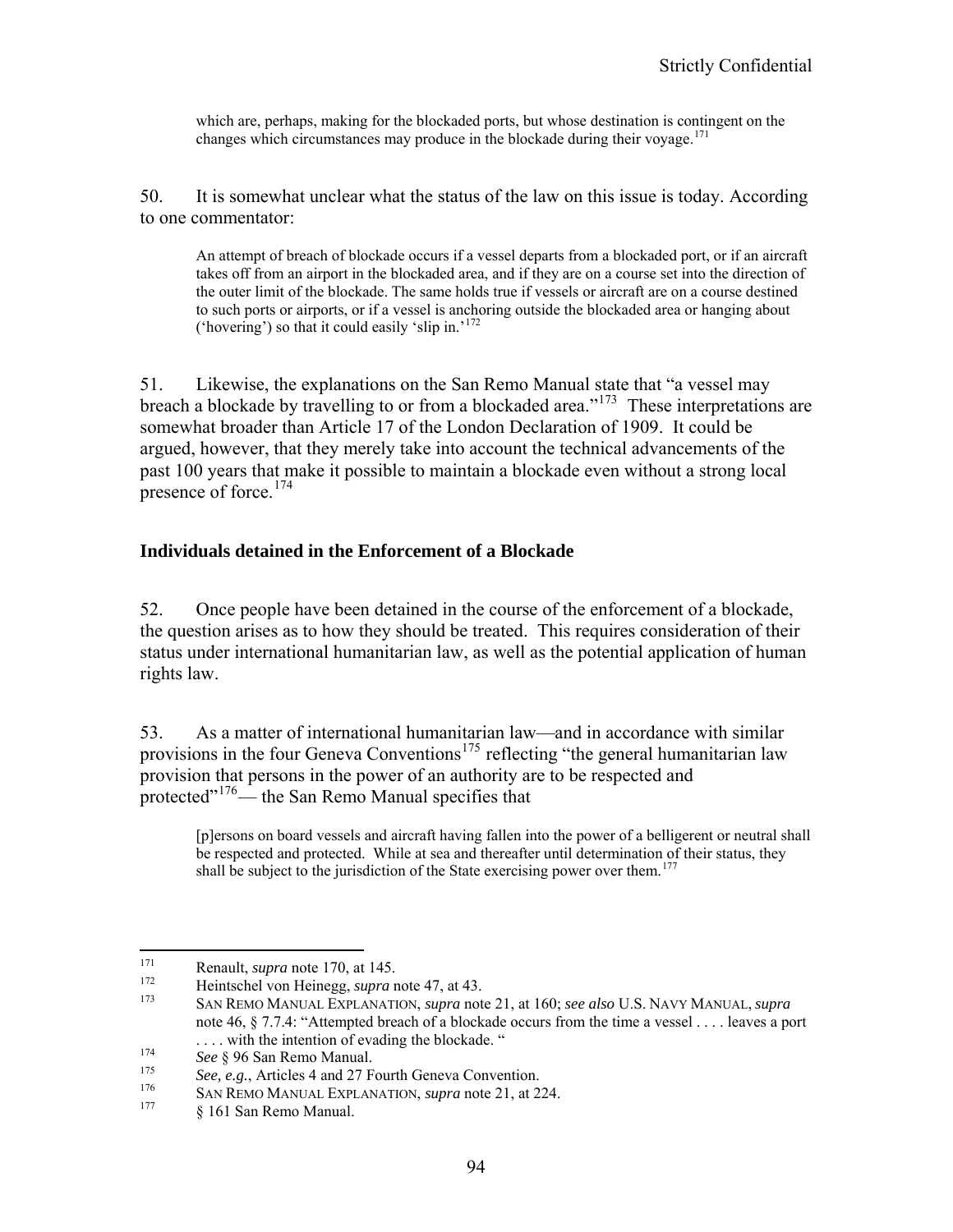54. "'Respect' and 'protection' are complementary notions. 'Respect', a passive element, indicates an obligation not to harm, not to expose to suffering and not to kill a protected person; 'protection', as the active element, signifies a duty to ward off dangers and prevent harm."<sup>[178](#page-94-0)</sup>

55. As a minimum, the treatment afforded must accord with the "elementary considerations of humanity"[179](#page-94-1) expressed in Common Article 3 of the Geneva Conventions, applicable to both internal and international armed conflicts.<sup>[180](#page-94-2)</sup> This means that detainees cannot be subjected to "violence to life and person, in particular murder of all kinds, mutilation, cruel treatment and torture"<sup>[181](#page-94-3)</sup> and "outrages upon personal dignity, in particular humiliating and degrading treatment."<sup>[182](#page-94-4)</sup>

56. Even broader in its application,<sup>[183](#page-94-5)</sup> Article 75 (1) of Additional Protocol I prohibits any adverse discrimination<sup>[184](#page-94-6)</sup> and the commission of any of the following acts:<sup>[185](#page-94-7)</sup>

(a) violence to the life, health, or physical or mental well-being of persons, in particular

- (i) murder;
- (ii) torture of all kinds, whether physical or mental;
- (iii) corporal punishment; and
- (iv) mutilation
- (b) outrages upon personal dignity, in particular humiliating and degrading treatment, enforced prostitution and any form of indecent assault.

 $(c)-(e)$  ...

57. In addition, other sub-paragraphs of Article  $75^{186}$  $75^{186}$  $75^{186}$  contain specific provisions relating to the conditions of arrest and detention, including the right to be informed of the reasons why such measures were taken. There are strong indications that the guarantees

<sup>178</sup> 

<span id="page-94-0"></span><sup>&</sup>lt;sup>178</sup><br>KALSHOVEN & ZEGVELD, *supra* note 62, at 53.<br>I<sup>179</sup><br>I<sup>80</sup> See for an overview Prosecutor v. Karadžić, Case No. IT-95-5/18-AR72.5, App. Ch., Decision on

<span id="page-94-2"></span><span id="page-94-1"></span>Appeal of Trial Chamber's Decision on Preliminary Motion to Dismiss Count 11 of the

<span id="page-94-5"></span><span id="page-94-4"></span>

<span id="page-94-3"></span>Indictment,  $\P$  23-26 (Int'l Crim. Trib. for the former Yugoslavia July 9, 2009).<br>
Common Article 3(1)(a) of the Geneva Conventions.<br>
The application of Common Article 3 of the Geneva Conventions is limited to "[p]ersons no active part in the hostilities, including members of armed forces who have laid down their arms and those placed *hors de combat*." Article 75 of Additional Protocol I covers all "persons who are in the power of a Party to the conflict and who do not benefit from more favourable treatment under the Conventions or under this Protocol."<br>
Art. 75(1) Additional Protocol I.<br>
<sup>185</sup> Art. 75(2) Additional Protocol I.<br> *See* Art. 75(3-6) Additional Protocol I.

<span id="page-94-6"></span>

<span id="page-94-7"></span>

<span id="page-94-8"></span>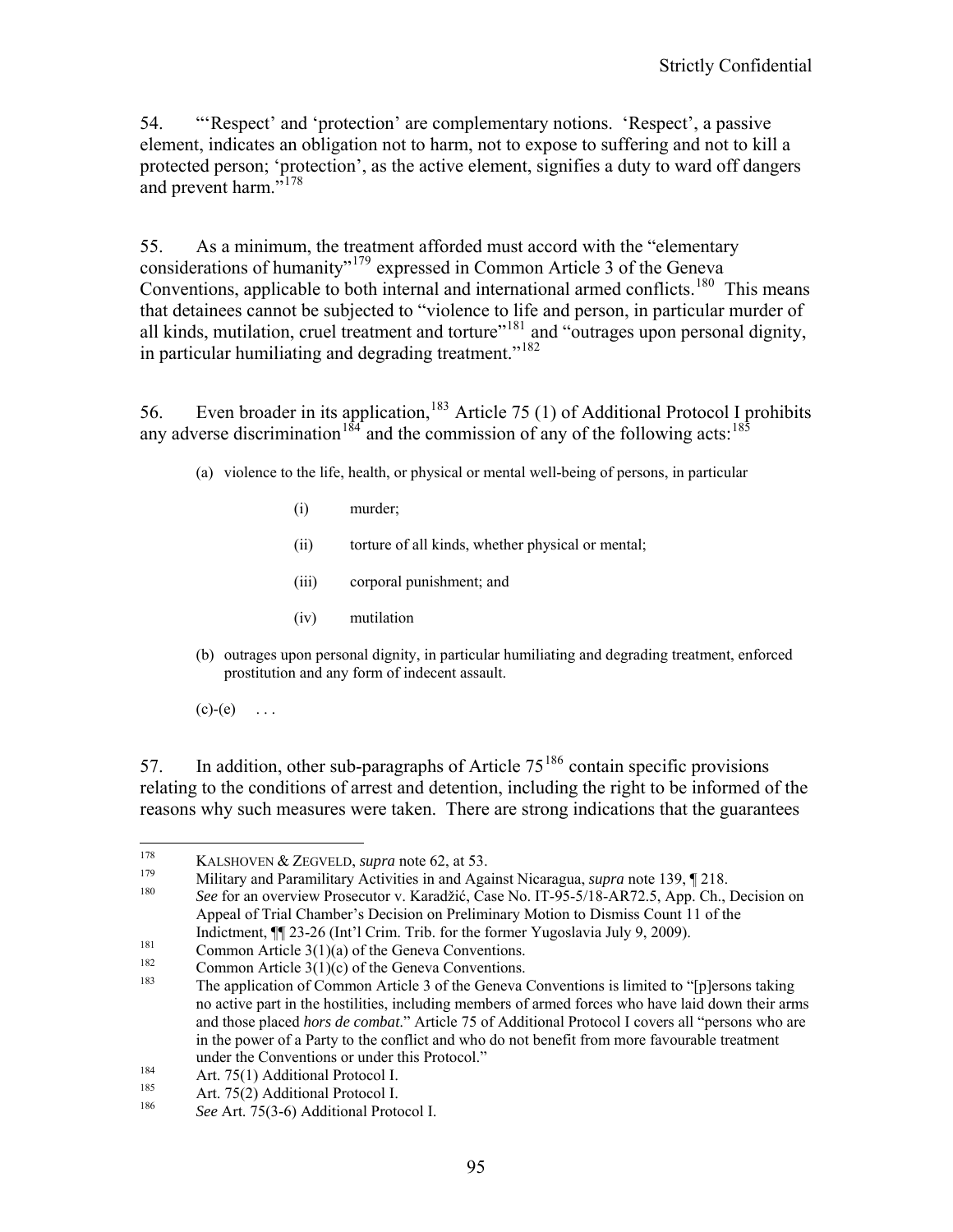offered by Common Article 3 of the Geneva Conventions and Article 75 of Additional Protocol I are also part of customary international law.<sup>187</sup>

58. Accordingly, individuals who have "fallen into the power of a belligerent"<sup>[188](#page-95-0)</sup> when attempting to breach or breaching a blockade have to be treated humanely:

[T]hey may not be ill-treated in any way and . . . the authority is under an obligation to assure that officials treat the persons correctly and that they are kept in healthy conditions. Further, if any of these persons are in need of medical treatment, this should be given in accordance with the needs of the individuals concerned and without any adverse discrimination.<sup>[189](#page-95-1)</sup>

As mentioned above, *all* persons at sea in the power of a belligerent are protected. Unlike the Fourth Geneva Convention,<sup>[190](#page-95-2)</sup> the San Remo Manual does not exempt neutral nationals from the group of protected persons. The reason for this could lie in the specific circumstances of persons while on the high seas, who are obviously not in a practical position to appeal to the protection of their State of nationality $191$ .

59. "The respect and protection of these persons [*e.g.*, individuals detained during the enforcement of a blockade] is to continue once on land and it is clear that the determination of their status should take place as speedily as possible  $\dots$ <sup>[192](#page-95-4)</sup> This is because the status of the detainees ultimately determines whether they can be interned as prisoners of war, or whether they are civilians who in principle have to be released. The detainees' status in turn depends on their nationality, their function on board the captured ship and their personal involvement in hostilities during the enforcement of the blockade by the belligerent.<sup>[193](#page-95-5)</sup>

<sup>187</sup> 187 *See* ICRC STUDY, *supra* note 115, at 306 (Rule 87: Civilians and persons *hors de combat* must be treated humanely); *see also id.* at 308 (Rule 88: Adverse distinction in the application of international humanitarian law based on race, colour, sex, language, religion or belief, political or other opinion, national or social origin, wealth, birth or other status, or on any other similar criteria is prohibited); *id.* at 311 (Rule 89: Murder is prohibited); *id.* at 315 (Rule 90: Torture, cruel or inhuman treatment and outrages upon personal dignity, in particular humiliating and degrading treatment are prohibited); *id.* at 344 (Rule 99: Arbitrary deprivation of liberty is prohibited).<br>
§ 161 San Remo Manual.<br>
SAN REMO MANUAL EXPLANATION, *supra* note 21, at 224.<br>
Article 4: "Nationals of a neutral State wh

<span id="page-95-0"></span>

<span id="page-95-1"></span>

<span id="page-95-2"></span><sup>.</sup> shall not be regarded as protected persons while the State of which they are nationals has normal diplomatic representation in the State in whose hands they are." Note that this limitation does not apply to neutral nationals in occupied territory.<br>The situation on land is different: "In the territory of the belligerent States the position of neutrals

<span id="page-95-3"></span>is still governed by any treaties concerning the legal status of aliens and their diplomatic representatives can take steps to protect them." GENEVA CONVENTIONS COMMENTARY, *supra* note 133, at 49.<br><sup>192</sup> SAN REMO MANUAL EXPLANATION, *supra* note 21, at 224.<br><sup>193</sup> *See* §§ 161-167 San Remo Manual and the relevant provisions of the Third (Geneva Convention

<span id="page-95-4"></span>

<span id="page-95-5"></span>relative to the Treatment of Prisoners of War, Aug. 12, 1949, 75 U.N.T.S. 135) and Fourth Geneva Convention.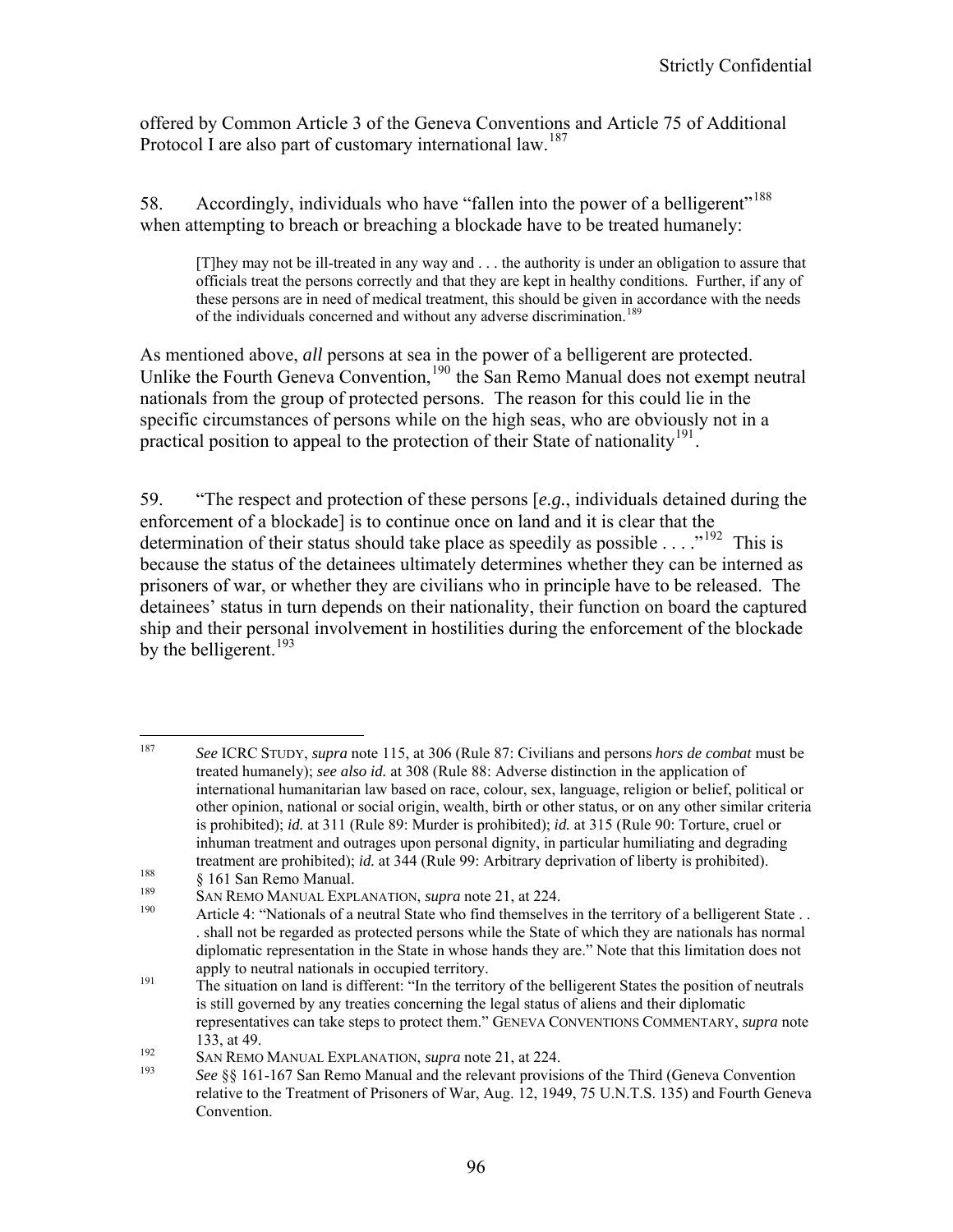60. The treatment of persons detained in the enforcement of a blockade may also be subject to the application of human rights law. While international humanitarian law "covers all the rules protective of potential or actual victims of armed conflicts," human rights law "encompasses all fundamental freedoms and all basic social, economic and cultural rights recognized to each individual independently of nationality."<sup>[194](#page-96-0)</sup> There has been considerable legal debate on the precise nature of the relationship between these two legal regimes. Positions taken in academic writing range from complete separation to complementarity and even fusion.<sup>[195](#page-96-1)</sup> It is true that given their different historical development, both areas of the law were traditionally kept separate.<sup>[196](#page-96-2)</sup> However, in light of the rising prominence of human rights law in international relations, this strict dichotomous approach can no longer be maintained. "From a situation of segregation and mutual disinterest, there has been a move towards a situation of progressive interpenetration, if not merger."<sup>[197](#page-96-3)</sup>

61. The application of international humanitarian law depends on the existence of an armed conflict. On the other hand, human rights law first and foremost binds States in peacetime.[198](#page-96-4) Indeed, there are provisions in many human rights treaties that allow for derogation from certain rights in situations of armed conflict.<sup>[199](#page-96-5)</sup> However, these provisions do not allow derogation from fundamental principles of human rights law, such as the right to life and the prohibition of torture.<sup>[200](#page-96-6)</sup> Moreover, in the case of the ICCPR any measures in derogation of rights under the treaty must be proportional and not inconsistent with other obligations under international law. "One is particularly reminded in this context of the minimum guarantees of the rule of law contained in Art. 3 of the Geneva Conventions of 1949 as well as in the two Additional Protocols of 1977."<sup>[201](#page-96-7)</sup> Accordingly, the position of the Human Rights Committee<sup>[202](#page-96-8)</sup> is that

<span id="page-96-0"></span><sup>194</sup> 194 Robert Kolb, *Human Rights and Humanitarian Law, in* MPEPIL, *supra* note 47, at 1 [article updated Oct. 2010].<br>
See Kolb, *supra* note 194, at 27-31.<br>
See for an extensive historical overview Kolb, *supra* note 194, at 4-26.<br>
Kolb, *supra* note 194, at 44.<br>
See Danio Campanelli, *The Law of Military Occupation P* 

<span id="page-96-2"></span><span id="page-96-1"></span>

<span id="page-96-3"></span>

<span id="page-96-5"></span><span id="page-96-4"></span>INT'L REV. OF THE RED CROSS 653 (2008); *see also* Greenwood, *supra* note 42, at 74.<br> *See, e.g.*, Article 4(1) of the International Covenant on Civil and Political Rights, Dec. 16, 1966, 999 U.N.T.S. 171 ("ICCPR"): "In time of public emergency which threatens the life of the nation and the existence of which is officially proclaimed, the State Parties to the present Covenant may take measures derogating from their obligations under the present Covenant to the extent strictly required by the exigencies of the situation, provided that such measures are not inconsistent with their other obligations under international law and do not involve discrimination solely on the ground of race, colour, sex, language, religion or social origin."; Article 15 of the European Convention on Human Rights (Convention for the Protection of Human Rights and Fundamental Freedoms, Sept. 3, 1953, 213 U.N.T.S. 222 ("ECHR") contains a similar provision.<br><sup>200</sup> *See, e.g.*, Article 4(2) ICCPR; Article 15 ECHR specifies that no derogation from the right to life

<span id="page-96-6"></span>

<span id="page-96-7"></span>is possible, "except in respect of deaths resulting from lawful acts of war."<br>201 MANFRED NOWAK, UN COVENANT ON CIVIL AND POLITICAL RIGHTS – CCPR COMMENTARY 99

<span id="page-96-8"></span><sup>(2</sup>nd ed. 2005).<br><sup>202</sup> The Human Rights Committee is the body of independent experts that monitors the implementation of the ICCPR by its State parties.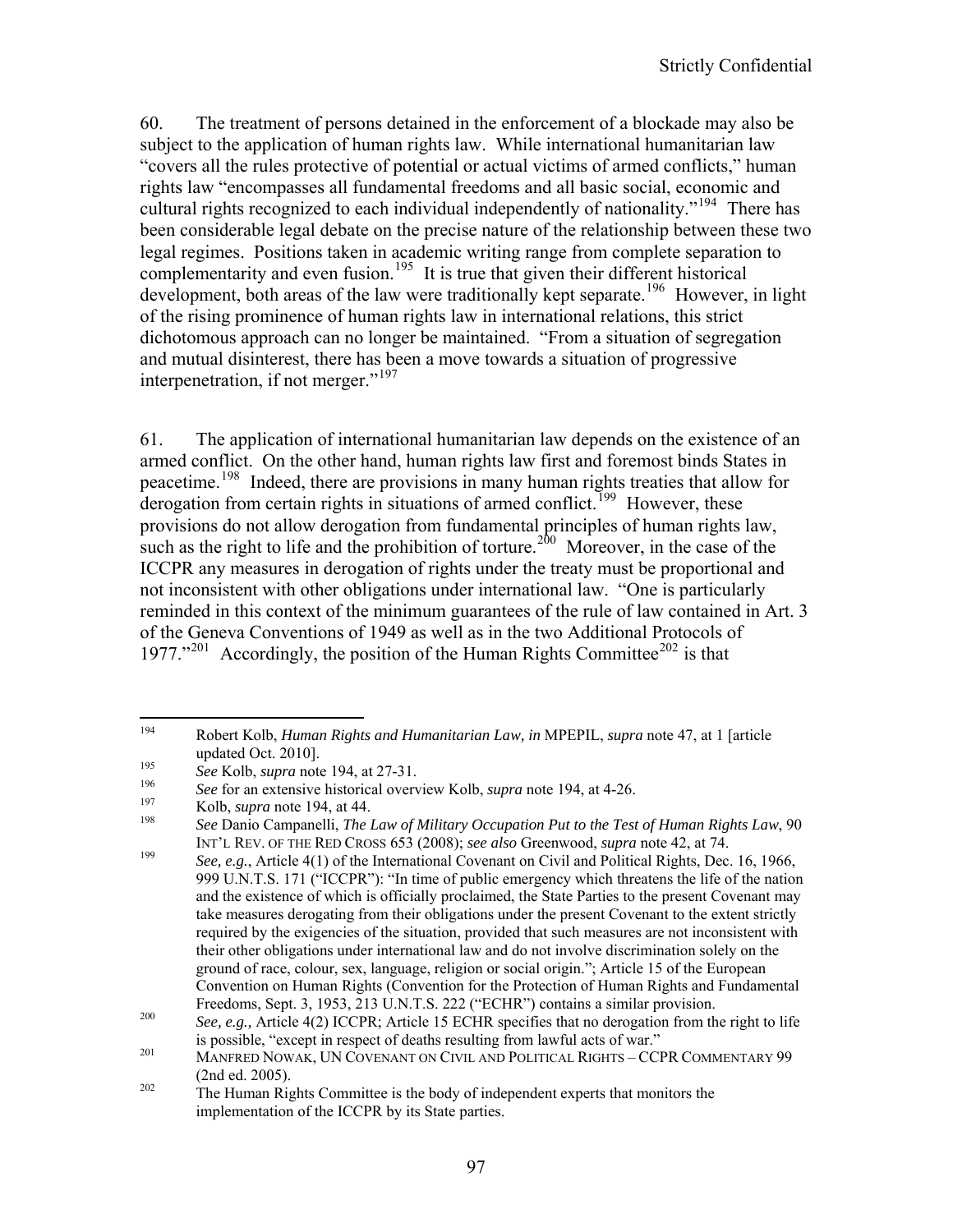the Covenant applies also in situations of armed conflict to which the rules of international humanitarian law are applicable. While, in respect of certain Covenant rights, more specific rules of international humanitarian law may be specially relevant for the purposes of the interpretation of Covenant rights, both spheres of law are complementary, not mutually exclusive.<sup>[203](#page-97-0)</sup>

This view is supported by the "constant practice" of the United Nations.<sup>[204](#page-97-1)</sup> For example, the General Assembly affirmed that "[f]undamental human rights, as accepted in international law and laid down in international instruments, continue to apply fully in situations of armed conflicts."<sup>[205](#page-97-2)</sup>

62. The International Court of Justice has also repeatedly confirmed the continued application of human rights provisions in armed conflict. In its advisory opinion on the *Legality of the Threat or Use of Nuclear Weapons*, the Court observed

that the protection of the International Covenant of Civil and Political Rights does not cease in times of war, except by operation of Article 4 of the Covenant whereby certain provisions may be derogated from in a time of national emergency. Respect for the right to life is not, however, such a provision. In principle, the right not arbitrarily to be deprived of one's life applies also in hostilities. The test of what is an arbitrary deprivation of life, however, then falls to be determined by the applicable *lex specialis*, namely, the law applicable in armed conflict which is designed to regulate the conduct of hostilities. Thus whether a particular loss of life, through the use of a certain weapon in warfare, is to be considered an arbitrary deprivation of life contrary to Article 6 of the Covenant, can only be decided by reference to the law applicable in armed conflict and not deduced from the terms of the Covenant itself.<sup>[206](#page-97-3)</sup>

This wording could be construed as implying a *lex generalis* (human rights law) / *lex specialis* (international humanitarian law) relationship between the two legal fields in a technical sense. Such an approach would result in the practical exclusion of human rights law considerations in situations of armed conflict.<sup>[207](#page-97-4)</sup> However, the Court in its advisory opinion on the *Legal Consequences of the Construction of a Wall in the Occupied Palestinian Territories* provided further explanation:<sup>[208](#page-97-5)</sup>

[T]he Court considers that the protection offered by human rights conventions does not cease in case of armed conflict, save through the effect of provisions for derogation of the kind to be found in Article 4 of the International Covenant on Civil and Political Rights. As regards the relationship between international humanitarian law and human rights law, there are thus three possible situations: some rights may be exclusively matters of international humanitarian law;

<span id="page-97-0"></span><sup>203</sup> 203 Human Rights Comm., General Comment No. 31 [80] Nature of the General Legal Obligation Imposed on States Parties to the Covenant, ¶ 11, U.N. Doc. CCPR/C/21/Rev.1/Add.13 (May 26, 2004).<br> *See* Campanelli, *supra* note 198, at 658 with exhaustive references.<br>
G.A. Res. 2675 (XXV),  $\P$ 1, U.N. Doc. A/8178 (Dec. 9, 1970).<br> *Legality of the Threat or Use of Nuclear Weapons, Advisory Opinion, 1996 I.C.J* 

<span id="page-97-1"></span>

<span id="page-97-3"></span><span id="page-97-2"></span>

<span id="page-97-4"></span><sup>8). 207</sup> *See* Noam Lubell, *Challenges in Applying Human Rights Law to Armed Conflict*, 87 INT'L REV. OF THE RED CROSS 737, 738 (2005).<br><sup>208</sup> The Court's view has been criticized as somewhat vague. One observer expressed the wish "that

<span id="page-97-5"></span>the Court might have been a little more candid and a bit more specific." Iain Scobbie, *Principle or Pragmatics? The Relationship between Human Rights Law and the Law of Armed Conflict*, 14 J. CONFLICT & SECURITY L. 449, 452 (2010).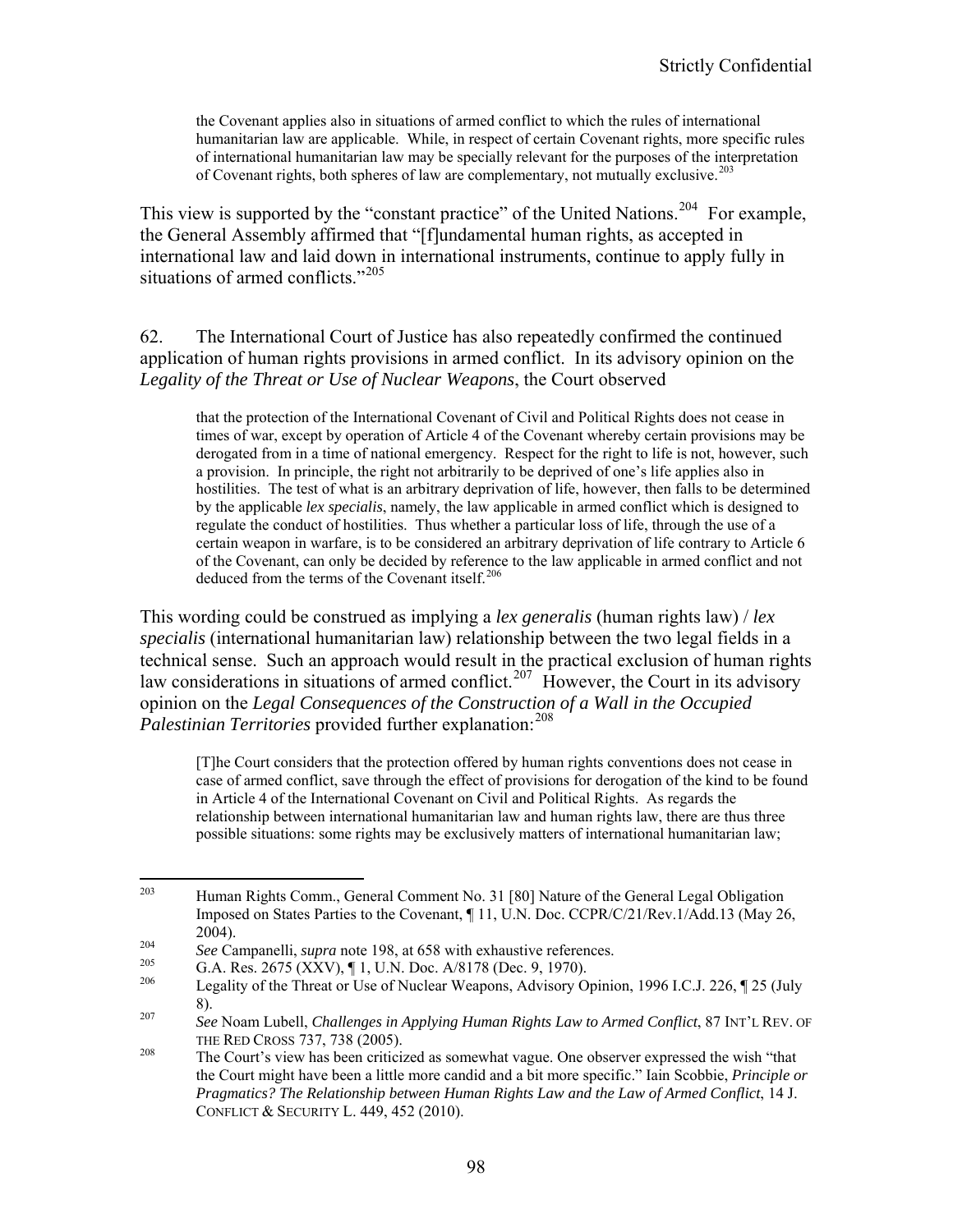others may be exclusively matters of human rights law; yet others may be matters of both these branches of international law.[209](#page-98-0)

It further endorsed this interpretation in a subsequent case. $210$ 

63. As a result, it could be argued that the content of human rights law is informed by the specific provisions of international humanitarian law, and that *vice versa* international humanitarian law may make reference to human rights law.<sup>[211](#page-98-2)</sup> This 'renvoi approach' would be applied "in the area of rights protected by both sources, *i.e.* in the area of overlapping."<sup>[212](#page-98-3)</sup> For example, when international humanitarian law allows for the detention of individuals, human rights law may be consulted to specify the conditions and the rights and duties of the involved State and the detainees in this situation. Conversely, when interpreting the right to life under human rights law during an armed conflict, recourse must be had to the principle of international humanitarian law which sanctions the killing of combatants.<sup>[213](#page-98-4)</sup> "It is thus not so much a matter of putting one source in the place of the other – which is the traditional meaning of the *lex specialis* rule – but rather of complementing both with each other in the context of a proper interpretation.<sup> $214$ </sup>

64. In light of the above, it is important to stress that it is difficult to make generalized statements on the exact nature of the relationship between human rights law and international humanitarian law. Rather, the application of specific provisions of either legal area depends heavily on the factual context of the situation and has to be assessed accordingly.<sup>[215](#page-98-6)</sup> In any case, there cannot be gaps in the law. In line with the rationale expressed in the Martens Clause<sup>[216](#page-98-7)</sup>—now a part of customary law<sup>[217](#page-98-8)</sup>—it must be assured that minimum standards of humanitarian/human rights protection are observed at all times.

65. We observe in this regard that there is significant overlap between many of the protections provided under international humanitarian law and their counterparts under human rights law. In particular:

<span id="page-98-0"></span><sup>209</sup> 209 Legal Consequences of the Construction of a Wall in the Occupied Palestinian Territories, *supra*  note 145,  $\parallel$  106.<br><sup>210</sup> Armed Activities on the Territory of the Congo (Dem. Rep. Congo v. Uganda), 2005 I.C.J.

<span id="page-98-1"></span>

<span id="page-98-3"></span><span id="page-98-2"></span>

<span id="page-98-5"></span><span id="page-98-4"></span>

<span id="page-98-7"></span><span id="page-98-6"></span>

Reports 168, ¶ 216 (Dec. 19).<br>
See Christopher Greenwood, *supra* note 42, at 75.<br>
Kolb, *supra* note 194, at 37.<br>
See in more detail Lubell, *supra* note 207, at 744-746.<br>
Kolb, *supra* note 194, at 36; *see also* Greenwo 1899, 187 Cons. T.S. 429: "Until a more complete code of the laws of war is issued, the High Contracting Parties think it right to declare that in cases not included in the Regulations adopted by them, populations and belligerents remain under the protection and empire of the principles of international law, as they result from the usages established between civilized nations, from the

<span id="page-98-8"></span>laws of humanity and the requirements of the public conscience." 217 Legality of the Threat or Use of Nuclear Weapons, *supra* note 206, ¶ 84.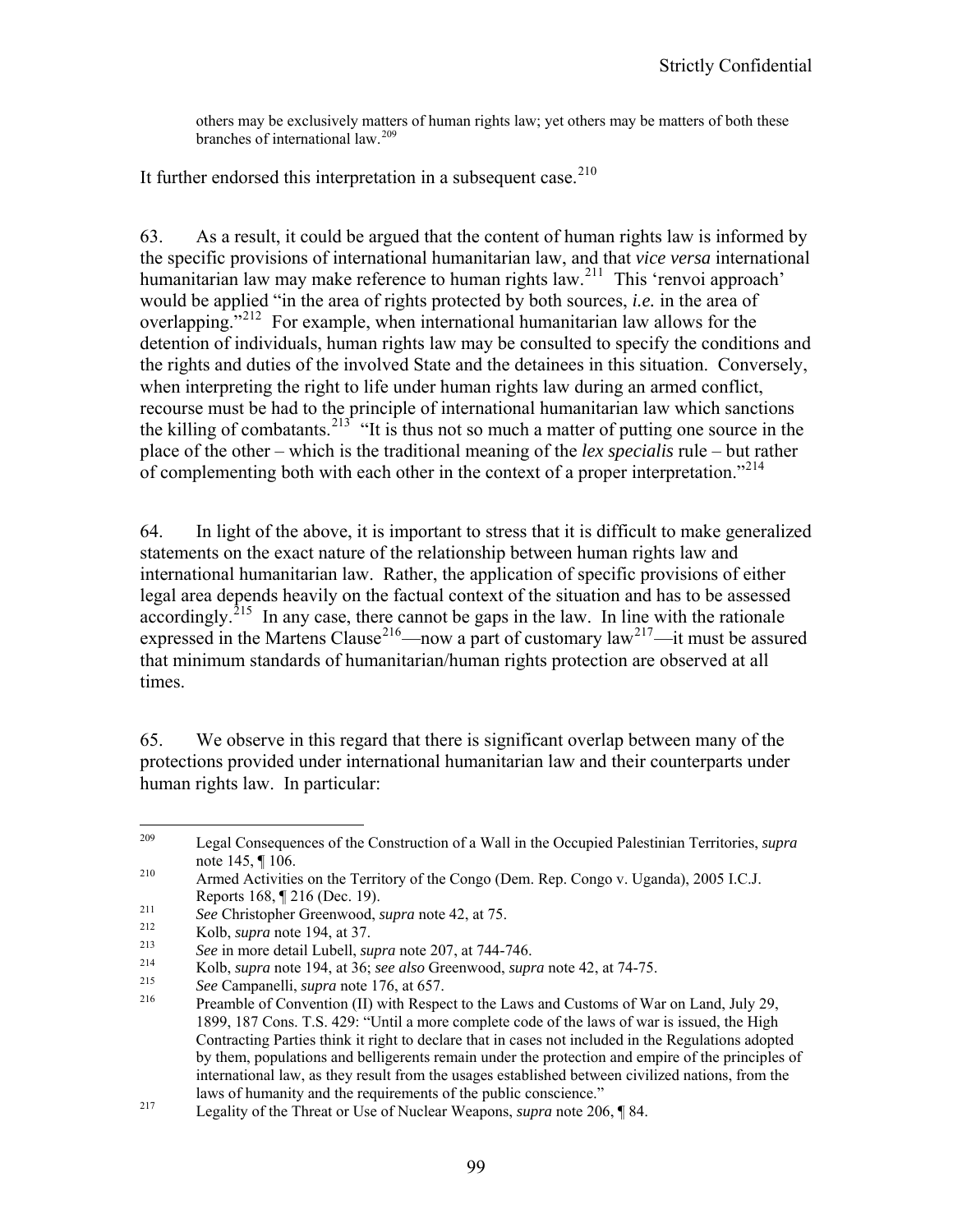- Both international humanitarian law and human rights law prohibit any form of discrimination in providing protection.<sup>[218](#page-99-0)</sup>
- Both prohibit murder / the arbitrary deprivation of the right to life.<sup>[219](#page-99-1)</sup>
- $\bullet$  Both prohibit any form of torture.<sup>[220](#page-99-2)</sup>
- $\bullet$  Both prohibit humiliating and degrading treatment.<sup>[221](#page-99-3)</sup>
- Both require that detained individuals are granted due process rights with regard to their detention.<sup>[222](#page-99-4)</sup>

66. The issue of the enforcement of a blockade further raises the question of the extraterritorial application of human rights law to a vessel on the high seas. In this context, it should be noted that the reach of human rights treaties has been the subject of much debate.<sup>[223](#page-99-5)</sup> Some States are generally in favour of a narrow interpretation<sup>224</sup> while human rights bodies and courts have interpreted the treaties' jurisdiction clauses somewhat more broadly.<sup>[225](#page-99-7)</sup> This is despite the seemingly narrow language of those provisions.[226](#page-99-8) With regard to the ICCPR, the Human Rights Committee has held that a State party must respect and ensure the rights laid down in the Covenant to anyone within the power or effective control of that State Party, even if not situated within the State Party's territory, including those within the power or effective control of the forces of a

<span id="page-99-0"></span><sup>218</sup> *Compare* Common Article 3(1) of the Geneva Conventions, *with* Article 75(1) Additional

<span id="page-99-1"></span>Protocol I with Article 2(1) ICCPR.<br>
<sup>219</sup> *Compare* Common Article 3(1)(a) of the Geneva Conventions, *with* Article 75(2)(a)(i) Additional Protocol I with Article 6(1) ICCPR.<br>
<sup>220</sup> *Compare* Common Article 3(1)(a) of the Geneva Conventions, *with* Article 75(2)(a)(ii) Additional

<span id="page-99-2"></span>Protocol I with Article 7 ICCPR and Article 2 of the Convention against Torture and Other Cruel, Inhuman or Degrading Treatment or Punishment, Dec. 10, 1984, 1465 U.N.T.S. 85 ("CAT").<br> *Compare* Common Article 3(1)(c) of the Geneva Conventions, *with* Article 75(2)(b) Additional

<span id="page-99-3"></span>Protocol I with Article 7 ICCPR and Article 16 CAT.<br> *Compare* Article 75(3)-(4) Additional Protocol I, *with* Articles 9-10 ICCPR.<br>
For an overview, *see* Lubell, *supra* note 207, at 739-741.<br> *See, e.g.*, Human Rights C

<span id="page-99-4"></span>

<span id="page-99-5"></span>

<span id="page-99-6"></span>Article 40 of the Covenant, United States of America, ¶ 3 and Annex 1, U.N. Doc. CCPR/C/USA/3 (Nov. 28, 2005), expressing the view that "the obligations assumed by a State Party to the International Covenant on Civil and Political Rights (Covenant) apply only within the

<span id="page-99-7"></span>territory of the State Party." 225 *See, e.g.*, Human Rights Comm., Consideration of Reports Submitted by States Parties under Article 40 of the Covenant, Concluding Observations of the Human Rights Committee, United States of America, ¶ 10, U.N. Doc. CCPR/C/USA/CO/3/Rev.1 (Dec. 18, 2006): "The State party should review its approach and interpret the Covenant in good faith, in accordance with the ordinary meaning to be given to its terms in their context, including subsequent practice, and in the light of its object and purpose. The State party should in particular (a) acknowledge the applicability of the Covenant with respect to individuals under its jurisdiction but outside its territory, as well as its applicability in time of war; . . . . "<br><sup>226</sup> For example, Article 2(1) ICCPR speaks of a State's obligation to recognize all individuals' rights

<span id="page-99-8"></span><sup>&</sup>quot;within its territory and subject to its jurisdiction." Article 2(1) CAT limits a State's obligations to "any territory under its jurisdiction."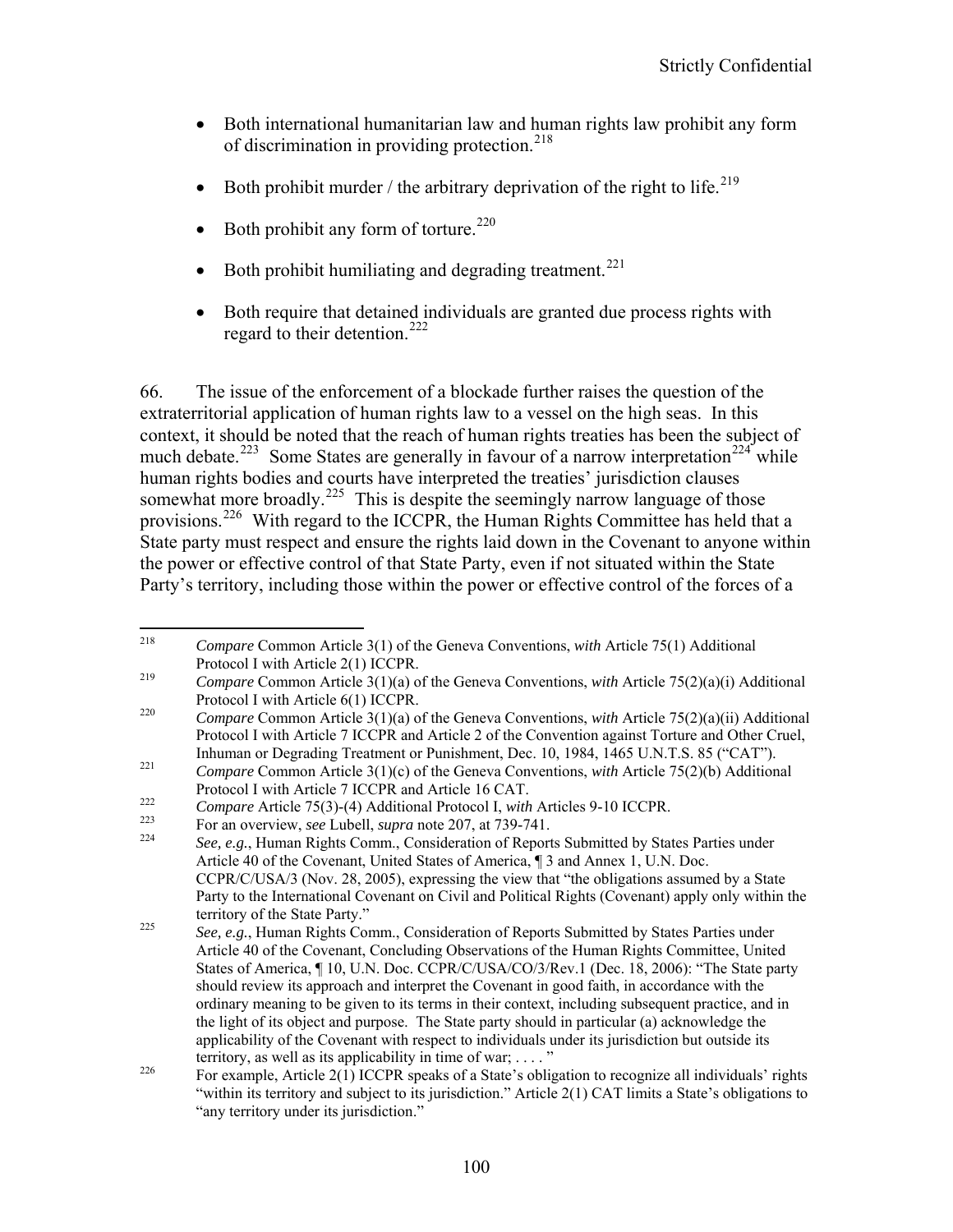State Party acting outside its territory.<sup>227</sup> That interpretation is echoed by the Committee against Torture<sup>228</sup> with respect to the Torture Convention.<sup>229</sup>

67. Most recently, the International Court of Justice held in relation to occupied territories "that the International Covenant on Civil and Political Rights is applicable in respect of acts done by a State in the exercise of its jurisdiction outside its own territory."<sup>[230](#page-100-0)</sup> In its conclusions, it relied heavily on the practice of the Human Rights Committee. $231$ 

68. Similarly, the European Court of Human Rights has addressed the question in the context of law enforcement actions on the high seas. The Court found that the European Convention on Human Rights applied to a Cambodian ship boarded by French forces on the basis that France exercised full and exclusive de facto control over the vessel from the time of its interception so that the applicants were effectively within France's jurisdiction.<sup>[232](#page-100-2)</sup> A similar finding was reached by the Committee Against Torture when it concluded that de facto control over the individuals on a refugee ship in international waters triggered Spain's responsibilities under the Torture Convention.<sup>[233](#page-100-3)</sup>

69. In sum, there is a clear tendency in international law supporting an expansive view with respect to the applicability of human rights treaties outside the territory of States parties to the relevant conventions. What is important is the State's exercise of effective control in a specific situation. This would include the situation of the capture of a foreign-flagged vessel on the high seas in the enforcement of a blockade. The human rights obligations of the State enforcing the blockade would therefore come into play once it asserts physical control over the vessel and its passengers, regardless of the ship's

<sup>227</sup> <sup>227</sup> Human Rights Comm., General Comment No. 31 [80], *supra* note 203, ¶ 10.<br><sup>228</sup> The Committee Against Torture is the body of 10 independent experts that monitors

implementation of the Convention against Torture and Other Cruel, Inhuman or Degrading Treatment or Punishment by its State parties.<br><sup>229</sup> Comm. Against Torture, General Comment No. 2, Implementation of article 2 by States parties, ¶

<sup>7,</sup> U.N. Doc. CAT/C/GC/2 (Jan. 24, 2008). 230 Legal Consequences of the Construction of a Wall in the Occupied Palestinian Territories, *supra* 

<span id="page-100-0"></span>note 145, ¶ 111.<br>Legal Consequences of the Construction of a Wall in the Occupied Palestinian Territories, *supra* 

<span id="page-100-1"></span>note 145, **[1]** 109-110.<br><sup>232</sup> Medvedyev et al. v. France, App. No. 3394/03, Grand Chamber, **1** 67 (Mar. 29, 2010); *see also* 

<span id="page-100-2"></span>Banković and Others v. Belgium and 16 other Contracting States., App. No. 52207/99, Grand Chamber, ¶¶ 61, 71 (Dec. 12, 2001), where the Court limited the extraterritorial application of the ECHR to cases where a State party would have "effective control" of a territory, expressly

<span id="page-100-3"></span>referring to its "ordinary and essentially territorial understanding of jurisdiction."<br>
Comm. Against Torture, Decision, Communication No. 323/2007, ¶ 8.2, U.N. Doc. CAT/C/41/D/323/2007 (Nov. 10, 2008).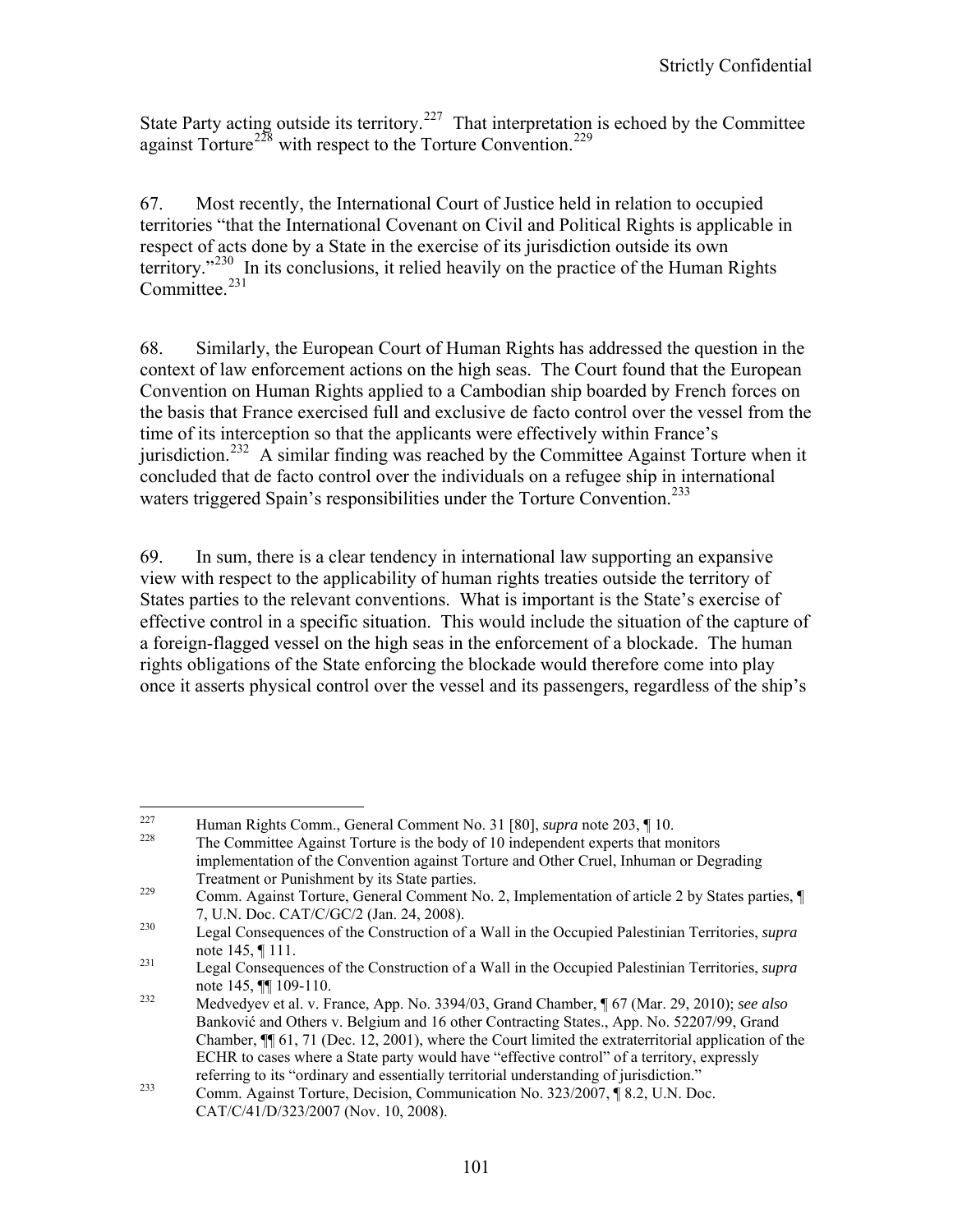position on the high seas.<sup>234</sup> In such a case, the relevant human rights obligations are those of the State exercising effective control over the vessel, rather than the flag State.

# **Summary**

70. There is nothing in international customary law, or in the United Nations Convention on the Law of the Sea (UNCLOS), that would generally prohibit the use of force on the high seas, as long as force is only used in self-defence, in line with Articles 2(4) and 51 of the U.N. Charter and Articles 88 and 301 UNCLOS (*ius ad bellum*). Moreover, once an armed conflict has commenced, the traditional laws of naval warfare apply (*ius in bello*). Those rules would apply in place of the general provisions of the law of the sea otherwise applicable in peacetime. They include provision for the imposition of a blockade.

71. A blockade as a method of naval warfare aims at preventing any access to and from a blockaded area, regardless of the type of cargo. A blockade must be declared and notified to all States. The blockading power is required to maintain an effective and impartial blockade. Free access to neutral ports and coasts must be granted. The blockade is illegal if imposed with the sole aim to starve a civilian population or if its effects on the civilian population are in excess of the achieved military advantage. If necessary, the civilian population must be allowed to receive food and other objects essential to its survival. Such humanitarian missions must respect the security arrangements put in place by the blockading power.

72. The blockading power is entitled to board a neutral merchant vessel if there are reasonable grounds to suspect that it is breaching a blockade. The blockading power has the right to visit and search the vessel and to capture it if found in breach of a blockade. Breach could occur outside the blockade zone, including on the high seas where there is evidence of the vessel's intention. If there is clear resistance to the interception or capture, the blockading power may attack the vessel, after giving a prior warning. The level of force used to enforce the above-mentioned rights must be proportionate; in particular, it must be limited to the level necessary to achieve the military objective.

73. Individuals detained in the enforcement of a blockade are protected by the provisions of international humanitarian law. At the same time, they have complementary protection under human rights law. This is regardless of their location on the high seas, outside the detaining State's territory.

<sup>234</sup> 234 § 161 San Remo Manual also supports this view: "While at sea and thereafter until determination of their status, they shall be subject to the jurisdiction of the State exercising power over them." However, it is unclear whether this provision of international humanitarian law could be understood to make reference to the application of human rights treaties.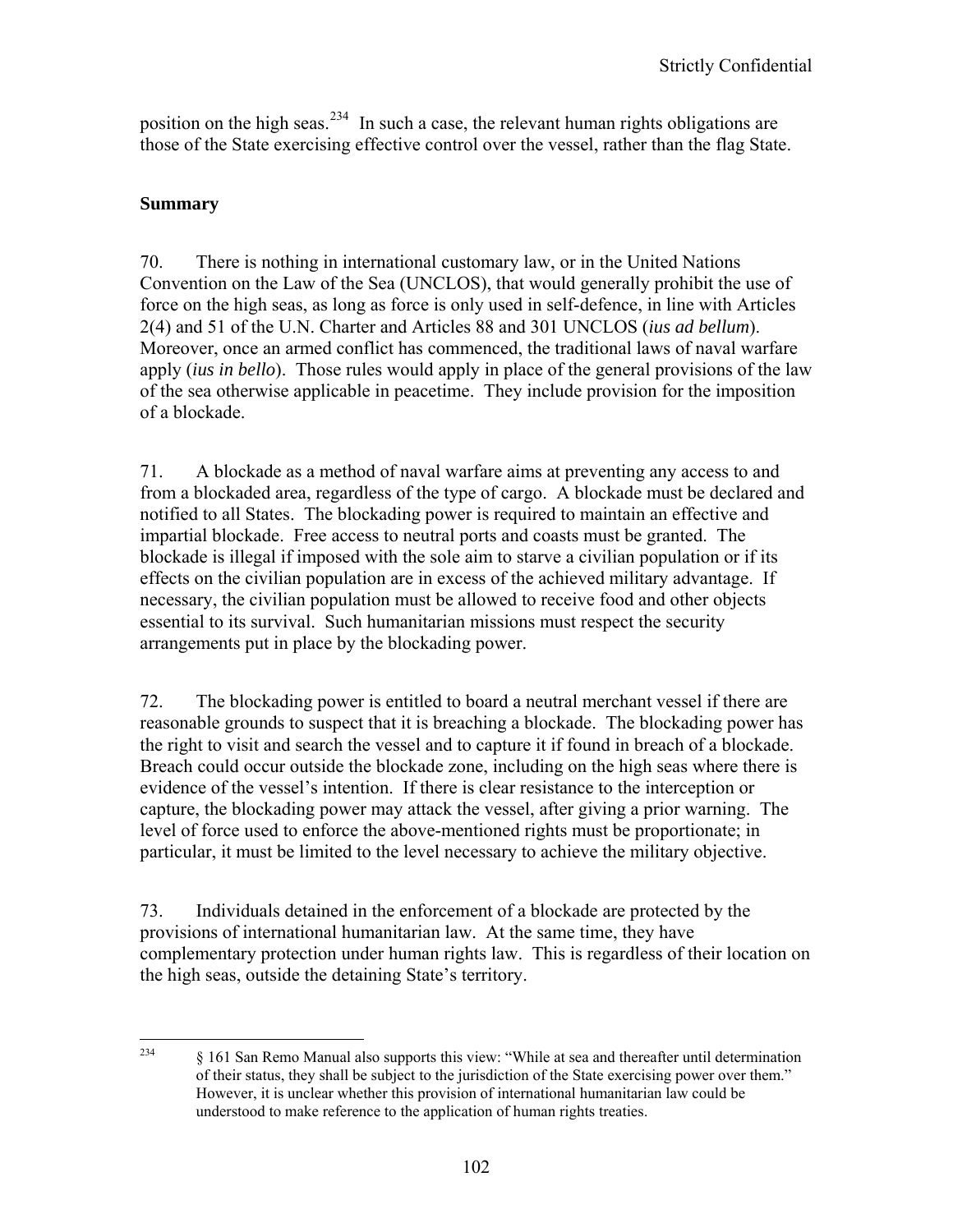# **Appendix II: Separate Statements from Mr. Ciechanover and Mr. Sanberk**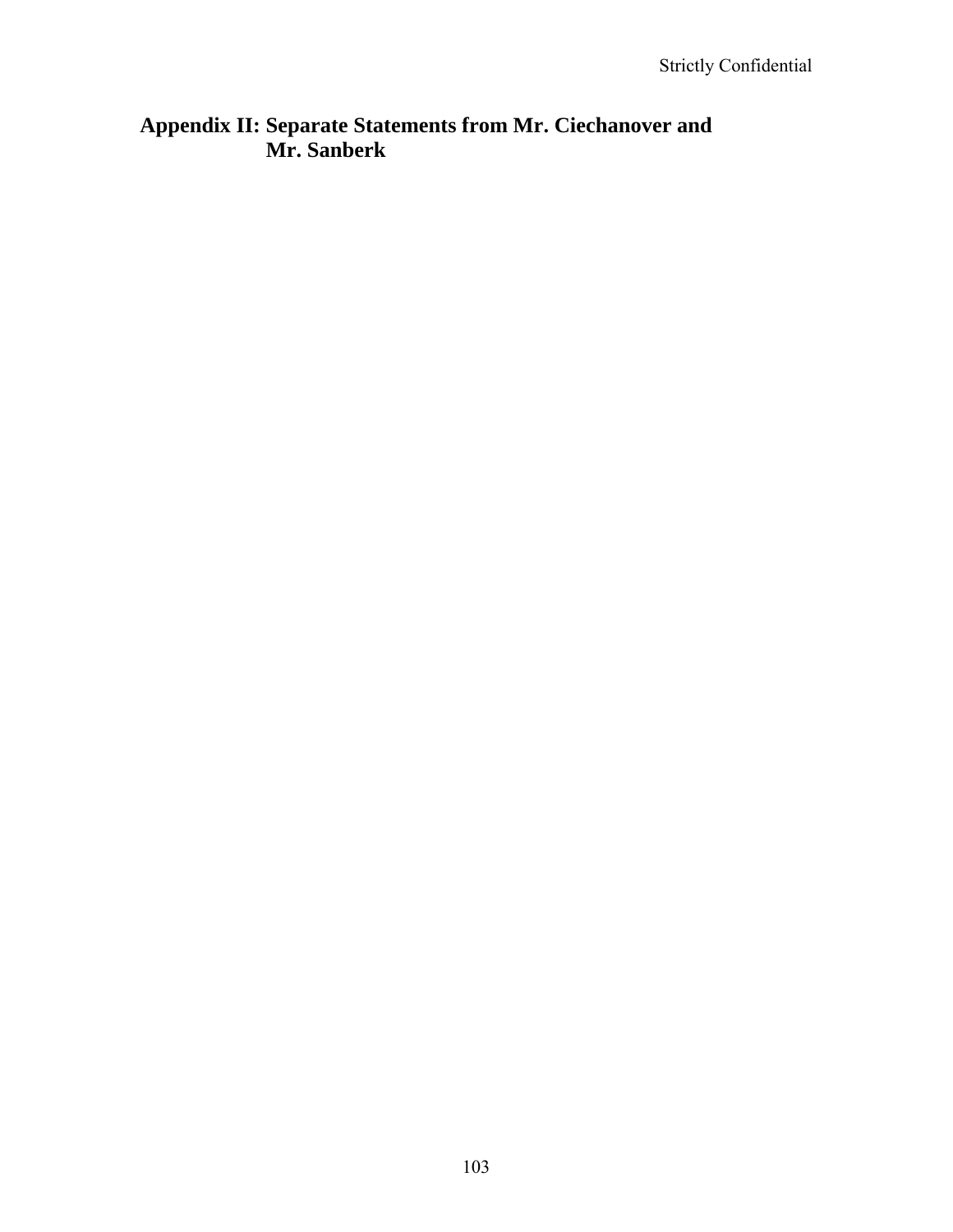#### **Statement by Mr. Ciechanover**

As the Representative of Israel to this Panel, I join the Chairman and Vice Chairman in adopting this report. Israel appreciates the important work of the Panel and thanks Sir Geoffrey Palmer and Mr. Alvaro Uribe for their leadership. Their efforts should send a message to the international community about the need to engage with all sides to a dispute and to avoid prejudging an incident before all of the facts are known.

Israel has reservations to a few aspects of the report, which are expressed below, but appreciates that the report concurs with Israel's view that the "*naval blockade was legal*," that it *"was imposed as a legitimate security measure in order to prevent weapons from entering Gaza by sea,"* that the blockade's implementation *"complied with the requirements of international law,"* and that Israel had a *"right to visit and search the vessel and to capture it if found in breach of a blockade",* including in international waters.The Report rightly finding serious questions about *"the conduct, true nature and objectives of the flotilla organizers, particularly IHH,"* notes that they planned *"in advance to violently resist any boarding attempt" and* classifies the decision to breach the blockade of Gaza as a *"dangerous and reckless act,"* which *"needlessly carried the potential for escalation."* Israel also notes the importance of the Panel's support for Israel's long-standing position that *"all humanitarian missions wishing to assist the Gaza population should do so through established procedures and designated land crossings in consultation with the Government of Israel and the Palestinian Authority."*

At the same time, Israel does not concur with the Panel's characterization of Israel's decision to board the vessels in the manner it did as "excessive and unreasonable." The Panel was provided evidence of the repeated warnings it gave the vessels regarding its intent to board them. Israel feels that the Panel gave insufficient consideration to the operational limitations which determined the manner and timing of the boarding of the vessels and to the operational need for a covert takeover in order to minimize the chances for resistance on board.

As to the actions of Israel's soldiers, given the panel's conclusions regarding the resistance that they encountered when boarding the Mavi Marmara, it is clear that the soldier's lives were in immediate danger. For example, the Panel notes that *"Israeli Defense Forces personnel faced significant, organized and violent resistance from a group of passengers when they boarded the Mavi Marmara."* The Panel confirmed that video footage showed that passengers were wearing *"bullet proof vests, and carrying metal bars, slingshots, chains and staves"* and that this information *"supports the accounts of violence given by IDF personnel to the Israeli investigation."* The Panel further confirms that *"two soldiers received gunshot wounds," "three soldiers were captured, mistreated, and placed at risk"* and that "*seven soldiers were wounded by passengers, some seriously."*

Given these circumstances, Israel's soldiers clearly acted in self-defense and responded reasonably, proportionally and with restraint, including the use of less-lethal weapons where feasible. The Panel's characterization of the circumstances which led to the nine deaths on board the Mavi Marmara does not adequately take into account the complexities of what was clearly a chaotic combat situation. In such a situation, reconstructing the exact chains of events is extremely difficult, if not impossible. Given the close range combat that clearly took place aboard the vessel, wounds sustained at close range do not in themselves suggest wrongdoing by Israeli soldiers.

Israel's treatment of the hundreds of participants following the takeover of the ships was reasonable and compatible with international standards. Reliance on some passenger statements presented in the Turkish National Report as evidence of wrongdoing was particularly problematic. Israel raised serious concerns regarding the veracity and credibility of some of these statements.

Still, Israel cherishes the shared history and centuries old ties of strong friendship and cooperation between the Jewish and Turkish peoples and hopes that the Panel's work over the past few months will assist Israel and Turkey in finding a path back to cooperation.